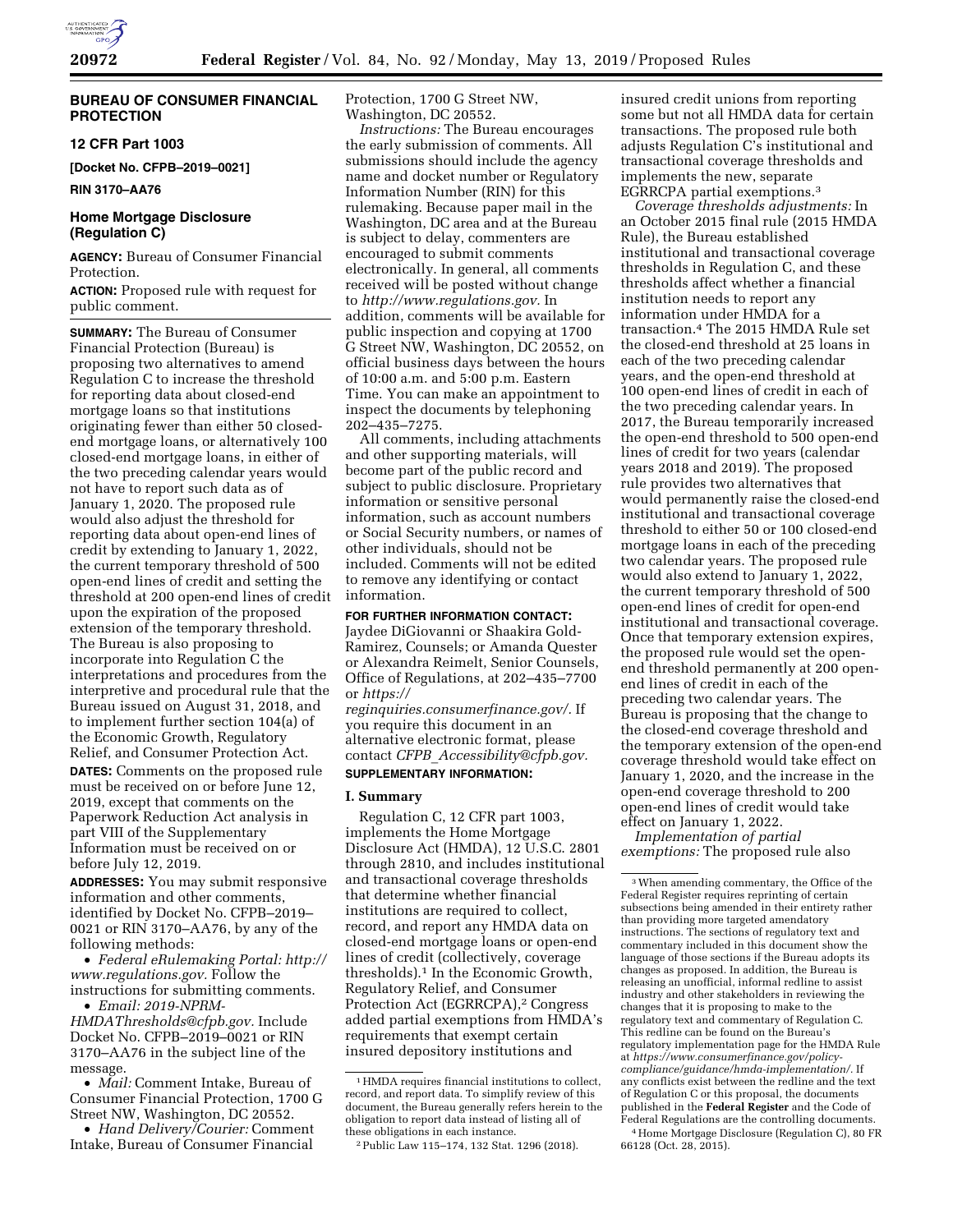implements the partial exemptions from HMDA's requirements that the EGRRCPA recently added to HMDA. In August 2018, the Bureau issued an interpretive and procedural rule to implement and clarify the EGRRCPA amendments to HMDA (2018 HMDA Rule).5 The 2018 HMDA Rule clarifies that insured depository institutions and insured credit unions covered by a partial exemption have the option of reporting exempt data fields as long as they report all data fields within any exempt data point for which they report data; clarifies that only loans and lines of credit that are otherwise HMDA reportable count toward the thresholds for the partial exemptions; clarifies which of the data points in Regulation C are covered by the partial exemptions; designates a non-universal loan identifier for partially exempt transactions for institutions that choose not to report a universal loan identifier; and clarifies the exception to the partial exemptions for insured depository institutions with less than satisfactory examination histories under the Community Reinvestment Act of 1977 (CRA). The proposed rule incorporates into Regulation C these interpretations and procedures, with minor adjustments, by adding new § 1003.3(d) relating to the partial exemptions and making various amendments to the data compilation requirements in § 1003.4. The proposed rule further implements the EGRRCPA by addressing certain additional interpretive issues relating to the partial exemptions that the 2018 HMDA Rule did not specifically address, such as how to determine whether a partial exemption applies to a transaction after a merger or acquisition. The Bureau is proposing that the amendments implementing the EGRRCPA would take effect on January 1, 2020.

### **II. Background**

### *A. HMDA and Regulation C*

HMDA requires certain depository institutions and for-profit nondepository institutions to report data about originations and purchases of mortgage loans, as well as mortgage loan applications that do not result in originations (for example, applications that are denied or withdrawn). The purposes of HMDA are to provide the public with loan data that can be used: (i) To help determine whether financial institutions are serving the housing

needs of their communities; (ii) to assist public officials in distributing publicsector investment so as to attract private investment to areas where it is needed; and (iii) to assist in identifying possible discriminatory lending patterns and enforcing antidiscrimination statutes.6 Prior to enactment of the Dodd-Frank Wall Street Reform and Consumer Protection Act (Dodd-Frank Act), Regulation C required reporting of 22 data points and allowed for optional reporting of reasons an institution denied an application.7

### *B. Dodd-Frank Act*

In 2010, Congress enacted the Dodd-Frank Act, which amended HMDA and transferred HMDA rulemaking authority and other functions from the Board of Governors of the Federal Reserve System (Board) to the Bureau.8 Among other changes, the Dodd-Frank Act expanded the scope of information relating to mortgage applications and loans that institutions must compile, maintain, and report under HMDA. Specifically, the Dodd-Frank Act amended HMDA section 304(b)(4) by adding one new data point, the age of loan applicants and mortgagors. The Dodd-Frank Act also added new HMDA section 304(b)(5) and (6), which requires the following additional new data points: Information relating to the total points and fees payable at origination (total loan costs or total points and fees); the difference between the annual percentage rate (APR) associated with the loan and a benchmark rate or rates for all loans (rate spread); the term of any prepayment penalty; the value of real property to be pledged as collateral; the term of the loan and of any introductory interest rate on the loan; the presence of contract terms allowing non-amortizing payments; the channel through which the application was made; and the credit scores of applicants and mortgagors.9 New HMDA section 304(b)(6) in addition authorizes the Bureau to require, ''as [it] may determine to be appropriate,'' a unique identifier that identifies the loan originator, a universal loan identifier (ULI), and the parcel number that corresponds to the real property pledged as collateral for the mortgage loan.10

New HMDA section 304(b)(5)(D) and (6)(J) further provides the Bureau with the authority to mandate reporting of ''such other information as the Bureau may require." 11

### *C. 2015 HMDA Rule*

In October 2015, the Bureau issued the 2015 HMDA Rule implementing the Dodd-Frank Act amendments to HMDA.12 Most of the 2015 HMDA Rule took effect on January 1, 2018.13 The 2015 HMDA Rule implemented the new data points specified in the Dodd-Frank Act,14 added a number of additional data points pursuant to the Bureau's discretionary authority under HMDA section 304(b)(5) and  $(6)$ ,<sup>15</sup> and made revisions to certain pre-existing data points to clarify their requirements, provide greater specificity in reporting, and align certain data points more closely with industry data standards,16 among other changes.

The 2015 HMDA Rule requires some financial institutions to report data on certain dwelling-secured, open-end lines of credit, including home-equity lines of credit. Prior to the 2015 HMDA Rule, Regulation C allowed, but did not require, reporting of home-equity lines of credit.

The 2015 HMDA Rule also established institutional coverage thresholds based on loan volume that limit the definition of ''financial institution'' to include only those institutions that either originated at least 25 closed-end mortgage loans in each of the two preceding calendar years or originated at least 100 open-end lines of credit in each of the two preceding calendar years.17 The 2015

14The following 12 data points in 12 CFR 1003.4(a) implement specific provisions in HMDA section  $304(b)(5)(A)$  through (C) or  $(b)(6)(A)$  through (I): ULI (1003.4(a)(1)(i)); property address (1003.4(a)(9)(i)); rate spread (1003.4(a)(12)); credit score  $(1003.4(a)(15))$ ; total loan costs or total points and fees (1003.4(a)(17)); prepayment penalty term (1003.4(a)(22)); loan term (1003.4(a)(25)); introductory rate period (1003.4(a)(26)); nonamortizing features (1003.4(a)(27)); property value (1003.4(a)(28)); application channel (1003.4(a)(33)); and mortgage loan originator identifier (1003.4(a)(34)). *Id.* 

15For example, the 2015 HMDA Rule added a requirement to report debt-to-income ratio in § 1003.4(a)(23). *Id.* at 66218–20.

16For example, the 2015 HMDA Rule replaced property type with number of total units and construction method in § 1003.4(a)(5) and (31). *Id.*  at 66180–81, 66227. It also requires disaggregation of ethnicity and race information in § 1003.4(a)(10)(i). *Id.* at 66187–94.

17 *Id.* at 66148–50, 66309 (codified at 12 CFR 1003.2(g)(1)(v)). The 2015 HMDA Rule excludes certain transactions from the definition of covered loans, and those excluded transactions do not count towards the threshold. *Id.* 

<sup>5</sup>Partial Exemptions from the Requirements of the Home Mortgage Disclosure Act Under the Economic Growth, Regulatory Relief, and Consumer Protection Act (Regulation C), 83 FR 45325 (Sept. 7, 2018).

<sup>6</sup> 12 CFR 1003.1.

<sup>7</sup>As used in this proposed rule, the term ''data point'' refers to items of information that entities are required to compile and report, generally listed in separate paragraphs in Regulation C. Some data points are reported using multiple data fields.

<sup>8</sup>Public Law 111–203, 124 Stat. 1376, 1980, 2035–38, 2097–101 (2010).

<sup>9</sup> Dodd-Frank Act section 1094(3), *amending*  HMDA section 304(b), 12 U.S.C. 2803(b). 10 *Id.* 

<sup>11</sup> *Id.* 

<sup>12</sup> 80 FR 66128 (Oct. 28, 2015).

<sup>13</sup> *Id.* at 66128, 66256–58.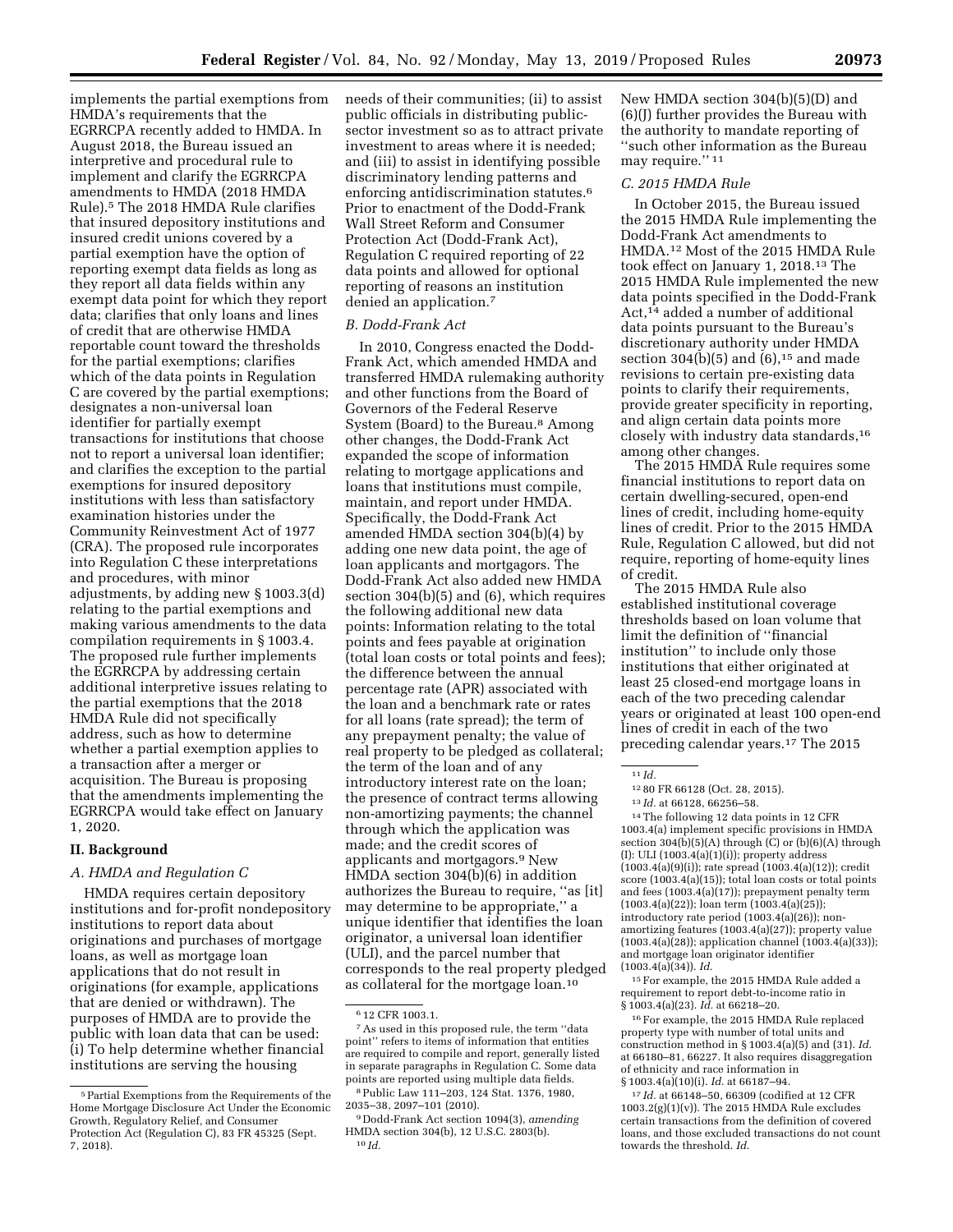HMDA Rule separately established transactional coverage thresholds that are part of the test for determining which loans are excluded from coverage and were designed to work in tandem with the institutional coverage thresholds.18

### *D. 2017 HMDA Rule and December 2017 Statement*

In April 2017, the Bureau issued a notice of proposed rulemaking to address certain technical errors in the 2015 HMDA Rule, ease the burden of reporting certain data requirements, and clarify key terms to facilitate compliance with Regulation C.19 In July 2017, the Bureau issued a notice of proposed rulemaking (July 2017 HMDA Proposal) to increase temporarily the 2015 HMDA Rule's open-end coverage threshold of 100 for both institutional and transactional coverage, so that institutions originating fewer than 500 open-end lines of credit in either of the two preceding calendar years would not have to commence collecting or reporting data on their open-end lines of credit until January 1, 2020.20 In August 2017, the Bureau issued the 2017 HMDA Rule, which, inter alia, temporarily increased the open-end threshold to 500 open-end lines of credit for calendar years 2018 and 2019.21 In doing so, the Bureau indicated that the two-year period would allow time for the Bureau to decide, through an additional rulemaking, whether any permanent adjustments to the open-end threshold are needed.22

Recognizing the significant systems and operations challenges needed to adjust to the revised regulation, the Bureau issued a statement in December 2017 (December 2017 Statement) indicating that, for HMDA data collected in 2018 and reported in 2019, the Bureau does not intend to require data resubmission unless data errors are

21Home Mortgage Disclosure (Regulation C), 82 FR 43088 (Sept. 13, 2017).

22 *Id.* at 43095. The 2017 HMDA Rule also, among other things, replaced ''each'' with ''either'' in  $\S 1003.3(c)(11)$  and (12) to correct a drafting error and to ensure that the exclusion provided in that section mirrors the loan-volume threshold for financial institutions in § 1003.2(g). *Id.* at 43100, 43102.

material.23 The December 2017 Statement also explained that the Bureau does not intend to assess penalties with respect to errors in data collected in 2018 and reported in 2019.24 As explained in the statement, any supervisory examinations of 2018 HMDA data would be diagnostic to help institutions identify compliance weaknesses and would credit good-faith compliance efforts. In its December 2017 Statement, the Bureau indicated that it intended to engage in a rulemaking to reconsider various aspects of the 2015 HMDA Rule, such as the institutional and transactional coverage tests and the rule's discretionary data points. The Board, the Federal Deposit Insurance Corporation (FDIC), the National Credit Union Administration (NCUA), and the Office of the Comptroller of the Currency (OCC) released similar statements relating to their supervisory examinations.25

### *E. EGRRCPA and 2018 HMDA Rule*

On May 24, 2018, the President signed into law the EGRRCPA.26 Section 104(a) of the EGRRCPA amends HMDA section 304(i) by adding partial exemptions from HMDA's requirements for certain insured depository

24The statement also indicated that collection and submission of the 2018 HMDA data will provide financial institutions an opportunity to identify any gaps in their implementation of amended Regulation C and make improvements in their HMDA compliance management systems for future years. *Id.* 

25As part of its spring 2018 Call for Evidence series of Requests for Information, the Bureau issued a Request for Information Regarding the Bureau's Adopted Regulations and New Rulemaking Authorities, 83 FR 12286 (Mar. 21, 2018) (RFI on Adopted Regulations) and a Request for Information Regarding the Bureau's Inherited Regulations and Inherited Rulemaking Authorities, 83 FR 12881 (Mar. 26, 2018). The RFI on Adopted Regulations did not request feedback on the 2015 HMDA Rule nor that rule's subsequent amendments because the Bureau had previously announced in the December 2017 Statement that it intended to engage in a rulemaking process to reconsider the 2015 HMDA Rule. However, as noted below in the section-by-section analysis of  $\S 1003.2(g)(1)(v)$  in part IV, the Bureau received a few comments relating to HMDA in response to the RFI on Adopted Regulations. The Bureau has considered these comments as well as other input it has received from stakeholders through its efforts to monitor and support industry implementation of the 2015 HMDA Rule and the 2017 HMDA Rule in developing this proposal and the Advance Notice of Proposed Rulemaking that the Bureau released simultaneously with this proposal. The Advance Notice of Proposed Rulemaking (FR Doc. 2019– 08979) published in the **Federal Register** on May 8, 2019.

26Public Law 115–174, 132 Stat. 1296 (2018).

institutions and insured credit unions.27 New HMDA section 304(i)(1) provides that the requirements of HMDA section 304(b)(5) and (6) shall not apply with respect to closed-end mortgage loans of an insured depository institution or insured credit union if it originated fewer than 500 closed-end mortgage loans in each of the two preceding calendar years. New HMDA section 304(i)(2) provides that the requirements of HMDA section 304(b)(5) and (6) shall not apply with respect to open-end lines of credit of an insured depository institution or insured credit union if it originated fewer than 500 open-end lines of credit in each of the two preceding calendar years. Notwithstanding the new partial exemptions, new HMDA section 304(i)(3) provides that an insured depository institution must comply with HMDA section 304(b)(5) and (6) if it has received a rating of ''needs to improve record of meeting community credit needs'' during each of its two most recent examinations or a rating of ''substantial noncompliance in meeting community credit needs'' on its most recent examination under section 807(b)(2) of the CRA.28

On August 31, 2018, the Bureau issued an interpretive and procedural rule (2018 HMDA Rule) to implement and clarify section 104(a) of the EGRRCPA and effectuate the purposes of the EGRRCPA and HMDA.<sup>29</sup> The 2018 HMDA Rule clarifies that insured depository institutions and insured credit unions covered by a partial exemption have the option of reporting exempt data fields as long as they report all data fields within any exempt data point for which they report data; clarifies that only loans and lines of credit that are otherwise HMDA reportable count toward the thresholds

28 12 U.S.C. 2906(b)(2).

29 83 FR 45325 (Sept. 7, 2018). Prior to issuing the 2018 HMDA Rule, the Bureau, the Board, the FDIC, the NCUA, and the OCC released statements on July 5, 2018, reiterating or referring to their December 2017 compliance statements and providing information about formatting and submission of 2018 loan/application registers. *See, e.g.,* Bureau of Consumer Fin. Prot., ''Statement on the Implementation of the Economic Growth, Regulatory Relief, and Consumer Protection Act Amendments to the Home Mortgage Disclosure Act'' (July 25, 2018), *[https://](https://www.consumerfinance.gov/about-us/newsroom/bureau-consumer-financial-protection-issues-statement-implementation-economic-growth-regulatory-relief-and-consumer-protection-act-amendments-home-mortgage-disclosure-act)*

*[www.consumerfinance.gov/about-us/newsroom/](https://www.consumerfinance.gov/about-us/newsroom/bureau-consumer-financial-protection-issues-statement-implementation-economic-growth-regulatory-relief-and-consumer-protection-act-amendments-home-mortgage-disclosure-act)  bureau-consumer-financial-protection-issuesstatement-implementation-economic-growthregulatory-relief-and-consumer-protection-actamendments-home-mortgage-disclosure-act/.* 

<sup>18</sup> *Id.* at 66173, 66310, 66322 (codified at 12 CFR 1003.3(c)(11) and (12)).

<sup>19</sup>Technical Corrections and Clarifying Amendments to the Home Mortgage Disclosure (Regulation C) October 2015 Final Rule, 82 FR 19142 (Apr. 25, 2017).

<sup>20</sup>Home Mortgage Disclosure (Regulation C) Temporary Increase in Institutional and Transactional Coverage Thresholds for Open-End Lines of Credit, 82 FR 33455 (July 20, 2017).

<sup>23</sup>Bureau of Consumer Fin. Prot., ''Statement with Respect to HMDA Implementation'' (Dec. 21, 2017), *[https://files.consumerfinance.gov/f/](https://files.consumerfinance.gov/f/documents/cfpb_statement-with-respect-to-hmda-implementation_122017.pdf) documents/cfpb*\_*[statement-with-respect-to-hmda](https://files.consumerfinance.gov/f/documents/cfpb_statement-with-respect-to-hmda-implementation_122017.pdf)[implementation](https://files.consumerfinance.gov/f/documents/cfpb_statement-with-respect-to-hmda-implementation_122017.pdf)*\_*122017.pdf.* 

<sup>27</sup>For purposes of HMDA section 104, the EGRRCPA provides that the term ''insured credit union'' has the meaning given the term in section 101 of the Federal Credit Union Act, 12 U.S.C. 1752, and the term ''insured depository institution'' has the meaning given the term in section 3 of the Federal Deposit Insurance Act, 12 U.S.C. 1813.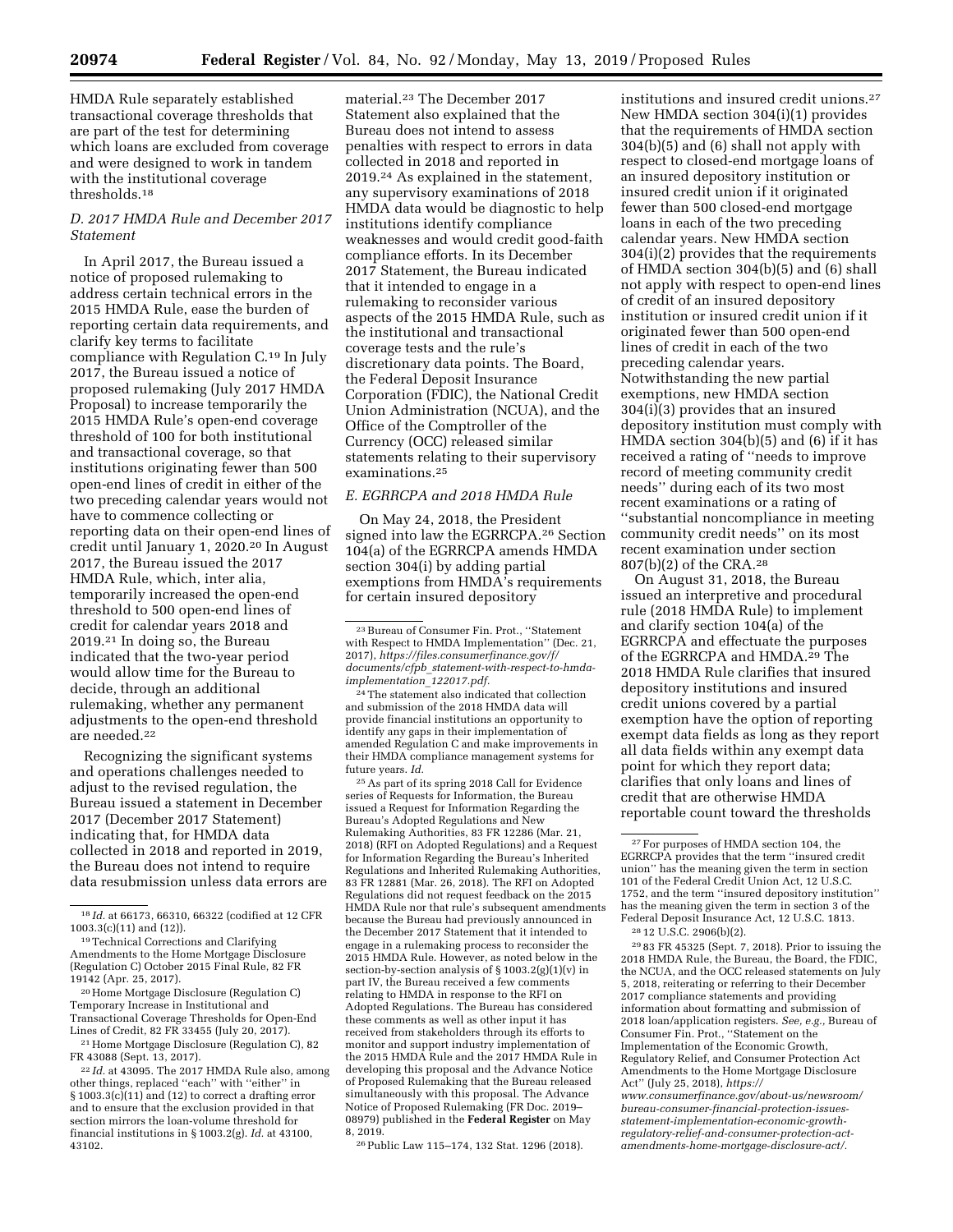for the partial exemptions; clarifies which of the data points in Regulation C are covered by the partial exemptions; designates a non-universal loan identifier for partially exempt transactions for institutions that choose not to report a ULI; and clarifies the exception to the partial exemptions for insured depository institutions with less than satisfactory CRA examination histories. The 2018 HMDA Rule also explains that, because the EGRRCPA does not provide a specific effective date for section 104(a) and because there are no other statutory indications that section 104(a) becomes effective upon regulatory action or some other event or condition, the best interpretation is that section 104(a) took effect when the EGRRCPA became law on May 24, 2018. In the 2018 HMDA Rule, the Bureau stated that it anticipated that, at a later date, it would initiate a notice-andcomment rulemaking to incorporate the interpretations and procedures into Regulation C and further implement the EGRRCPA. This proposal commences that rulemaking. The Bureau also issued concurrently an Advance Notice of Proposed Rulemaking to solicit comment, data, and information from the public about the data points that the 2015 HMDA Rule added to Regulation C or revised to require additional information and Regulation C's coverage of certain business- or commercialpurpose transactions. The Advance Notice of Proposed Rulemaking (FR Doc. 2019–08979) published in the **Federal Register** on May 8, 2019.

### *F. HMDA Coverage Under Current Regulation C*

The Bureau's estimates of HMDA coverage and the sources used in deriving those estimates are explained in detail in the Bureau's analysis under Dodd-Frank Act section 1022(b) in part VI below.30 As explained in more detail in part VI.E.3 and table 3 below, the Bureau estimates that currently there are about 4,960 financial institutions required to report their closed-end mortgage loans and applications under HMDA. The Bureau estimates that approximately 4,263 of these current reporters are depository institutions and approximately 697 are non-depository institutions. The Bureau estimates that together, these financial institutions originated about 7.0 million closed-end mortgage loans in calendar year 2017. The Bureau estimates that among those 4,960 financial institutions that are currently required to report closed-end mortgage loans under HMDA, about 3,300 insured depository institutions

and insured credit unions are partially exempt for closed-end mortgage loans under the EGRRCPA and the 2018 HMDA Rule, and thus are not required to report a subset of the data points currently required by Regulation C for these transactions.

As explained in more detail in part VI.E.4 and table 4 below, under the temporary 500 open-end line of credit coverage threshold set in the 2017 HMDA Rule, the Bureau estimates that currently there are about 333 financial institutions required to report about 1.23 million open-end lines of credit under HMDA. Of these institutions, approximately 318 are depository institutions and approximately 15 are nondepository institutions. None of these 333 institutions are partially exempt.

In comparison, if the open-end coverage threshold adjusts to 100 on January 1, 2020 pursuant to the 2017 HMDA Rule, the Bureau estimates that the number of reporters would be about 1,014, who in total originate about 1.41 million open-end lines of credit. The Bureau estimates that approximately 972 of these open-end reporters would be depository institutions and approximately 42 would be nondepository institutions. The Bureau estimates that, among the 1,014 financial institutions that would be required to report open-end lines of credit under a threshold of 100, about 618 insured depository institutions and insured credit unions are partially exempt for open-end lines of credit under the EGRRCPA and the 2018 HMDA Rule, and thus would not be required to report a subset of the data points currently required by Regulation C for these transactions.

### **III. Legal Authority**

The Bureau is issuing this proposal pursuant to its authority under the Dodd-Frank Act and HMDA. Section 1061 of the Dodd-Frank Act transferred to the Bureau the ''consumer financial protection functions'' previously vested in certain other Federal agencies, including the Board.31 The term ''consumer financial protection function'' is defined to include ''all authority to prescribe rules or issue orders or guidelines pursuant to any Federal consumer financial law, including performing appropriate functions to promulgate and review such rules, orders, and guidelines.'' 32 Section 1022(b)(1) of the Dodd-Frank

Act authorizes the Bureau's Director to prescribe rules ''as may be necessary or appropriate to enable the Bureau to administer and carry out the purposes and objectives of the Federal consumer financial laws, and to prevent evasions thereof." <sup>33</sup> Both HMDA and title X of the Dodd-Frank Act are Federal consumer financial laws.34 Accordingly, the Bureau has authority to issue regulations to implement HMDA.

HMDA section 305(a) broadly authorizes the Bureau to prescribe such regulations as may be necessary to carry out HMDA's purposes.35 These regulations may include classifications, differentiations, or other provisions, and may provide for such adjustments and exceptions for any class of transactions, as in the judgment of the Bureau are necessary and proper to effectuate the purposes of [HMDA], and prevent circumvention or evasion thereof, or to facilitate compliance therewith.36

### **IV. Section-by-Section Analysis**

### *Section 1003.2 Definitions*

### 2(g) Financial Institution

Regulation C requires financial institutions to report HMDA data. Section 1003.2(g) defines financial institution for purposes of Regulation C and sets forth Regulation C's institutional coverage criteria for depository financial institutions and nondepository financial institutions.37 In the 2015 HMDA Rule, the Bureau adjusted the institutional coverage criteria under Regulation C so that depository institutions and nondepository institutions are required to report HMDA data if they: (1) Originated at least 25 closed-end mortgage loans or 100 open-end lines of credit in each of the two preceding calendar years, and (2) meet all of the other applicable criteria for reporting. In the 2017 HMDA Rule, the Bureau amended § 1003.2(g) and related commentary to increase temporarily from 100 to 500 the number of open-end originations required to trigger reporting responsibilities.38 For the reasons discussed below, the Bureau proposes (1) to amend  $\S\S 1003.2(g)(1)(v)(A)$  and

36 *Id.* 

<sup>30</sup>*See infra* part VI.D.1 & n.155.

<sup>31</sup> 12 U.S.C. 5581. Section 1094 of the Dodd-Frank Act also replaced the term ''Board'' with ''Bureau'' in most places in HMDA. 12 U.S.C. 2803 *et seq.*  32 12 U.S.C. 5581(a)(1)(A).

<sup>33</sup> 12 U.S.C. 5512(b)(1).

<sup>34</sup> Dodd-Frank Act section 1002(14), 12 U.S.C. 5481(14) (defining ''Federal consumer financial law'' to include the ''enumerated consumer laws'' and the provisions of title X of the Dodd-Frank Act); Dodd-Frank Act section 1002(12), 12 U.S.C. 5481(12) (defining ''enumerated consumer laws'' to include HMDA).

<sup>35</sup> 12 U.S.C. 2804(a).

<sup>37</sup> 12 CFR 1003.2(g)(1) (definition of depository financial institution); § 1003.2(g)(2) (definition of nondepository financial institution). 38 82 FR 43088, 43095 (Sept. 13, 2017).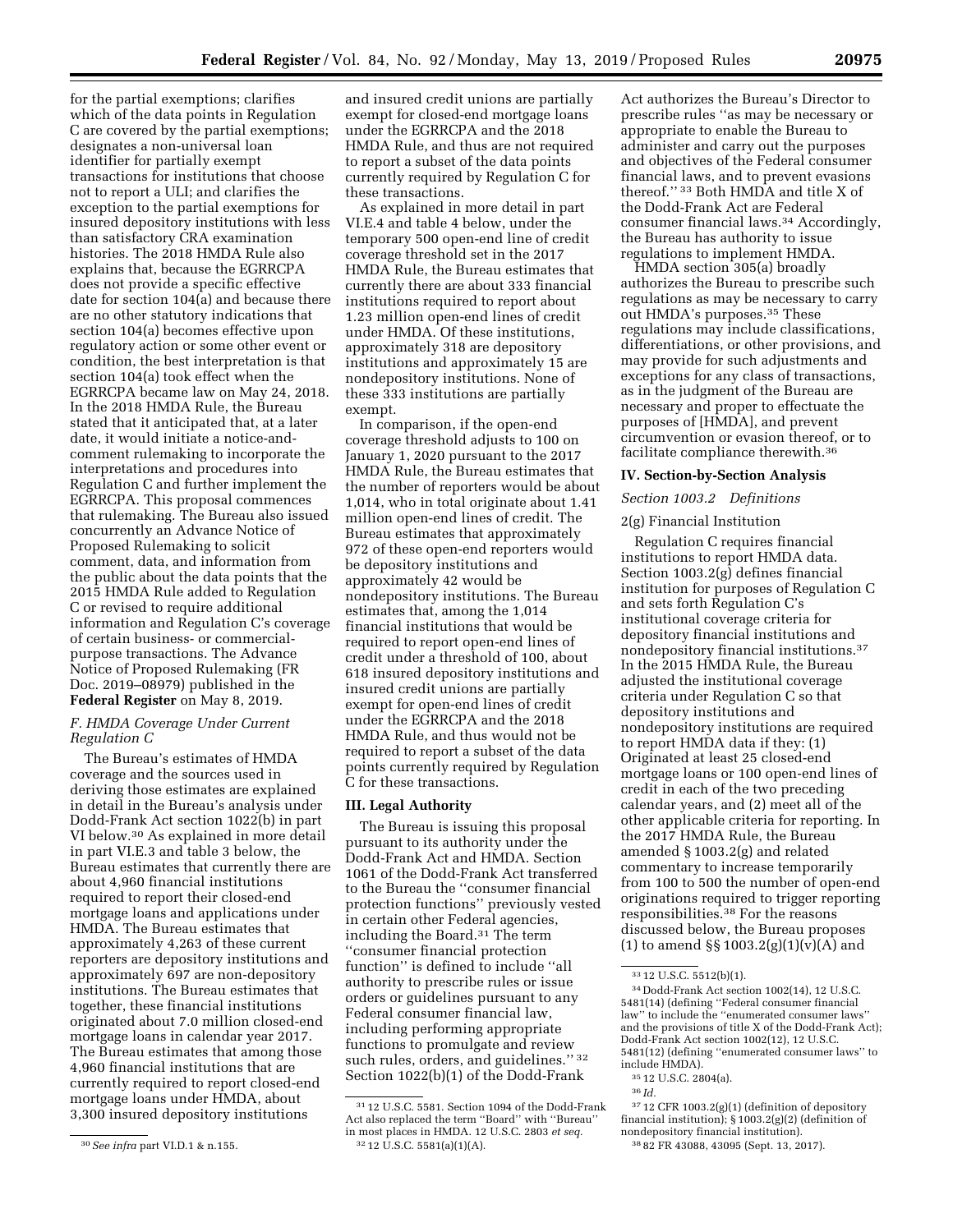$(g)(2)(ii)(A)$  and  $1003.3(c)(11)$  and related commentary to raise the closedend coverage threshold to either 50 or 100 closed-end mortgage loans, and (2) to amend §§ 1003.2(g)(1)(v)(B) and  $(g)(2)(ii)(B)$  and 1003.3(c)(12) and related commentary to extend to January 1, 2022, the current temporary open-end coverage threshold of 500 open-end lines of credit and then to set the threshold permanently at 200 open-end lines of credit beginning in calendar year 2022. The Bureau is also seeking comment on whether other closed- and open-end coverage thresholds may be appropriate. These proposed changes are discussed below in the order in which they appear in the proposed regulation text and commentary.

In the 2015 HMDA Rule, the Bureau adopted the thresholds for certain depository institutions in § 1003.2(g)(1) pursuant to its authority under section 305(a) of HMDA to provide for such adjustments and exceptions for any class of transactions that in the judgment of the Bureau are necessary and proper to effectuate the purposes of HMDA. Pursuant to section 305(a) of HMDA, for the reasons given in the 2015 HMDA Rule, the Bureau found that the exception in  $\S 1003.2(g)(1)$  is necessary and proper to effectuate the purposes of and facilitate compliance with HMDA. The Bureau found that the provision, by reducing burden on financial institutions and establishing a consistent loan-volume test applicable to all financial institutions, would facilitate compliance with HMDA's requirements.39 Additionally, as discussed in the 2015 HMDA Rule, the Bureau adopted the thresholds for certain nondepository institutions in  $\S 1003.2(g)(2)$  pursuant to its interpretation of HMDA sections 303(3)(B) and 303(5), which require persons other than banks, savings associations, and credit unions that are ''engaged for profit in the business of mortgage lending'' to report HMDA data. The Bureau stated that it interprets these provisions, as the Board also did, to evince the intent to exclude from coverage institutions that make a relatively small number of mortgage loans.40 Pursuant to its authority under HMDA section 305(a), and for the reasons discussed below, the Bureau believes that the proposed threshold changes in  $\S 1003.2(g)(1)$  and (2) would be necessary and proper to effectuate the purposes of HMDA and facilitate compliance with HMDA by reducing

burden and establishing a consistent loan-volume test.

2(g)(1) Depository Financial Institution  $2(g)(1)(v)$ 

 $2(g)(1)(v)(A)$ 

Closed-End Mortgage Loan Threshold for Institutional Coverage of Depository Institutions

HMDA and its implementing regulation, Regulation C, require certain depository institutions (banks, savings associations, and credit unions) to report data about originations and purchases of mortgage loans, as well as mortgage loan applications that do not result in originations (for example, applications that are denied or withdrawn). In the 2015 HMDA Rule, the Bureau added the 25 closed-end coverage threshold to the preexisting regulatory coverage scheme for depository institutions.41 In adopting this threshold, the Bureau stated that it believed that the institutional coverage criteria should balance the burden on financial institutions of reporting HMDA data against the value of the data reported and that a threshold should be set that did not impair HMDA's ability to achieve its purposes but also did not impose burden on institutions if their data are of limited value.42

In the 2015 HMDA Rule, the Bureau also stated that in adopting the 25 closed-end coverage threshold, it would meaningfully reduce burden by relieving an estimated 1,400 depository institutions, or 22 percent of depository institutions that previously reported HMDA data, of their obligations to report HMDA data on closed-end mortgage loans.43 The Bureau acknowledged that it would be possible to maintain reporting of a significant percentage of the national mortgage market with a closed-end coverage threshold set higher than 25 loans annually and that data reported by some institutions that would satisfy the 25 closed-end coverage threshold may not be as useful for statistical analysis as

data reported by institutions with much higher loan volumes.44 However, the Bureau determined that a higher closedend coverage threshold would have a material negative impact on the availability of data about patterns and trends at the local level and the data about local communities are essential to achieve HMDA's purposes.45 The Bureau concluded that, if it were to set the closed-end coverage threshold higher than 25, the resulting loss of data at the local level would substantially impede the public's and public officials' ability to understand access to credit in their communities.46

However, since issuing the 2015 HMDA Rule and 2017 HMDA Rule, the Bureau has heard concerns that lowervolume institutions continue to experience significant burden at the 25 closed-end coverage threshold.47 Various industry stakeholders have advocated for an increase to the coverage threshold in order to reduce burden on additional lower-volume financial institutions. For example, although the 2015 HMDA Rule was outside the scope of the Bureau's 2018 Request for Information Regarding the Bureau's Adopted Regulations and New Rulemaking Authorities (RFI on Adopted Regulations),48 several depository institutions recommended in that context that the Bureau use its exemption authority to increase the 25 loan closed-end coverage threshold and stated that the costs associated with HMDA reporting and its impact on the operations of lower-volume financial institutions do not justify the small amount of data such institutions would report. The closed-end coverage threshold should not be so high as to impair HMDA's ability to achieve its purposes; however, the threshold should not be so low that institutions bear the burden of reporting data that would be of limited value. In light of the recent concerns expressed by industry stakeholders regarding the considerable burden associated with reporting the

47The Bureau temporarily raised the threshold for open-end lines of credit in the 2017 HMDA Rule because of concerns that the Bureau may have underestimated in the 2015 HMDA Rule the number of institutions that would be required to report open-end lines of credit under the threshold adopted and that it also may have underestimated the cost of reporting. However, the Bureau declined to raise the threshold for closed-end mortgage loans and stated that in developing the 2015 HMDA Rule, it had robust data to make a determination about the number of transactions that would be reported at the 25 closed-end coverage threshold as well as the one-time and ongoing costs to industry. 82 FR 43088, 43095–96 (Sept. 13, 2017).

48 83 FR 12286, 12288 (Mar. 21, 2018).

<sup>39</sup> 80 FR 66128, 66150 (Oct. 28, 2015). 40 *Id.* at 66153.

<sup>41</sup>Prior to the 2015 HMDA Rule, a bank, savings association, or credit union was covered under Regulation C if: (1) On the preceding December 31, it satisfied an asset-size threshold; (2) on the preceding December 31, it had a home or branch office in a Metropolitan Statistical Area (MSA); (3) during the previous calendar year, it originated at least one home purchase loan or refinancing of a home purchase loan secured by a first lien on a oneto four-unit dwelling; and (4) the institution is federally insured or regulated, or the mortgage loan referred to in item (3) was insured, guaranteed, or supplemented by a Federal agency or intended for sale to the Federal National Mortgage Association or the Federal Home Loan Mortgage Corporation. 12 CFR 1003.2 (2016).

<sup>42</sup> 80 FR 66128, 66147 (Oct. 28, 2015). 43 *Id.* at 66148, 66277.

<sup>44</sup> *Id.* at 66147.

<sup>45</sup> *Id.* 

<sup>46</sup> *Id.* at 66148.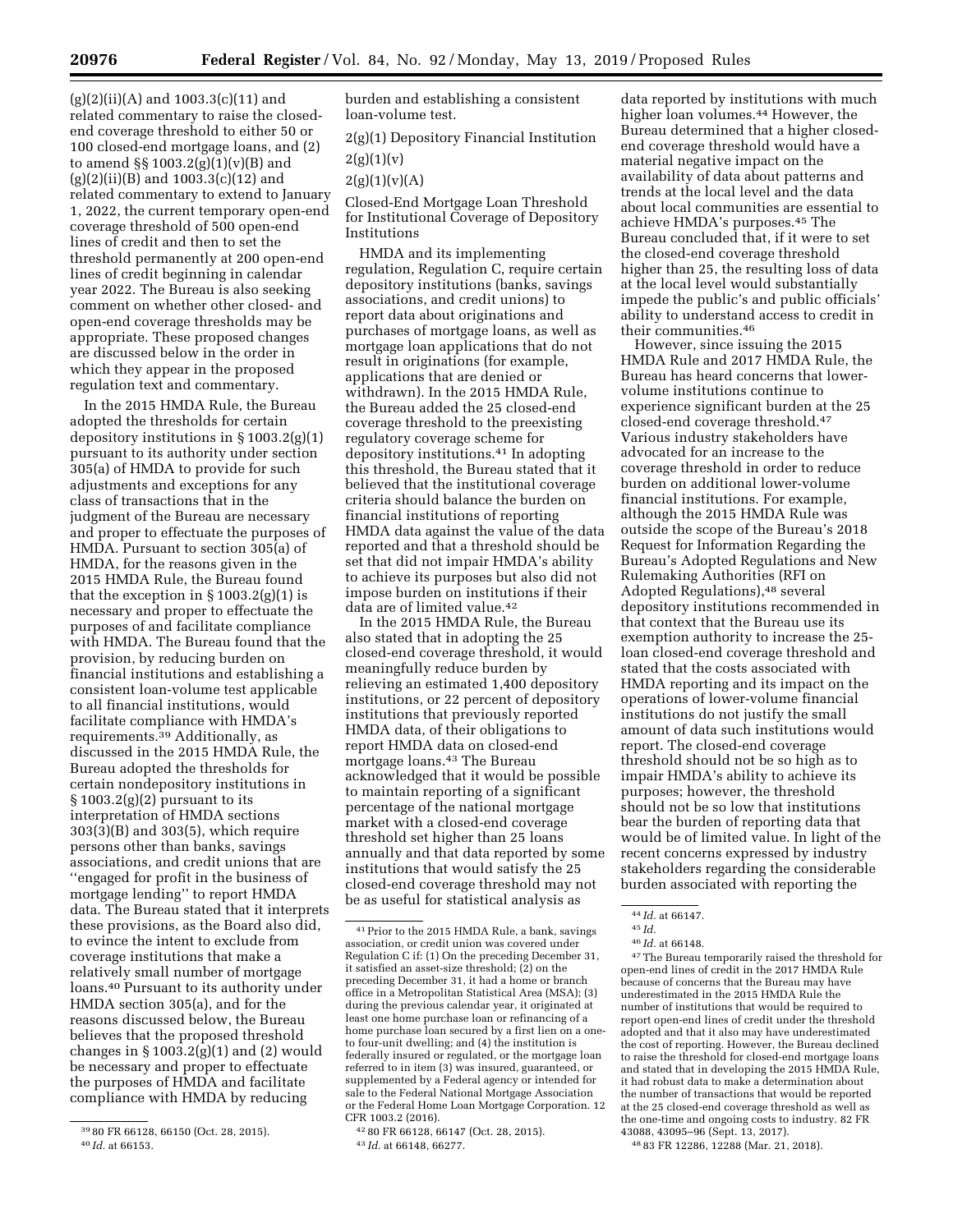new data points required by the 2015 HMDA Rule on closed-end mortgage loans, the Bureau is reconsidering whether the current 25-loan closed-end coverage threshold for depository institutions appropriately balances the benefits of the HMDA data reported by lower-volume depository institutions in furthering HMDA's purposes with the burden on such institutions associated with reporting closed-end data. The Bureau believes that increasing the closed-end coverage threshold may provide meaningful burden relief for lower-volume depository institutions without reducing substantially the data reported under HMDA. Accordingly, based on its evaluation of more recent available data, the Bureau is proposing two alternative increases to the closedend coverage threshold and seeking comment on whether either of these alternatives, or some other alternative, would more appropriately balance the benefits and burdens of covering institutions based on their closed-end lending.

The Bureau recognizes that in the EGRRCPA, Congress provided a partial exemption to institutions that would be affected by this proposed increase to the threshold so that the benefit in terms of reduced burden would be less than it would have been absent the EGRRCPA. Even so, the Bureau believes that, for the depository institutions that would be relieved of all reporting obligations under either of the alternatives in this proposal, the burden reduction would be substantial and would outweigh the limited value of their data in achieving HMDA's purposes. The Bureau has also heard feedback suggesting that consistent with its own estimates—a modest increase in the closed-end coverage threshold likely would have very little impact on the overall HMDA data, because the amount of data reported by the lower-volume depository institutions that would be excluded at such a higher threshold is insignificant as compared to the total HMDA data reported annually. The Bureau now believes a higher closedend coverage threshold may more appropriately balance the burden on lower-volume depository institutions while at the same time maintaining sufficient reporting to achieve HMDA's purposes.

As discussed below, the Bureau is proposing two alternatives to the closedend coverage threshold. These proposed alternatives would maintain a uniform loan-volume threshold for depository and nondepository institutions.49

Alternative 1 proposes to set the closedend coverage threshold at 50 while Alternative 2 proposes to set the closedend coverage threshold at 100. The Bureau reviewed multiple data sources, including recent HMDA data 50 and Reports of Condition and Income (Call Reports) and developed estimates for each proposal as described below.51

### Alternative 1: Threshold Set at 50

The Bureau estimates that if the closed-end coverage threshold were increased from 25 to 50 loans, approximately 3,518 out of approximately 4,263 depository institutions covered under the current rule (or approximately 83 percent) would continue to be required to report HMDA data on closed-end mortgage loans. Approximately 745 depository institutions covered under the current rule (or approximately 17 percent) would be relieved of their HMDA reporting responsibilities for closed-end mortgage loans. Further, the Bureau estimates that, with the proposed increase from 25 to 50 loans in the closed-end coverage threshold, about 99 percent of total originations of closedend mortgage loans reported by depository institutions under the current Regulation C coverage criteria, or approximately 3.54 million closedend mortgage loan originations under the current market conditions, would continue to be reported.

The Bureau noted in the 2015 HMDA Rule that any loan-volume threshold will affect individual markets differently, depending on the extent to which smaller creditors service individual markets and the market share of those creditors. In the 2015 HMDA Rule, the Bureau examined the extent to which varying thresholds would cause a loss of data at the census tract level. For this proposal the Bureau also reviewed estimates at varying closed-end coverage thresholds to examine the potential effect on available data at the census tract level.52 The Bureau estimates that,

51The estimates described in each alternative proposal in this section cover only depository institutions. Estimates for nondepository institutions are described in the section-by-section analysis of § 1003.2(g)(2)(ii)(A). For estimates that are comprehensive of depository and nondepository institutions, see part VI.E.3 below.

52The estimates of the effect on reportable HMDA data at the census tract level comprise both depository institutions and nondepository

with the proposed increase to the closed-end coverage threshold from 25 to 50, just under 300 out of approximately 74,000 total census tracts, or less than one-half of 1 percent of the total number of census tracts, would lose at least 20 percent of reportable HMDA data on closed-end mortgage loans relative to the current threshold.53 With respect to low-tomoderate income census tracts, the Bureau estimates that relative to the current threshold, there would be at least a 20 percent loss of reportable HMDA data on closed-end mortgage loans in less than 1 percent of such tracts if the closed-end coverage threshold were increased from 25 to the proposed 50. In addition, the Bureau examined the effects on rural census tracts and estimates that relative to the current threshold, there would be at least a 20 percent loss of reportable HMDA data on closed-end mortgage loans in less than one-half of 1 percent of such tracts.

*Ongoing cost reduction from proposed Alternative 1: Threshold set at 50.* The proposed increase in the closed-end coverage threshold from 25 to 50 would relieve institutions that originate between 25 and 49 closed-end mortgage loans of the ongoing costs associated with reporting such loans that they might otherwise incur if the closed-end coverage threshold remained at the current 25. The Bureau estimates that the proposed increase in the closed-end coverage threshold to 50 would result in aggregate savings on the operational costs associated with reporting closedend mortgage loans of approximately \$2.2 million per year.<sup>54</sup>

Therefore, the Bureau believes that if the closed-end coverage threshold were raised from 25 to the proposed 50, the loss in data from these depository institutions and for this relatively small number of census tracts may be justified by the significant reduction in compliance costs for the approximately 745 lower-volume depository

<sup>49</sup>For a discussion on the proposed closed-end coverage threshold for nondepository institutions,

see the section-by-section analysis of § 1003.2(g)(2)(ii)(A) below.

<sup>50</sup>As discussed further in the analysis under Dodd-Frank Act section 1022(b) in part VI, note 155, these estimates are based on HMDA data collected in 2016 and 2017 and other sources. The Bureau intends to review the 2018 HMDA data more closely in connection with this rulemaking once the 2018 submissions are more complete.

institutions. The effect of a closed-end coverage threshold set at 100 on reportable HMDA data at the census tract level is discussed in Alternative 2 below.

<sup>53</sup>The Bureau estimates that at least 80 percent of reportable HMDA data would be retained in over 73,500 tracts. In certain tracts, substantially more than 80 percent of reportable HMDA data would be retained.

<sup>54</sup>These cost estimates reflect the combined ongoing reduction in costs for depository and nondepository institutions. These estimates also take into account the enactment of the EGRRCPA, which created partial exemptions from HMDA's requirements that certain insured depository institutions and insured credit unions may now use. See part VI.E.3 below for a more comprehensive analysis on cost estimates.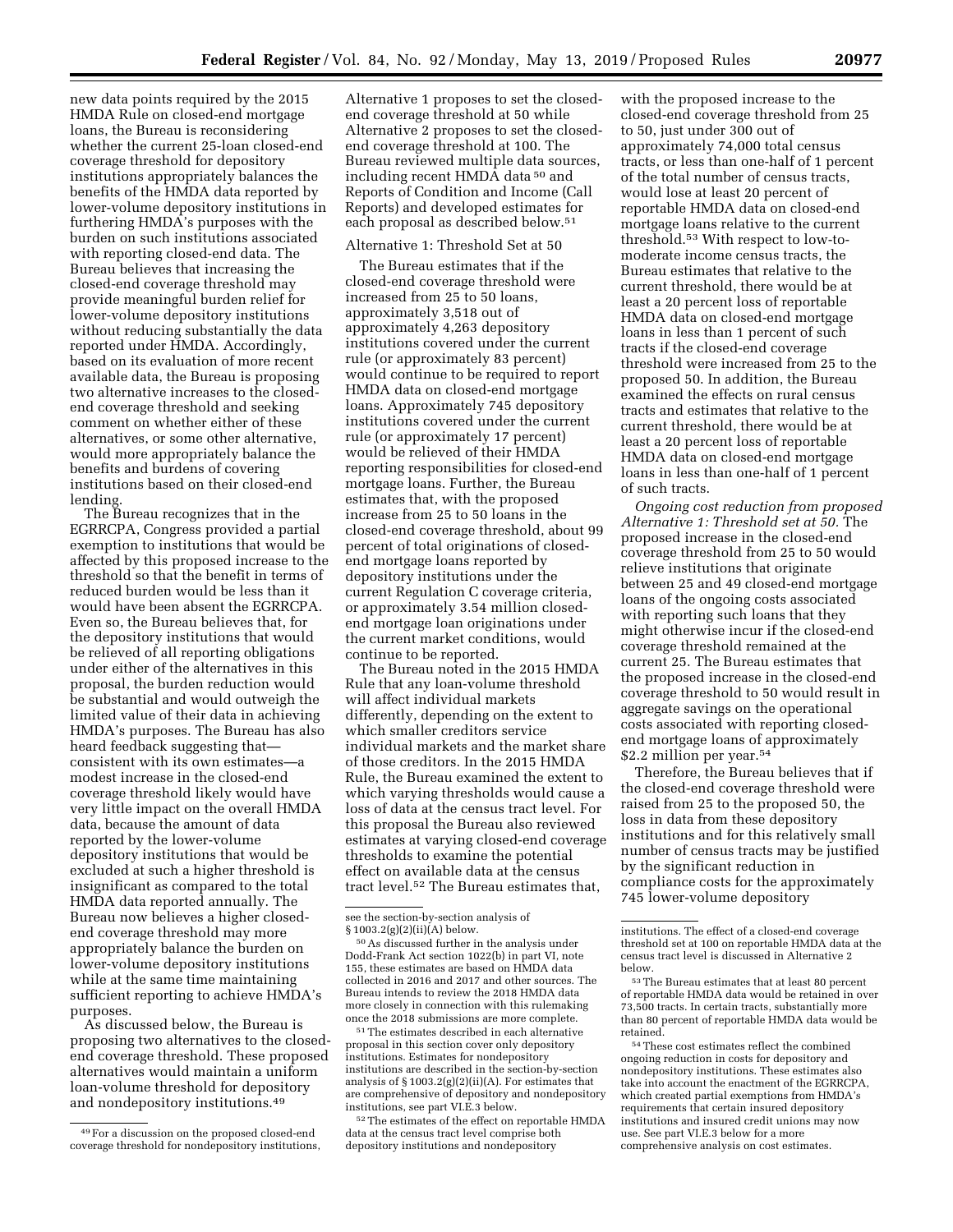institutions that would no longer be required to report HMDA data.

# Alternative 2: Threshold Set at 100

The Bureau estimates that if the closed-end coverage threshold were increased from 25 to 100 loans, approximately 2,581 out of about 4,263 depository institutions covered under the current rule (or approximately 61 percent) would continue to be required to report HMDA data on closed-end mortgage loans. Approximately 1,682 depository institutions covered under the current rule (or approximately 39 percent) would be relieved of their HMDA reporting responsibilities with respect to closed-end mortgage loans. The Bureau estimates that with this proposed increase to the closed-end coverage threshold, approximately 96 percent of total originations of closedend mortgage loans reported by depository institutions under the current coverage criteria, or approximately 3.43 million closed-end mortgage loan originations under the current market conditions, would continue to be reported.

With respect to the potential effect on available data at the census tract level, the Bureau estimates that if the closedend coverage threshold were increased from 25 to the proposed 100, there would be a loss of at least 20 percent of reportable HMDA data in about 1,100 out of approximately 74,000 total census tracts, or 1.5 percent of the total number of census tracts, relative to the current threshold.55 For low-to-moderate income census tracts, the Bureau estimates that if the closed-end coverage threshold were increased from 25 to the proposed 100, there would be at least a 20 percent loss of reportable HMDA data in 3 percent of such tracts if the closed-end coverage threshold were set at the proposed 100. In addition, the Bureau examined the effects on rural census tracts and estimates that relative to the current threshold, there would be at least a 20 percent loss of reportable HMDA data in less than 3 percent of such tracts.

*Ongoing cost reduction from proposed Alternative 2: Threshold set at 100.* The proposed increase in the closed-end coverage threshold from 25 to 100 would relieve institutions that originate between 25 and 99 closed-end mortgage loans of the ongoing costs associated with reporting such loans that they might otherwise incur if the closed-end coverage threshold remained at the

current 25. The Bureau estimates that the proposed increase in the closed-end coverage threshold to 100 would result in aggregate savings on the operational costs associated with reporting closedend mortgage loans of approximately \$8.1 million per year.<sup>56</sup>

Therefore, the Bureau believes that if the closed-end coverage threshold were set at the proposed 100 the loss in data from these depository institutions and for this relatively small number of census tracts, although greater than at the proposed 50 closed-end coverage threshold, may be justified by the significant reduction in compliance costs for the approximately 1,682 lowervolume depository institutions that would no longer be required to report HMDA data relative to the current threshold.

### Estimates for Other Closed-End Coverage Thresholds

The Bureau also generated estimates for closed-end coverage thresholds higher than the ones in the proposed alternatives. These estimates reflect that the decrease in the number of depository institutions that would be required to report HMDA data and the resulting decrease in the HMDA data that would be reported becomes more pronounced at thresholds higher than 100. For example, if the closed-end coverage threshold were increased from 25 to 250 loans, the Bureau estimates that approximately 1,413 out of approximately 4,263 depository institutions would continue to report HMDA data and approximately 2,850 depository institutions, or approximately 67 percent of depository institutions covered under the current rule, would be relieved of their HMDA reporting responsibilities. The Bureau estimates that with an increase in the closed-end coverage threshold from 25 to 250, approximately 90 percent of total originations of closed-end mortgage loans reported by depository institutions under the current coverage criteria, or approximately 3.21 million closed-end mortgage loan originations under the current market conditions, would continue to be reported.

Further, if the closed-end coverage threshold were increased from 25 to 500 loans, the Bureau estimates that approximately 798 out of 4,263

depository institutions would continue to be required to report HMDA data and approximately 3,465 depository institutions, or approximately 81 percent of depository institutions covered under the current coverage criteria, would be relieved of their HMDA reporting responsibilities. The Bureau estimates that with an increase in the closed-end coverage threshold to 500, approximately 83 percent of total originations of closed-end mortgage loans reported by depository institutions under the current Regulation C coverage criteria, or approximately 2.97 million closed-end mortgage loan originations under the current market conditions, would continue to be reported.

The Bureau's estimates also reflect that the effect on data available at the census tract level would become more pronounced at closed-end mortgage loan coverage thresholds above 100. For example, the Bureau estimates that increasing the closed-end coverage threshold from 25 to 250 loans would result in a loss of at least 20 percent of reportable HMDA data on closed-end mortgage loans in over 4,000 out of approximately 74,000 total census tracts, or 5.4 percent of the total number census tracts. Of the approximately 4,000 census tracts where there would be a loss of at least 20 percent of reportable HMDA data on closed-end mortgage loans at such threshold, about 14 percent are rural tracts 57 and just over 8 percent are low-to-moderate income tracts. Further, the Bureau estimates that increasing the closed-end coverage threshold from 25 to 500 loans would result in a loss of at least 20 percent of reportable HMDA data on closed-end mortgage loans in approximately 11,000 out of approximately 74,000 total census tracts, or 14.9 percent of the total number of census tracts. Of the approximately 11,000 census tracts where there would be a loss of at least 20 percent of reportable HMDA data on closed-end mortgage loans at such threshold, about 32 percent are rural tracts and about 17 percent are low-tomoderate income tracts.

The Bureau is not proposing these higher thresholds because of concerns that the resulting reduction in HMDA's overall coverage of the mortgage market may affect the usefulness of the HMDA data. For example, a reduction in

<sup>55</sup>The Bureau estimates that at least 80 percent of reportable HMDA data would be retained in approximately 73,000 tracts. In certain tracts, substantially more than 80 percent of reportable HMDA data would be retained.

<sup>56</sup>These cost estimates reflect the combined ongoing reduction in costs for depository and nondepository institutions. These estimates also take into account the enactment of the EGRRCPA, which created partial exemptions from HMDA's requirements that certain insured depository institutions and insured credit unions may now use. See part VI.E.3 below for a more comprehensive analysis on cost estimates.

<sup>57</sup>As discussed in part VI.F.2 below, recent research suggests that financial institutions that serve rural areas are generally not HMDA reporters. HMDA data do, however, contain information about some covered loans involving properties in rural areas and these higher thresholds would thus result in decreased information on such lending activity.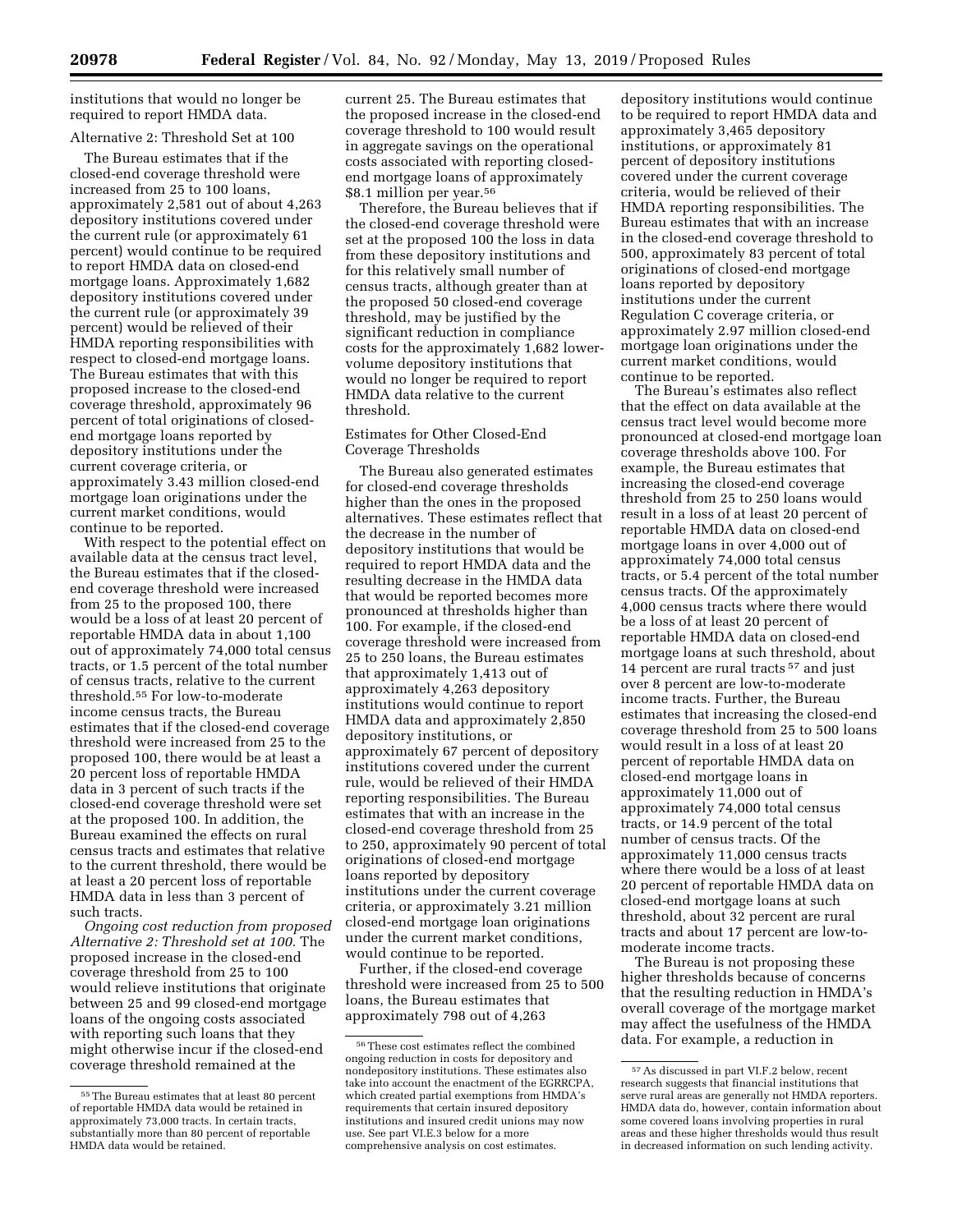HMDA data may affect bank regulators' and the public's ability to use HMDA data to evaluate a depository institution's performance under the CRA. HMDA data are also used for identifying possible discriminatory lending patterns and potential violations of antidiscrimination statutes, such as the Equal Credit Opportunity Act and Fair Housing Act, including through redlining analyses, which aim to compare lenders and their peers. As noted in the 2015 HMDA Rule, data about local communities is essential to achieve HMDA's purposes.58 Among other things, public officials, community advocates, and researchers use HMDA data to analyze access to credit at the neighborhood level and to target programs to assist underserved communities and consumers.59 A reduction in HMDA's overall coverage of the mortgage market could thus reduce the usefulness of HMDA data for identifying opportunities for public and private investment, and for assessing whether lenders are meeting the housing needs of their communities.<sup>60</sup> Therefore, the Bureau believes that if the closed-end coverage threshold were increased from 25 loans to a level above 100 loans, the more notable decrease in the number of institutions required to report HMDA data and the loss of reportable HMDA data, particularly at the local level, available to serve HMDA's purposes may not be justified by the significant reduction in compliance costs for the depository institutions that would no longer be required to report HMDA data at such higher thresholds.

### Request for Feedback

For the reasons discussed above, the Bureau proposes to increase the closedend coverage threshold for depository institutions in  $\S 1003.2(g)(1)(v)(A)$  from 25 to 50 in Alternative 1 or from 25 to 100 in Alternative 2, and to make conforming amendments to comments  $(2)(g)-1$  and  $-5$ . The Bureau seeks comment on whether the data that would be reported at thresholds of 50 or 100 closed-end mortgage loans would achieve the purposes of HMDA.61 The

60 *Id.* at 66276.

Bureau also seeks comment on whether the value of the data that would be reported by institutions that originate between 25 and 50 closed-end mortgage loans, or alternatively between 25 and 100 closed-end mortgage loans, is outweighed by the burden on those institutions of reporting HMDA data and undergoing examinations to validate the accuracy of their submissions. The Bureau seeks comment on these alternative proposals as well as any other closed-end coverage threshold, including any threshold significantly above 100, that would more appropriately balance the burden of reporting with the value of the data reported to achieving the purposes of HMDA. Specifically, the Bureau seeks comment on: (1) How the proposed increase to the closed-end coverage threshold to 50, 100, or another number would affect the number of depository institutions required to report data on closed-end mortgage loans; (2) the significance of the data that would not be available for achieving HMDA's purposes as a result of the proposed increase to the closed-end coverage threshold to 50, 100, or another number, including (a) whether, and under what circumstances, the proposed increase would prevent public officials and the public from understanding if depository institutions excluded by the proposed 50, 100, or another closed-end coverage threshold are serving the needs of their community, (b) whether, and under what circumstances, the proposed increase to the closed-end coverage threshold to 50, 100, or another number would negatively impact the ability of public officials to make determinations with respect to the distribution of public sector investments in a manner designed to improve the private investment environment, and (c) whether, and under what circumstances, the proposed 50, 100, or another number for the closed-end coverage threshold would exclude data that would be valuable for identifying possible fair lending violations or enforcing antidiscrimination laws; and (3) the reduction in burden that would result from the proposed increase for institutions that would not be required to report (addressing separately the burden reduction for depository

institutions that are eligible for the EGRRCPA's partial exemption for closed-end mortgage loans and the burden reduction for depository institutions that are not).

### $2(g)(1)(v)(B)$

Background on Reporting Data Concerning Open-End Lines of Credit Under the 2015 HMDA Rule and the 2017 HMDA Rule

By its terms, the definition of ''mortgage loan'' in HMDA covers all loans secured by residential real property and home improvement loans whether open- or closed-end.<sup>62</sup> However, home-equity lines of credit were uncommon in the 1970s and early 1980s when Regulation C was first issued, and the Board's definition covered only closed-end loans. In 2000, in response to the increasing importance of open-end lending in the housing market, the Board proposed to revise Regulation C to require mandatory reporting of all home-equity lines of credit, which were optionally reported.63 However, the Board's 2002 final rule left open-end reporting voluntary, as the Board determined that the benefits of mandatory reporting relative to other then proposed changes (such as collecting information about higher-priced loans) did not justify the increased burden.64

As discussed in the 2015 HMDA Rule, open-end mortgage lending continued to increase in the years following the Board's 2002 final rule, particularly in areas with high home-price appreciation.65 In light of that development and the role that open-end lines of credit played in contributing to the financial crisis,<sup>66</sup> the Bureau decided in the 2015 HMDA Rule to require reporting of dwelling-secured, consumer purpose open-end lines of credit,67 concluding that doing so was a

65 80 FR 66128, 66160 (Oct. 28, 2015).  $^{66}\,Id.$  As the Bureau explained in the 2015 HMDA Rule, research indicated that some real estate investors used open-end, home-secured lines of credit to purchase non-owner occupied properties, which correlated with higher first-mortgage defaults and home-price depreciation during the financial crisis. *Id.* In the years leading up to the crisis, such home-equity lines of credit often were made and fully drawn more or less simultaneously with firstlien home purchase loans, essentially creating high loan-to-value home purchase transactions that were not visible in the HMDA dataset. *Id.* 

67The Bureau also required reporting of applications for, and originations of, dwelling-Continued

<sup>58</sup> 80 FR 66128, 66147 (Oct. 28, 2015). The 2015 HMDA Rule explained that public officials, community advocates, and researchers rely on HMDA data to analyze access to credit at the neighborhood level and to target programs to assist underserved communities and consumers. It explained that, for example, local and state officials have used HMDA data to identify and target relief to localities impacted by high-cost lending or discrimination. *Id.* 

<sup>59</sup> *Id.* at 66280.

<sup>61</sup>As originally adopted, HMDA identifies its purposes as providing the public and public

officials with information to help determine whether financial institutions are serving the housing needs of the communities in which they are located, and assisting public officials in their determination of the distribution of public sector investments in a manner designed to improve the private investment environment. Following Congress's expansion of HMDA, the Board recognized a third purpose of identifying possible discriminatory lending patterns and enforcing antidiscrimination statutes.

<sup>62</sup>HMDA section 303(2), 12 U.S.C. 2802(2). 63 65 FR 78656, 78659–60 (Dec. 15, 2000). In 1988, the Board had amended Regulation C to permit, but not require, financial institutions to report certain home-equity lines of credit. 53 FR 31683, 31685 (Aug. 19, 1988).

<sup>64</sup> 67 FR 7222, 7225 (Feb. 15, 2002).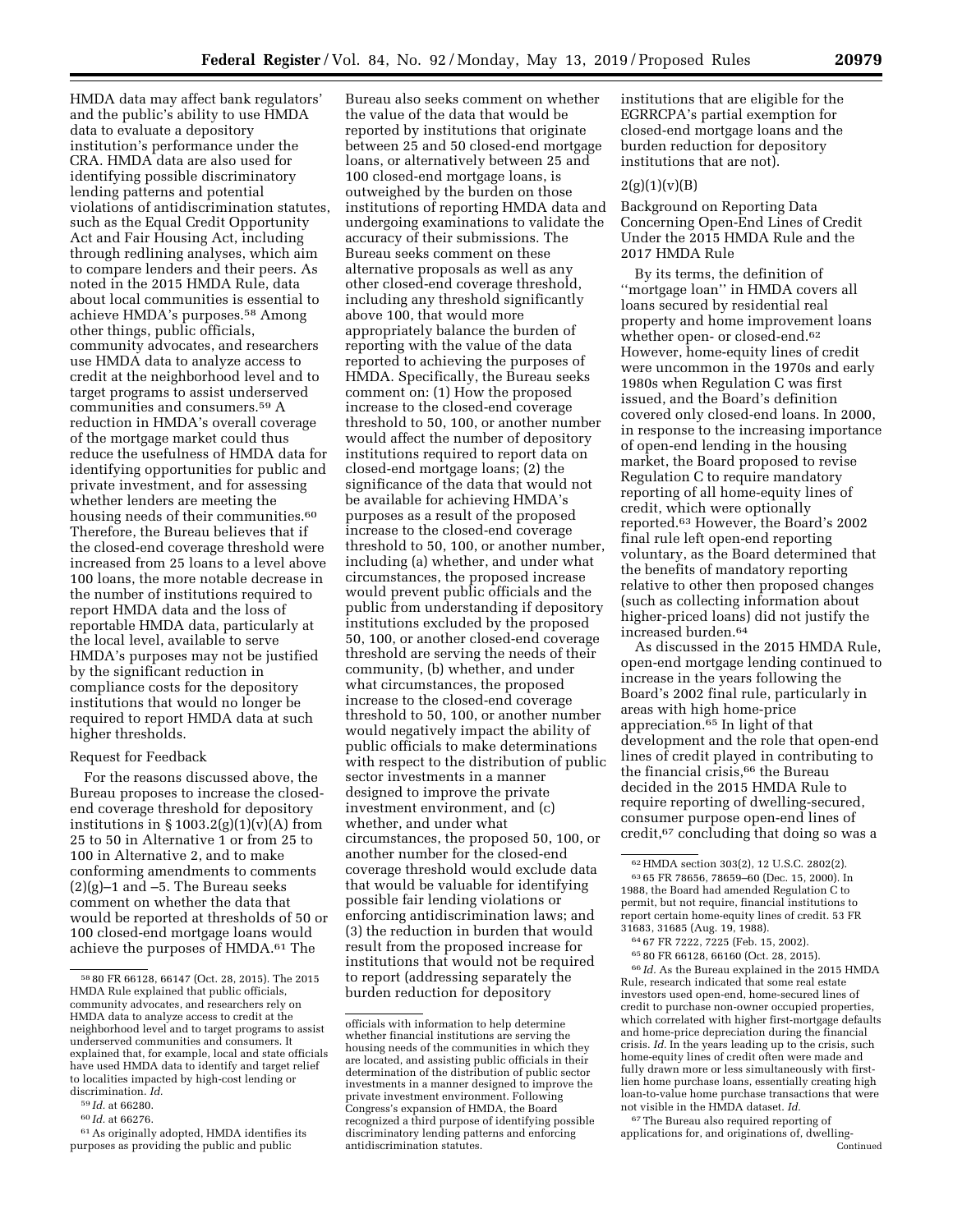reasonable interpretation of ''mortgage loan'' in HMDA and necessary and proper to effectuate the purposes of HMDA and prevent evasions thereof.<sup>68</sup>

As noted in the 2015 HMDA Rule, in expanding coverage to include mandatory reporting of open-end lines of credit, the Bureau recognized that doing so would impose one-time and ongoing operational costs on reporting institutions; that the one-time costs of modifying processes and systems and training staff to begin open-end line of credit reporting likely would impose significant costs on some institutions; and that institutions' ongoing reporting costs would increase as a function of their open-end lending volume.69 The Bureau sought to avoid imposing these costs on small institutions with limited open-end lending, where the benefits of reporting the data do not justify the costs of reporting.70 In seeking to draw such a line, the Bureau acknowledged that it was handicapped by the lack of available data concerning open-end lending.71 This created challenges both in estimating the distribution of openend origination volume across financial institutions and in estimating the onetime and ongoing costs that institutions of various sizes would incur in reporting data on open-end lending.

To estimate the one-time and ongoing costs of reporting data under HMDA in the 2015 HMDA Rule, the Bureau identified seven ''dimensions'' of compliance operations and used those to define three broadly representative financial institutions according to the overall level of complexity of their compliance operations: ''tier 1'' (highcomplexity); "tier 2" (moderatecomplexity); and ''tier 3'' (lowcomplexity).72 The Bureau then sought

72 *Id.* at 66261, 66269–70. In the 2015 HMDA Rule and the 2017 HMDA Rule, the Bureau assigned financial institutions to tiers by adopting cutoffs based on the estimated open-end line of credit volume. *Id.* at 66285; 82 FR 43088, 43128 (Sept. 13, 2017). Specifically, the Bureau assumed the lenders that originated fewer than 200 but more than 100 open-end lines of credit were tier 3 (lowto estimate one-time and ongoing costs for a representative institution in each tier.73

The Bureau recognized in the 2015 HMDA Rule that the one-time cost of reporting open-end lines of credit could be substantial because most financial institutions had not reported open-end lines of credit and thus would have to develop completely new systems to begin reporting these data. As a result, there would be one-time costs to create processes and systems for open-end lines of credit.74 However, for tier 3, low-complexity institutions, the Bureau believed that the additional one-time costs of open-end reporting would be relatively low. Because these institutions are less reliant on information technology systems for HMDA reporting and they may process open-end lines of credit on the same system and in the same business unit as closed-end mortgage loans, their onetime costs would be derived mostly from new training and procedures adopted for the overall changes in the final rule, not distinct from costs related to changes in reporting of closed-end mortgage loans.<sup>75</sup>

The Bureau acknowledged in the 2015 HMDA Rule that ongoing costs for openend reporting vary by institutions due to many factors, such as size, operational structure, and product complexity, and that this variance exists on a continuum that was impossible to capture fully.76 At the same time, the Bureau stated it believed that the HMDA reporting process and ongoing operational cost structure for open-end reporting would be fundamentally similar to closed-end reporting.77 Thus, using the ongoing cost estimates developed for closed-end reporting, the Bureau estimated that for a representative tier 1 institution the ongoing operational costs would be \$273,000 per year; for a representative tier 2 institution \$43,400 per year; and for a representative tier 3 institution

complexity) open-end reporters; lenders that originate between 200 and 7,000 open-lines of credit were tier 2 (moderate-complexity) open-end reporters; and lenders that originated more than 7,000 open-end lines of credit were tier 1 (highcomplexity) open-end reporters. 80 FR 66128, 66285 (Oct. 28, 2015); 82 FR 43088, 43128 (Sept. 13, 2017). As explained below in part VI.D.1, for purposes of this proposal, the Bureau has used a more precise methodology to assign eligible financial institutions to tiers 2 and 3 for their openend reporting, which relies on constraints relating to the estimated numbers of impacted institutions and loan/application register records for the applicable provision.

73 80 FR 66128, 66264–65 (Oct. 28, 2015); *see also id.* at 66284.

74 *Id.* at 66264; *see also id.* at 66284–85.

75 *Id.* at 66265; *see also id.* at 66284.

\$8,600 per year.78 These translated into costs per HMDA record of approximately \$9, \$43, and \$57 respectively.79 The Bureau acknowledged that, precisely because no good source of publicly available data exists concerning open-end lines of credit, it was difficult to predict the accuracy of the Bureau's cost estimates but also stated its belief that these estimates were reasonably reliable.<sup>80</sup>

Drawing on all of these estimates, the Bureau decided in the 2015 HMDA Rule to establish an open-end coverage threshold that would require institutions that originate 100 or more open-end lines of credit in each of the two preceding calendar years to report data on such lines of credit. The Bureau estimated that this threshold would avoid imposing the burden of establishing mandatory open-end reporting on approximately 3,000 predominantly smaller-sized institutions with low-volume open-end lending 81 and would require reporting by 749 financial institutions, all but 24 of which would also report data on their closed-end mortgage lending.82 The Bureau explained that it believed this threshold appropriately balanced the benefits and burdens of covering institutions based on their open-end mortgage lending.83 However, as discussed in the 2017 HMDA Rule, the Bureau lacked robust data for the estimates that it used to establish the open-end threshold in the 2015 HMDA Rule.84

The 2017 HMDA Rule explained that, between 2013 and 2017, the number of dwelling-secured open-end lines of credit financial institutions originated had increased by 36 percent.<sup>85</sup> The Bureau noted that, to the extent institutions that had been originating fewer than 100 open-end lines of credit shared in that growth, the number of institutions at the margin that would be required to report under an open-end threshold of 100 lines of credit would

81 *Id.* The estimate of the number of institutions that would be excluded from reporting open-end lines of credit by the transactional coverage threshold was relative to the number that would have been covered under the Bureau's proposal that led to the 2015 HMDA Rule. Under that proposal, a financial institution would have been required to report its open-end lines of credit if it had originated at least 25 closed-end mortgage loans in each of the preceding two years without regard to how many open-end lines of credit the institution originated. *See* Home Mortgage Disclosure (Regulation C), 79 FR 51732 (Aug. 29, 2014).

82 80 FR 66128, 66281 (Oct. 28, 2015).

- 83 *Id.* at 66162.
- 84 82 FR 43088, 43094 (Sept. 13, 2017). 85 *Id.*

secured commercial-purpose lines of credit for home purchase, home improvement, or refinancing purposes. *Id.* at 66171.

<sup>68</sup> *Id.* at 66157–62. HMDA and Regulation C are designed to provide citizens and public officials sufficient information about mortgage lending to ensure that financial institutions are serving the housing needs of their communities, to assist public officials in distributing public-sector investment so as to attract private investment to areas where it is needed, and to assist in identifying possible discriminatory lending patterns and enforcing antidiscrimination statutes. The Bureau believes that collecting information about all dwellingsecured, consumer-purpose open-end lines of credit serves these purposes.

<sup>69</sup> 80 FR 66128, 66161 (Oct. 28, 2015).

<sup>70</sup> *Id.* at 66149.

<sup>71</sup> *Id.* 

<sup>76</sup> *Id.* at 66285.

<sup>77</sup> *Id.* 

<sup>78</sup> *Id.* at 66264, 66286.

<sup>79</sup> *Id.* 

<sup>80</sup> *Id.* at 66162.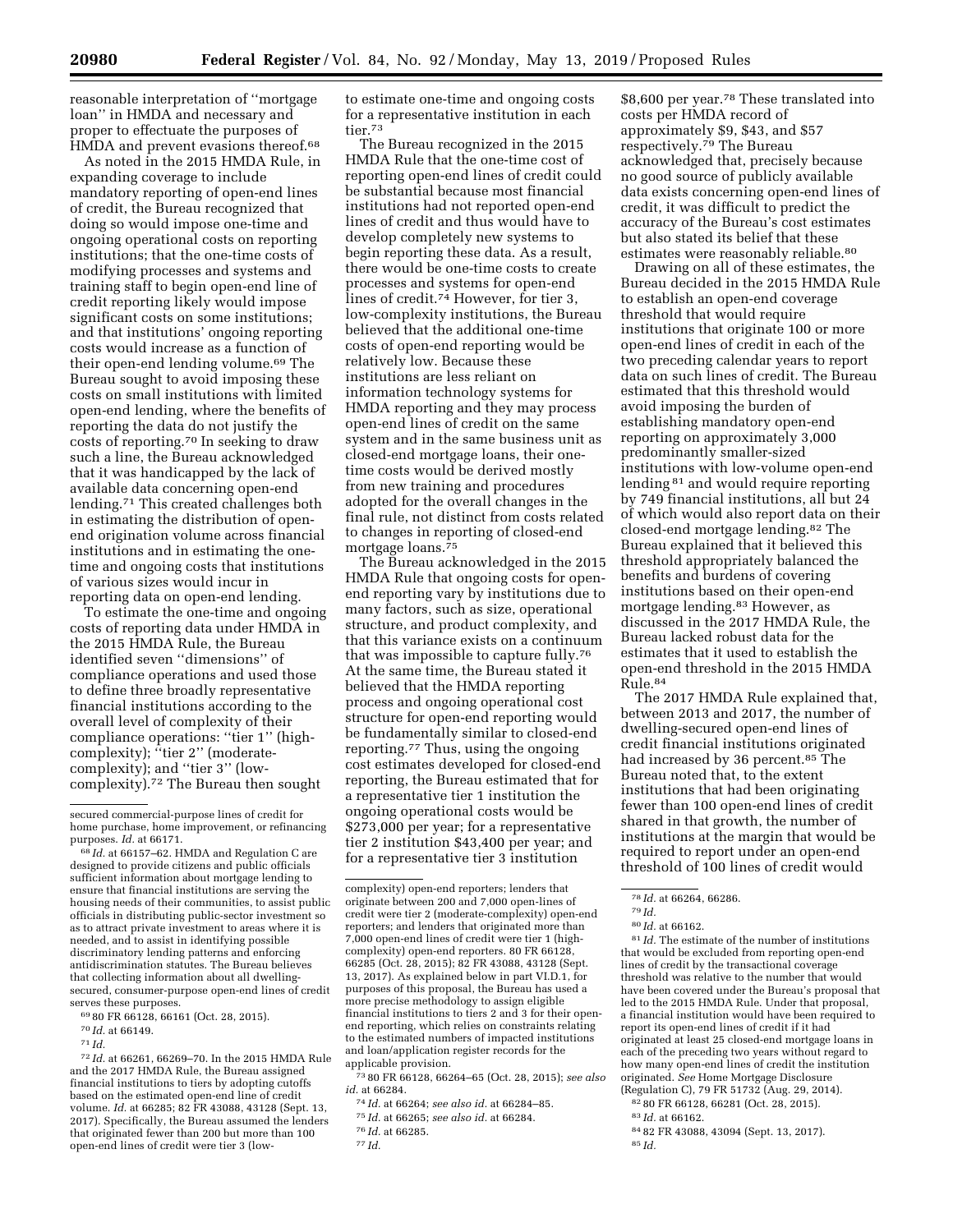also increase.86 Additionally, in the 2017 HMDA Rule, the Bureau explained that information received by the Bureau since issuing the 2015 HMDA Rule had caused the Bureau to question its assumption that certain low-complexity institutions 87 process home-equity lines of credit on the same data platforms as closed-end mortgages, on which the Bureau based its assumption that the one-time costs for these institutions would be minimal.88 After issuing the 2015 HMDA Rule, the Bureau had heard anecdotes suggesting that one-time costs to begin reporting open-end lines of credit could be as high as \$100,000 for such institutions.89 The Bureau likewise had heard anecdotes suggesting that the

ongoing costs for these institutions to report open-end lines of credit, which the Bureau estimated would be under \$10,000 per year and add under \$60 per line of credit, could be at least three times higher than the Bureau had estimated.90

Based on this information regarding one-time and ongoing costs and new data indicating that more institutions would have reporting responsibilities under the 100-loan open-end threshold than estimated in the 2015 HMDA Rule, the Bureau proposed in 2017 to increase temporarily the open-end threshold to 500 for two years, until January 1, 2020.91 This temporary increase was intended to allow for additional data collection and assessment as to what threshold would best balance the benefits and burdens of covering institutions based on their open-end mortgage lending. The Bureau finalized the proposal after notice and comment in the 2017 HMDA Rule.92

Since the Bureau issued the 2017 HMDA Rule, various trade associations and smaller financial institutions have urged the Bureau to increase permanently the open-end line of credit coverage threshold in order to reduce the burden on smaller institutions. For example, some Federal credit unions suggested in response to the Bureau's March 2018 RFI on Adopted Regulations that the Bureau consider increasing both the open- and closedend thresholds that trigger the applicability of HMDA requirements to credit unions.

91 82 FR 33455 (July 20, 2017).

92 82 FR 43088 (Sept. 13, 2017). Comments received on the July 2017 HMDA Proposal to change temporarily the open-end threshold are discussed in the 2017 HMDA Rule. *Id.* at 43094– 95.

Open-End Line of Credit Threshold for Institutional Coverage of Depository Institutions

As explained above, the 2015 HMDA Rule established an institutional coverage threshold in § 1003.2(g) for open-end lines of credit of at least 100 open-end lines of credit in each of the two preceding calendar years.<sup>93</sup> In the 2017 HMDA Rule, the Bureau amended  $\S 1003.2(g)(1)(v)(B)$  and comments 2(g)– 3 and –5, effective January 1, 2018, to increase temporarily the open-end threshold from 100 to 500 and, effective January 1, 2020, to restore a permanent threshold of 100.94 For the reasons discussed below, the Bureau now proposes to amend  $\S 1003.2(g)(1)(v)(B)$ and comments 2(g)–3 and –5, effective January 1, 2020, to extend until January 1, 2022, the temporary open-end institutional coverage threshold for depository institutions of 500 open-end lines of credit. When this temporary threshold expires, the Bureau is proposing to set a permanent threshold at 200 open-end lines of credit. The Bureau is also proposing conforming changes to the institutional coverage threshold for nondepository institutions in § 1003.2(g)(2)(ii)(B) and to the transactional coverage threshold in  $§ 1003.3(c)(12)$ , as discussed below.

Several developments since the Bureau issued the 2015 HMDA Rule have affected the Bureau's analyses of the costs and benefits associated with the open-end line of credit coverage threshold. As the 2017 HMDA Rule explained, the Bureau is concerned that, in establishing a 100-loan threshold for open-end lines of credit in the 2015 HMDA Rule, it may have underestimated the number of institutions that would be covered and

94 82 FR 43088, 43094 (Sept. 13, 2017). In the 2015 HMDA Rule and 2017 HMDA Rule, the Bureau declined to retain optional reporting of open-end lines of credit, after concluding that improved visibility into this segment of the mortgage market is critical because of the risks posed by these products to consumers and local markets and the lack of other publicly available data about these products. *Id.* at 43095; 80 FR 66128, 66160–61 (Oct. 28, 2015). However, Regulation C as amended by the 2017 HMDA Rule permits voluntary reporting by financial institutions that do not meet the open-end threshold. 12 CFR 1003.3(c)(12).

the reporting burden on smaller covered institutions. In the 2017 HMDA Rule, the Bureau noted that there had been a 36 percent increase in the number of dwelling-secured open-end lines of credit originated between 2013 (the most recent data cited by the Bureau for its analysis of the 2015 HMDA Rule) and 2016.95 The number of dwellingsecured open-end line of credit originations in 2018 was again approximately 36 percent higher than the number of such originations in 2013.96 Table 4 in the Bureau's analysis under Dodd-Frank Act section 1022(b) in part VI.E.4 below provides the Bureau's updated coverage estimates for reporting thresholds of 100, 200, and 500 open-end lines of credit.97 As explained in more detail in part VI.E.4, the Bureau's updated coverage estimates indicate that the total number of institutions exceeding the open-end coverage threshold of 100 open-end lines of credit in 2018 would be approximately 1,014, which is significantly higher than the estimate of 749 in the 2015 HMDA Rule that was based on 2013 data.98

As explained in more detail in part VI below, the estimates the Bureau used in the 2015 HMDA Rule may understate the burden that open-end reporting would impose on smaller institutions if they were required to begin reporting on January 1, 2020. For example, in developing the one-time cost estimates for open-end lines of credit in the 2015 HMDA Rule, the Bureau had envisioned that there would be cost sharing between the line of business that conducts open-end lending and the line of business that conducts closed-end lending at the corporate level, as the implementation of open-end reporting that became mandatory under the 2015 HMDA Rule would coincide with the implementation of the changes to closed-end reporting under the 2015 HMDA Rule. However, this type of cost

97As discussed further in the analysis under Dodd-Frank Act section 1022(b) in part VI, in note 172 below, the Bureau's analyses in this proposal are based on HMDA data collected in 2016 and 2017 and other sources. The Bureau intends to review the 2018 HMDA data more closely in connection with this rulemaking once the 2018 submissions are more complete.

98 82 FR 43088, 43094 (Sept. 13, 2017).

<sup>86</sup> *Id.* 

<sup>87</sup>*See supra* notes 72–75 and accompanying text.

<sup>88</sup> 82 FR 43088, 43094 (Sept. 13, 2017).

<sup>89</sup> *Id.* 

<sup>90</sup> *Id.* 

<sup>93</sup>The 2015 HMDA Rule established complementary thresholds that determine whether a financial institution is required to report data on closed-end mortgage loans or open-end lines of credit, respectively. 80 FR 66128, 66146, 66149, 66162 (Oct. 28, 2015). The 2017 HMDA Rule corrected a drafting error to ensure the institutional coverage threshold and the transactional coverage threshold were complementary. 82 FR 43088, 43100, 43102 (Sept. 13, 2017). These institutional and transactional coverage thresholds are distinct from the thresholds for the EGRRCPA partial exemptions in proposed § 1003.3(d)(2) and (3).

<sup>95</sup> 82 FR 43088, 43094 (Sept. 13, 2017) (citing July 2017 HMDA Proposal, 82 FR 33455, 33459 (July 20, 2017)).

<sup>96</sup>Experian-Oliver Wyman Market Intelligence Reports show that in 2013 there were 1.14 million home-equity lines of credit originated. Experian & Oliver Wyman, 2015 Q1 Experian-Oliver Wyman Market Intelligence Report: Home Equity Lines Report, at 6 fig. 1 (2015). In 2018 that number grew to 1.555 million. Experian & Oliver Wyman, 2018 Q4 Experian-Oliver Wyman Market Intelligence Report: Home Equity Lines Report, at 6 fig. 1 (2019).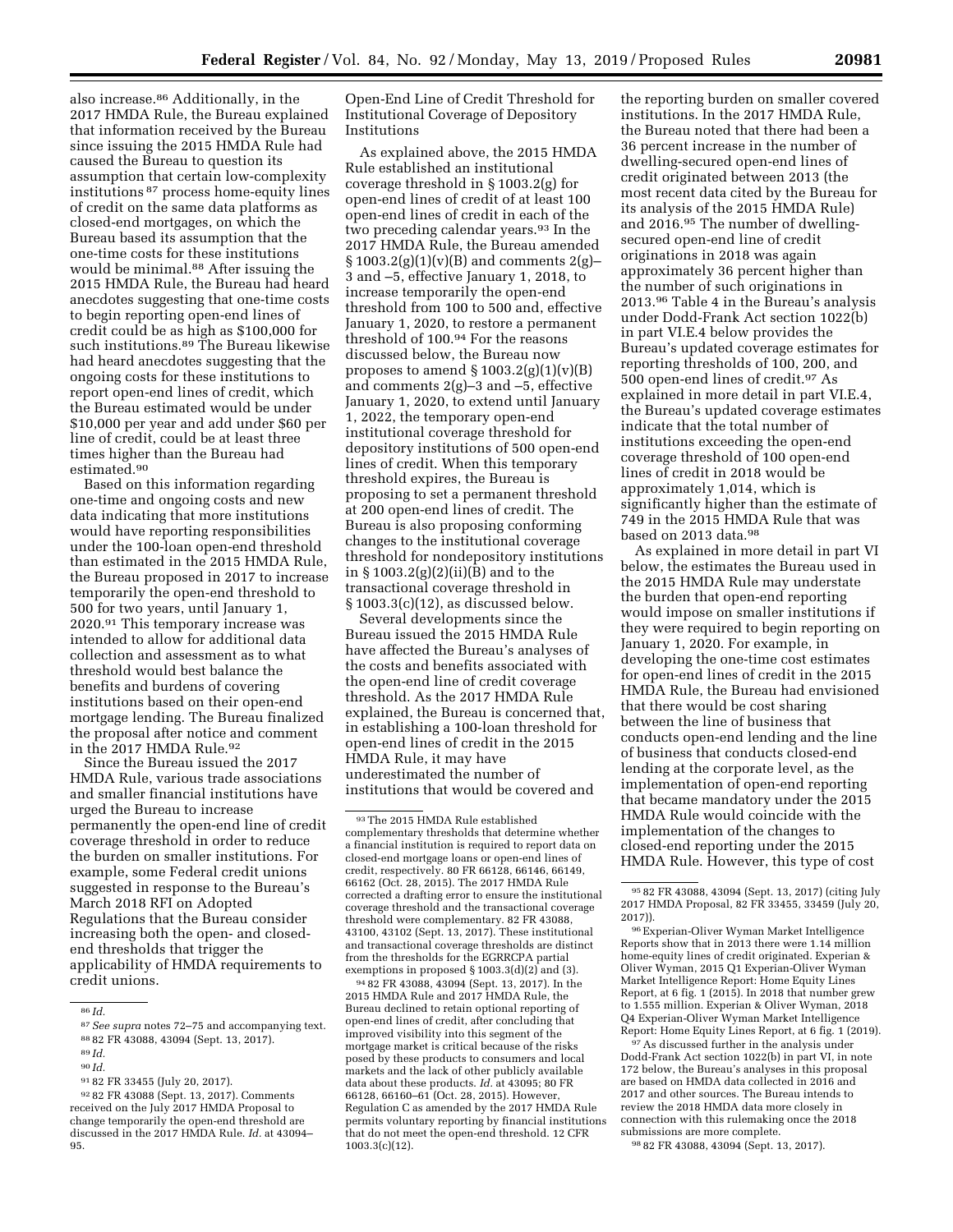sharing is less likely now since financial institutions have already implemented almost all of the closed-end reporting changes required under the 2015 HMDA Rule.

Another development since the Bureau finalized the 2015 HMDA Rule is the enactment of the EGRRCPA, which created partial exemptions from HMDA's requirements that certain insured depository institutions and insured credit unions may now use.99 The partial exemption for open-end lines of credit under the EGRRCPA relieves certain insured depository institutions and insured credit unions that originated fewer than 500 open-end mortgage loans in each of the two preceding calendar years of the obligation to report many of the data points generally required by Regulation C.100 The partial exemptions are available to the vast majority of the financial institutions that would be excluded by the proposed increases in the open-end coverage threshold.101 The EGRRCPA has thus changed the costs and benefits associated with different possible coverage thresholds, as discussed in more detail below.

The Bureau has considered the appropriate open-end threshold in light of these developments and believes that the proposed changes to the open-end threshold would reduce one-time and ongoing costs and provide other benefits, while still providing significant market coverage. These considerations are discussed in turn below, and additional explanation of the Bureau's cost estimates is provided in the Bureau's analysis under Dodd-Frank Act section 1022(b) in part VI.E.4 below.102

*One-time cost reduction from proposed threshold of 200.* The Bureau's proposed increase of the open-end coverage threshold to 200 open-end lines of credit after the proposed temporary extension expires in 2022 would avoid imposing one-time costs of reporting open-end lines of credit on institutions originating between 100 and 199 open-end lines of credit. The Bureau estimates that setting the coverage threshold at 200 rather than 100 would exclude 401 institutions from reporting open-end lines of credit starting in 2022. According to the Bureau's estimates, about 391 of those 401 financial institutions are lowcomplexity tier 3 open-end reporters, about 10 are moderate-complexity tier 2 open-end reporters, and none are highcomplexity tier 1 reporters.103

The Bureau recognizes that many financial institutions, especially larger and more complex institutions, process applications for open-end lines of credit in their consumer lending departments using procedures, policies, and data systems that are separate from those used for closed-end loans. Some institutions that would have to report with a threshold of 100 after the proposed extension of the temporary threshold of 500 expires in 2022 do not currently report open-end lines of credit. These institutions might have to develop completely new reporting infrastructures to comply with mandatory reporting if the threshold of 100 lines of credit were to take effect. As a result, these institutions would incur one-time costs to create processes and systems for open-end lines of credit in addition to the one-time costs to modify processes and systems used for other mortgage products. As explained in part VI below, the Bureau estimates that increasing the open-end coverage threshold from 100 to 200 starting in 2022 would result in an aggregate savings of about \$3.8 million in avoided one-time costs associated with open-end lines of credit.

*Ongoing cost reduction from proposed threshold of 200.* The proposed increase of the open-end coverage threshold from 100 to 200 starting in 2022 would permanently relieve institutions that originate between 100 and 199 open-end lines of credit of the ongoing costs associated with reporting open-end lines of credit that they might otherwise incur if the 2017 HMDA Rule's permanent threshold of 100 were to take effect. The Bureau estimates that the proposed increase in the permanent threshold would result in aggregate savings on the operational costs associated with open-end lines of credit of about \$2.1 million per year starting in 2022.

*Benefits of two-year extension.* The proposed two-year extension of the temporary coverage threshold of 500 open-end lines of credit would ensure that any institutions that would be required to report under the proposed threshold of 200 open-end lines of credit but that are not required to report under the current temporary threshold of 500 would have time to adapt their systems and prepare for compliance. The Bureau estimates that there are 280

institutions that fall within this category. Industry stakeholders provided feedback in connection with the 2015 HMDA Rule and the 2017 HMDA Rule indicating that they strongly prefer a long implementation period when coverage changes result in new institutions having open-end reporting obligations under HMDA. The Bureau believes that the two-year extension of the temporary threshold of 500 lines of credit would provide any newly covered institutions with sufficient time to revise and update policies and procedures, implement any necessary systems changes, and train staff before the proposed threshold of 200 lines of credit would take effect in 2022.

The proposed extension of the temporary coverage threshold would also provide the Bureau with additional time to assess how a requirement to report open-end lines of credit would affect institutions whose origination volume falls just above the proposed threshold of 200 open-end lines of credit. The Bureau is reviewing HMDA data on open-end lines of credit submitted in 2019 by financial institutions that originated 500 or more open-end lines of credit in 2016 and 2017 and invites comment on financial institutions' experiences with collecting and reporting these open-end data. The Bureau will also continue to monitor HMDA data in the future. A two-year temporary extension of the current coverage threshold would ensure the Bureau has time to consider further the open-end data submitted for 2018 and 2019 and any additional information stakeholders provide before any permanent threshold established through this rulemaking takes effect.

The proposed extension of the temporary coverage threshold would also relieve institutions that originate between 100 and 499 open-end lines of credit of ongoing costs associated with reporting open-end lines of credit over the next two years. In total, the Bureau estimates that extending the temporary open-end coverage threshold for two years would reduce operational costs for institutions by about \$5.6 million per year in the years 2020 and 2021.

*Effect on market coverage.* While the proposed permanent and temporary threshold increases would reduce market coverage, information about a sizeable portion of the market would still be available in the next two years under the proposed temporary threshold of 500 and thereafter under the proposed threshold of 200. The Bureau has used multiple data sources, including credit union Call Reports, Call Reports for banks and thrifts, HMDA

<sup>99</sup>Public Law 115–174, 132 Stat. 1296 (2018). 100See the section-by-section analysis of § 1003.3(d) in part IV above.

<sup>101</sup>*See infra* part VI.E.4.

<sup>102</sup>As explained in part VI below, the Bureau derived these estimates using estimates of savings for open-end lines of credit for representative financial institutions.

<sup>103</sup>For an explanation of the Bureau's assumptions in assigning institutions to tiers 1, 2, and 3, see *supra* note 72 and *infra* part VI.D.1.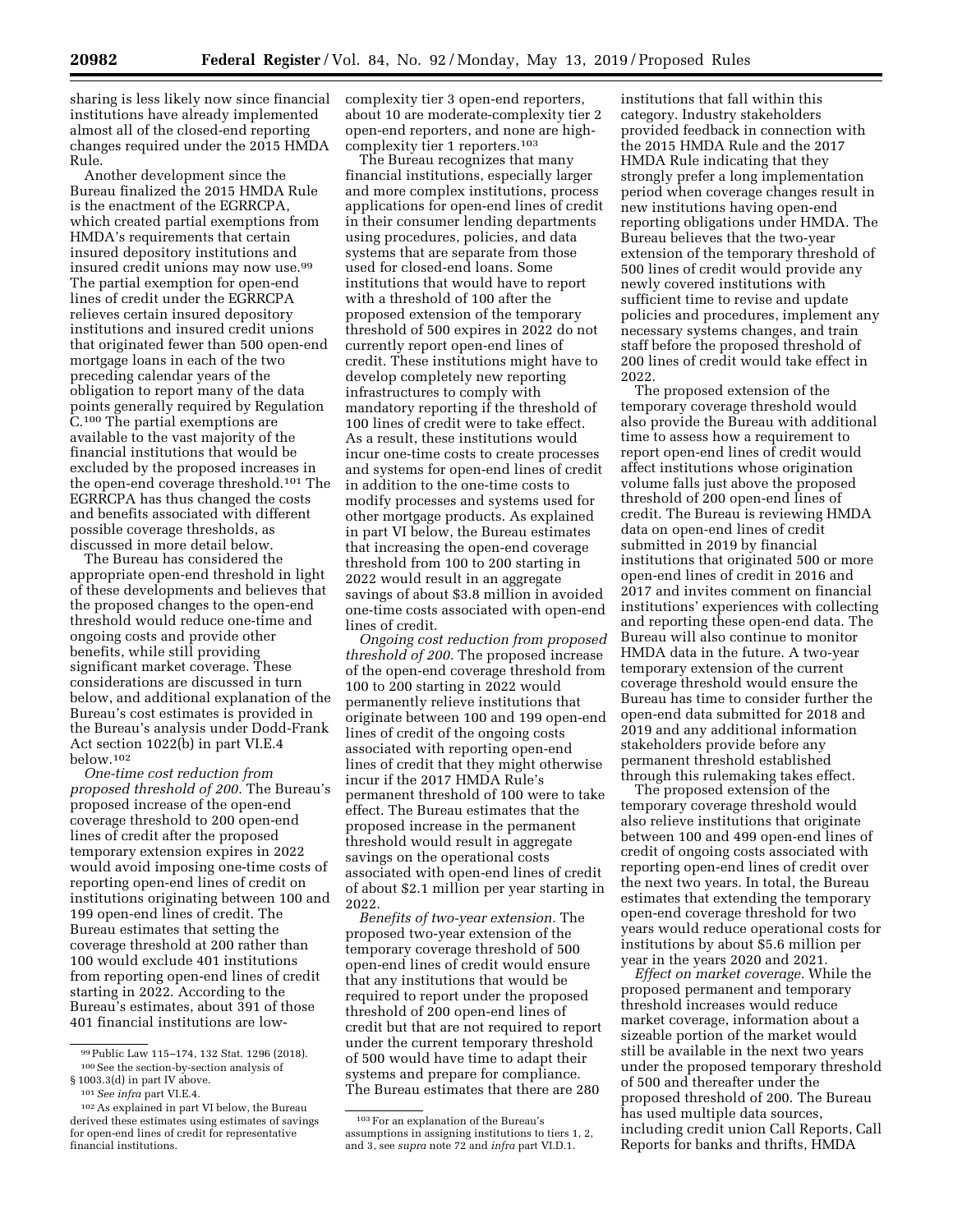data, and Consumer Credit Panel data, in order to develop updated estimates for this proposal about open-end originations for institutions that are active in the market and to assess the impact of various thresholds on the numbers of institutions which report and the number of loans about which they report under various scenarios.104 Based on this information, the Bureau estimates that, as of 2018, approximately 613 financial institutions originated at least 200 open-end lines of credit in both of the two preceding years, as compared to approximately 333 financial institutions that originated at least 500 open-end lines of credit in both of the two preceding years, and about 1,014 financial institutions that originated at least 100 open-end lines of credit in both of the two preceding years.105 Under the temporary 500-loan open-end threshold, the Bureau estimates about 1.23 million lines of credit or approximately 78 percent of origination volume would reported by about 5 percent of all institutions in the open-end line of credit market.106 Under a permanent 200-loan open-end threshold, the Bureau estimates about 1.34 million lines of credit or approximately 84 percent of origination volume would be reported by approximately 9 percent of all institutions in the open-end line of credit market.107 As compared to a 100 loan threshold, the 200-loan threshold would reduce the number of institutions reporting by approximately 40 percent (from 1,014 to 613), while reducing coverage of originations by approximately 5 percentage points from approximately 89 percent to 84 percent.

Extending the temporary threshold of 500 open-end lines of credit for two years and raising the open-end threshold from 100 to 200 after the temporary threshold expires in 2022 would decrease visibility into the openend line of credit market relative to the visibility that would be obtained if the Bureau were to allow the 100-loan threshold to take effect on January 1, 2020. However, the effect of these threshold increases would be limited,

because the EGRRCPA now provides a partial exemption that exempts almost all of the institutions that the proposed increases would affect from any obligation to report many of the data points generally required by Regulation C for their open-end lines of credit. In light of the EGRRCPA's partial exemption from reporting certain data for open-end lines of credit for certain insured depository institutions and insured credit unions, increasing the open-end line of credit coverage threshold to 500 temporarily and to 200 permanently would result in a much smaller loss of data than the Bureau anticipated when it adopted a permanent threshold of 100 open-end lines of credit in the 2015 HMDA Rule or when it revisited the open-end line of credit coverage threshold in the 2017 HMDA Rule. The Bureau believes that the limited decrease in visibility occasioned by the proposed adjustments to the open-end threshold would appear to be justified by the benefits discussed above of reducing the burden on smaller institutions. This burden reduction is greater than the Bureau anticipated in the 2015 HMDA Rule, because the number of institutions affected and the costs per institution associated with reporting are higher than anticipated, as explained above and in part VI below. The Bureau now proposes to set the open-end line of credit coverage threshold at 200 after a two-year extension of the temporary increase. Using a threshold of 200 as compared to 100 loans would better balance the benefits and burdens of covering institutions based on their open-end mortgage lending. As noted above, the Bureau is particularly interested in comments on how a requirement to report open-end lines of credit would affect institutions whose origination volume falls just above the proposed threshold of 200 open-end lines of credit.

For the reasons discussed above, the Bureau proposes to amend  $§ 1003.2(g)(1)(v)(B)$  and comments 2(g)-3 and –5, to set the open-end institutional coverage threshold for depository institutions at 500, effective January 1, 2020, and at 200, effective January 1, 2022. The Bureau seeks comment on whether it should extend the temporary institutional coverage threshold of 500 open-end lines of credit as proposed and, if so, for how long. The Bureau also seeks comment on whether to increase permanently the open-end institutional coverage threshold when the proposed temporary extension expires and, if so, whether a threshold of 200 or another threshold

would most appropriately balance the benefits and burdens of covering institutions based on their open-end lending beginning in 2022. The Bureau also seeks comment specifically on: (1) How the proposed temporary and permanent increases would affect the number of financial institutions required to report data on open-end lines of credit; (2) the significance of the data that would not be available as a result of the proposed temporary and permanent increases (including (a) whether, and under what circumstances, the proposed temporary and permanent increases would prevent public officials and the public from understanding if financial institutions excluded by the proposed temporary and permanent increases are serving the needs of their community, (b) whether, and under what circumstances, the proposed temporary and permanent increases would negatively impact the ability of public officials to make determinations with respect to the distribution of public sector investments in a manner designed to improve the private investment environment, and (c) whether, and under what circumstances, the proposed temporary and permanent increases would exclude data that would be valuable for identifying possible fair lending violations or enforcing antidiscrimination laws); and (3) the reduction in burden that would result from the proposed temporary and permanent increases for institutions that would not be required to report their open-end lines of credit (addressing separately the burden reduction for institutions that are eligible for the EGRRCPA's partial exemption for openend lines of credit and for institutions that are not).

2(g)(2) Nondepository Financial Institution

### $2(g)(2)(ii)(A)$

Closed-End Mortgage Loan Threshold for Institutional Coverage of Nondepository Institutions

HMDA extends reporting responsibilities to certain nondepository institutions, defined as any person engaged for profit in the business of mortgage lending other than a bank, savings association, or credit union.108 HMDA section 309(a) authorizes the Bureau to adopt an exemption for covered nondepository institutions that are comparable within their respective industries to banks, savings associations, and credit unions with \$10

<sup>104</sup>Because collection of data on open-end lines of credit only became mandatory starting in 2018 under the 2015 HMDA Rule and 2017 HMDA Rule, no single data source exists as of the time of this proposal that can accurately capture the number of originations of open-end lines of credit in the entire market and by lenders. For information about the HMDA data used in updating the Bureau estimates, see *infra* note 172.

<sup>105</sup>*See infra* part VI.E.4 at Table 4 for estimates of coverage among all lenders that are active in the open-end line of credit market at various open-end coverage thresholds.

<sup>106</sup> *Id.*  107 *Id.* 

<sup>108</sup>HMDA section 303(5) (defining ''other lending institutions'').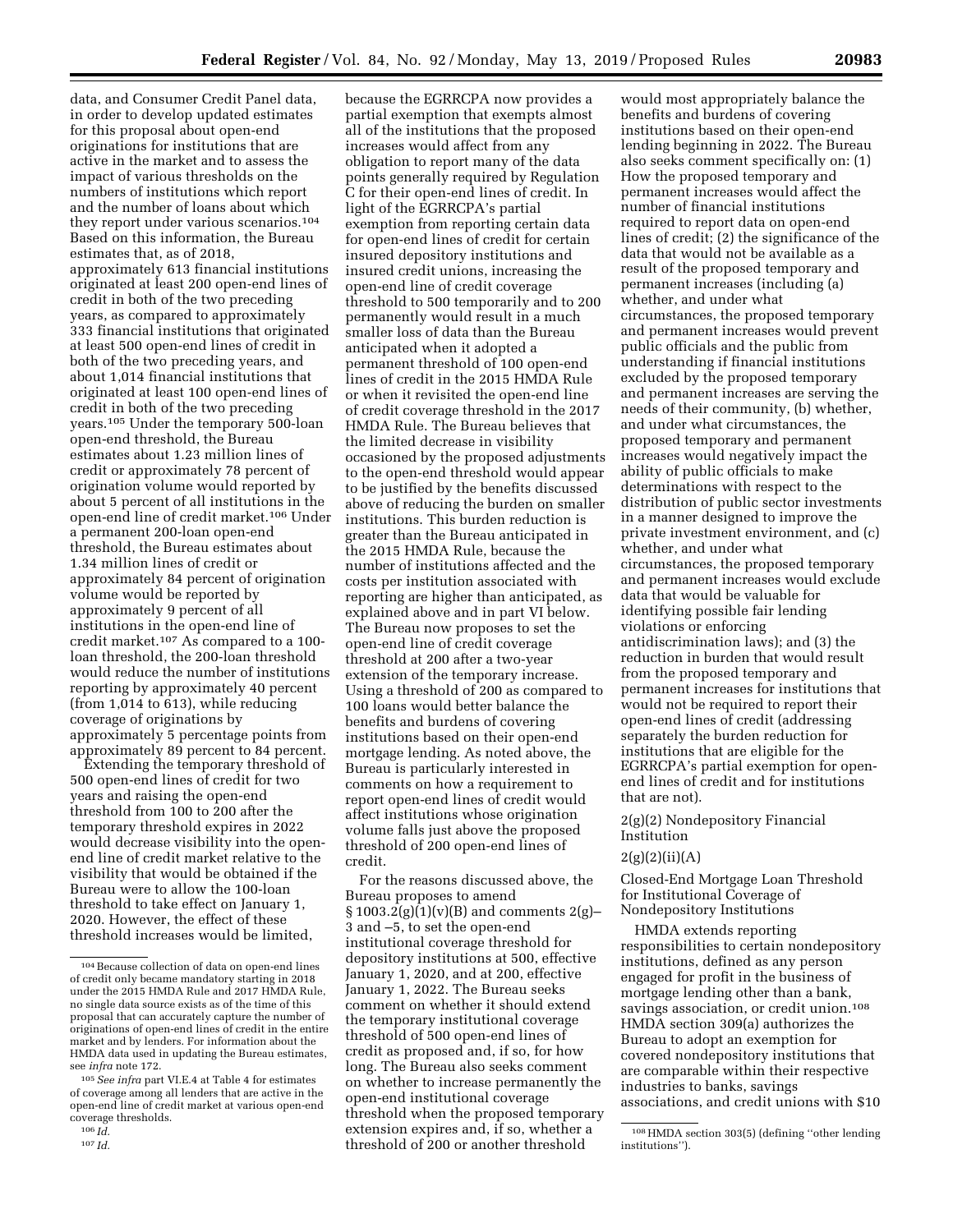million or less in assets in the previous fiscal year.109 Regulation C implements HMDA's coverage criteria for nondepository institutions in § 1003.2(g)(2). The Bureau revised the coverage criteria for nondepository institutions in the 2015 HMDA Rule by requiring such institutions to report HMDA data if they met the statutory location test and exceeded either the closed-end or open-end line of credit coverage thresholds.110

HMDA sections 303(3)(B) and 303(5) require persons other than banks, savings associations, and credit unions that are ''engaged for profit in the business of mortgage lending'' to report HMDA data. As the Bureau stated in the 2015 HMDA Rule, the Bureau interpreted these provisions, as the Board also did, to evince the intent to exclude from coverage institutions that make a relatively small volume of mortgage loans.<sup>111</sup> In the 2015 HMDA Rule, the Bureau interpreted ''engaged for profit in the business of mortgage lending'' to include nondepository institutions that originated at least 25 closed-end mortgage loans or 100 openend lines of credit in each of the two preceding calendar years. Due to the questions raised about potential risks posed to applicants and borrowers by nondepository institutions and the lack of other publicly available data sources about nondepository institutions, the Bureau believed that requiring additional nondepository institutions to report HMDA data would better effectuate HMDA's purposes. The Bureau estimated in 2015 that these changes could result in HMDA coverage for up to an additional 450 nondepository institutions. The Bureau stated in the 2015 HMDA Rule its belief that it was important to increase visibility into the lending practices of nondepository institutions because of their history of making riskier loans than depository institutions, including their role in the financial crisis and lack of available data about the mortgage lending practices of lower-volume nondepository institutions. The Bureau

111 80 FR 66128, 66153 (Oct. 28, 2015) (citing 54 FR 51356, 51358–59 (Dec. 15, 1989)).

also stated that expanded coverage of nondepository institutions would ensure more equal visibility into the practices of nondepository institutions and depository institutions.

Since issuing the 2015 Final Rule and 2017 HMDA Rule, the Bureau has heard concerns that lower-volume institutions continue to experience significant burden at a 25 closed-end coverage threshold.112 Various industry stakeholders have advocated for an increase to the closed-end coverage threshold in order to reduce burden on additional lower-volume financial institutions. In light of the concerns raised by industry stakeholders, the Bureau is considering whether a higher closed-end coverage threshold would more appropriately cover nondepository institutions that are ''engaged for profit in the business of mortgage lending'' and maintain sufficient visibility into the lending practices of such institutions. The Bureau believes that increasing the closed-end coverage threshold may provide meaningful burden relief for lower-volume nondepository institutions without reducing substantially the data reported under HMDA, and more appropriately exclude lower-volume mortgage lenders. Therefore, the Bureau seeks comment on whether an increase to this threshold would more appropriately balance the benefits and burdens of covering lowervolume nondepository institutions based on their closed-end lending.

As discussed below, the Bureau is proposing two alternatives to the closedend mortgage loan coverage threshold. These proposals would maintain a uniform closed-end coverage threshold for depository and nondepository institutions.113 Alternative 1 proposes to set the closed-end coverage threshold at 50 while Alternative 2 proposes to set the closed-end coverage threshold at 100. The Bureau reviewed multiple data sources, including recent HMDA data 114 and Call Reports and developed

113For a discussion on the proposed closed-end coverage threshold for depository institutions, see the section-by-section analysis of  $$1003.2(g)(1)(v)(A)$  above.

114For further discussion of the recent HMDA data used, see *infra* note 155.

estimates for each proposal as described below.

Alternative 1: Threshold Set at 50

The Bureau estimates that if the closed-end coverage threshold were increased from 25 to 50 loans, approximately 683 out of about 697 nondepository institutions covered under the current rule (or approximately 98 percent) would continue to be required to report HMDA data on closed-end mortgage loans. Approximately 14 nondepository institutions covered under the current rule (or approximately 2 percent) would be relieved of their HMDA reporting responsibilities on closed-end mortgage loans. Further, the Bureau estimates that with this proposed increase to the closed-end coverage threshold, over 99 percent of total originations of closedend mortgage loans reported by nondepository institutions under the current coverage criteria, or approximately 3.44 million closed-end mortgage loan originations under the current market conditions, would continue to be reported. The loss of data from these approximately 14 nondepository institutions would amount to an estimated 1,000 closedend mortgage loan originations or less than one-half of 1 percent of closed-end mortgage loan originations reportable under the current market conditions.

At the census tract level the Bureau estimates that, as noted above in the section-by section analysis of  $\S 1003.2(g)(1)(v)(A)$ , increasing the closed-end coverage threshold from 25 to the proposed 50 loans for both depository and nondepository institutions would result in a loss of at least 20 percent of reportable HMDA data in just under 300 out of approximately 74,000 total census tracts, or less than one-half of 1 percent of the total number of census tracts.115 With respect to low-to-moderate income census tracts, the Bureau estimates if the closed-end threshold were increased from 25 to 50 loans, there would be at least a 20 percent loss of reportable HMDA data in less than 1 percent of such tracts. In addition, the Bureau examined the effects of an increase in the closed-end threshold from 25 to 50 loans and estimates that such a change would result in at least a 20 percent loss

<sup>109</sup>HMDA section 309(a), 12 U.S.C. 2808(a). 110Prior to the 2015 HMDA Rule, for-profit nondepository institutions that met the location test only had to report if: (1) In the preceding calendar year, the institution originated home purchase loans, including refinancings of home purchase loans, that equaled either at least 10 percent of its loan-origination volume, measured in dollars, or at least \$25 million; and (2) On the preceding December 31, the institution had total assets of more than \$10 million, counting the assets of any parent corporation; or in the preceding calendar year, the institution originated at least 100 home purchase loans, including refinancings of home purchase loans. 12 CFR 1003.2 (2017).

<sup>112</sup>The Bureau temporarily raised the threshold for open-end lines of credit in the 2017 HMDA Rule because of concerns that the Bureau may have underestimated in the 2015 HMDA Rule the number of institutions that would be required to report open-end lines of credit under the threshold adopted and that it also may have underestimated the cost of reporting. However, the Bureau declined to raise the threshold for closed-end mortgage loans and stated that in developing the 2015 HMDA Rule, it had robust data to make a determination about the number of transactions that would be reported at the 25 closed-end coverage threshold as well as the one-time and ongoing costs to industry. 82 FR 43088, 43095–96 (Sept. 13, 2017).

<sup>115</sup>The estimates of the effect on reportable HMDA data at the census tract level comprise both depository institutions and nondepository institutions. The Bureau estimates that at least 80 percent of reportable HMDA data would be retained in over 73,500 tracts. In certain tracts, substantially more than 80 percent of reportable HMDA data would be retained.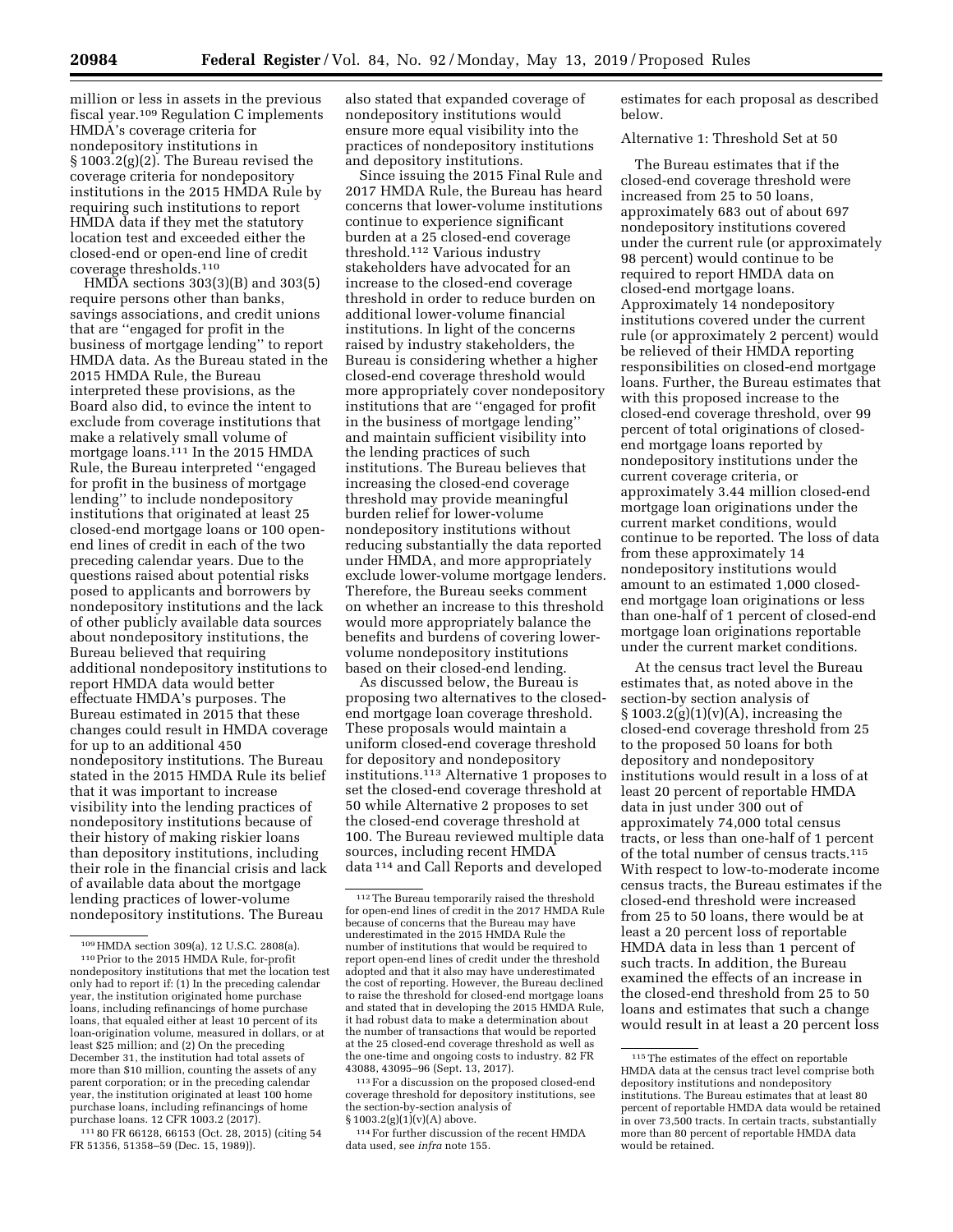of reportable HMDA data in less than one-half of 1 percent of such tracts.

Therefore, the Bureau believes that it is reasonable to interpret ''engaged for profit in the business of mortgage lending'' to include nondepository institutions that originated at least 50 closed-end mortgage loans in each of the two preceding calendar years. The Bureau believes that the proposed increase to the closed-end coverage threshold for nondepository institutions would effectuate the purposes of HMDA by ensuring significant coverage of nondepository mortgage lending, while facilitating compliance with HMDA by reducing burden on smaller institutions and excluding nondepository institutions that are not engaged for profit in the business of mortgage lending. The Bureau believes that the reasons provided for the proposed changes to the closed-end coverage threshold for depository institutions in the section-by-section analysis of  $\S 1003.2(g)(1)(v)(A)$  above apply to the threshold for nondepository institutions as well. Additionally, the proposed increase to the closed-end coverage threshold would promote consistency by subjecting nondepository institutions to the same threshold that applies to depository institutions.

#### Alternative 2: Threshold Set at 100

The Bureau estimates that if the closed-end mortgage loan threshold were increased from 25 to 100, approximately 661 out of about 697 nondepository institutions covered under the current rule (or approximately 95 percent) would continue to be required to report HMDA data on closed-end mortgage loans. Approximately 36 nondepository institutions covered under the current rule (or approximately 5 percent) would be relieved of their HMDA reporting responsibilities on closed-end mortgage loans. In terms of the effect on the total number of originations, the Bureau estimates that with an increase in the closed-end mortgage threshold from 25 to the proposed 100 loans, over 99 percent of total originations of closedend mortgage loans reported by nondepository institutions under the current Regulation C coverage criteria, or approximately 3.44 million closedend mortgage loan originations under the current market conditions, would continue to be reported. The loss of data from these approximately 36 nondepository institutions would amount to about 3,000 closed-end mortgage originations under the current market conditions, or less than 1 percent of closed-end mortgage loan

originations reportable under the current market conditions.

With respect to the potential effect on available data at the census tract level and as noted above in the section-by section analysis of  $\S 1003.2(g)(1)(v)(A)$ , the Bureau estimates that if the closedend coverage threshold were increased from 25 to the proposed 100, there would be a loss of at least 20 percent of reportable HMDA data in about 1,100 out of approximately 74,000 total census tracts, or 1.5 percent of the total number of census tracts.116 For low-to-moderate income census tracts, the Bureau estimates that if the closed-end threshold were increased from 25 to 100 loans, there would be a loss of at least 20 percent of reportable HMDA data in approximately 3 percent of such tracts. In addition, the Bureau examined the effects on rural census tracts and estimates that relative to the current threshold, there would be at least a 20 percent loss of reportable HMDA data in less than 3 percent of such tracts.

Therefore, the Bureau believes that it is reasonable to interpret ''engaged for profit in the business of mortgage lending'' to include nondepository institutions that originated at least 100 closed-end mortgage loans in each of the two preceding calendar years. The Bureau believes that the proposed increase to the closed-end coverage threshold for nondepository institutions would effectuate the purposes of HMDA by ensuring significant coverage of nondepository mortgage lending, while facilitating compliance with HMDA by reducing burden on smaller institutions and excluding nondepository institutions that are not engaged for profit in the business of mortgage lending. The Bureau believes that the reasons provided for the proposed changes to the closed-end coverage threshold for depository institutions in the section-by-section analysis of  $\S 1003.2(g)(1)(v)(A)$  above apply to the threshold for nondepository institutions as well. Additionally, the proposed increase to the threshold would promote consistency by subjecting nondepository institutions to the same threshold that applies to depository institutions.

### Estimates for Other Closed-End Coverage Thresholds

The Bureau also generated estimates for closed-end coverage thresholds higher than those in the proposed alternatives. Similar to the estimates for depository institutions, these estimates

reflect that the decrease in the number of nondepository institutions that would be required to report HMDA data becomes more pronounced at thresholds higher than 100. Moreover, such thresholds would decrease visibility into nondepository institutions relative to the coverage criteria that pre-dated the 2015 HMDA Rule.117 For example, if the closed-end coverage threshold were increased from 25 to 250 loans, the Bureau estimates that approximately 573 out of about 697 nondepository institutions would continue to be required to report HMDA data and approximately 124 nondepository institutions, or about 18 percent of nondepository institutions covered under the current rule, would be relieved of their HMDA reporting responsibilities. The Bureau estimates that with an increase in the closed-end coverage threshold to 250, about 99 percent of total originations of closedend mortgage loans reported by nondepository institutions under the current Regulation C coverage criteria, or approximately 3.42 million closedend mortgage loan originations under the current market conditions, would continue to be reported.

Further, if the closed-end coverage threshold were increased from 25 to 500 loans, for example, the Bureau estimates that approximately 477 out of about 697 nondepository institutions would continue to be required to report HMDA data and approximately 220 nondepository institutions, or about 32 percent of nondepository institutions covered under the current coverage criteria, would be relieved of their HMDA reporting responsibilities. The Bureau estimates that with an increase of the closed-end coverage threshold to 500, about 98 percent of total originations of closed-end mortgage loans reported by nondepository institutions under the current Regulation C coverage criteria, or approximately 3.38 million closed-end mortgage loan originations under the current market conditions, would continue to be reported.

The Bureau's estimates also reflect that the effect on data available at the

<sup>116</sup>The Bureau estimates that at least 80 percent of reportable HMDA data would be retained in approximately 73,000 tracts. In certain tracts, substantially more than 80 percent of reportable HMDA data would be retained.

<sup>117</sup>The Bureau noted in the 2015 HMDA Rule that any closed-end reporting threshold set at 100 loans would not provide enhanced insight into lending practices of nondepository institutions and that a threshold above 100 closed-end mortgage loans would decrease visibility into nondepository institutions' practices. At the time, the Bureau explained its belief that, due to the questions raised about potential risks posed to applicants and borrowers by nondepository institutions and the lack of other publicly available data sources about nondepository institutions, requiring additional nondepository institutions to report HMDA data will better effectuate HMDA's purposes. 80 FR 66128, 66153, 66281 (Oct. 28, 2015).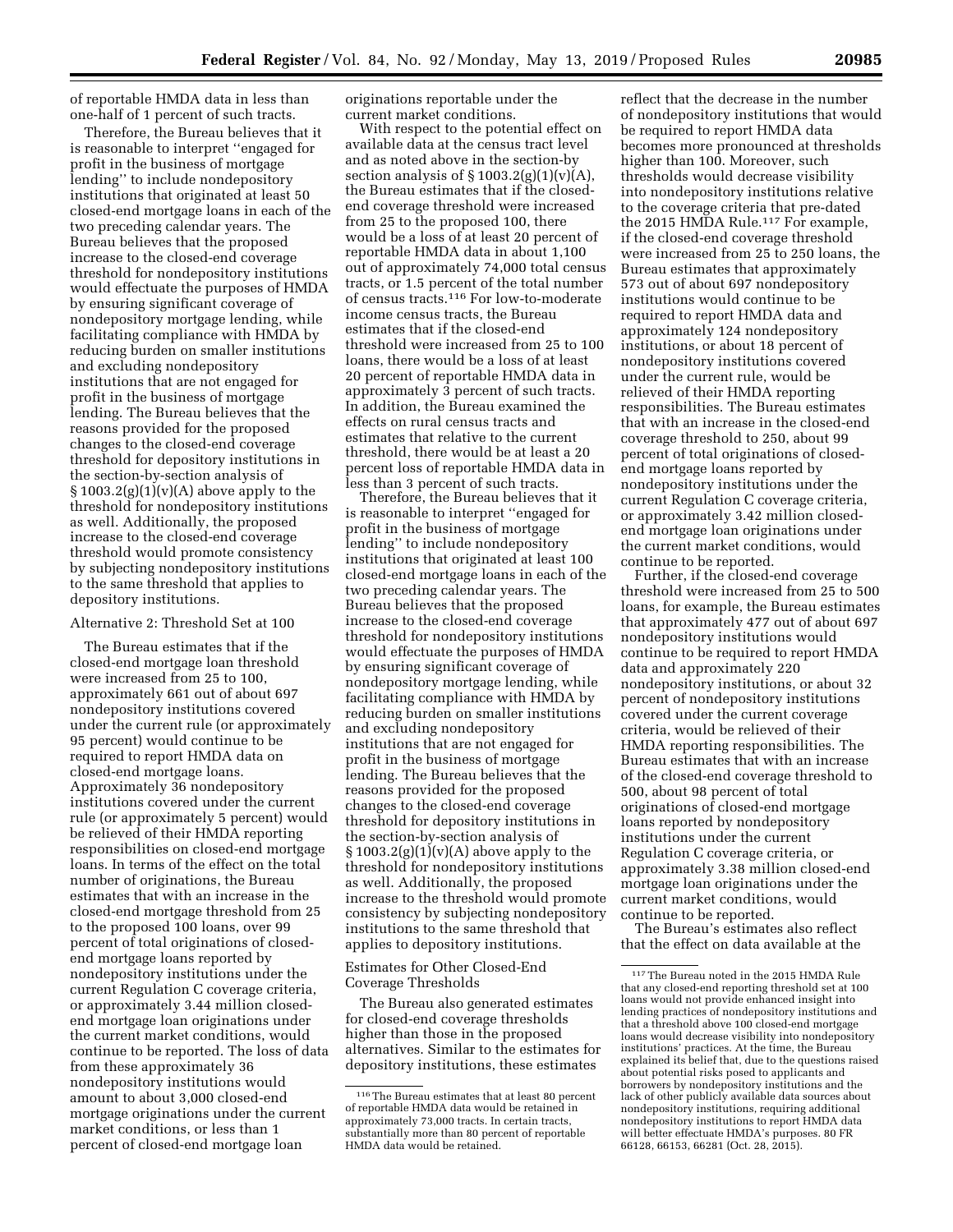census tract level would become more pronounced at closed-end mortgage loan coverage thresholds above 100. For example, the Bureau estimates that increasing the closed-end coverage threshold from 25 to 250 would result in a loss of at least 20 percent of reportable HMDA data in over 4,000 out of approximately 74,000 total census tracts, or 5.4 percent of the total number census tracts. Of the approximately 4,000 census tracts where there would be a loss of at least 20 percent of reportable HMDA data at such threshold, about 14 percent are rural tracts and just over 8 percent are lowto-moderate income tracts. Further, the Bureau estimates that increasing the closed-end coverage threshold from 25 to 500 would result in a loss of at least 20 percent of reportable HMDA data in approximately 11,000 out of approximately 74,000 total census tracts, or 14.9 percent of the total number census tracts. Of the approximately 11,000 census tracts where there would be a loss of at least 20 percent of reportable HMDA data at such threshold, about 32 percent are rural tracts and about 17 percent are low-to-moderate income tracts.

Although the estimates for these higher closed-end coverage thresholds reflect that a high percentage of total originations of closed-end mortgage loans would continue to be reported by nondepository institutions, the Bureau believes that the decrease in coverage of nondepository institutions relative to the level of coverage that pre-dated the 2015 HMDA Rule could make it more difficult for the public and public officials to analyze whether lowervolume nondepository institutions are serving the housing needs of their communities. Therefore, the Bureau believes that if the closed-end coverage threshold were increased to a level above 100 loans, the loss of visibility into nondepository lending and the loss of reportable HMDA data at the census tract level available to serve HMDA's purposes may not be justified by the significant reduction in compliance costs for the nondepository institutions that would no longer be required to report HMDA data at such higher thresholds.

### Request for Feedback

For the reasons discussed above, the Bureau proposes to increase the closedend mortgage loan-volume threshold in  $\S 1003.2(g)(2)(ii)(A)$  from 25 to 50 in Alternative 1, or from 25 to 100 in Alternative 2, and to make conforming amendments to comments 2(g)–1 and –5. The Bureau requests comment on the proposed changes to the closed-end

coverage threshold for institutional coverage of nondepository institutions in § 1003.2(g)(2)(ii)(A).

Specifically, the Bureau solicits feedback on the proposed increase, including comments on: (1) How the proposed increase to the closed-end coverage threshold to 50, 100, or another number, including any threshold significantly above 100, would affect the number of nondepository financial institutions required to report data on closed-end mortgage loans; (2) the significance of the data that would not be available as a result of the proposed increase to the closed-end coverage threshold to 50, 100, or another number, including (a) whether, and under what circumstances, the proposed increase would prevent public officials and the public from understanding if nondepository financial institutions excluded by the proposed 50, 100, or another closed-end coverage threshold are serving the needs of their community, (b) whether, and under what circumstances, the proposed increase to the closed-end coverage threshold to 50, 100, or another number would negatively impact the ability of public officials to make determinations with respect to the distribution of public sector investments in a manner designed to improve the private investment environment, and (c) whether, and under what circumstances, the proposed increase to the closed-end coverage threshold would exclude data that would be valuable for identifying possible fair lending violations or enforcing antidiscrimination laws; and (3) the reduction in burden that would result from the proposed increase to the closed-end coverage threshold for institutions that would not be required to report.

### $2(g)(2)(ii)(B)$

Open-End Line of Credit Threshold for Institutional Coverage of Nondepository Institutions

The 2015 HMDA Rule established a coverage threshold of 100 open-end lines of credit in  $\S 1003.2(g)(2)(ii)(B)$  as part of the definition of nondepository financial institution. As discussed in more detail in the section-by-section analysis of  $\S 1003.2(g)(1)(v)(B)$  above, the 2017 HMDA Rule amended §§ 1003.2(g)(1)(v)(B) and (g)(2)(ii)(B) and 1003.3(c)(12) and related commentary to raise temporarily the open-end coverage threshold to 500 loans for calendar years 2018 and 2019.118 For the reasons

discussed in the section-by-section analysis of  $\S 1003.2(g)(1)(v)(B)$ , and to ensure the thresholds are consistent for depository and nondepository institutions, the Bureau is now proposing to extend to January 1, 2022, Regulation C's temporary open-end threshold of 500 open-end lines of credit for institutional and transactional coverage of both depository and nondepository institutions and then set the threshold at 200 open-end lines of credit upon the expiration in 2022 of the proposed extension of the temporary threshold. The Bureau is therefore proposing to set the open-end line of credit threshold for institutional coverage of nondepository institutions in § 1003.2(g)(2)(ii)(B) at 500 effective January 1, 2020, and then at 200 effective January 1, 2022. These changes would conform to the changes that the Bureau is proposing with respect to the open-end threshold for institutional coverage for depository institutions in  $§ 1003.2(g)(1)(v)(B)$  and the openthreshold for transactional coverage in § 1003.3(c)(12).

The Bureau believes that these proposed changes to the threshold in § 1003.2(g)(2)(ii)(B) would effectuate the purposes of HMDA by ensuring significant coverage of nondepository mortgage lending, while facilitating compliance with HMDA by reducing burden on smaller institutions and excluding nondepository institutions that are not engaged for profit in the business of mortgage lending. The Bureau believes that the reasons provided for the proposed changes to the open-end threshold for depository institutions in the section-by-section analysis of  $\S 1003.2(g)(1)(v)(B)$  above apply to the threshold for nondepository institutions as well. Additionally, the proposed changes to the threshold in  $\S 1003.2(g)(2)(ii)(B)$  would promote consistency by subjecting nondepository institutions to the same threshold that applies to the depository institutions that make up the bulk of the open-end line of credit market. According to the Bureau's estimates, nondepository institutions account for only a small percentage of the institutions and loans in the open-end line of credit market.119 Table 4 in the Bureau's analysis under Dodd-Frank Act section 1022(b) in part VI.E.4 below provides coverage estimates for nondepository institutions at the current temporary threshold of 500 open-end lines of credit that the Bureau proposes to extend and at the proposed threshold of 200 open-end lines of credit that would take effect when the temporary threshold expires.

<sup>118</sup> 82 FR 43088, 43095 (Sept. 13, 2017). 119See *infra* part VI.E.4 at Table 4.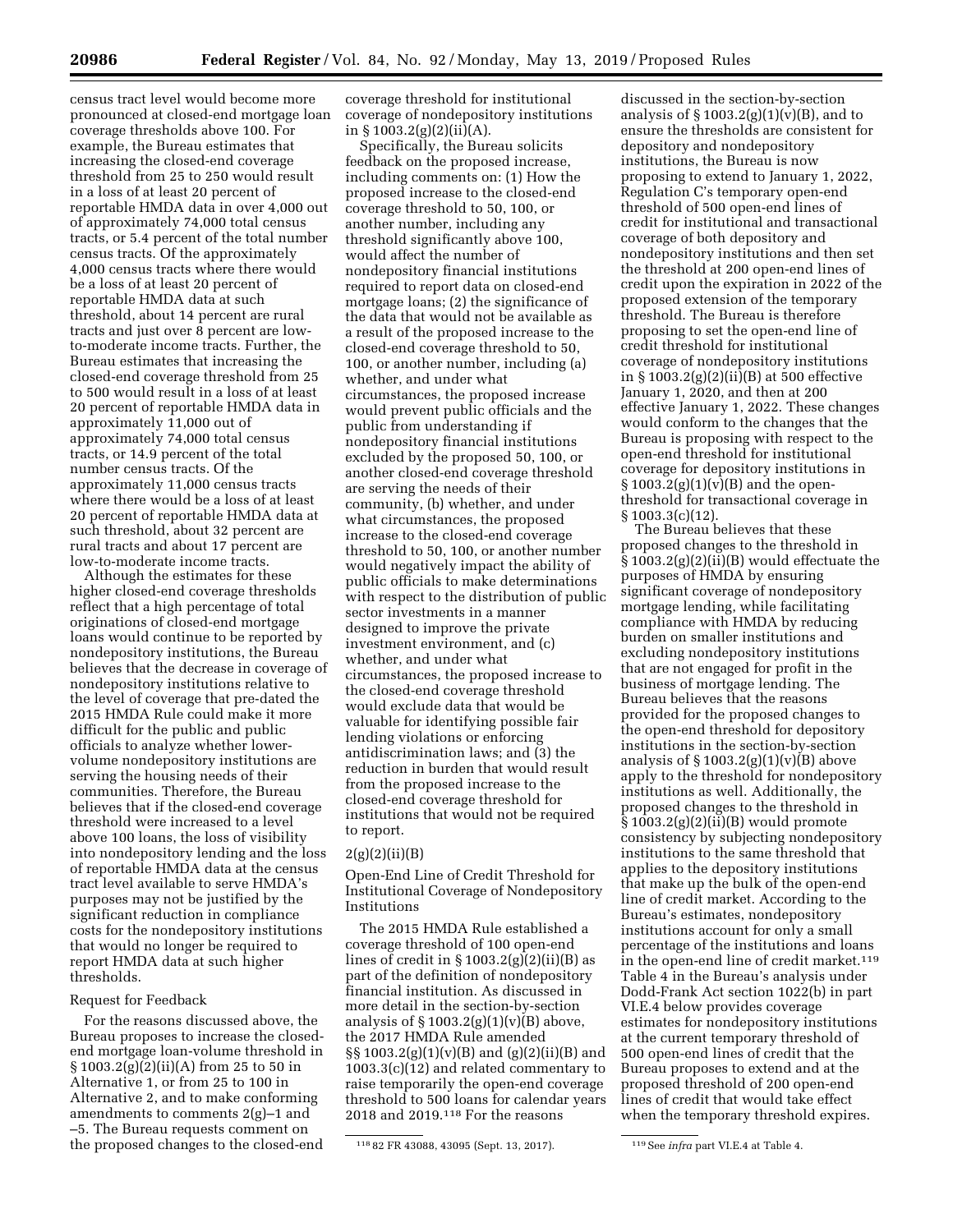The Bureau requests comment on the proposed changes to the open-end line of credit threshold for institutional coverage of nondepository institutions in § 1003.2(g)(2)(ii)(B).

### *Section 1003.3 Exempt Institutions and Excluded and Partially Exempt Transactions*

# 3(c) Excluded Transactions

### 3(c)(11)

As adopted in the 2015 HMDA Rule, § 1003.3(c)(11) provides an exclusion from the requirement to report closedend mortgage loans for institutions that did not originate at least 25 closed-end mortgage loans in each of the two preceding calendar years. This transactional coverage threshold was intended to complement a closed-end mortgage loan reporting threshold included in the definition of financial institution in § 1003.2(g). The 2017 HMDA Rule replaced ''each'' with "either" in  $\S 1003.3(c)(11)$  to correct a drafting error and to ensure that the exclusion provided in that section mirrors the loan-volume threshold for financial institutions in § 1003.2(g).<sup>120</sup> For the reasons discussed in the sectionby-section analysis of § 1003.2(g), the Bureau is now proposing to increase Regulation C's closed-end threshold for institutional and transactional coverage from 25 to 50 under Alternative 1 and from 25 to 100 under Alternative 2. Therefore, the Bureau proposes to increase the closed-end threshold for transactional coverage from 25 to 50 under Alternative 1 in § 1003.3(c)(11) and comments  $3(c)(11)-1$  and  $-2$ , and from 25 to 100 under Alternative 2 in § 1003.3(c)(11) and comments 3(c)(11)– 1 and –2. This proposed change would conform to the related changes the Bureau is proposing with respect to the closed-end threshold for institutional coverage in § 1003.2(g).

### 3(c)(12)

As adopted in the 2015 HMDA Rule, § 1003.3(c)(12) provides an exclusion from the requirement to report open-end lines of credit for institutions that did not originate at least 100 such loans in each of the two preceding calendar years. This transactional coverage threshold was intended to complement an open-end reporting threshold included in the definition of financial institution in § 1003.2(g), which sets forth Regulation C's institutional coverage. The 2017 HMDA Rule replaced ''each'' with ''either'' in § 1003.3(c)(12) to correct a drafting error and to ensure that the exclusions

provided in that section mirror the loanvolume thresholds for financial institutions in  $\S 1003.2(g)$ .<sup>121</sup> As discussed in more detail in the sectionby-section analysis of § 1003.2(g), in the 2017 HMDA Rule the Bureau also amended §§ 1003.2(g) and 1003.3(c)(12) and related commentary to raise temporarily the open-end threshold in those provisions to 500 loans for calendar years 2018 and 2019.122 For the reasons discussed in the section-bysection analysis of § 1003.2(g), the Bureau is now proposing to extend to January 1, 2022, Regulation C's current temporary open-end threshold for institutional and transactional coverage of 500 open-end lines of credit and then to set the threshold at 200 open-end lines of credit upon the expiration of the proposed extension of the temporary threshold. The Bureau therefore proposes to adjust the open-end line of credit threshold for transactional coverage in § 1003.3(c)(12) and comments 3(c)(12)–1 and –2 to 500 effective January 1, 2020, and to 200 effective January 1, 2022.123 These changes would conform to the changes that the Bureau is proposing with respect to the open-end threshold for institutional coverage in § 1003.2(g).

### 3(d) Partially Exempt Transactions

Section 104(a) of the EGRRCPA amended HMDA section 304(i) by adding partial exemptions from HMDA's requirements that apply to certain transactions of eligible insured depository institutions and insured credit unions. In the 2018 HMDA Rule, the Bureau implemented and clarified HMDA section 304(i) by addressing a set of interpretive and procedural questions relating to the partial exemptions. Proposed § 1003.3(d) and related commentary would incorporate the partial exemptions and the interpretations and procedures from the 2018 HMDA Rule into Regulation C and further implement HMDA section 304(i) by addressing additional questions that have arisen with respect to the partial exemptions.124

124This proposed rule includes related amendments in § 1003.4 and its commentary referencing § 1003.3(d) that are discussed in the section-by-section analysis of § 1003.4. The Filing Instructions Guide for HMDA Data Collected in 2019 (2019 FIG) provides guidance to financial institutions on how to indicate in their HMDA submissions if they are invoking a partial exemption. *See* Fed. Fin. Insts. Examination

Proposed § 1003.3(d)(1) sets forth definitions relating to the partial exemptions, including a definition of optional data that delineates which data points are covered by the partial exemptions. Proposed § 1003.3(d)(2) and (3) provides the general tests for when the partial exemptions apply for closed-end mortgage loans and openend lines of credit, respectively. Proposed § 1003.3(d)(4) addresses voluntary reporting of data that are covered by a partial exemption for a partially exempt transaction. Proposed § 1003.3(d)(5) relates to the nonuniversal loan identifier that financial institutions must report for a partially exempt transaction if a ULI is not provided. Proposed § 1003.3(d)(6) implements the statutory exception to the partial exemptions for insured depository institutions with certain less than satisfactory examination histories under the CRA. Each of these paragraphs and related commentary are discussed in more detail below.

The loan thresholds added by the EGRRCPA to HMDA section 304(i) resemble in many respects the loan thresholds that determine institutional and transactional coverage in Regulation C. For example, both sets of thresholds relate to originations (rather than applications or purchases) and apply separately to closed-end mortgage loans and open-end lines of credit. In light of these similarities, the Bureau has used the institutional and transactional coverage thresholds in existing Regulation C as a model in interpreting certain aspects of the partial exemption thresholds in both the 2018 HMDA Rule and this proposed rule. The Bureau recognizes that there are advantages to industry stakeholders and others from using consistent language to describe similar requirements and therefore has used language in the proposed rule that parallels language in existing Regulation C wherever appropriate.

Proposed comments 3(d)–1 through –5 address certain issues relating to the partial exemptions that the 2018 HMDA Rule does not specifically discuss. Proposed comments 3(d)–1 through –3 explain how to determine whether a partial exemption applies to a transaction after a merger or acquisition. Proposed comment  $3(d)-1$  describes the application of the partial exemption thresholds to a surviving or newly formed institution. Proposed comment 3(d)–2 describes how CRA examination history is handled in the event of a

<sup>120</sup> 82 FR 43088, 43100 (Sept. 13, 2017).

<sup>121</sup> 82 FR 43088, 43102 (Sept. 13, 2017). 122 *Id.* at 43095.

<sup>123</sup>The proposal would also make minor changes to an example in comment 3(c)(12)–1 effective January 1, 2020, to conform to the proposed change to the closed-end coverage threshold that is discussed in the section-by-section analysis of § 1003.2(g)(1)(v)(A) above.

Council (FFIEC), ''Filing Instructions Guide for HMDA Data Collected in 2019,'' at 21–54 (Oct. 2018), *[https://s3.amazonaws.com/cfpb-hmda](https://s3.amazonaws.com/cfpb-hmda-public/prod/help/2019-hmda-fig.pdf)[public/prod/help/2019-hmda-fig.pdf.](https://s3.amazonaws.com/cfpb-hmda-public/prod/help/2019-hmda-fig.pdf)*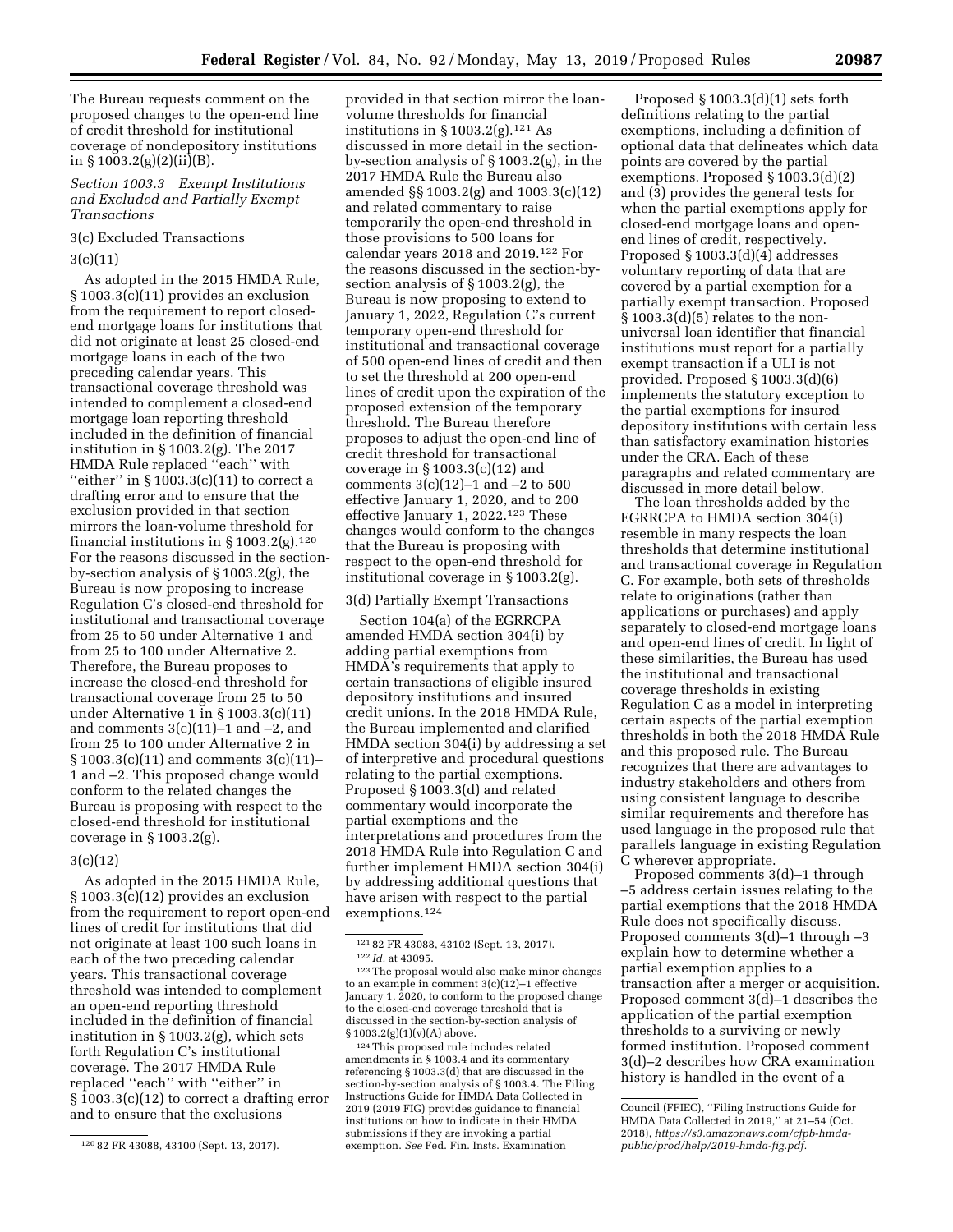merger or acquisition for purposes of proposed § 1003.3(d)(6), which implements the exception to the partial exemptions for certain less than satisfactory CRA examination histories in HMDA section 304(i)(3). Proposed comment 3(d)–3 describes the applicability of partial exemptions during the calendar year of a merger or acquisition and provides various examples. These proposed comments are modeled closely on existing comments 2(g)–3 and –4, which explain how to determine whether an institution satisfies the definition of financial institution in § 1003.2(g) after a merger or acquisition.

Proposed comment 3(d)–4 relates to whether activities with respect to a particular closed-end mortgage loan or open-end line of credit constitute an origination for purposes of the partial exemption loan thresholds. Given the similarities between the coverage thresholds currently in Regulation  $C^{125}$ and the partial exemption thresholds under the EGRRCPA, the Bureau believes that the same guidance for determining whether activities constitute an origination that applies for purposes of the coverage thresholds in Regulation C's definition of financial institution should apply with respect to the partial exemption thresholds. Consistent with the approach taken in existing comment 2(g)–5 for the definition of financial institution, proposed comment 3(d)–4 refers to comments 4(a)–2 through –4 for guidance on this issue in the context of the partial exemptions.

Proposed comment 3(d)–5 addresses questions about whether a financial institution that does not itself meet the requirements for a partial exemption can claim an exemption if an affiliate or parent company meets the requirements. It clarifies that a financial institution that is not itself an insured credit union or an insured depository institution 126 is not eligible for a partial exemption under § 1003.3(d)(2) and (3), even if it is owned by or affiliated with an insured credit union or an insured depository institution. This approach is consistent with HMDA section 304(i)(1) and (2), which by its terms applies ''[w]ith respect to an insured depository institution or insured credit union'' as defined in HMDA section 304(o). To clarify further the EGRRCPA's partial exemptions, the proposed comment also

provides an example describing when a subsidiary of an insured credit union or insured depository institution could claim a partial exemption under § 1003.3(d) for its closed-end mortgage loans.

The Bureau requests comment on these proposed additions and the other proposed provisions of § 1003.3(d) that are discussed below, including whether these amendments appropriately implement section 104(a) of the EGRRCPA and whether there are any additional issues under the EGRRCPA that the Bureau should address in Regulation C.

### 3(d)(1)

Proposed § 1003.3(d)(1) and proposed comment 3(d)(1)(iii)–1 define terms related to the partial exemptions for purposes of proposed § 1003.3(d). Proposed  $\S$  1003.3(d)(1)(i) defines the term ''insured credit union'' to mean an insured credit union as defined in section 101 of the Federal Credit Union Act (12 U.S.C. 1752), and proposed § 1003.3(d)(1)(ii) defines the term ''insured depository institution'' to mean an insured depository institution as defined in section 3 of the Federal Deposit Insurance Act (12 U.S.C. 1813). These definitions are consistent with the way HMDA section 304(o) defines the two terms for purposes of HMDA section 304.

Proposed § 1003.3(d)(1)(iii) and proposed comment 3(d)(1)(iii)–1 define the term ''optional data'' for purposes of proposed § 1003.3(d). For the reasons discussed below, proposed § 1003.3(d)(1)(iii) generally defines optional data as the data identified in § 1003.4(a)(1)(i), (a)(9)(i), and (a)(12), (15) through (30), and (32) through (38). Proposed comment 3(d)(1)(iii)–1 explains that the definition of optional data in § 1003.3(d)(1)(iii) identifies the data that are covered by the partial exemptions for certain transactions of insured depository institutions and insured credit unions under § 1003.3(d). It also clarifies that, if a transaction is not partially exempt under § 1003.3(d)(2) or (3), a financial institution must collect, record, and report optional data as otherwise required under part 1003.

The EGRRCPA added partial exemptions to HMDA section 304(i), and the definition of optional data in proposed § 1003.3(d)(1)(iii) specifies the data points covered by the partial exemptions. As the 2018 HMDA Rule explains, if a transaction qualifies for one of the EGRRCPA's partial exemptions, HMDA section 304(i) provides that the requirements of HMDA section 304(b)(5) and (6) shall

not apply. In the 2018 HMDA Rule, the Bureau interpreted the requirements of HMDA section 304(b)(5) and (6) to include the 26 data points listed in Table 1 in the 2018 HMDA Rule, which are found in § 1003.4(a)(1)(i), (a)(9)(i), and (a)(12), (15) through (30), and (32) through (38).

The Dodd-Frank Act added HMDA section 304(b)(5) and (6), which requires reporting of certain data points and provides the Bureau discretion to require additional data points.127 In the 2015 HMDA Rule, the Bureau implemented the new data points specified in the Dodd-Frank Act (including those added in HMDA section 304(b)(5) and (6)), added a number of additional data points pursuant to the Bureau's discretionary authority, and made revisions to certain pre-existing data points to clarify their requirements, provide greater specificity in reporting, and align certain data points more closely with industry data standards.

As explained in the 2018 HMDA Rule, the Bureau interprets the requirements

 $\,$  127 HMDA section 304(b)(5) requires disclosure of the number and dollar amount of mortgage loans grouped according to measurements of:

• The total points and fees payable at origination in connection with the mortgage as determined by the Bureau;

• The difference between the APR associated with the loan and a benchmark rate or rates for all loans;

• The term in months of any prepayment penalty or other fee or charge payable on repayment of some portion of principal or the entire principal in advance of scheduled payments; and

• Such other information as the Bureau may require.

HMDA section 304(b)(6) requires disclosure of the number and dollar amount of mortgage loans and completed applications grouped according to measurements of:

• The value of the real property pledged or proposed to be pledged as collateral;

• The actual or proposed term in months of any introductory period after which the rate of interest may change;

• The presence of contractual terms or proposed contractual terms that would allow the mortgagor or applicant to make payments other than fully amortizing payments during any portion of the loan term;

• The actual or proposed term in months of the mortgage loan;

• The channel through which application was made;

• As the Bureau may determine to be appropriate, a unique identifier that identifies the loan originator as set forth in section 5102 of this title;

• As the Bureau may determine to be appropriate, a universal loan identifier;

• As the Bureau may determine to be appropriate, the parcel number that corresponds to the real property pledged or proposed to be pledged as collateral;

• The credit score of mortgage applicants and mortgagors, in such form as the Bureau may prescribe; and

• Such other information as the Bureau may require.

<sup>125</sup>*See* 12 CFR 1003.2(g)(1)(v) and (g)(2)(ii) and 1003.3(c)(11) and (12).

<sup>126</sup> For purposes of this proposed comment, insured credit union and insured depository institution are defined in proposed  $\hat{\S}$  1003.3(d)(1)(i) and (ii), which, as explained below, mirrors how those terms are defined in HMDA section 304(o).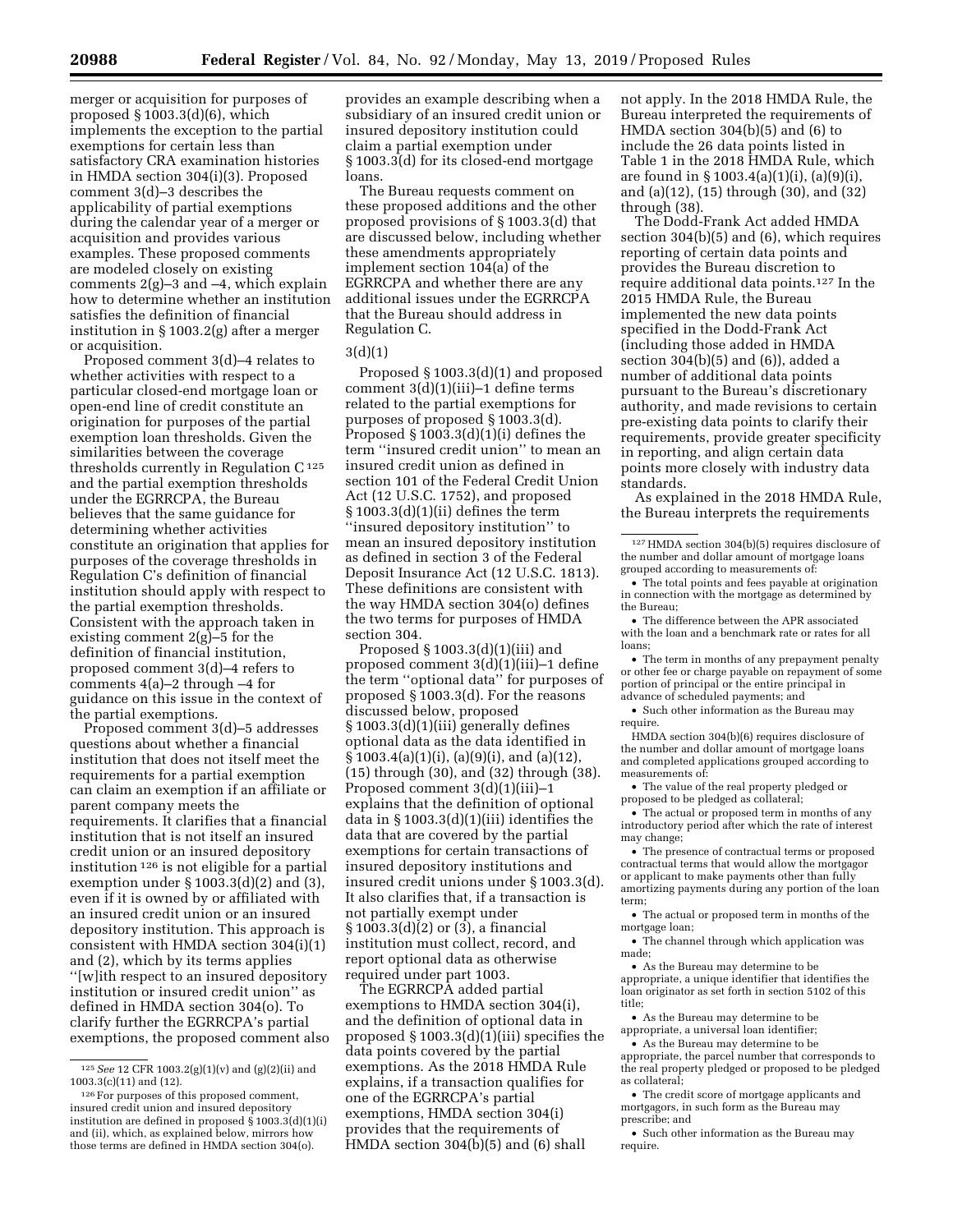of HMDA section 304(b)(5) and (6) for purposes of HMDA section 304(i) to include the 12 data points that the Bureau added to Regulation C in the 2015 HMDA Rule to implement data points specifically identified in HMDA section  $304(b)(5)(A)$  through (C) or (b)(6)(A) through (I), which are the following: ULI; property address; rate spread; credit score; total loan costs or total points and fees; prepayment penalty term; loan term; introductory rate period; non-amortizing features; property value; application channel; and mortgage loan originator identifier.128 As the 2018 HMDA Rule explains, the Bureau also interprets the requirements of HMDA section 304(b)(5) and (6) to include the 14 data points that were not found in Regulation C prior to the Dodd-Frank Act and that the Bureau required in the 2015 HMDA Rule citing its discretionary authority under HMDA section 304(b)(5)(D) and (b)(6)(J). Specifically, these data points are the following: The total origination charges associated with the loan; the total points paid to the lender to reduce the interest rate of the loan (discount points); the amount of lender credits; the interest rate applicable at closing or account opening; the debt-to-income ratio; the ratio of the total amount of debt secured by the property to the value of the property (combined loan-tovalue ratio); for transactions involving manufactured homes, whether the loan or application is or would have been secured by a manufactured home and land or by a manufactured home and not land (manufactured home secured property type); the land property interest for loans or applications related to manufactured housing (manufactured home land property interest); the number of individual dwellings units that are income-restricted pursuant to Federal, State, or local affordable housing programs (multifamily affordable units); information related to the automated underwriting system used in evaluating an application and the result generated by the automated underwriting system; whether the loan is a reverse mortgage; whether the loan is an open-end line of credit; whether the loan is primarily for a business or commercial purpose; and the reasons for denial of a loan application, which were optionally reported under the Board's rule but became mandatory in the 2015 HMDA Rule.129 The 2018 HMDA Rule indicates that insured depository institutions and insured credit unions

As the 2018 HMDA Rule explains, the Bureau interprets the requirements of HMDA section 304(b)(5) and (6) not to include four other data points that are similar or identical to data points added to Regulation C by the Board and that the Bureau re-adopted in the 2015 HMDA Rule: Lien status of the subject property; whether the loan is subject to the Home Ownership and Equity Protection Act of 1994 (HOEPA); construction method for the dwelling related to the subject property; and the total number of individual dwelling units contained in the dwelling related to the loan (number of units).131 The 2015 HMDA Rule did not alter the preexisting Regulation C HOEPA status and lien status data requirements.<sup>132</sup> Construction method and total units, together, replaced the pre-existing Regulation C property type data point; the information required by the new data points is very similar to what the Board required, but institutions now must report the precise number of units rather than categorizing dwellings into one- to four-family dwellings and multifamily dwellings.133

The Board adopted its versions of these data points before HMDA section 304(b)(5) and (6) was added to HMDA by the Dodd-Frank Act, pursuant to HMDA authority that pre-existed section 304(b)(5) and (6). Although the Bureau cited HMDA section 304(b)(5) and (6) as additional support for these four data points in the 2015 HMDA Rule, the Bureau relied on HMDA section 305(a), which pre-dates the Dodd-Frank Act and independently provides legal authority for their adoption.134 Given that these data

131 12 CFR 1003.4(a)(5), (13) and (14), and (31).

132The 2015 HMDA Rule extended the requirement to report lien status to purchased loans and no longer requires reporting of information about unsecured loans. 80 FR 66128, 66201 (Oct. 28, 2015).

133Prior to 2018, Regulation C required reporting of property type as one- to four-family dwelling (other than manufactured housing), manufactured housing, or multifamily dwelling, whereas the current rule requires reporting of whether the dwelling is site-built or a manufactured home, together with the number of individual dwelling units.

points were not newly added by the Dodd-Frank Act or the Bureau, the Bureau concluded in the 2018 HMDA Rule that the EGRRCPA's amendments to HMDA section 304 do not affect them.135

The requirements of HMDA section 304(b)(5) and (6), and thus the partial exemptions, also do not include 17 other data points included in the 2015 HMDA Rule that are similar or identical to pre-existing Regulation C data points established by the Board and that were not required by HMDA section 304(b)(5) and (6) or promulgated by the Bureau using discretionary authority under HMDA section  $304(b)(5)(D)$  and  $(b)(6)(J)$ . These are: The Legal Entity Identifier (which replaced the pre-existing respondent identifier); application date; loan type; loan purpose; preapproval; occupancy type; loan amount; action taken; action taken date; State; county; census tract; ethnicity; race; sex; income; and type of purchaser.<sup>136</sup> Additionally, the requirements of HMDA section 304(b)(5) and (6), and thus the partial exemptions, do not include age because the Dodd-Frank Act added that requirement instead to HMDA section  $304(b)(4)$ .<sup>137</sup>

Consistent with the scope of the new partial exemptions as explained in the 2018 HMDA Rule, the proposed general definition of optional data in § 1003.3(d)(1)(iii) encompasses 26 of the 48 data points currently set forth in Regulation C.

For ease of reference throughout § 1003.3(d), proposed § 1003.3(d)(1)(iv) defines partially exempt transaction as a covered loan or application that is partially exempt under § 1003.3(d)(2) or (3).

### 3(d)(2)

HMDA section 304(i)(1) provides that the requirements of HMDA section 304(b)(5) and (6) shall not apply with respect to closed-end mortgage loans of an insured depository institution or insured credit union if it originated fewer than 500 closed-end mortgage loans in each of the two preceding calendar years. Proposed § 1003.3(d)(2) and proposed comment 3(d)(2)–1 implement this provision. Proposed

136 12 CFR 1003.4(a)(1)(ii), (a)(2) through (4) and (6) through (8), (a)(9)(ii), and (a)(10) and (11) and 1003.5(a)(3).

137 Dodd-Frank Act section 1094(3)(A)(i).

<sup>128</sup> 12 CFR 1003.4(a)(1)(i), (a)(9)(i), and (a)(12), (15), (17), (22), (25) through (28), and (33) and (34). 129 12 CFR 1003.4(a)(16), (18) through (21), (23) and (24), (29) and (30), (32), and (35) through (38).

need not report these 26 data points for transactions that qualify for a partial exemption, unless otherwise required by their regulator.130

<sup>130</sup>Financial institutions regulated by the OCC are required to report reasons for denial on their HMDA loan/application registers pursuant to 12 CFR 27.3(a)(1)(i) and 128.6. Similarly, pursuant to regulations transferred from the Office of Thrift Supervision, certain financial institutions supervised by the FDIC are required to report reasons for denial on their HMDA loan/application registers. 12 CFR 390.147.

<sup>134</sup> 80 FR 66128, 66180–81, 66199–201, 66227 (Oct. 28, 2015).

<sup>135</sup>This interpretation is consistent with the EGRRCPA's legislative history, which suggests that Congress was focused on relieving regulatory burden associated with the Dodd-Frank Act. *See, e.g.,* 164 Cong. Rec. S1423–24 (daily ed. Mar. 7, 2018) (statement of Sen. Crapo), S1529–30 (statement of Sen. McConnell), S1532–33 (statement of Sen. Cornyn), S1537–39 (statement of Sen. Lankford), S1619–20 (statement of Sen. Cornyn).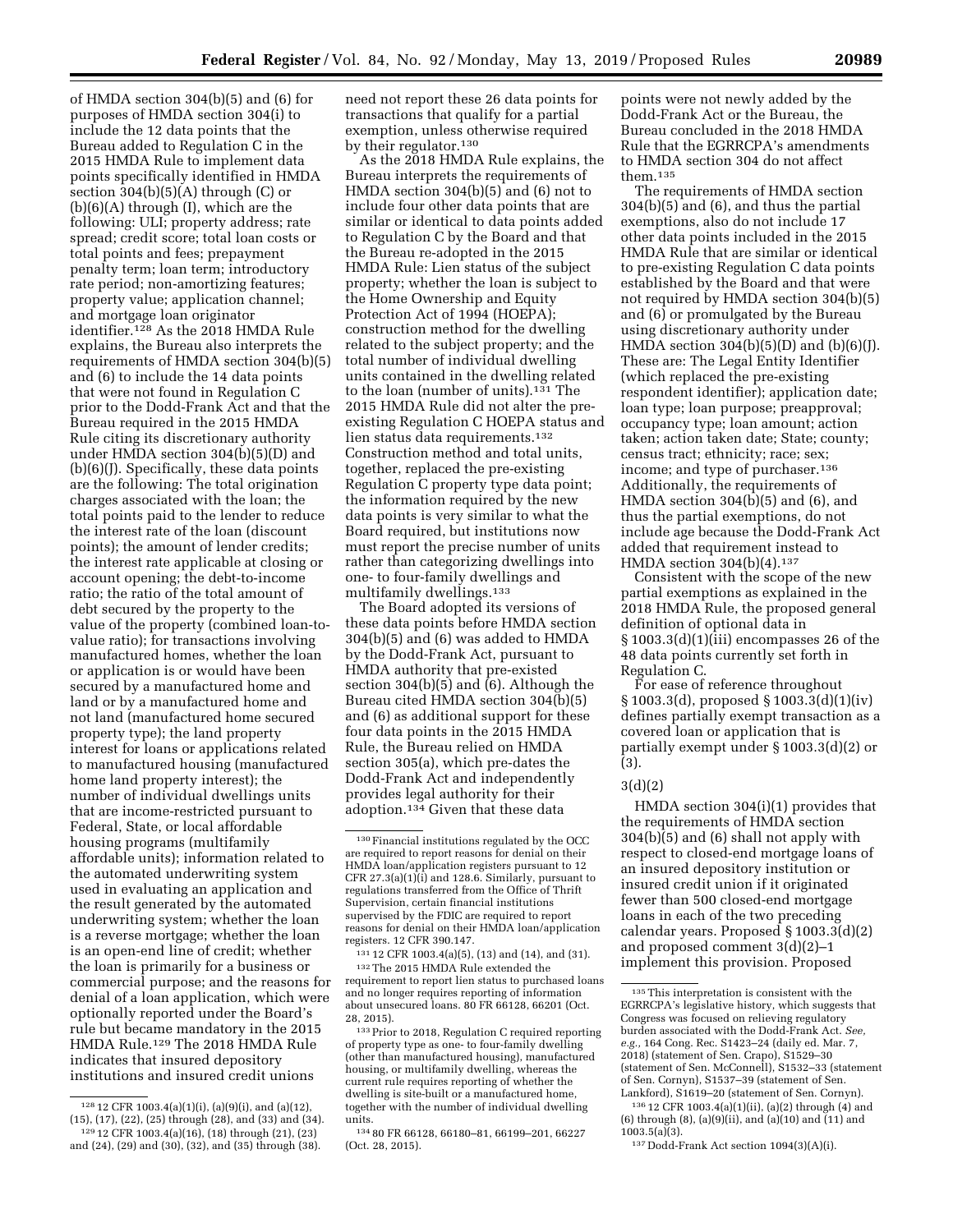$§ 1003.3(d)(2)$  states that, except as provided in § 1003.3(d)(6), an insured depository institution or insured credit union that, in each of the two preceding calendar years, originated fewer than 500 closed-end mortgage loans that are not excluded from part 1003 pursuant to § 1003.3(c)(1) through (10) or (c)(13) is not required to collect, record, or report optional data as defined in § 1003.3(d)(1)(iii) for applications for closed-end mortgage loans that it receives, closed-end mortgage loans that it originates, and closed-end mortgage loans that it purchases.

The EGRRCPA and HMDA do not define the term ''closed-end mortgage loan'' for purposes of HMDA section 304(i). They also do not specify whether the term includes loans that would otherwise not be subject to HMDA reporting under Regulation C, such as loans used primarily for agricultural purposes.138 The Bureau explained in the 2018 HMDA Rule that the term ''closed-end mortgage loan'' as used in HMDA section 304(i) is best interpreted to include only those closed-end mortgage loans that would otherwise be reportable under HMDA. This interpretation is consistent with how loans are counted for purposes of the thresholds in Regulation C's existing institutional and transactional coverage provisions, which are independent of the new partial exemptions and unaffected by the EGRRCPA.139 Accordingly, in the 2018 HMDA Rule, the Bureau interpreted the term ''closedend mortgage loan'' to include any closed-end mortgage loan as defined in § 1003.2(d) that is not excluded from Regulation C pursuant to § 1003.3(c)(1) through (10) or (c)(13). Proposed § 1003.3(d)(2) would incorporate that interpretation into Regulation C.

Proposed comment 3(d)(2)–1 provides an illustrative example of how the

closed-end partial exemption threshold works. For the reasons stated in the section-by-section analysis of § 1003.3(d) above, proposed comment 3(d)(2)–1 also provides a cross-reference to comments 4(a)–2 through –4 for guidance about the activities that constitute an origination.

### 3(d)(3)

HMDA section 304(i)(2) provides that the requirements of HMDA section 304(b)(5) and (6) shall not apply with respect to open-end lines of credit of an insured depository institution or insured credit union if it originated fewer than 500 open-end lines of credit in each of the two preceding calendar years. Proposed § 1003.3(d)(3) and proposed comment 3(d)(3)–1 implement this provision. Proposed § 1003.3(d)(3) provides that, except as provided in § 1003.3(d)(6), an insured depository institution or insured credit union that, in each of the two preceding calendar years, originated fewer than 500 openend lines of credit that are not excluded from part 1003 pursuant to § 1003.3(c)(1) through (10) is not required to collect, record, report, or disclose optional data as defined in § 1003.3(d)(1)(iii) for applications for open-end lines of credit that it receives, open-end lines of credit that it originates, and open-end lines of credit that it purchases.

The EGRRCPA and HMDA do not define the term ''open-end line of credit'' for purposes of HMDA section 304(i). They also do not specify whether the term includes lines of credit that would otherwise not be subject to HMDA reporting under Regulation C, such as loans used primarily for agricultural purposes.140 The Bureau explained in the 2018 HMDA Rule its belief that the term ''open-end line of credit'' as used in HMDA section 304(i) is best interpreted to include only those open-end lines of credit that would otherwise be reportable under HMDA. This interpretation is consistent with how lines of credit are counted for purposes of the thresholds in Regulation C's existing institutional and transactional coverage provisions, which are independent of the new partial exemptions and unaffected by the EGRRCPA. Accordingly, in the 2018 HMDA Rule, the Bureau interpreted the term ''open-end line of credit'' to include any open-end line of credit as defined in § 1003.2(o) that is not excluded from Regulation C pursuant to § 1003.3(c)(1) through (10). Proposed

§ 1003.3(d)(3) would incorporate that interpretation into Regulation C.

Proposed comment 3(d)(3)–1 provides a cross-reference to § 1003.3(c)(12) and comments  $3(c)(12)-1$  and  $-2$ , which provide an exclusion for certain openend lines of credit from Regulation C and permit voluntary reporting of such transactions under certain circumstances. While the temporary threshold of 500 open-end lines of credit is in place for institutional and transactional coverage, all of the openend lines of credit that are covered by the partial exemption for open-end lines of credit in HMDA section 304(i)(2) are completely excluded from the requirements of part 1003 under current §§ 1003.2(g)(1)(v) and 1003.3(c)(12). For the reasons stated in the section-bysection analysis of § 1003.3(d) above, proposed comment 3(d)(3)–1 also provides a cross-reference to comments 4(a)–2 through –4 for guidance about the activities that constitute an origination.

#### 3(d)(4)

Some data points required under Regulation C are reported using multiple data fields, such as the property address data point, which consists of street address, city, State, and Zip Code data fields. The 2018 HMDA Rule provides that insured depository institutions and insured credit unions covered by a partial exemption have the option of reporting exempt data fields as long as they report all data fields within any exempt data point for which they report data. Proposed § 1003.3(d)(4) and proposed comments  $3(d)(4)-1$  to  $-3$  and  $3(d)(4)(i)$ – 1 would incorporate this aspect of the 2018 HMDA Rule into Regulation C and provide additional clarity regarding voluntary reporting of the property address data point.

As the 2018 HMDA Rule explains, whether a partial exemption applies to an institution's lending activity for a particular calendar year depends on an institution's origination activity in each of the preceding two years and, in some cases, cannot be determined until just before data collection must begin for that particular calendar year. For example, whether a partial exemption applies to closed-end mortgage loans for which final action is taken in 2020 depends on the number of closed-end mortgage loans originated by the insured depository institution or insured credit union in 2018 and 2019. Thus, an insured depository institution or insured credit union might not know until the end of 2019 what information it needs to collect in 2020 and report in 2021. Some insured depository institutions and insured credit unions

<sup>138</sup> 12 CFR 1003.3(c)(9).

<sup>139</sup>As discussed above in the section-by-section analysis of §§ 1003.2(g) and 1003.3(c), the current definition of ''depository financial institution'' in § 1003.2(g)(1)(v) is limited to institutions that either (1) originated in each of the two preceding calendar years at least 25 closed-end mortgage loans that are not excluded from Regulation C pursuant to § 1003.3(c)(1) through (10) or (c)(13); or (2) originated in each of the two preceding calendar years at least 500 open-end lines of credit that are not excluded from Regulation C pursuant to § 1003.3(c)(1) through (10). *See also* 12 CFR 1003.3(c)(11), (12) (excluding closed-end mortgage loans from the requirements of Regulation C if the financial institution originated fewer than 25 closed-end mortgage loans in either of the two preceding calendar years, and excluding open-end lines of credit from the requirements of Regulation C if the financial institution originated fewer than 500 open-end lines of credit in either of the two preceding calendar years). The threshold of 500 open-end lines of credit for institutional and transactional coverage in Regulation C is temporary. 140*See* 12 CFR 1003.3(c)(9).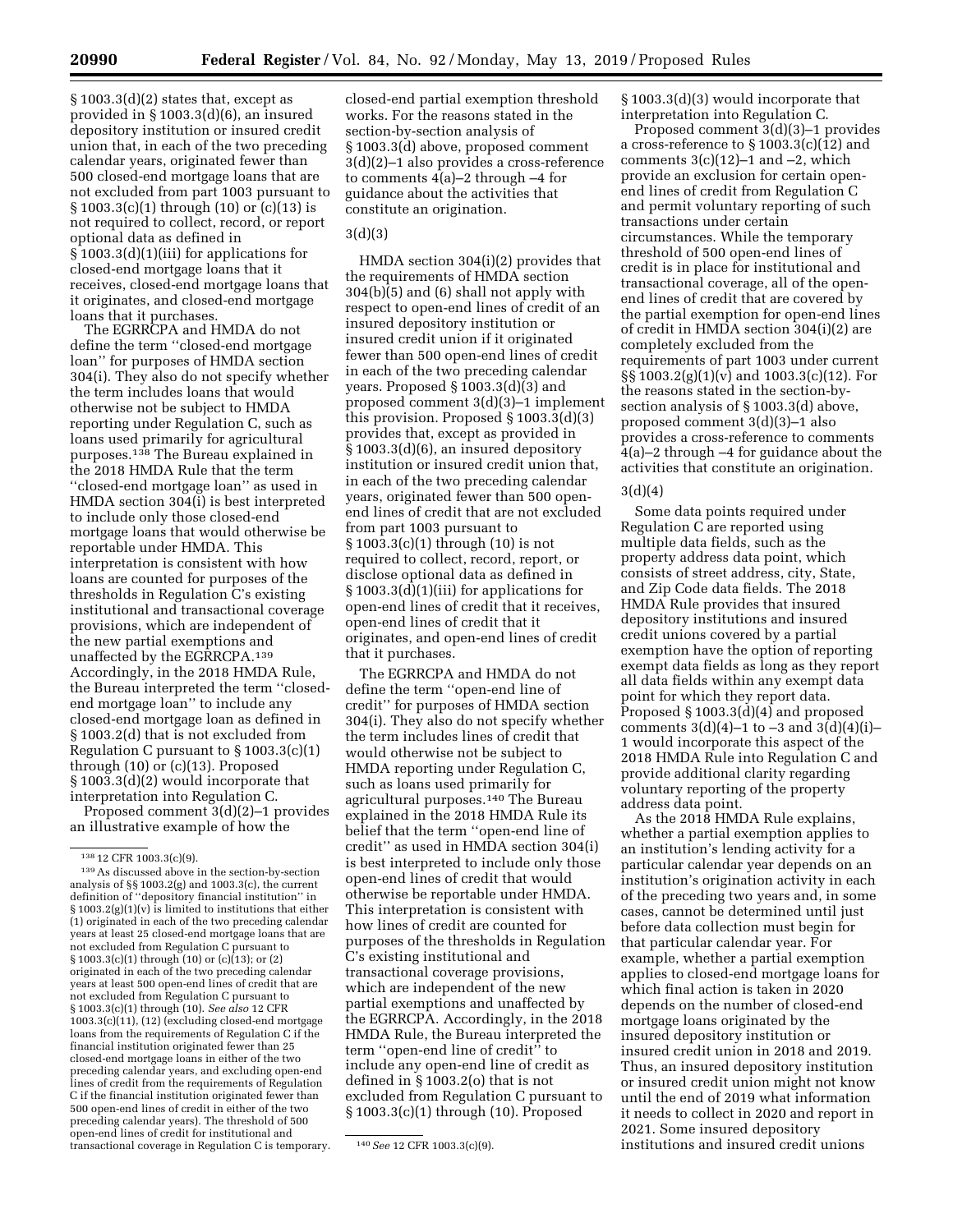eligible for a partial exemption under the EGRRCPA may therefore find it less burdensome to report all of the data, including the exempt data points, than to separate the exempt data points from the required data points and exclude the exempt data points from their submissions.141 Even when insured depository institutions and insured credit unions have had time to adjust their systems to implement the partial exemptions, some may still find it less burdensome to report data covered by a partial exemption, especially if their loan volumes tend to fluctuate just above or below the threshold from year to year. The Bureau concluded in the 2018 HMDA Rule that section 104(a) is best interpreted as permitting optional reporting of data covered by the EGRRCPA's partial exemptions. Section 104(a) provides that certain requirements do not apply to affected institutions but does not prohibit those affected institutions from voluntarily reporting data. This interpretation is consistent not only with the statutory text but also with the apparent congressional intent to reduce burden on certain institutions. Accordingly, the Bureau interpreted the EGRRCPA in the 2018 HMDA Rule to permit insured depository institutions and insured credit unions voluntarily to report data that are covered by the partial exemptions.

Aspects of the Bureau's current HMDA platform used for receiving HMDA submissions, including edit checks 142 performed on incoming

142The HMDA edit checks are rules to assist filers in checking the accuracy of HMDA data prior to submission. The 2019 FIG, a compendium of resources to help financial institutions file HMDA data collected in 2019 with the Bureau in 2020, explains that there are four types of edit checks: Syntactical, validity, quality, and macro quality. Table 2 (Loan/Application Register) in the 2019 FIG identifies the data fields currently associated with each data point. *See* FFIEC, ''Filing Instructions Guide for HMDA Data Collected in 2019,'' at 15– 65 (Oct. 2018), *[https://s3.amazonaws.com/cfpb](https://s3.amazonaws.com/cfpb-hmda-public/prod/help/2019-hmda-fig.pdf)[hmda-public/prod/help/2019-hmda-fig.pdf.](https://s3.amazonaws.com/cfpb-hmda-public/prod/help/2019-hmda-fig.pdf)* 

submissions, are set up with the expectation that HMDA reporters will provide data for an entire data point when data are reported for any data field within that data point. The Bureau explained in the 2018 HMDA Rule that adjusting the HMDA platform to accept submissions in which affected institutions report some, but not all, data fields in a data point covered by a partial exemption for a specific transaction would increase operational complexity and costs associated with changing the HMDA edits in the Filing Instructions Guide for HMDA Data Collected. Doing so would result in a less efficient implementation and submission process for the Bureau, HMDA reporters, their vendors, and other key stakeholders. Accordingly, the Bureau indicated in the 2018 HMDA Rule that the HMDA platform would continue to accept submissions of a data field that is covered by a partial exemption under the EGRRCPA for a specific loan or application as long as insured depository institutions and insured credit unions that choose to voluntarily report the data include all other data fields that the data point comprises.

Proposed § 1003.3(d)(4) incorporates the voluntary reporting interpretations and procedures from the 2018 HMDA Rule into Regulation C. Since issuing the 2018 HMDA Rule, the Bureau has also received questions relating to voluntary reporting of property address under § 1003.4(a)(9)(i) because the property address data point under § 1003.4(a)(9)(i) is covered by the partial exemptions and includes State as a data field, and State is also a separate data point under  $\S 1003.4(a)(9)(ii)(A)$  that is not covered by the partial exemptions. To address possible confusion, the Bureau has included additional detail in proposed § 1003.3(d)(4) and proposed comment  $3(d)(4)(i)-1$  about voluntary reporting of property address.

Proposed  $\hat{\S}$  1003.3(d)(4) provides that a financial institution eligible for a partial exemption under § 1003.3(d)(2) or (3) may collect, record, and report optional data as defined in § 1003.3(d)(1)(iii) for a partially exempt transaction as though the institution were required to do so, provided that: (i) If the institution reports the street address, city name, or Zip Code for the property securing a covered loan, or in the case of an application, proposed to secure a covered loan pursuant to § 1003.4(a)(9)(i), it reports all data that would be required by § 1003.4(a)(9)(i) if the transaction were not partially exempt; and (ii) If the institution reports any data for the transaction pursuant to § 1003.4(a)(15), (16), (17), (27), (33), or

(35), it reports all data that would be required by § 1003.4(a)(15), (16), (17), (27), (33), or (35), respectively, if the transaction were not partially exempt.

Proposed comment 3(d)(4)–1 provides an example of voluntary reporting that is permitted under proposed § 1003.3(d)(4). Proposed comment 3(d)(4)–2 addresses how financial institutions may handle partially exempt transactions within the same loan/application register. It explains that a financial institution may collect, record, and report optional data for some partially exempt transactions under § 1003.3(d) in the manner specified in § 1003.3(d)(4), even if it does not collect, record, and report optional data for other partially exempt transactions under § 1003.3(d).

Proposed comment 3(d)(4)–3 addresses how to handle a transaction that is partially exempt pursuant to § 1003.3(d) and for which a particular requirement to report optional data is not applicable to the transaction. The proposed comment explains that, in that circumstance, the insured depository institution or insured credit union complies with the particular requirement by reporting either that the transaction is exempt from the requirement or that the requirement is not applicable.143 It also explains that an institution is considered as reporting data in a data field for purposes of  $\S 1003.3(d)(4)(i)$  and  $(ii)$  if it reports not applicable for that data field for a partially exempt transaction. The proposed comment also provides examples.

Proposed comment 3(d)(4)(i)–1 explains that, if an institution eligible for a partial exemption under § 1003.3(d)(2) or (3) reports the street address, city name, or Zip Code for a partially exempt transaction pursuant to § 1003.4(a)(9)(i), it reports all data that would be required by § 1003.4(a)(9)(i) if the transaction were not partially exempt, including the State. The proposed comment also explains that an insured depository institution or insured credit union that reports the State pursuant to  $\S 1003.4(a)(9)(ii)$  or comment  $4(a)(9)(ii)-1$  for a partially exempt transaction without reporting any other data required by § 1003.4(a)(9)(i) is not required to report the street address, city name, or Zip Code pursuant to § 1003.4(a)(9)(i). The Bureau believes that this proposed comment would help to clarify that, even though State is a property address

<sup>141</sup>The Bureau recognized in the 2018 HMDA Rule that this might be particularly true with respect to data submission in 2019, as collection of 2018 data was already underway when the EGRRCPA took effect, and system changes implementing the new partial exemptions may take time to complete. In the 2018 HMDA Rule, the Bureau interpreted the EGRRCPA to apply to data that are collected or reported under HMDA on or after May 24, 2018. Because data collected from January 1, 2018, to May 23, 2018, would not be reported until early 2019, the EGRRCPA relieves insured depository institutions and insured credit unions that are eligible for a partial exemption of the obligation to report certain data in 2019 that may have been collected before May 24, 2018. If optional reporting of data covered by a partial exemption were not permitted, such institutions would have had to remove exempt data previously collected before submitting their 2018 data in early 2019, a process that could have been burdensome for some institutions.

<sup>143</sup>As noted above, the 2019 FIG provides guidance to financial institutions on how to indicate in their HMDA submissions if they are invoking a partial exemption. *See supra* note 124.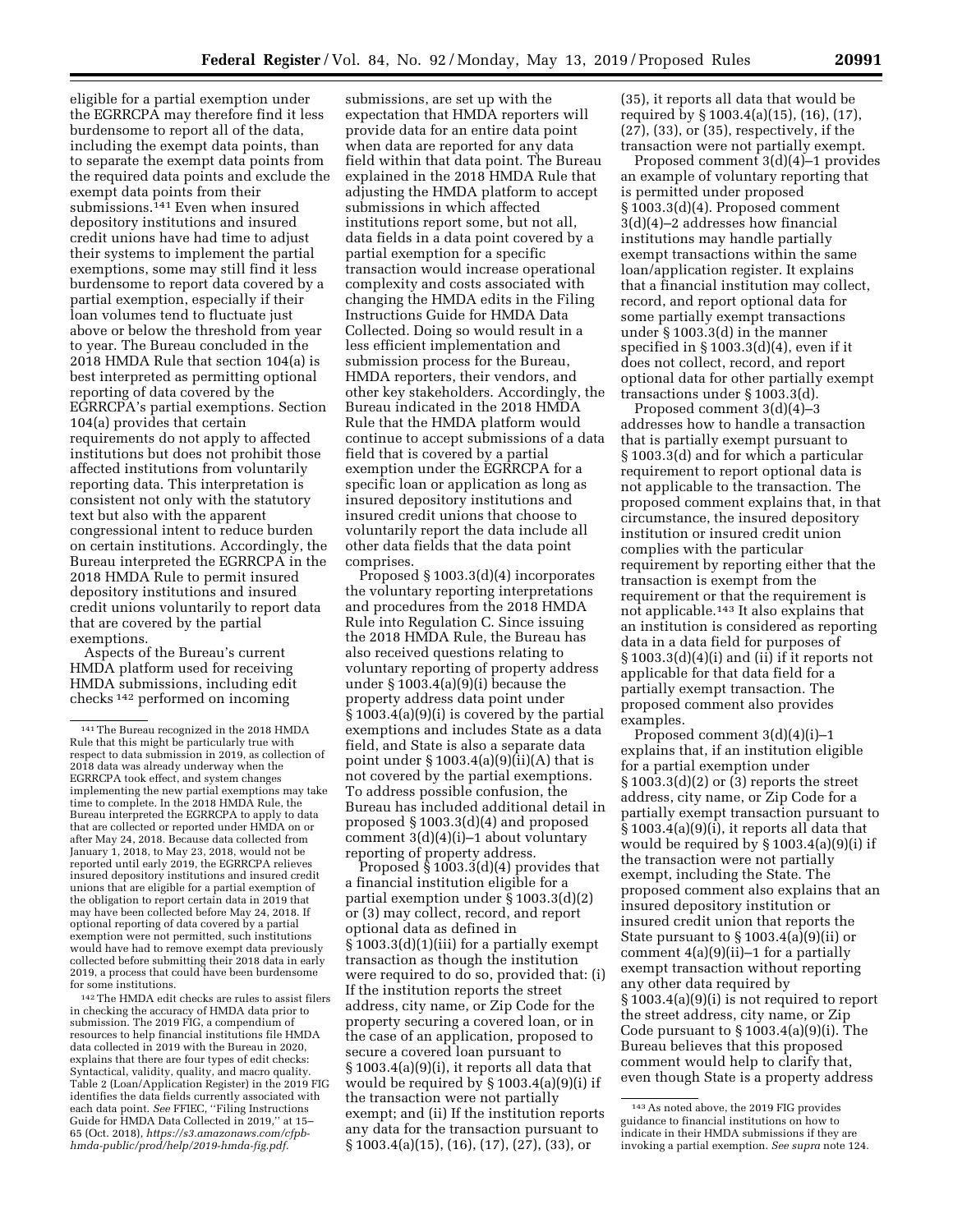data field under § 1003.4(a)(9)(i), reporting State does not trigger the requirement to report other property address data fields under § 1003.3(d)(4)(i), because State is also a stand-alone data point under  $§ 1003.4(a)(9)(ii)(A)$  that is not covered by the partial exemptions.

#### 3(d)(5)

Pursuant to HMDA section 304(i), insured depository institutions and insured credit unions are not required to report a ULI for partially exempt transactions.144 To ensure that partially exempt transactions can be identified in the HMDA data, the 2018 HMDA Rule requires financial institutions to provide a non-universal loan identifier (NULI) that meets certain requirements for any partially exempt transaction for which they do not report a ULI. For the reasons that follow, proposed § 1003.3(d)(5) and proposed comments 3(d)(5)–1 and –2 would incorporate the NULI requirements from the 2018 HMDA Rule into Regulation C, with minor adjustments for clarity.

In the 2015 HMDA Rule, the Bureau interpreted ULI as used in HMDA section  $304(b)(6)(G)$  to mean an identifier that is unique within the industry and required that the ULI include the Legal Entity Identifier of the institution that assigned the ULI. Although the EGRRCPA exempts certain transactions from the ULI requirement, loans and applications must be identifiable in the HMDA data to ensure proper HMDA submission, processing, and compliance.<sup>145</sup> The EGRRCPA did not change this baseline component of data reporting, which pre-dates the Dodd-Frank Act's HMDA amendments and existed under Regulation C prior to the 2015 HMDA Rule. Accordingly, while insured depository institutions and insured credit unions do not have to report a ULI for a partially exempt transaction, they must continue to provide certain information so that each loan and application they report for HMDA purposes is identifiable. The ability to identify individual loans and applications is necessary to facilitate efficient and orderly submission of HMDA data and communications between the institution, the Bureau, and other applicable regulators. For

example, identification of loans and applications is necessary to ensure that it is possible to address problems identified when edit checks are done upon submission or questions that arise when HMDA submissions are otherwise reviewed by regulators.

To ensure the orderly administration of the HMDA program, proposed § 1003.3(d)(5) and proposed comments 3(d)(5)–1 and –2 would incorporate the NULI requirements of the 2018 HMDA Rule into Regulation C with minor adjustments. As the 2018 HMDA Rule explains, a NULI does not need to be unique within the industry and therefore does not need to include a Legal Entity Identifier as the ULI does. A check digit is not required as part of a NULI, as it is for a ULI under § 1003.4(a)(1)(i)(C), but may be voluntarily included in a NULI provided that the NULI, including the check digit, does not exceed 22 characters. Beyond these important differences, there are a number of similarities between the requirements for the ULI and those for the NULI. To the extent that NULI requirements resemble requirements for the ULI, the Bureau has attempted to conform proposed § 1003.3(d)(5) and its proposed commentary to the corresponding text of existing § 1003.4(a)(1)(i) and its commentary for ease of reference and consistency.

Proposed § 1003.3(d)(5) provides that, if, pursuant to § 1003.3(d)(2) or (3), a financial institution does not report a ULI pursuant to  $\S 1003.4(a)(1)(i)$  for an application for a covered loan that it receives, a covered loan that it originates, or a covered loan that it purchases, the financial institution shall assign and report a NULI. It further provides that, to identify the covered loan or application, the NULI must be composed of up to 22 characters, which:

• May be letters, numerals, or a combination of letters and numerals;

• Must be unique within the annual loan/application register in which the covered loan or application is included; and

• Must not include any information that could be used to directly identify the applicant or borrower.

conspicuously disclose'' the applicable data for the diffusive of the diffusion of the ULI.<br>each loan or application. 12 U.S.C. 2803(a)(2). 4(a)(1)(i)—2 with respect to the ULI. The 83 FR 45325, 45330 (Sept. 7, 2018). Proposed comment 3(d)(5)–1 explains the requirement that the NULI must be unique within the annual loan/ application register in which the covered loan or application is included. Proposed comment 3(d)(5)–2 clarifies the scope of information that could be used to directly identify the applicant or borrower for purposes of § 1003.3(d)(5)(iii), using the same language that appears in comment  $4(a)(1)(i)-2$  with respect to the ULI.

The proposed rule's requirements for the NULI are consistent with those in the 2018 HMDA Rule. However, the 2018 HMDA Rule states that the NULI must be ''unique within the insured depository institution or credit union,'' whereas proposed  $\S 1003.3(d)(5)(ii)$ states that the NULI must be ''unique within the annual loan/application register in which the covered loan or application is included.'' This adjustment and similar adjustments that appear in proposed comment 3(d)(5)–1 are intended to clarify that the NULI must be unique within a financial institution's yearly HMDA submission but the NULI does not need to be unique across reporting years. For the same reason, the proposed rule does not incorporate the portion of the 2018 HMDA Rule stating that a financial institution may not use a NULI previously reported if the institution reinstates or reconsiders an application that was reported in a prior calendar year.146 Thus, the proposed rule would allow a financial institution to use the same NULI for a partially exempt transaction in its 2021 loan/application register that the institution used for a different partially exempt transaction in its 2020 loan/application register. Because final action on an application may be taken in a different year than the year in which a NULI is assigned (for example, for applications received late in the year), insured depository institutions and insured credit unions may opt not to reassign NULIs that they have assigned previously in order to ensure that all NULIs included in their annual loan/application register are unique within that annual loan/ application register.

The Bureau recognizes that some insured depository institutions and insured credit unions may prefer to report a ULI for partially exempt transactions even if they are not required to do so. As explained in the 2018 HMDA Rule and in the section-bysection analysis of § 1003.3(d)(4) above and of § 1003.4(a)(1)(i) below, voluntary reporting of ULIs for partially exempt transactions is permissible under the EGRRCPA, and no NULI is required if a ULI is provided.

### 3(d)(6)

Notwithstanding the EGRRCPA's partial exemptions, new HMDA section 304(i)(3) provides that an insured depository institution shall comply with HMDA section 304(b)(5) and (6) if the insured depository institution has received a rating of ''needs to improve record of meeting community credit

<sup>144</sup>Prior to the passage of the Dodd-Frank Act, the Board required reporting of an identifying number for the loan or application but did not require that the identifier be universal. HMDA section 304(b)(6)(G) requires reporting of, ''as the Bureau may determine to be appropriate, a universal loan identifier.''

<sup>145</sup>HMDA requires that covered loans and applications be ''itemized in order to clearly and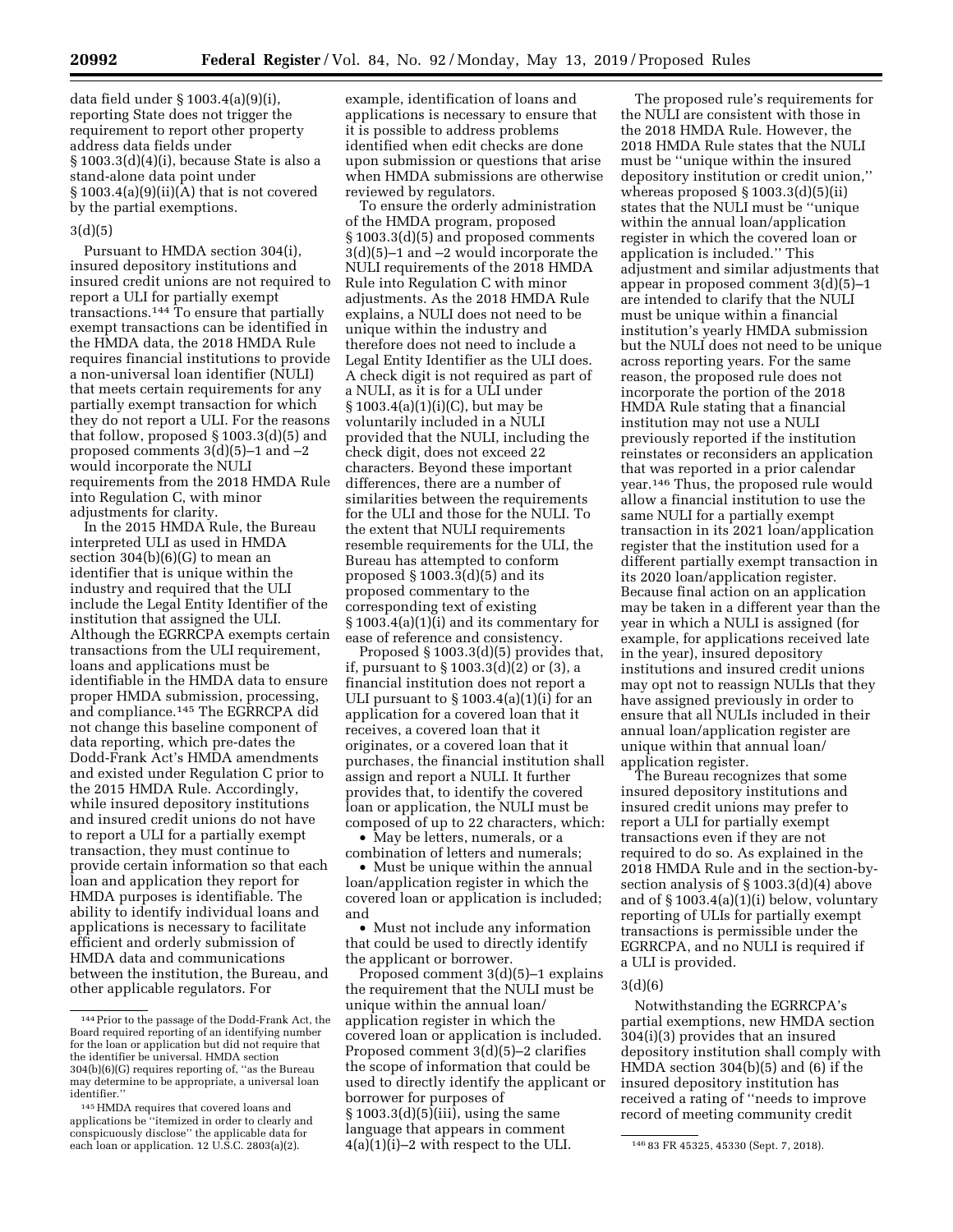needs'' during each of its two most recent examinations or a rating of ''substantial noncompliance in meeting community credit needs'' on its most recent examination under section 807(b)(2) of the CRA. To implement this provision, proposed § 1003.3(d)(6) provides that § 1003.3(d)(2) and (3) do not apply to an insured depository institution that, as of the preceding December 31, had received a rating of ''needs to improve record of meeting community credit needs'' during each of its two most recent examinations or a rating of ''substantial noncompliance in meeting community credit needs'' on its most recent examination under section 807(b)(2) of the CRA.

As the Bureau explained in the 2018 HMDA Rule, the EGRRCPA does not specify the date as of which an insured depository institution's two most recent CRA examinations must be assessed for purposes of the exception in HMDA section 304(i)(3). In the 2018 HMDA Rule, the Bureau interpreted HMDA section 304(i)(3) to require that this assessment be made as of December 31 of the preceding calendar year. This timing is consistent with the timing for assessing Regulation C's asset-size threshold and requirement that a financial institution have a home or branch office located in a Metropolitan Statistical Area (MSA), which are both assessed as of the preceding December 31.147 It also ensures that financial institutions can determine before they begin collecting information in any given calendar year whether they are eligible for a partial exemption for information collected for certain transactions in that year. Proposed § 1003.3(d)(6) would incorporate this interpretation into Regulation C.

Proposed comment 3(d)(6)–1 explains that the preceding December 31 means the December 31 preceding the current calendar year. It includes the same example that was provided in the 2018 HMDA Rule to illustrate how the exception works, with minor wording changes for clarity.

### *Section 1003.4 Compilation of Reportable Data*

#### 4(a) Data Format and Itemization

Section 1003.4(a) requires financial institutions to collect specific data about covered loans, applications for covered loans, and purchases of covered loans. The EGRRCPA provides partial exemptions from this requirement for certain transactions of insured depository institutions and insured credit unions. To conform to the

EGRRCPA, the Bureau proposes to amend the introductory paragraph of § 1003.4(a) to indicate that the requirement to collect the data identified in § 1003.4(a) is applicable except as specified in proposed § 1003.3(d), which implements the new partial exemptions. The proposed rule would also make a similar change to comment 4(a)–1. The Bureau requests comment on these proposed amendments and the other proposed amendments to § 1003.4(a) relating to the partial exemptions that are discussed below, including whether these amendments would appropriately implement section 104(a) of the EGRRCPA and whether there are any additional issues under the EGRRCPA that the Bureau should address in § 1003.4(a).

### $4(a)(1)(i)$

Section 1003.4(a)(1)(i) generally requires a financial institution to assign and report a ULI for the covered loan or application that can be used to identify and retrieve the covered loan or application file. As explained in the 2018 HMDA Rule and the section-bysection analysis of § 1003.3(d)(5) above, a financial institution is not required to assign and report a ULI for a partially exempt transaction if it instead assigns and reports a NULI. The Bureau therefore proposes to amend § 1003.4(a)(1)(i) to indicate that, for a partially exempt transaction under § 1003.3(d), the data collected shall include either a ULI or a NULI as described in § 1003.3(d)(5), and that a financial institution does not need to assign and report a ULI for a partially exempt transaction for which a NULI is assigned and reported under § 1003.3(d).

The Bureau also proposes to amend comment 4(a)(1)(i)–3 to indicate that the requirement to report the same ULI that was previously assigned or reported for purchased covered loans does not apply if the purchase of the covered loan is a partially exempt transaction under § 1003.3(d). Because the partial exemptions are only available to insured depository institutions that are not disqualified by their CRA examination histories and insured credit unions for certain transactions as set forth in § 1003.3(d), it is possible that a financial institution's purchase of a covered loan that was partially exempt when originated would not be a partially exempt transaction and that the purchasing financial institution would therefore need to assign a ULI. Comment 4(a)(1)(i)–3 would therefore clarify that a financial institution that purchases a covered loan and is ineligible for a

partial exemption with respect to the purchased covered loan must assign a ULI and record and submit it in its loan/ application register pursuant to § 1003.5(a)(1) if the financial institution that originated the loan did not assign a ULI. Consistent with the 2018 HMDA Rule, the proposed amendment to comment  $4(a)(1)(i)-3$  would clarify that this may occur, for example, if the loan was assigned a NULI under § 1003.3(d)(5) rather than a ULI by the loan originator.

The Bureau also proposes to amend comment 4(a)(1)(i)–4 to clarify the example provided in that comment of how ULIs are assigned if a financial institution reconsiders an application that was reported in a prior calendar year. The amendments clarify that the example assumes that the financial institution reported a ULI rather than a NULI in 2020 for the initial denied application and that the financial institution then made an origination that is not partially exempt when it reconsidered in 2021 the previously denied application.

The Bureau also proposes to add a new comment 4(a)(1)(i)–6 explaining that, for a partially exempt transaction under § 1003.3(d), a financial institution may report a ULI or a NULI. The proposed comment cross-references § 1003.3(d)(5) and comments 3(d)(5)–1 and –2 for guidance on the NULI. The Bureau believes that these proposed changes would help clarify financial institutions' responsibilities in assigning identifiers to partially exempt transactions.

### $4(a)(1)(ii)$

Section 1003.4(a)(1)(ii) generally requires financial institutions to collect the date the application was received or the date shown on the application form. Comment 4(a)(1)(ii)–3 explains that, if, within the same calendar year, an applicant asks a financial institution to reinstate a counteroffer that the applicant previously did not accept (or asks the institution to reconsider an application that was denied, withdrawn, or closed for incompleteness), the institution may treat that request as the continuation of the earlier transaction using the same ULI or as a new transaction with a new ULI. The Bureau believes that it is appropriate to apply the same approach with respect to NULIs. The Bureau is therefore proposing to amend comment 4(a)(1)(ii)–3 to reference both ULIs and NULIs.

### 4(a)(9)

Section 1003.4(a)(9) generally requires a financial institution to report the

<sup>147</sup> 12 CFR 1003.2(g)(1)(i) and (ii) and (g)(2)(i); comment 2(g)–1.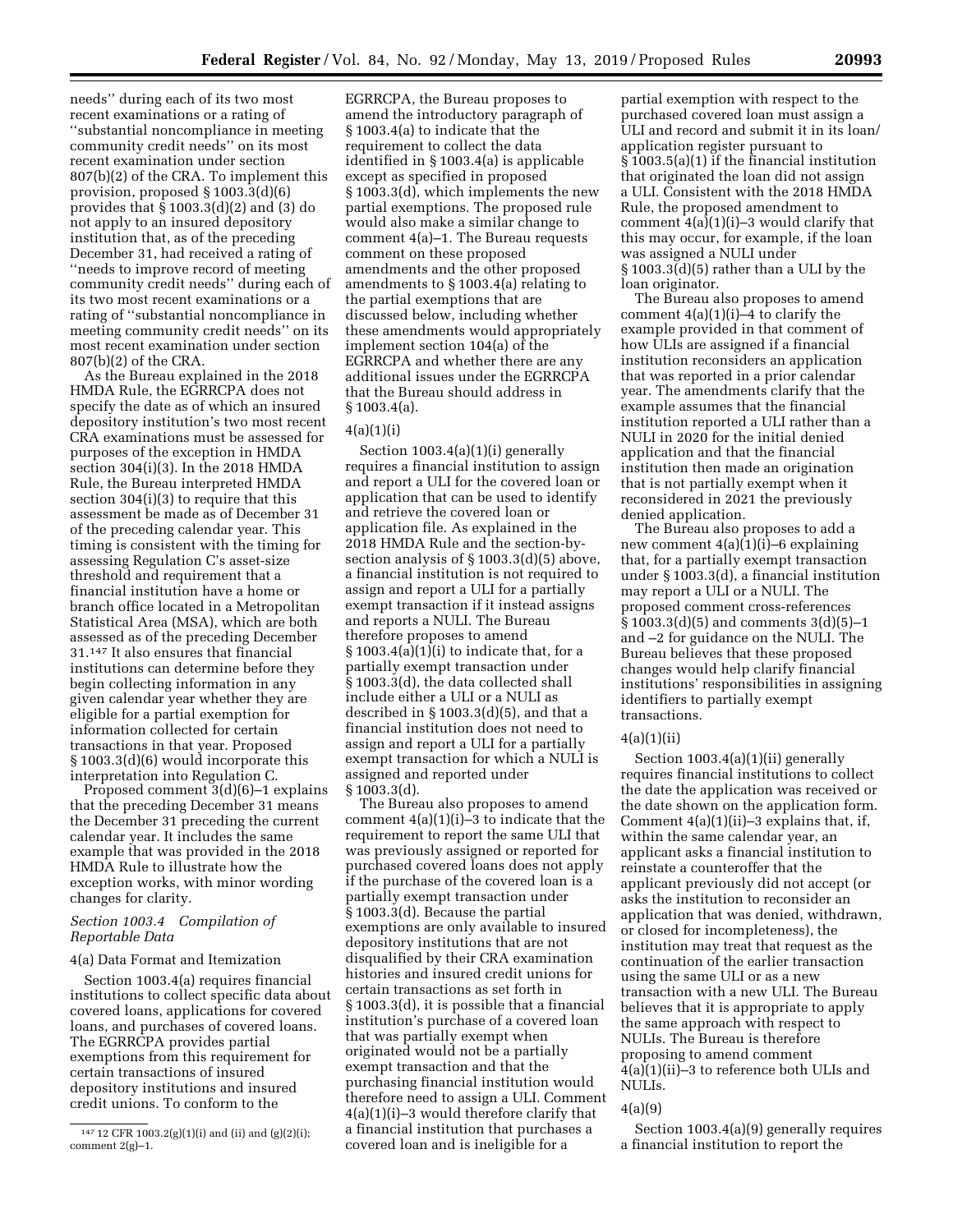property address of the location of the property securing a covered loan or, in the case of an application, proposed to secure a covered loan (property address), as well as the State, the county, and in some cases the census tract of the property if the property is located in an MSA or Metropolitan Division (MD) in which the financial institution has a home or branch office, or if the institution is subject to § 1003.4(e). Comment 4(a)(9)–2 addresses situations involving multiple properties with more than one property taken as security. The comment explains that, if an institution is required to report specific information about the property identified in § 1003.4(a)(9) by another section of Regulation C such as, for example, § 1003.4(a)(29) or (30), the institution reports the information that relates to the property identified in § 1003.4(a)(9). The Bureau proposes to amend comment  $4(a)(9)-2$  to clarify that, in this circumstance, if the transaction is partially exempt under § 1003.3(d) and no data are reported pursuant to § 1003.4(a)(9), the institution reports the information that relates to the property that the institution would have identified in § 1003.4(a)(9) if the transaction were not partially exempt. This would mean that, for a partially exempt transaction in which more than one property is taken as security and no data are reported under § 1003.4(a)(9), a financial institution should choose one of the properties taken as a security that contains a dwelling and provide information about that property if the institution is required to report specific information about the property identified in § 1003.4(a)(9) by one or more other sections of Regulation C. The Bureau believes that this proposed amendment would assist financial institutions in applying comment 4(a)(9)–2 to partially exempt transactions.

### $4(a)(9)(i)$

Section 1003.4(a)(9)(i) generally requires a financial institution to report the property address. To implement the EGRRCPA's partial exemptions, the Bureau proposes to amend comment 4(a)(9)(i)–1 to clarify that the requirement to report property address does not apply to partially exempt transactions under § 1003.3(d).

### 4(a)(12)

Section 1003.4(a)(12) generally requires a financial institution to report the rate spread for covered loans and applications that are approved but not accepted, and that are subject to Regulation Z, 12 CFR part 1026, other

than assumptions, purchased covered loans, and reverse mortgages. To implement the EGRRCPA's partial exemptions, the proposed rule would amend comment 4(a)(12)–7 to provide that  $§ 1003.4(a)(12)$  does not apply to transactions that are partially exempt under proposed § 1003.3(d).

### $4(a)(15)$

Section 1003.4(a)(15) generally requires financial institutions to report the credit score or scores relied on in making the credit decision and information about the scoring model used to generate each score. To implement the EGRRCPA's partial exemptions, the proposed rule would amend comment 4(a)(15)–1 to clarify that the requirement to report the credit score or scores relied on in making the credit decision and information about the scoring model used to generate each score does not apply to transactions that are partially exempt under proposed § 1003.3(d).

### 4(a)(16)

Section 1003.4(a)(16) generally requires financial institutions to report the principal reason(s) for denial of an application. To implement the EGRRCPA's partial exemptions, the proposed rule would amend comment 4(a)(16)–4 to clarify that the requirement to report the principal reason(s) for denial of an application does not apply to transactions that are partially exempt under proposed § 1003.3(d).

### 4(a)(17)

Section 1003.4(a)(17) generally requires that, for covered loans subject to Regulation Z § 1026.43(c), a financial institution shall report the amount of total loan costs if a disclosure is provided for the covered loan pursuant to Regulation Z § 1026.19(f), or the total points and fees charged in connection with the covered loan if the covered loan is not subject to the disclosure requirements in Regulation Z § 1026.19(f). To implement the EGRRCPA's partial exemptions, the proposed rule would amend comments 4(a)(17)(i)–1 and (ii)–1 to clarify that the requirement to report total loan costs or total points and fees, as applicable, does not apply to transactions that are partially exempt under proposed § 1003.3(d).

### 4(a)(18)

Section 1003.4(a)(18) generally requires financial institutions to report, for covered loans subject to the disclosure requirements in Regulation Z § 1026.19(f), the total of all borrowerpaid origination charges. To implement

the EGRRCPA's partial exemptions, the proposed rule would amend comment 4(a)(18)–1 to clarify that the requirement to report borrower-paid origination charges does not apply to transactions that are partially exempt under proposed § 1003.3(d).

### 4(a)(19)

Section 1003.4(a)(19) generally requires financial institutions to report, for covered loans subject to the disclosure requirements in Regulation Z § 1026.19(f), the points paid to the creditor to reduce the interest rate. To implement the EGRRCPA's partial exemptions, the proposed rule would amend comment 4(a)(19)–1 to clarify that the requirement to report discount points does not apply to transactions that are partially exempt under proposed § 1003.3(d).

#### 4(a)(20)

Section 1003.4(a)(20) generally requires financial institutions to report, for covered loans subject to the disclosure requirements in Regulation Z § 1026.19(f), the amount of lender credits. To implement the EGRRCPA's partial exemptions, the proposed rule would amend comment 4(a)(20)–1 to clarify that the requirement to report lender credits does not apply to transactions that are partially exempt under proposed § 1003.3(d).

#### 4(a)(21)

Section 1003.4(a)(21) generally requires financial institutions to report the interest rate applicable to the approved application or to the covered loan at closing or account opening. To implement the EGRRCPA's partial exemptions, the proposed rule would amend comment  $4(a)(21)$ –1 to clarify that the requirement to report interest rate does not apply to transactions that are partially exempt under proposed § 1003.3(d).

### 4(a)(22)

Section 1003.4(a)(22) generally requires financial institutions to report the term in months of any prepayment penalty for covered loans or applications subject to Regulation Z, 12 CFR part 1026. To implement the EGRRCPA's partial exemptions, the proposed rule would amend comment 4(a)(22)–1 to clarify that the requirement to report the term of any prepayment penalty does not apply to transactions that are partially exempt under proposed § 1003.3(d).

### 4(a)(23)

Section 1003.4(a)(23) generally requires financial institutions to report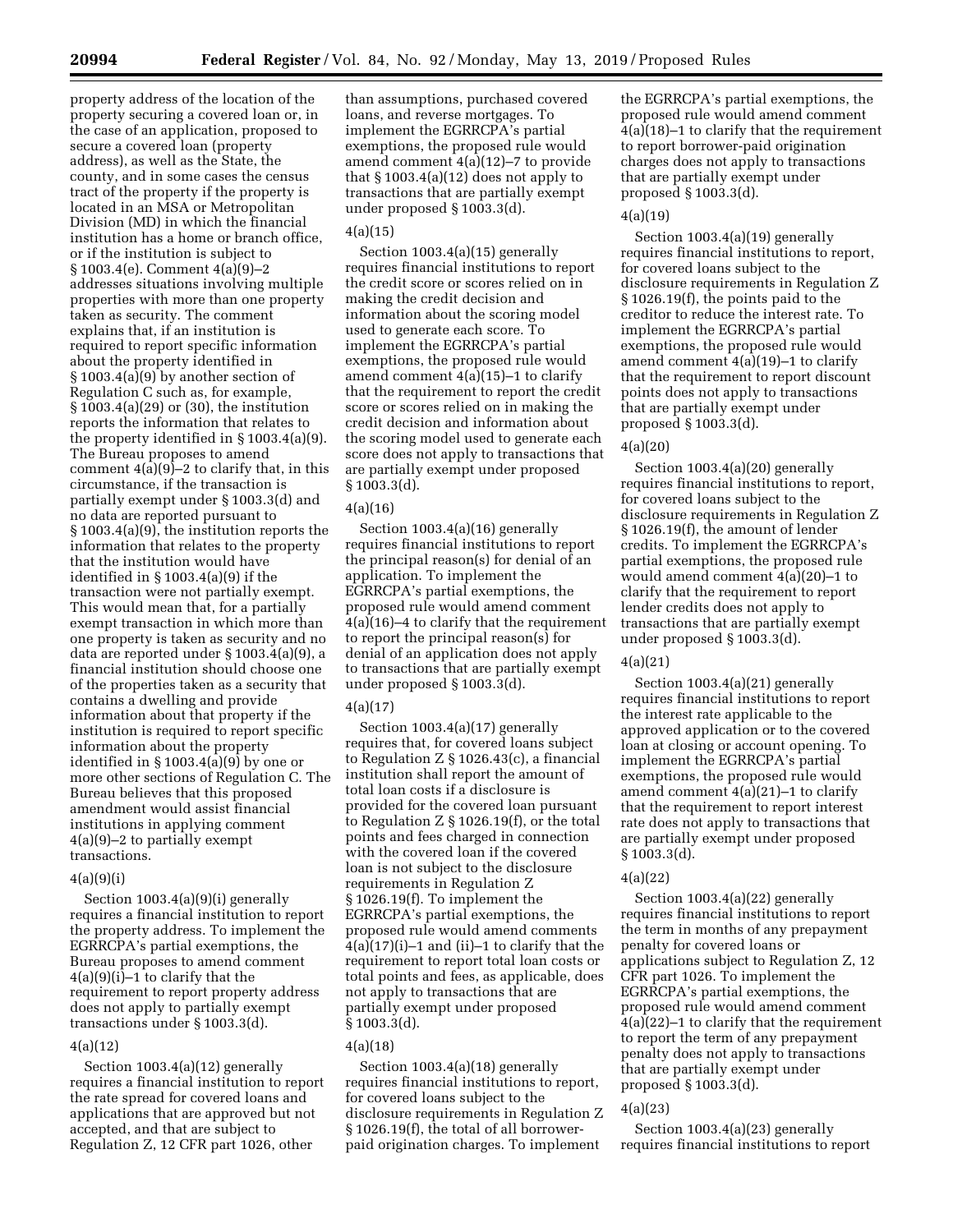the ratio of the applicant's or borrower's total monthly debt to the total monthly income relied on in making the credit decision (debt-to-income ratio). To implement the EGRRCPA's partial exemptions, the proposed rule would amend comment 4(a)(23)–1 to clarify that the requirement to report the debtto-income ratio does not apply to transactions that are partially exempt under proposed § 1003.3(d).

#### 4(a)(24)

Section 1003.4(a)(24) generally requires financial institutions to report the ratio of the total amount of debt secured by the property to the value of the property relied on in making the credit decision (combined loan-to-value ratio). To implement the EGRRCPA's partial exemptions, the proposed rule would amend comment 4(a)(24)–1 to clarify that the requirement to report the combined loan-to-value ratio does not apply to transactions that are partially exempt under proposed § 1003.3(d).

### 4(a)(25)

Section 1003.4(a)(25) generally requires financial institutions to report the scheduled number of months after which the legal obligation will mature or terminate or would have matured or terminated (loan term). To implement the EGRRCPA's partial exemptions, the proposed rule would amend comment  $4(a)(25)$ –5 to clarify that the requirement to report loan term does not apply to transactions that are partially exempt under proposed § 1003.3(d).

### 4(a)(26)

Section 1003.4(a)(26) generally requires financial institutions to report the number of months, or proposed number of months in the case of an application, from the closing or account opening until the first date the interest rate may change. To implement the EGRRCPA's partial exemptions, the proposed rule would amend comment 4(a)(26)–1 to clarify that the requirement to report the number of months, or proposed number of months in the case of an application, from closing or account opening until the first date the interest rate may change does not apply to transactions that are partially exempt under proposed § 1003.3(d).

### 4(a)(27)

Section 1003.4(a)(27) generally requires financial institutions to report contractual features that would allow payments other than fully amortizing payments. To implement the EGRRCPA's partial exemptions, the proposed rule would amend comment 4(a)(27)–1 to clarify that the requirement to report contractual features that would allow payments other than fully amortizing payments does not apply to transactions that are partially exempt under proposed § 1003.3(d).

#### 4(a)(28)

Section 1003.4(a)(28) generally requires financial institutions to report the value of the property securing the covered loan or, in the case of an application, proposed to secure the covered loan relied on in making the credit decision. To implement the EGRRCPA's partial exemptions, the proposed rule would amend comment 4(a)(28)–1 to clarify that the requirement to report the property value relied on in making the credit decision does not apply to transactions that are partially exempt under proposed § 1003.3(d).

### 4(a)(29)

Section 1003.4(a)(29) generally requires financial institutions to report whether a covered loan or application is or would have been secured by a manufactured home and land or by a manufactured home and not land. To implement the EGRRCPA's partial exemptions, the proposed rule would amend comment 4(a)(29)–4 to clarify that the requirement to report whether a covered loan or application is or would have been secured by a manufactured home and land or by a manufactured home and not land does not apply to transactions that are partially exempt under proposed § 1003.3(d).

#### 4(a)(30)

Section 1003.4(a)(30) generally requires financial institutions to report whether the applicant or borrower owns the land on which a manufactured home is or will be located through a direct or indirect ownership interest or leases the land through a paid or unpaid leasehold interest. To implement the EGRRCPA's partial exemptions, the proposed rule would amend comment 4(a)(30)–6 to clarify that the requirement to report ownership or leasing information on the manufactured home land property interest does not apply to transactions that are partially exempt under proposed § 1003.3(d).

#### 4(a)(32)

Section 1003.4(a)(32) generally requires financial institutions to report information on the number of individual dwelling units in multifamily dwellings that are incomerestricted pursuant to Federal, State, or local affordable housing programs. To implement the EGRRCPA's partial exemptions, the proposed rule would

amend comment 4(a)(32)–6 to clarify that the requirement to report information on the number of individual dwelling units in multifamily dwellings that are incomerestricted pursuant to Federal, State, or local affordable housing programs does not apply to transactions that are partially exempt under proposed § 1003.3(d).

### 4(a)(33)

Section 1003.4(a)(33) generally requires financial institutions to report whether the applicant or borrower submitted the application for the covered loan directly to the financial institution and whether the obligation arising from the covered loan was, or in the case of an application, would have been initially payable to the financial institution. To implement the EGRRCPA's partial exemptions, the proposed rule would amend comments 4(a)(33)(i)–1 and 4(a)(33)(ii)–1 to clarify that the requirement for financial institutions to report whether the applicant or borrower submitted the application for the covered loan directly to the financial institution and whether the obligation arising from the covered loan was, or in the case of an application, would have been initially payable to the financial institution, does not apply to transactions that are partially exempt under proposed § 1003.3(d).

#### 4(a)(34)

Section 1003.4(a)(34) generally requires financial institutions to report the unique identifier assigned by the Nationwide Mortgage Licensing System and Registry (NMLSR ID) for the mortgage loan originator. To implement the EGRRCPA's partial exemptions, the proposed rule would amend comment 4(a)(34)–1 to clarify that the requirement for financial institutions to report the NMLSR ID does not apply to transactions that are partially exempt under proposed § 1003.3(d).

### 4(a)(35)

Section 1003.4(a)(35) generally requires financial institutions to report the name of the automated underwriting system (AUS) used by the financial institution to evaluate the application and the result generated by that AUS. To implement the EGRRCPA's partial exemptions, the proposed rule would amend comment 4(a)(35)–1 to clarify that the requirement for financial institutions to report the name of the AUS used to evaluate the application and the result generated by that AUS does not apply to transactions that are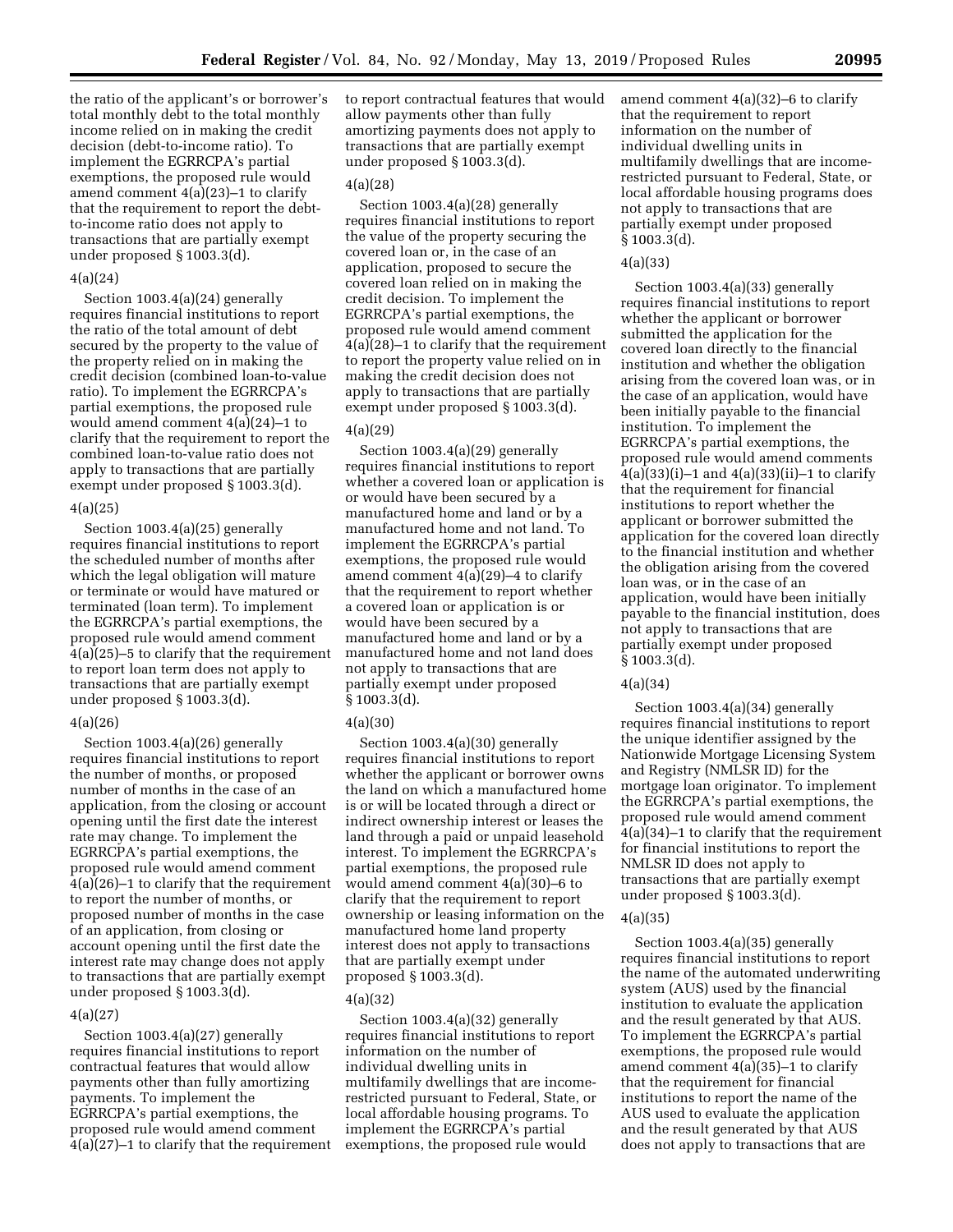partially exempt under proposed § 1003.3(d).

### 4(a)(37)

Section 1003.4(a)(37) requires financial institutions to identify whether the covered loan or the application is for an open-end line of credit. To implement the EGRRCPA's partial exemptions, the proposed rule would amend comment 4(a)(37)–1 to clarify that the requirement for financial institutions to identify whether the covered loan or the application is for an open-end line of credit does not apply to transactions that are partially exempt under proposed § 1003.3(d).

### 4(a)(38)

Section 1003.4(a)(38) requires financial institutions to identify whether the covered loan is, or the application is for a covered loan that will be, made primarily for a business or commercial purpose. To implement the EGRRCPA's partial exemptions, the proposed rule would amend comment 4(a)(38)–1 to clarify that the requirement for financial institutions to identify whether the covered loan is, or the application is for a covered loan that will be, made primarily for a business or commercial purpose does not apply to transactions that are partially exempt under proposed § 1003.3(d).

4(e) Data Reporting for Banks and Savings Associations That Are Required To Report Data on Small Business, Small Farm, and Community Development Lending Under CRA

Section 1003.4(e) provides that banks and savings associations that are required to report data on small business, small farm, and community development lending under regulations that implement the CRA shall also collect the information required by § 1003.4(a)(9) for property located outside MSAs and MDs in which the institution has a home or branch office, or outside any MSA. Section 1003.4(e) requires collection only of the information required by § 1003.4(a)(9)(ii) regarding the location of the property by State, county, and census tract because § 1003.4(a)(9)(i) itself requires collection of property address regardless of whether the property is located in an MSA or MD.148 The proposed rule would amend § 1003.4(e) by changing the cross-

reference from § 1003.4(a)(9) to § 1003.4(a)(9)(ii) in order to clarify that § 1003.4(e) only relates to the information required by  $§ 1003.4(a)(9)(ii)$  without making any substantive changes. The Bureau believes that this proposed clarification of § 1003.4(e) would assist financial institutions and other stakeholders by making it clear that § 1003.4(e) does not require reporting of property address information required by § 1003.4(a)(9)(i) when a partial exemption applies.

### **V. Effective Dates for Proposed Rule**

The Bureau proposes that the amendments included in this proposal take effect in stages, as provided in the proposed amendatory instructions below. The Bureau proposes that the proposed amendments that incorporate the interpretations and procedures from the 2018 HMDA Rule into Regulation C and further implement section 104(a) of the EGRRCPA take effect on January 1, 2020. This would allow stakeholders to benefit without significant delay from the additional certainty and clarity that the Regulation C amendments will provide regarding the EGRRCPA partial exemptions that are already in effect.<sup>149</sup>

The Bureau proposes that the proposed adjustment to the closed-end threshold for institutional and transactional coverage take effect on January 1, 2020. Making this adjustment at the beginning of the calendar year would assist lenders in complying with data collection requirements, and making this adjustment at the beginning of 2020 would result in a decrease sooner in the significant compliance burden associated with data reporting for closed-end mortgage loans than if the adjustment were to be made in 2021 or later years. The Bureau proposes that the proposed temporary threshold of 500 open-end lines of credit for institutional and transactional coverage take effect on January 1, 2020. This effective date corresponds to the date when the initial temporary open-end coverage threshold established in the 2017 HMDA Rule is otherwise set to expire. The Bureau proposes that the threshold of 200 open-end lines of credit for institutional and transactional coverage take effect when the proposed temporary threshold expires on January 1, 2022, to allow affected institutions time to prepare to begin reporting and to provide the Bureau with additional

time to assess how a requirement to report open-end lines of credit would affect institutions whose origination volume falls just above the proposed threshold of 200 open-end lines of credit.

The Bureau solicits comment on the proposed effective dates.

### **VI. Dodd-Frank Act Section 1022(b) Analysis of Proposed Rule**

The Bureau is considering the potential benefits, costs, and impacts of this proposed rule.150 The Bureau requests comment on the preliminary discussion presented below as well as submissions of additional data that could inform the Bureau's consideration of the benefits, costs, and impacts of this proposed rule. In developing this proposed rule, the Bureau has consulted with or offered to consult with the prudential regulators (the Board, the FDIC, the NCUA, and the OCC), the Department of Agriculture, the Department of Housing and Urban Development (HUD), the Department of Justice, the Department of the Treasury, the Department of Veterans Affairs, the Federal Housing Finance Agency, the Federal Trade Commission, and the Securities and Exchange Commission regarding, among other things, consistency with any prudential, market, or systemic objectives administered by such agencies.

As discussed in greater detail elsewhere throughout this supplementary information, in this proposed rulemaking the Bureau is proposing to incorporate into Regulation C, which implements HMDA, the interpretations and procedures from the 2018 HMDA Rule and to implement further section 104(a) of the EGRRCPA. The Bureau is also proposing to amend Regulation C, effective January 1, 2020, to increase the threshold for reporting data about closed-end mortgage loans to either 50 or 100 originated closed-end mortgage loans in each of the two preceding years. The Bureau in addition is proposing to amend Regulation C to extend for a period of two additional years the current data reporting threshold of 500 open-end lines of credit and then to set that threshold at 200 open-end lines of credit beginning in calendar year 2022. As a result, financial institutions originating fewer

<sup>148</sup>When the Board added § 1003.4(e) to Regulation C, the property address information that is now specified in § 1003.4(a)(9)(i) was not yet required. *See* 80 FR 66128, 66186 (Oct. 28, 2015) (noting that § 1003.4(e) predates the 2015 HMDA Rule, which added the property address requirement now in  $\S 1003.4(a)(9)(i)$ .

<sup>149</sup>As noted, many of the proposed amendments would merely incorporate into Regulation C provisions of the EGRRCPA and the 2018 HMDA Rule that are already in effect. If the proposed rule is finalized, compliance with such amendments prior to the proposed rule's effective date would not violate Regulation C.

<sup>150</sup>Specifically, section 1022(b)(2)(A) of the Dodd-Frank Act calls for the Bureau to consider the potential benefits and costs of a regulation to consumers and covered persons, including the potential reduction of access by consumers to consumer financial products or services; the impact on depository institutions and credit unions with \$10 billion or less in total assets as described in section 1026 of the Dodd-Frank Act; and the impact on consumers in rural areas.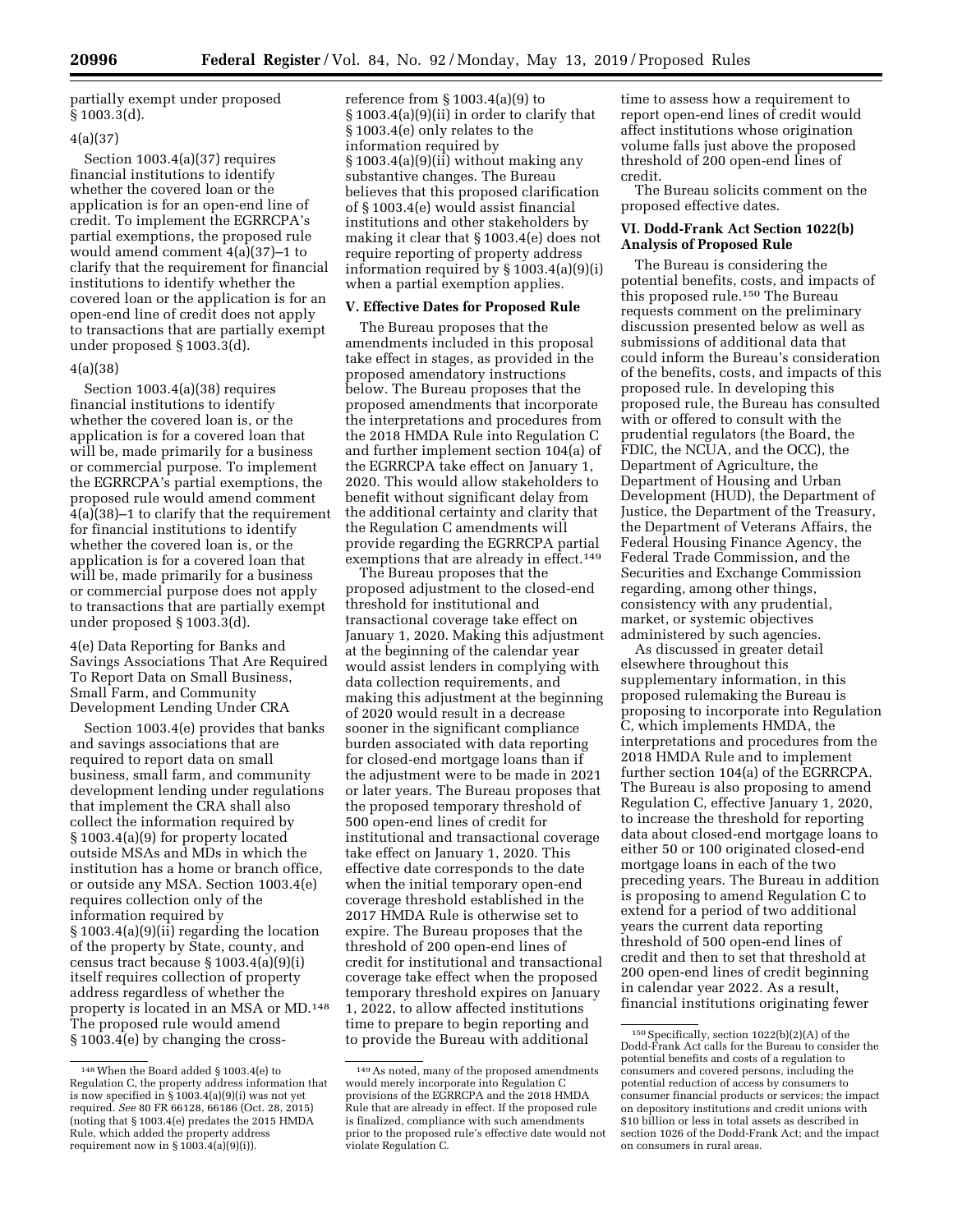than 500 open-end lines of credit in either of the preceding two years but at least 200 open-end lines of credit in each of the two preceding years would not be required to collect such data until calendar year 2022 and financial institutions originating fewer than 200 open-end lines of credit in either of the preceding two years would be excluded from reporting data on open-end lines of

### *A. Provisions To Be Analyzed*

credit.

The proposal contains regulatory or commentary language (proposed provisions). The discussion below considers the benefits, costs, and impacts of the following major proposed provisions to:

1. Incorporate the interpretations and procedures from the 2018 HMDA Rule into Regulation C and further implement section 104(a) of the EGRRCPA, which grants eligible financial institutions partial exemptions from HMDA's requirements for certain transactions;

2. Increase the threshold for reporting data about closed-end mortgage loans from 25 to 50 or 100 originations in each of the two preceding calendar years; and

3. Extend for a period of two years, specifically calendar years 2020 and 2021, the current data reporting threshold of 500 open-end lines of credit in each of the two preceding calendar years and permanently set the threshold for reporting data about openend lines of credit at 200 open-end lines of credit in each of the two preceding calendar years starting in calendar year 2022.

With respect to each major proposed provision, the discussion considers the benefits, costs, and impacts to consumers and covered persons. The discussion also addresses certain alternative provisions that were considered by the Bureau in the development of this proposed rule. The Bureau requests comment on the consideration of the potential benefits, costs, and impacts of this proposed rule.

### *B. Baselines for Consideration of Costs and Benefits*

The Bureau has discretion in any rulemaking to choose an appropriate scope of analysis with respect to potential benefits, costs, and impacts and an appropriate baseline. Each of the three sets of provisions included in this proposed rule are distinct from the others and hence the Bureau has chosen a different baseline for each of the three provisions: (1) To avoid double counting the impacts assessed for each of the three sets of provisions, and (2) to provide the clearest exposition of the

effects of the Bureau's actions in this proposed rule and in implementing the EGRRCPA in the 2018 HMDA Rule. However, summed together, the impact estimates for each of the three sets of provisions as analyzed in this part form the total estimated impact for the proposed rule corresponding to a baseline where the 2015 HMDA Rule and the 2017 HMDA Rule were in effect but prior to the EGRRCPA.

The first set of provisions under consideration would incorporate the interpretations and procedures from the 2018 HMDA Rule into Regulation C and further implement section 104(a) of the EGRRCPA, which grants eligible financial institutions partial exemptions from HMDA's requirements for certain transactions. In the analysis under section 1022(b) of the Dodd-Frank Act in the 2018 HMDA Rule, the Bureau adopted a post-statute baseline to assess the impact of the 2018 HMDA Rule because that rule merely interprets and provides guidance regarding what Congress required in section 104(a) of the EGRRCPA and provides procedures related to applying those requirements.151 By contrast, the Bureau is proposing in this rulemaking to use its legislative rulemaking authority to amend Regulation C to implement the statutory provisions. For the consideration of benefits and costs of the first set of provisions in this proposed rule, the Bureau is therefore using a pre-statute baseline, *i.e.,*  evaluating the benefits, costs, and impacts of the provisions implementing the EGRRCPA as compared to the state of the world prior to when the EGRRCPA took effect. The Bureau believes such a pre-statute baseline provides the public and the Bureau a more complete picture of the impacts of the EGRRCPA changes that were implemented by the Bureau's 2018 HMDA Rule and would be further implemented by the relevant provisions in this proposed rule.

The second set of provisions in this proposed rule would increase the closed-end loan coverage threshold from 25 originations to either 50 or 100 originations in each of the two preceding calendar years. Because the EGRRCPA predates this proposed provision, and the burden reduction from this provision, if adopted, would

be in addition to, and would not replace the burden reduction for financial institutions already implemented under the EGRRCPA, the Bureau believes the appropriate baseline for this provision is a post-EGRRCPA world in which eligible financial institutions under the EGRRCPA are already partially exempt from the reporting of certain data points for closed-end mortgages.

The third set of provisions in this proposed rule would extend for two years, until January 1, 2022, the current temporary threshold for reporting data about open-end lines of credit of 500 open-end lines of credit in each of the two preceding calendar years, and set the permanent threshold for reporting data about open-end lines of credit at 200 open-end lines of credit in each of the two preceding calendar years when the temporary threshold expires. In the 2017 HMDA Rule, the Bureau granted two-year temporary relief (specifically, for 2018 and 2019) for financial institutions that originate fewer than 500 open-end lines of credit in either of the two preceding calendar years. The 2017 HMDA Rule provides that, absent any future rulemaking, the open-end coverage threshold will revert to 100 open-end lines of credit, as in the 2015 HMDA Rule, starting in 2020. This proposed rule proposes to extend the current temporary coverage threshold for open-end lines of credit of 500 for two more years (specifically, 2020 and 2021) and then set the coverage threshold for open-end lines of credit at 200 permanently.

Meanwhile, the EGRRCPA's partial exemption for open-end lines of credit of eligible insured depository institutions and insured credit unions took effect on May 24, 2018. Because the temporary increase in the open-end coverage threshold adopted in the 2017 HMDA Rule would automatically expire without this or other rulemaking effort and some insured depository institutions and insured credit unions are now eligible for a partial exemption for open-end lines of credit, for the consideration of benefits and costs of this provision the Bureau is adopting a baseline in which the open-end coverage threshold starting in year 2020 is reset at 100 open-end lines of credit in each of the two preceding calendar years with some depository institutions and credit unions partially exempt under the EGRRCPA.

### *C. Coverage of the Proposed Rule*

Each set of proposed provisions applies to certain financial institutions and relieves these financial institutions from HMDA's requirements for either all or certain data points regarding closed-

<sup>151</sup>The Bureau has discretion in any rulemaking to choose an appropriate scope of analysis with respect to potential benefits, costs, and impacts and an appropriate baseline. In the 2018 HMDA Rule, the Bureau noted that it anticipated an upcoming notice-and-comment rulemaking and expected that the accompanying analysis under Dodd-Frank Act section 1022(b) would assess the benefits, costs, and impacts of the statute as well as the implementing regulation. 83 FR 45325, 45332 n.57 (Sept. 7, 2018).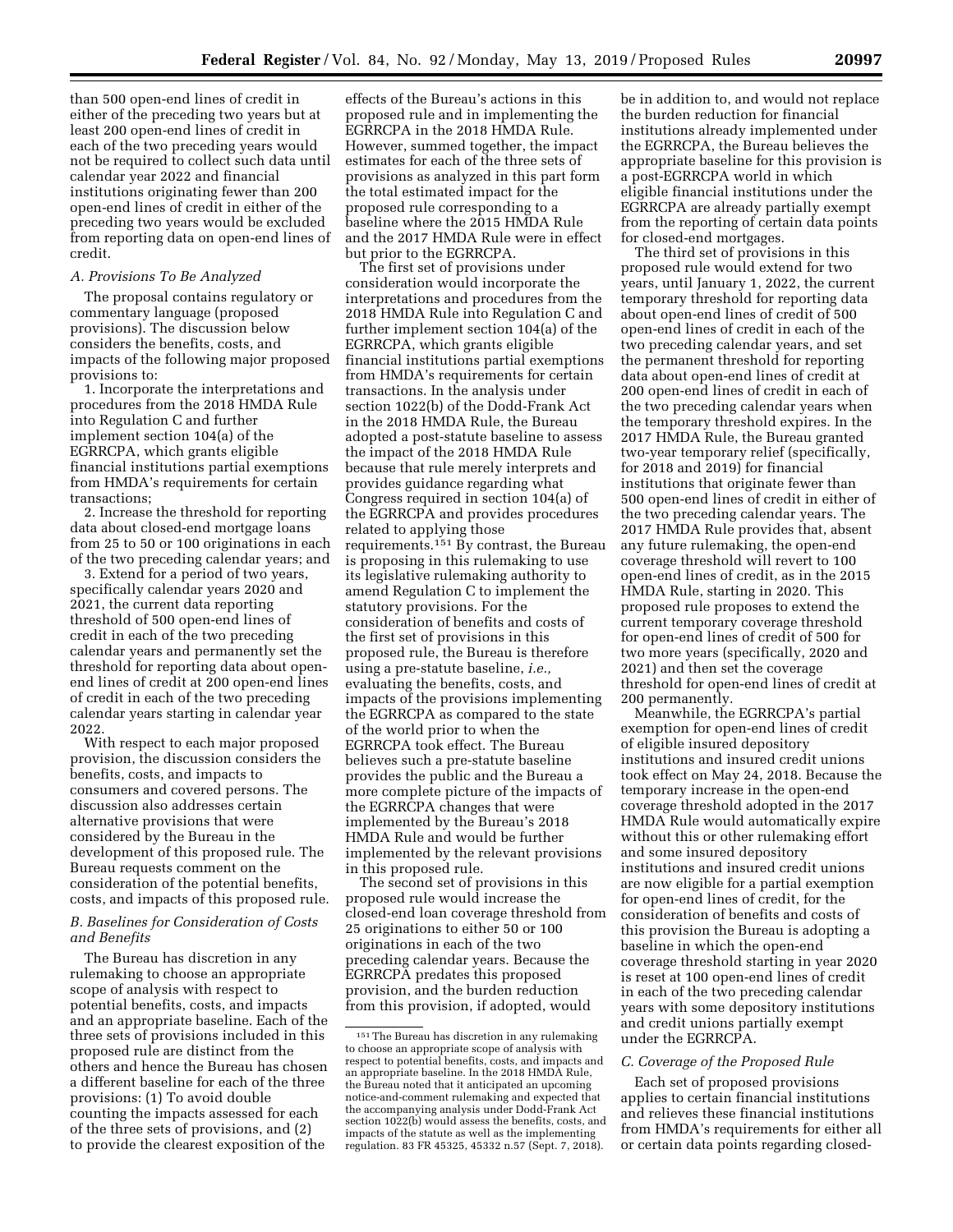end mortgage loans or open-end lines of credit that they originate or purchase, or for which they receive applications, as described further in each section below. In short, the implementation of the EGRRCPA would affect certain insured depository institutions and insured credit unions with origination volumes below certain thresholds, while the rest of the proposed rule would affect all financial institutions below certain thresholds and not just insured depository institutions and insured credit unions.

### *D. Basic Approach of the Bureau's Consideration of Benefits and Costs and Data Limitations*

This discussion relies on data that the Bureau has obtained from industry, other regulatory agencies, and publicly available sources. However, as discussed further below, the Bureau's ability to fully quantify the potential costs, benefits, and impacts of this proposed rule is limited in some instances by a scarcity of necessary data.

### 1. Benefits to Covered Persons

This proposed rule relates to which financial institutions, transactions, and data points are exempted or excluded from HMDA's reporting requirements. All three sets of provisions in this proposed rule are designed to reduce the regulatory burdens on covered persons while maintaining sufficient HMDA data to serve the statute's purposes. Therefore, the benefits of these proposed provisions to covered persons are mainly the reduction of the costs to covered persons relative to the compliance costs the covered persons

would have to incur under each baseline scenario. The costs to covered persons and others derive from the diminished availability of data to address the statutory purposes of **HMDA** 

The Bureau's 2015 HMDA Rule, as well as the 2014 proposed rule for the 2015 HMDA Rule and the material provided to the Small Business Review Panel leading to the 2015 HMDA Rule, presented a basic framework of analyzing compliance costs for HMDA reporting, including ongoing costs and one-time costs of financial institutions. Based on the Bureau's study of the HMDA compliance process and costs, with the help of additional information gathered and verified through the Small Business Review Panel process, the Bureau classified the operational activities that financial institutions use for HMDA data collection and reporting into 18 discrete compliance ''tasks'' which can be grouped into four ''primary tasks.'' 152 Recognizing that the cost per loan of complying with HMDA's requirements differs by financial institution, the Bureau further identified seven key dimensions of compliance operations that were significant drivers of compliance costs, including the reporting system used, the degree of system integration, the degree of system automation, the compliance program, and the tools for geocoding, performing completeness checks, and editing. The Bureau found that financial institutions tended to have similar levels of complexity in compliance operations across all seven dimensions. For example, if a given financial institution had less system integration,

then it tended to use less automation and less complex tools for geocoding. Financial institutions generally did not use less complex approaches on one dimension and more complex approaches on another. The small entity representatives validated this perspective during the Small Business Review Panel meeting convened under the Small Business Regulatory Enforcement Fairness Act.153

The Bureau realizes that costs vary by institution due to many factors, such as size, operational structure, and product complexity, and that this variance exists on a continuum that is impossible to fully represent. To consider costs in a practical and meaningful way, in the 2015 HMDA Rule the Bureau adopted an approach that focused on three representative tiers of financial institutions. In particular, to capture the relationships between operational complexity and compliance cost, the Bureau used these seven dimensions to define three broadly representative financial institutions according to the overall level of complexity of their compliance operations. Tier 1 denotes a representative financial institution with the highest level of complexity, tier 2 denotes a representative financial institution with a moderate level of complexity, and tier 3 denotes a representative financial institution with the lowest level of complexity. For each tier, the Bureau developed a separate set of assumptions and cost estimates.

Table 1 below provides an overview of all three representative tiers across the seven dimensions of compliance operations: 154

## TABLE 1—TYPES OF HMDA REPORTERS 1

|            | Tier $3$ FIs tend to $\ldots$                                                                       | Tier 2 Fls tend to $\ldots$                                                                            | Tier 1 Fls tend to                                                                                                             |
|------------|-----------------------------------------------------------------------------------------------------|--------------------------------------------------------------------------------------------------------|--------------------------------------------------------------------------------------------------------------------------------|
| Systems    | Enter data in Excel LAR Formatting<br>Tool.                                                         | Use LOS and HMS; Submit data via<br>the HMDA Platform.                                                 | Use multiple LOS, central SoR,<br>HMS; Submit data via the HMDA<br>Platform.                                                   |
|            |                                                                                                     | Have forward integration (LOS to<br>HMS).                                                              | Have backward and forward integra-<br>tion; Integration with public HMDA<br>APIs.                                              |
| Automation | Manually enter data into LAR For-<br>matting Tool; review and verify<br>edits in the HMDA Platform. | LAR file produced by HMS; review<br>edits in HMS and HMDA platform;<br>verify edits via HMDA Platform. | LAR file produced by HMS; high au-<br>tomation compiling file and review-<br>ing edits; verify edits via the<br>HMDA platform. |

<sup>152</sup>These tasks include: (1) Data collection: Transcribing data, resolving reportability questions, and transferring data to HMDA Management System (HMS); (2) Reporting and resubmission: Geocoding, standard annual edit and internal checks, researching questions, resolving question responses, checking post-submission edits, filing postsubmission documents, creating modified loan/ application register, distributing modified loan/ application register, distributing disclosure statement, and using vendor HMS software; (3) Compliance and internal audits: Training, internal audits, and external audits; and (4) HMDA-related

exams: Examination preparation and examination

<sup>153</sup> See Bureau of Consumer Fin. Prot., "Final Report of the Small Business Review Panel on the CFPB's Proposals Under Consideration for the Home Mortgage Disclosure Act (HMDA) Rulemaking'' 22, 37 (Apr. 24, 2014), *[http://](http://files.consumerfinance.gov/f/201407_cfpb_report_hmda_sbrefa.pdf) [files.consumerfinance.gov/f/201407](http://files.consumerfinance.gov/f/201407_cfpb_report_hmda_sbrefa.pdf)*\_*cfpb*\_*report*\_ *hmda*\_*[sbrefa.pdf.](http://files.consumerfinance.gov/f/201407_cfpb_report_hmda_sbrefa.pdf)* 

154The Bureau notes this description has taken into account the operational improvements the Bureau has implemented regarding HMDA reporting since issuing the 2015 HMDA Rule and

differs slightly from the original taxonomy in the 2015 HMDA Rule that reflected the technology at the time of the study.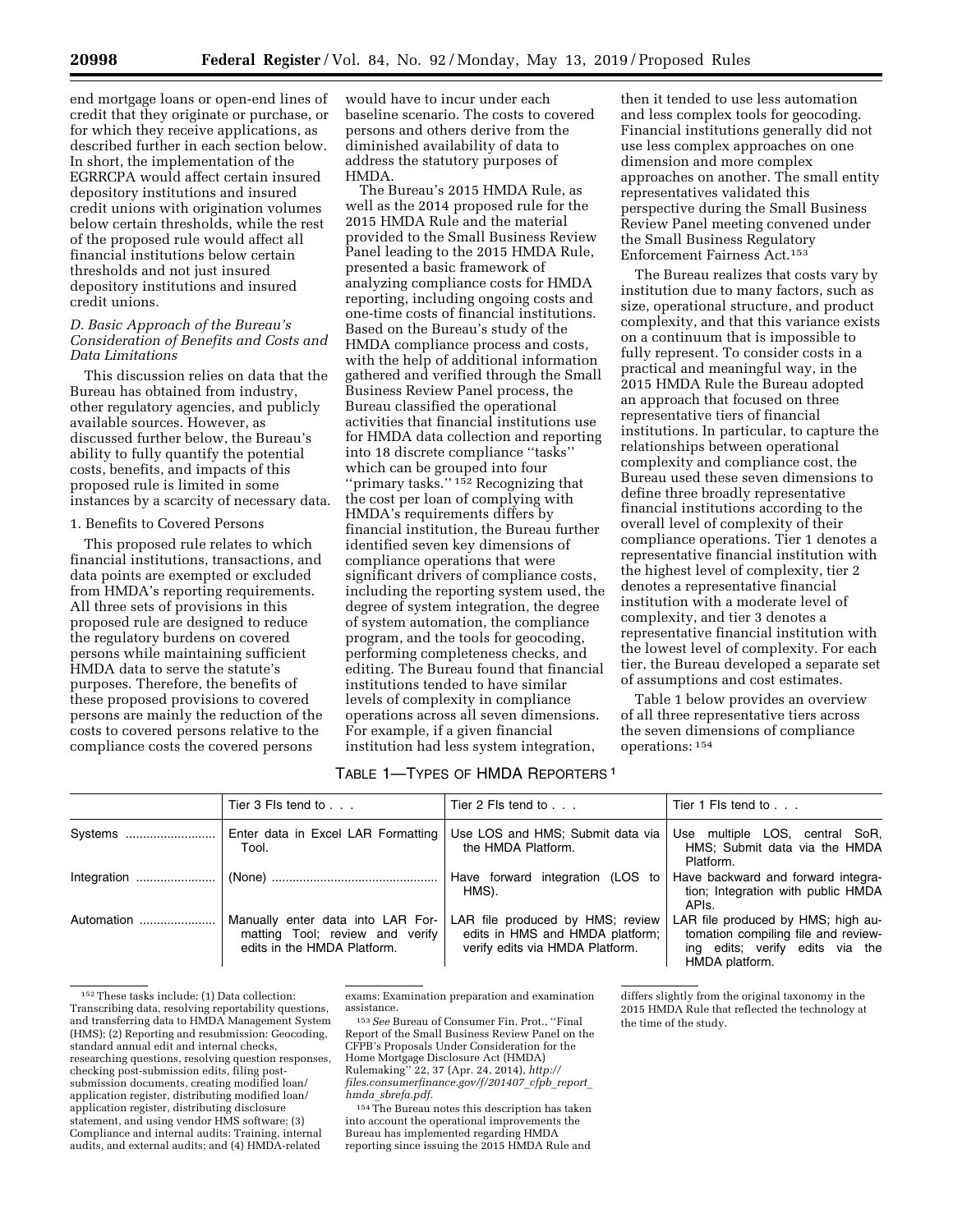|                    | Tier $3$ Fls tend to $\ldots$                      | Tier 2 Fls tend to $\ldots$                           | Tier 1 Fls tend to                                    |  |  |
|--------------------|----------------------------------------------------|-------------------------------------------------------|-------------------------------------------------------|--|--|
|                    |                                                    |                                                       | Use batch processing with multiple<br>sources.        |  |  |
|                    | Completeness Checks    Check in HMDA Platform only | Use LOS, which includes complete-<br>ness checks.     | Use multiple stages of checks.                        |  |  |
|                    | Use FFIEC Edits only                               | Use FFIEC and customized edits<br>.                   | Use FFIEC and customized edits run<br>multiple times. |  |  |
| Compliance Program | Have a joint compliance and audit of-<br>fice.     | Have basic internal and external ac-<br>curacy audit. | Have in-depth accuracy and fair<br>lending audit.     |  |  |

### TABLE 1—TYPES OF HMDA REPORTERS 1—Continued

1FI is ''financial institution''; LOS is ''Loan Origination System''; HMS is ''HMDA Data Management Software''; SoR is ''System of Record.''

For a representative institution in each tier, in the 2015 HMDA Rule, the Bureau produced a series of estimates of the costs of compliance, including the ongoing costs that financial institutions incurred prior to the implementation of the 2015 HMDA Rule, and the changes to the ongoing costs due to the 2015 HMDA Rule. The Bureau further provided the breakdown of the changes to the ongoing costs due to each major provision in the 2015 HMDA Rule, which includes the changes to the scope of the institutional coverage, the change to the scope of the transactional coverage, the revisions to the existing data points (as before the 2015 HMDA Rule) and the addition of new data points by the 2015 HMDA Rule.

For the impact analysis in this proposed rule, the Bureau is utilizing the cost estimates provided in the 2015 HMDA Rule for the representative financial institution in each of the three tiers, with some updates, mainly to reflect the inflation rate, and in the case of the set of provisions implementing the partial exemptions under the EGRRCPA, to align the partially exempt data points (and data fields used to report these data points) with the cost impact analyses discussed in the impact analyses for the 2015 HMDA Rule. The Bureau's analyses below also take into account the operational improvements that have been implemented by the Bureau regarding HMDA reporting since the issuance of the 2015 HMDA Rule. The details of such analyses are contained in the following sections addressing all three major sets of provisions of this proposed rule. The Bureau emphasizes that through the issuance of this proposal it is soliciting information relating to the costs financial institutions incurred in collecting and reporting 2018 data in compliance with the 2015 HMDA Rule and that such information may be valuable in estimating costs in the Dodd-Frank Act section 1022(b) analysis issued with the final rule.

The next step of the Bureau's consideration of the reduction of costs

for covered persons involved aggregating the institution-level estimates of the cost reduction under each set of proposed provisions up to the market-level. This aggregation required estimates of the total number of potentially impacted financial institutions and the total number of loan/application register records by those potentially impacted institutions. The Bureau used a wide range of data in conducting this task, including recent HMDA data,<sup>155</sup> Call Reports, and Consumer Credit Panel data. These analyses were challenging, because no single data source provided complete coverage of all the financial institutions that could be impacted and because there is varying data quality among the different sources.

To perform the aggregation, the Bureau mapped the potentially impacted financial institutions to the three tiers described above. For each of the three major proposed provisions analyzed, the Bureau assumed none of the proposed changes would affect the high-complexity tier 1 reporters. The Bureau then assigned the potentially impacted financial institutions to either tier 2 or tier 3. In doing so, the Bureau relied on two constraints: (1) The

estimated number of impacted institutions in tiers 2 and 3, combined, must equal the estimated number of impacted institutions for the applicable provision, and (2) the number of loan/ application register records submitted annually by the impacted financial institutions in tiers 2 and 3, combined, must equal the estimated number of loan/application register records for the applicable provision. As in the 2015 HMDA Rule, the Bureau assumed for closed-end reporting that a representative low-complexity, tier 3 financial institution has 50 closed-end mortgage loan HMDA loan/application register records per year and a representative tier 2 financial institution has 1,000 closed-end mortgage loan HMDA loan/application register records per year. Similarly, the Bureau assumed for open-end reporting that a representative low-complexity, tier 3 financial institution has 150 open-end HMDA loan/application register records per year and a representative tier 2 financial institution has 1,000 open-end HMDA loan/application register records per year. Constraining the total number of impacted institutions and the number of impacted loan/application register records across tier 2 and tier 3 to the aggregate estimates thus enables the Bureau to calculate the approximate numbers of impacted institutions in tiers 2 and 3 for each set of provisions.156

Multiplying the impact estimates for representative financial institutions in each tier by the estimated number of impacted institutions, the Bureau arrived at the market-level estimates.

### 2. Costs to Covered Persons

In general all three sets of provisions in this proposed rule, if adopted, would reduce the ongoing costs associated with HMDA reporting for the affected covered persons. The set of provisions relating to the open-end thresholds would also delay for two additional years the one-time costs that excluded

<sup>155</sup>The majority of the analyses in this section were conducted prior to the official submission deadline of the 2018 HMDA data on March 1, 2019. As of the date of the issuance of this proposed rule, the modified HMDA aggregate file is not ready for public release, as the Bureau is still processing the 2018 HMDA loan/application register submissions and checking data quality. Some financial institutions are continuing to revise and resubmit their 2018 HMDA data, and the modified loan/ application register for 2018, which was first made public on March 29, 2019, will be updated on a rolling basis for resubmissions and subject to change. The Bureau intends to review the 2018 HMDA data more closely in connection with this rulemaking once the 2018 submissions are more complete. The most recent year of HMDA data the Bureau has used for these analyses is from the 2017 HMDA data. The Bureau notes the market may fluctuate from year to year and the Bureau's rulemaking is not geared towards such transitory changes on an annual basis. The Bureau does not expect large differences from these estimates had the 2018 HMDA data been used for this cost-benefit analysis, because the Bureau has considered past years' data and taken into account other market data

<sup>156</sup> See supra note 72.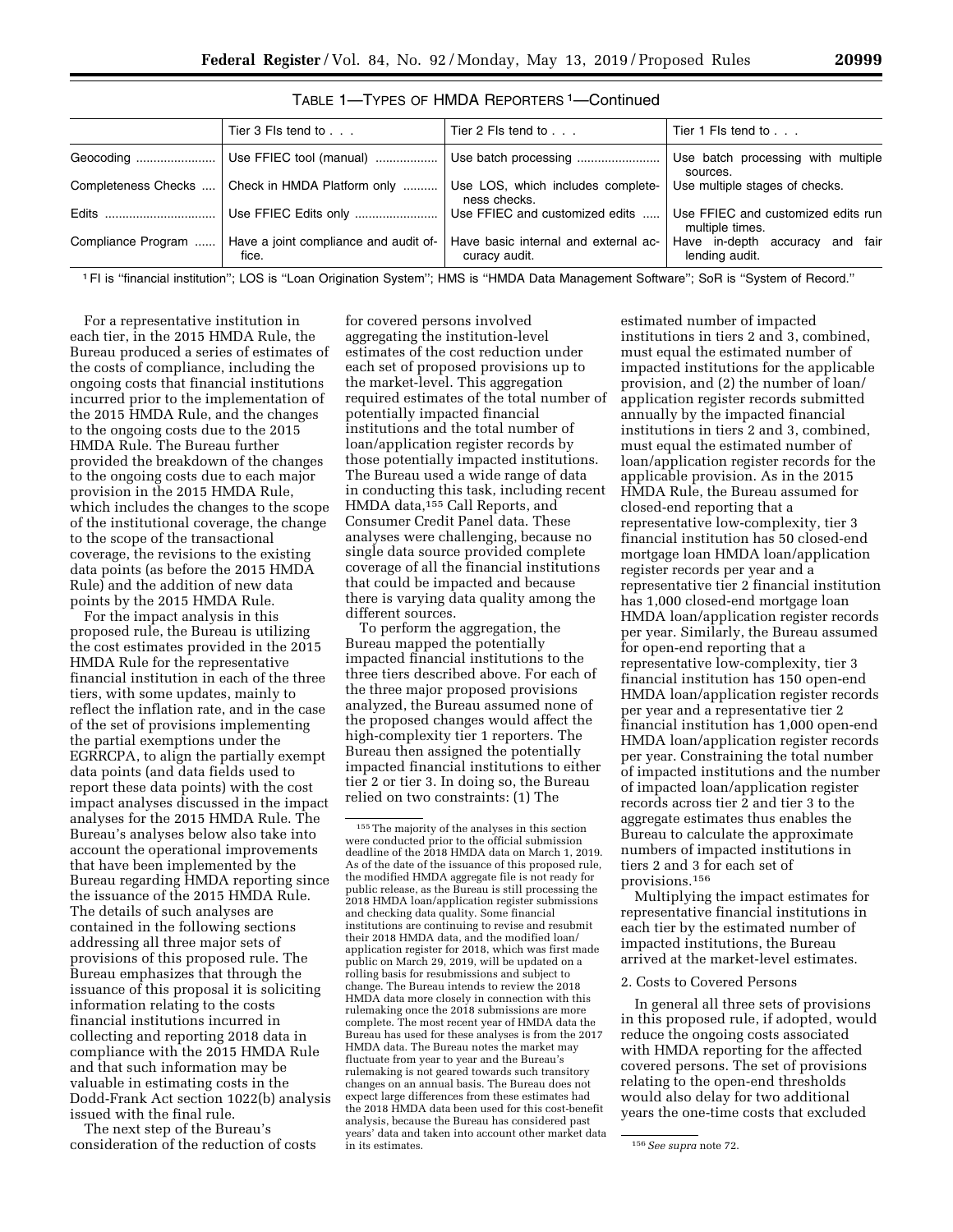institutions would otherwise incur if the 4. Cost to Consumers 500 open-end coverage threshold were restored to 100 open-end lines of credit in 2020 absent this proposed rule. Those proposed provisions would also ultimately remove the one-time costs for excluded institutions that originated fewer than 200 open-end lines of credit but more than 100 open-end lines of credit in either of the two preceding calendar years starting in 2022. In the interim, it is possible that to adapt to the rule, covered persons may incur certain one-time costs. Such one-time costs are mostly related to training and system changes in covered persons' HMDA reporting/loan origination systems. Based on the Bureau's outreach to industry, however, the Bureau believes that such one-time costs are fairly small.

### 3. Benefits to Consumers

Having generated estimates of the changes in ongoing costs and one-time costs to covered financial institutions, the Bureau then can attempt to estimate the potential pass-through of such cost reduction from these institutions to consumers, which could benefit consumers. According to economic theory, in a perfectly competitive market where financial institutions are profit maximizers, the affected financial institutions would pass on to consumers the marginal, *i.e.,* variable, cost savings per application or origination, and absorb the one-time and increased fixed costs of complying with the rule. The Bureau estimated in the 2015 HMDA Rule the impacts on the variable costs of the representative financial institutions in each tier due to various provisions of that rule. Similarly, the estimates of the pass-through effect from covered persons to consumers due to the provisions under this proposed rule are based on the relevant estimates of the changes to the variable costs in the 2015 HMDA Rule with some updates. The Bureau notes that the market structure in the consumer mortgage lending markets may differ from that of a perfectly competitive market in which case the pass-through to the consumers would most likely be smaller than the pass-through under the perfect competition assumption. The Bureau seeks additional comments on the potential pass-through from financial institutions to consumers due to the reduction in reporting costs.

HMDA is a sunshine statute. The purposes of HMDA are to provide the public with loan data that can be used: (i) To help determine whether financial institutions are serving the housing needs of their communities; (ii) to assist public officials in distributing publicsector investment so as to attract private investment to areas where it is needed; and (iii) to assist in identifying possible discriminatory lending patterns and enforcing antidiscrimination statutes.157 The provisions in this proposed rule, if adopted, would lessen the reporting requirements for eligible financial institutions by either completely relieving them of the obligation to report all data points related to closed-end mortgage loans or open-end lines of credit or by implementing the partial exemptions from reporting certain data points for certain transactions for some covered persons as provided by the EGRRCPA. As a sunshine statute regarding data reporting and disclosure, most of the benefits of HMDA are realized indirectly. With less data required to be collected and reported under HMDA, the HMDA data available to serve HMDA's statutory purposes would decline.158 However, to quantify the reduction of such benefits to consumers presents substantial challenges. The Bureau seeks comment on the magnitude of the loss of HMDA benefits from these changes to the available data and/or methodologies for measuring these effects.

Because quantifying and monetizing benefits of HMDA to consumers would require identifying all possible uses of HMDA data, establishing causal links to the resulting public benefits, and then

quantifying the magnitude of these benefits, the Bureau mostly presented qualitative analyses regarding HMDA benefits in the 2015 HMDA Rule. For instance, quantification would require measuring the impact of increased transparency on financial institution behavior, the need for public and private investment, the housing needs of communities, the number of financial institutions potentially engaging in discriminatory or predatory behavior, and the number of consumers currently being unfairly disadvantaged and the level of quantifiable damage from such disadvantage. Similarly for the impact analyses of this proposed rule, the Bureau is unable to readily quantify the loss of some of the HMDA benefits to consumers with precision, both because the Bureau does not have the data to quantify all HMDA benefits and because the Bureau is not able to assess completely how this proposed rule will reduce those benefits.

In light of these data limitations, the discussion below generally provides a qualitative consideration of the costs, *i.e.,* the potential loss of HMDA benefits to consumers from the proposed rule. The Bureau seeks comment on the appropriateness of the approach described above, including additional data relevant to the benefits and costs to consumers and covered persons.

### *E. Potential Benefits and Costs to Consumers and Covered Persons*

### 1. Overall Summary

In this section, the Bureau presents a concise, high-level table summarizing the benefits and costs considered in the remainder of the discussion. This table is not intended to capture all details and nuances that are provided both in the rest of the analysis and in the sectionby-section discussion above, but rather to provide an overview of the major benefits and costs of the proposed rule, including the provisions to be analyzed, the baseline chosen for each set of provisions, the sub-provisions to be analyzed, the actual or proposed implementation dates of the subprovisions, the annual savings on the operational costs of covered persons due to the sub-provision, the changes to the one-time costs of covered persons due to the sub-provision, and generally how the proposed provisions affect HMDA's benefits.

<sup>157</sup> 12 CFR 1003.1(b).

<sup>158</sup>The changes in this proposal would generally either relieve financial institutions from their reporting requirements under Regulation C or implement the reduction in the data fields required to be reported for certain transactions of certain financial institutions as provided by the EGRRCPA. The data fields covered by the EGRRCPA include information about the type of loans and the types of borrowers applying for and being granted credit, which can help determine whether financial institutions are serving the housing needs of their communities and assist in identifying possible discriminatory lending patterns and enforcing antidiscrimination statutes. Similarly, raising the reporting thresholds so that fewer institutions report data would reduce the public information regarding whether financial institutions are serving the needs of their communities. To the extent that these data are used for other purposes, the loss of data could result in other costs.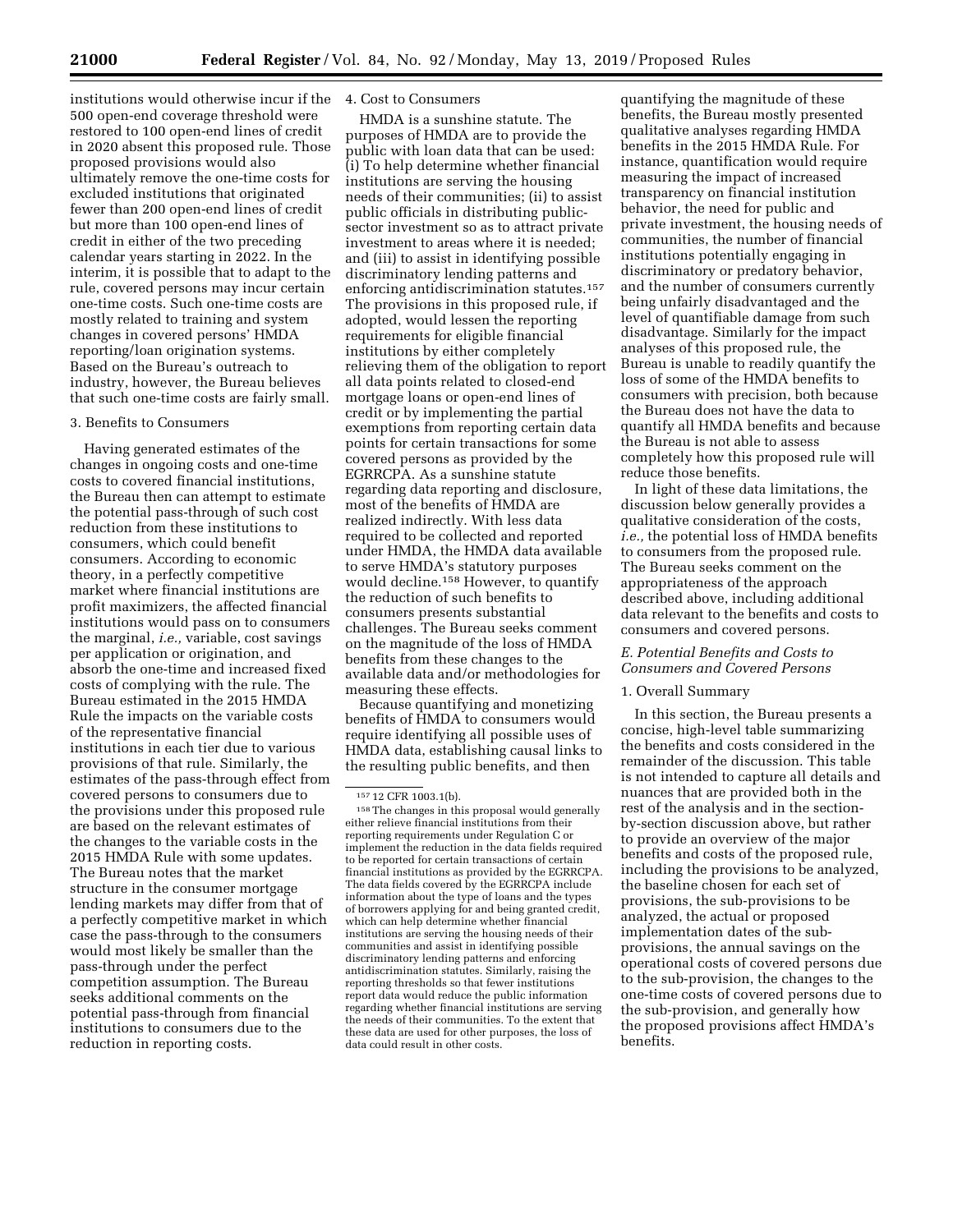### Table 2

| <b>Provisions to Be</b><br>Analyzed                         | Baseline                                       | Sub-Provision                                        | <b>Implementation Date</b>                                                                            | Savings on<br>Annual<br>Operational<br>Costs | Changes on<br><b>One Time Costs</b> | <b>Loss of Data Coverage</b>                                                                                 |
|-------------------------------------------------------------|------------------------------------------------|------------------------------------------------------|-------------------------------------------------------------------------------------------------------|----------------------------------------------|-------------------------------------|--------------------------------------------------------------------------------------------------------------|
| Implementation<br>of EGRRCPA                                | 2015 and 2017<br>HMDA Rules                    | Partial Exemption for<br>Closed-end<br>Mortgages     | Effective May 24, 2018                                                                                | \$13.9 M                                     | Negligible                          | Partial reporting of<br>approximately 3,300 reporters<br>with about 531 thousand<br>closed-end loans.        |
|                                                             |                                                | Partial Exemption for<br>Open-end Lines of<br>Credit | Effective, May 24, 2018 but has no<br>impact while temporary coverage<br>threshold of 500 is in place | <b>S3.6 M</b>                                | Negligible                          | Partial reporting of<br>approximately 595 reporters<br>with about 131 thousand open-<br>end lines of credit. |
| Increasing Closed-<br>end Mortgage<br>Coverage<br>Threshold | 2015 and 2017<br>HMDA Rules,<br><b>EGRRPCA</b> | Alternative 1:<br>Increase to 50                     | January, 2020                                                                                         | \$2.2 M                                      | Negligible                          | Approximately 760 reporters<br>with 37 thousand closed-end<br>mortgages excluded.                            |
|                                                             |                                                | Alternative 1:<br>Increase to 100                    | January, 2020                                                                                         | \$8.1 M                                      | Negligible                          | Approximately 1,718 reporters<br>with 147 thousand closed-end<br>mortgages excluded.                         |
| Increasing Open-<br>end Loan<br>Coverage<br>Threshold       | 2015 and 2017<br>HMDA Rules,<br><b>EGRRPCA</b> | Increase to 500 for<br>2020 and 2021                 | January, 2020                                                                                         | \$5.6 M                                      | Negligible                          | Approximately 681 reporters<br>with 177 thousand open-end<br>lines of credit excluded for<br>2020 and 2021.  |
|                                                             |                                                | Increase to 200<br>starting in 2022                  | January, 2022                                                                                         | \$1.8 M                                      | Savings of<br>\$3.8M                | Approximately 400 reporters<br>with 69 thousand open-end<br>lines of credit excluded starting<br>in 2022.    |

### 2. Provisions To Implement the EGRRCPA

### Scope of the Provisions

The proposed rule would incorporate the 2018 HMDA Rule into Regulation C and further implement the EGRRCPA provision that adds partial exemptions from HMDA's requirements for certain insured depository institutions and insured credit unions.159 With respect to closed-end mortgage loans, HMDA section 304(i)(1) as amended by the EGRRCPA provides that, if an insured depository institution or insured credit union originated fewer than 500 closedend mortgage loans in each of the two preceding calendar years, the insured depository institution or insured credit union is generally exempt from reporting certain data points on the closed-end mortgage loans that it would have otherwise reported under HMDA. Similarly, with respect to open-end lines of credit, HMDA section 304(i)(1)

as amended by the EGRRCPA provides that, if an insured depository institution or insured credit union originated fewer than 500 open-end lines of credit in each of the two preceding calendar years, the insured depository institution or insured credit union is generally exempt from reporting certain data points on the open-end lines of credit that it would have otherwise reported under HMDA.160

For the closed-end mortgage loans, after applying all current HMDA reporting requirements, including Regulation C's existing complete exclusion for institutions that originated fewer than 25 closed-end mortgage loans in either of the two preceding calendar years, the Bureau estimates that section 104(a) of the EGRRCPA, as implemented by the 2018 HMDA Rule and further implemented by this proposed rule, provides a partial

exemption with respect to collection, recording, and reporting of 2018 HMDA data to approximately 3,300 institutions.161 As a point of reference, 5,852 institutions reported 2017 HMDA data. The Bureau estimates that the insured depository institutions and insured credit unions that are eligible for a partial exemption for some or all of their covered loans and applications consist of about 56 percent of all reporting institutions, and 63 percent of all depository institutions and credit unions that reported HMDA data for 2017. The Bureau estimates that the total number of closed-end mortgage loans originated by these partially

<sup>159</sup>For purposes of HMDA section 104, the EGRRCPA provides that the term ''insured credit union'' has the meaning given the term in section 101 of the Federal Credit Union Act, 12 U.S.C. 1752, and the term ''insured depository institution'' has the meaning given the term in section 3 of the Federal Deposit Insurance Act, 12 U.S.C. 1813.

<sup>160</sup> Notwithstanding the new partial exemptions, new HMDA section 304(i)(3) provides that an insured depository institution must comply with HMDA section 304(b)(5) and (6) if it has received a rating of ''needs to improve record of meeting community credit needs'' during each of its two most recent examinations or a rating of ''substantial noncompliance in meeting community credit needs'' on its most recent examination under section 807(b)(2) of the CRA.

<sup>161</sup>To generate this estimate, the Bureau first identified all depository institutions (including credit unions) that met all reporting requirements and reported 2017 HMDA data in 2018. From this set of depository institutions, the Bureau then excluded all depository institutions that do not have to report 2018 HMDA data in 2019 because they originated fewer than 25 closed-end mortgage loans in either 2016 or 2017. Of the remaining depository institutions, approximately 3,300 originated fewer than 500 closed-end mortgage loans in each of 2016 and 2017. For purposes of this estimate, the Bureau assumes that these institutions are insured, do not have a less than satisfactory CRA examination history, and thus estimates that they are partially exempt.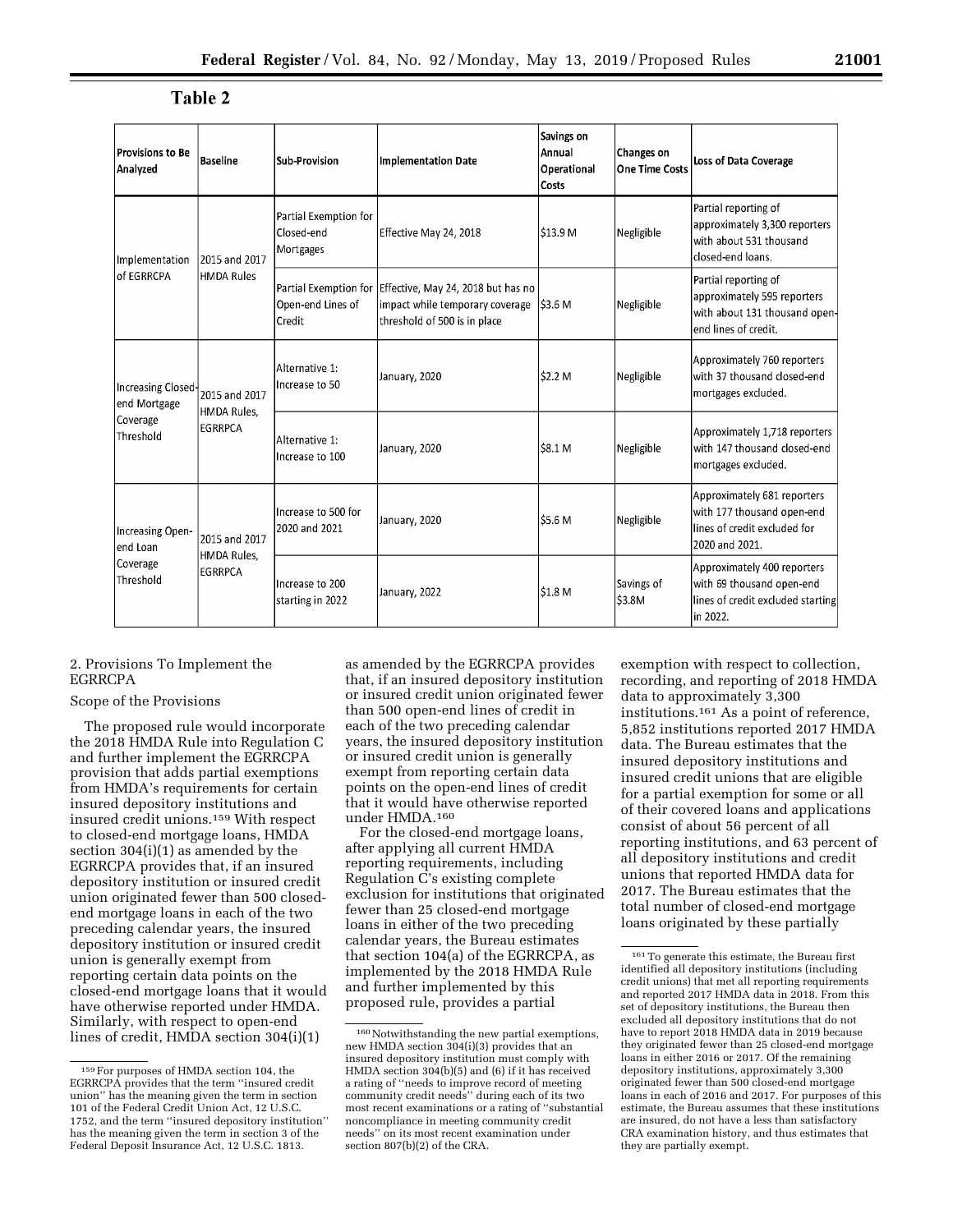exempt institutions would be about 531,000 per year.

For the open-end lines of credit, the 2017 HMDA Rule grants a complete exclusion for two years (specifically, 2018 and 2019) for open-end lines of credit for all institutions that originated fewer than 500 open-end lines of credit in either of the two preceding calendar years. As such, insured depository institutions or insured credit unions that originated fewer than 500 open-end lines of credit in each of the two preceding calendar years and are partially exempt under the EGRRCPA are already completely excluded from HMDA's requirements for open-end lines of credit during 2018 and 2019 under the 2017 HMDA Rule. In other words, for the years 2018 to 2019, the partial exemption regarding open-end lines of credit under the EGRRCPA would have no immediate effects given the 2017 HMDA Rule.

The 2017 HMDA Rule provides that, absent any future rulemaking, the openend coverage threshold will revert to 100 open-end lines of credit as established in the 2015 HMDA Rule, starting in 2020. Therefore, with the 2017 HMDA Rule and pre-EGRRCPA as the baseline, the effects of the EGRRCPA on open-end reporting would manifest starting in 2020. The Bureau estimates that, by 2020, about 595 insured depository institutions or credit unions would have been required to report open-end lines of credit at the 100 openend coverage threshold and are eligible for a partial exemption under the EGRRCPA. This is before this proposed rule's proposal to extend the coverage threshold for open-end lines of credit at 500 for calendar years 2020 and 2021 and set the coverage threshold for openend lines of credit at 200 starting in 2022, which is analyzed separately in another section.

### Benefits to Covered Persons

### Partial Exemption for Closed-End Mortgage Loans

The partial exemption for closed-end mortgage loans in the EGRRCPA that would be implemented by this proposed rule conveys a direct benefit to the covered persons who are eligible for such exemption by reducing the ongoing costs of having to report certain data points that were previously required.

The Bureau's 2015 HMDA Rule and 2017 HMDA Rule, which define the rules under the baseline for the analyses of this set of provisions, require financial institutions to report a total of 48 data points beginning with the data collected in 2018 and reported in 2019.

These data points contain 110 data fields.162 The EGRRCPA grants partial exemptions for certain transactions of eligible financial institutions from reporting 26 of the 48 data points, which consist of 54 of the 110 data fields. Because this proposed rule would require insured depository institutions and insured credit unions to provide a NULI if they opt not to report a ULI for a partially exempt transaction, the actual reduction in the number of data fields that financial institutions need to report for partially exempt transactions would be 53. In addition, even though property address is a partially exempt data point, financial institutions must still report the State in which the property that secures the covered loan (or, in the case of an application, is proposed to secure the loan) is located for partially exempt transactions, because State is an individual data point that is not exempt under the EGRRCPA in addition to being one of the data fields associated with property address, which is exempt under the EGRRCPA. Therefore the total number of data fields that the eligible covered person must report for a partially exempt transaction would be reduced by 52.

With the exception of denial reasons (which were previously optionally reported prior to the 2015 HMDA Rule, except that certain financial institutions supervised by the OCC and the FDIC were required to report denial reasons) and rate spread, all of the data points (and data fields) that are partially exempt under the EGRRCPA as implemented by the 2018 HMDA Rule and this proposal correspond to data points (and data fields) that the Bureau added to the HMDA reporting as mandated by the Dodd-Frank Act or with the Bureau's discretionary authority granted under the Dodd-Frank Act.163

The analysis under section 1022(b) of the Dodd-Frank Act in the 2015 HMDA Rule noted that the Bureau was adding 50 new data fields with new data points that previously did not exist under Regulation C. To estimate the costs that financial institutions would incur in collecting and reporting these data, the Bureau used a cost-accounting, casestudy methodology which involved an extensive set of interviews with

financial institutions and their vendors through which the Bureau identified 18 component tasks involved in collecting and reporting HMDA data and estimated the number of person-hours required and the costs of each task for institutions of various levels of complexity. The Bureau augmented this information through the Small Business Review Panel process and through notice and comment on its proposed cost estimates, as well as through a review of academic literature and public data. Based on the information gathered in this process, the Bureau estimated that the impact of the additional 50 data fields on annual operational costs of covered person for closed-end reporting would be approximately \$2,100, \$10,900, and \$31,000 per year for representative tier 3, tier 2, and tier 1 financial institutions, respectively, after accounting for the operational improvements that the Bureau was planning to implement regarding how the Bureau receives and processes submitted data.164 Since issuing the 2015 HMDA Rule, the Bureau has modernized the HMDA submission system, improved its regulatory HMDA help functions, and made other operational changes that were initially discussed in the impact analyses of the 2015 HMDA Rule. The Bureau has not obtained new information with respect to the component tasks or costs set forth in the 2015 HMDA Rule. Therefore, it is reasonable to adopt these cost estimates, which reflect the operational improvements described in the 2015 HMDA Rule, with certain adjustments that reflect the newly proposed rule. To do so, the Bureau takes the 2015 estimates on the annual ongoing costs associated with the new additional data points added in the 2015 HMDA Rule, prorates the amount to account for the reduced number of data fields required due to the EGRRCPA partial exemptions, adjusts those for inflation, and arrives at a set of estimates for the savings on the operational costs due to the partial exemptions for representative firms in each of the three tiers.165

165The Bureau used a wage rate of \$33 per hour in its 2015 HMDA Rule impact analyses, which is the national average wage for compliance officers based on the National Compensation Survey from the Bureau of Labor Statistics in May 2014. The

<sup>162</sup>*See* FFIEC, ''Filing Instructions Guide for HMDA Data Collected in 2019,'' at 13–65 (Oct. 2018), *[https://s3.amazonaws.com/cfpb-hmda](https://s3.amazonaws.com/cfpb-hmda-public/prod/help/2019-hmda-fig.pdf)[public/prod/help/2019-hmda-fig.pdf.](https://s3.amazonaws.com/cfpb-hmda-public/prod/help/2019-hmda-fig.pdf)* 

<sup>163</sup>On the other hand, as explained in the sectionby-section analysis of  $\S 1003(\tilde{d})(1)(i)$  in part IV above, age and number of units are not partially exempt under the EGRRCPA even though they were added to Regulation C in the 2015 HMDA Rule.

<sup>164</sup>For example, the Bureau planned to create a web-based submission tool with automated edit checks and to otherwise streamline the submission and editing process to make it more efficient for filers. In addition, the Bureau planned to consolidate the outlets for assistance, provide implementation support, and improve points of contact processes for help inquiries. These changes were implemented in 2018 for the 2017 filing year. The Bureau has received feedback from reporting entities on the new systems, which generally indicate substantial costs savings.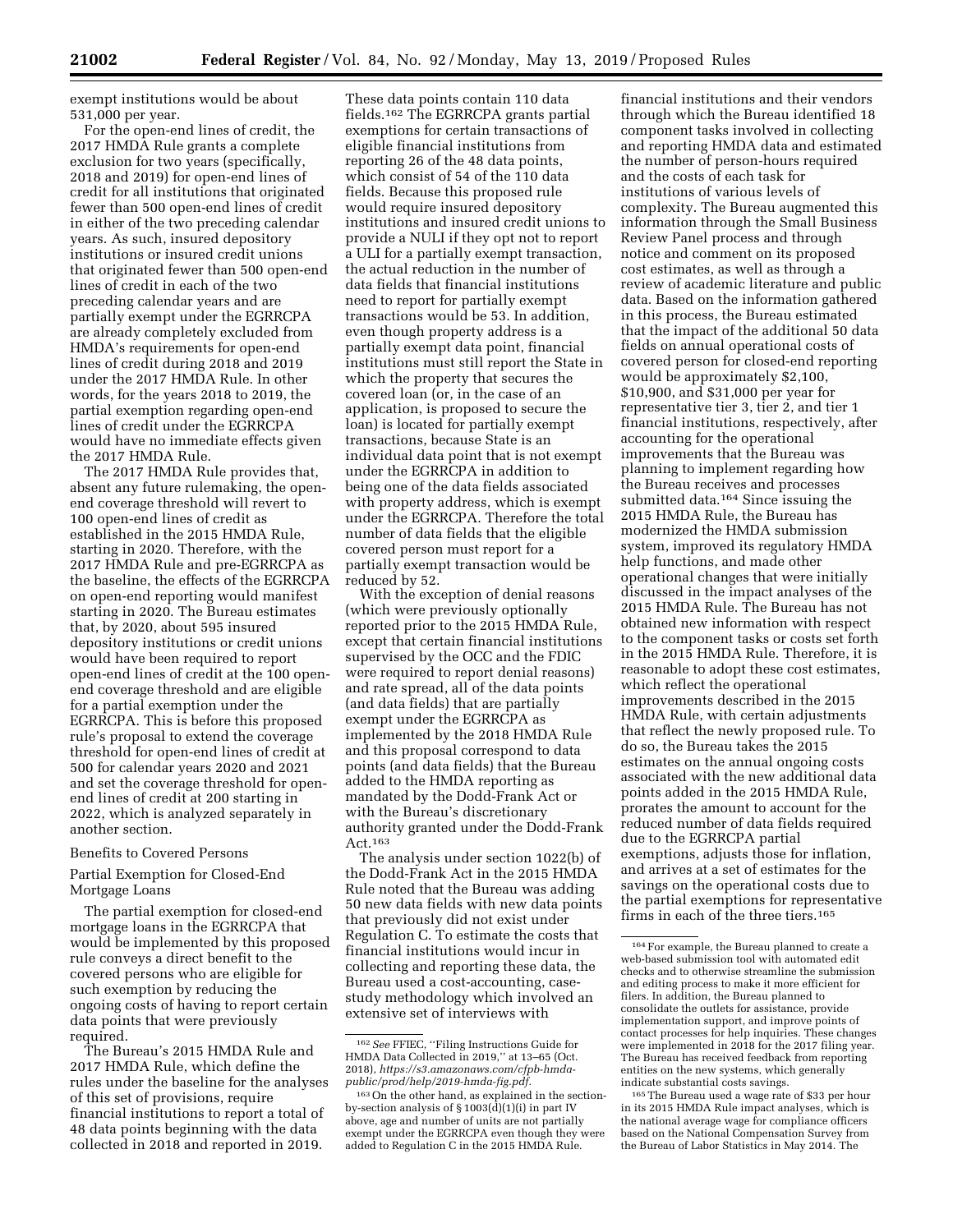Specifically the Bureau estimates that the savings on annual operational costs from not reporting the 52 data fields for closed-end mortgage loans that are exempt under the EGRRCPA and this proposed rule would be approximately \$2,300, \$11,900, and \$33,900 per year for representative tier 3, tier 2, and tier 1 financial institutions that are eligible for the partial exemption. The Bureau specifically requests information relating to the costs financial institutions incurred in collecting and reporting 2018 data in compliance with the 2015 HMDA Rule that may be valuable in estimating costs in the Dodd-Frank Act section 1022(b) analysis issued with the final rule.

In the 2015 HMDA Rule, the Bureau assumed a representative lowcomplexity, tier 3 financial institution that reports closed-end mortgage loans had 50 HMDA loan/application register records per year, a representative medium-complexity, tier 2 financial institution had 1,000 HMDA loan/ application register records per year, while a high-complexity, tier 1 financial institution had 50,000 HMDA loan/ application register records per year. The partial exemption for closed-end mortgage loans granted under the EGRRCPA and implemented by this proposed rule only applies to insured depository institutions and insured credit unions that originated less than 500 closed-end mortgage loans in each of the two preceding calendar years prior to the HMDA collection year. Given that and the Bureau's characterization of representative financial institutions in the three tiers, the Bureau believes that none of the tier 1 institutions are partially exempt for closed-end reporting. Some of the estimated 3,300 partially exempt covered persons would be lowcomplexity/tier 3 institutions, while some would belong to tier 2. The Bureau estimates that approximately 2,640 institutions eligible for the partial exemption from closed-end reporting are similar to the representative tier 3 financial institutions and approximately 660 eligible institutions belong to tier 2. Based on these counts, the Bureau estimates that the aggregate savings in ongoing costs for covered persons due to the EGRRCPA's partial exemption from closed-end reporting would be approximately \$13.9 million annually.

Partial Exemption for Open-End Lines of Credit

Starting in 2020,166 absent the changes to the open-end coverage threshold in this proposal, which will be analyzed separately, the partial exemption for open-end lines of credit in the EGRRCPA that would be implemented by this proposed rule would convey a direct benefit to covered persons who are eligible for such exemption by reducing the ongoing costs of having to report certain data points that were previously required.

In the impact analysis of the 2015 HMDA Rule, the Bureau estimated that, accounting for the Bureau's planned operational improvements, the estimated impact of the 2015 HMDA Rule on ongoing operational costs on open-end reporters would be approximately \$8,600, \$43,400, and \$273,000 per year, for representative low-, moderate-, and high-complexity financial institutions, respectively. The Bureau takes such 2015 estimates on the annual ongoing costs associated with open-end reporting, prorates the amount to account for the reduced number of data fields required due to the EGRRCPA partial exemption, adjusts those for inflation, and arrives at a set of estimates for the savings on the operational costs of reporting information on open-end lines of credit due to the partial exemption for representative firms in each of the three tiers. Specifically the Bureau estimates that the impact on the savings on annual operational costs from not reporting the 52 data fields for open-end mortgage loans that are exempt under the EGRRCPA would be approximately \$4,500, \$22,800, and \$144,000 per year for representative tier 3, tier 2, and tier 1 open-end reporting financial institutions that are eligible for the partial exemption.

The Bureau estimates that, absent the changes to the open-end coverage in this proposal, about 595 financial institutions would be partially exempt from reporting certain data points on open-end lines of credit under the EGRRCPA. According to the Bureau's estimates, about 545 of those 595 partially-exempt open-end reporters are low-complexity tier 3 open-end reporters, about 50 are moderatecomplexity tier 2 open-end reporters, and none are high-complexity tier 1 reporters. Using these estimates, the

Bureau estimates that by granting a partial exemption to most insured depository institutions and insured credit unions that originate fewer than 500 open-end lines of credit in each of two preceding years, absent the proposed changes in the open-end coverage threshold in this proposal that would take effect starting in 2020, the EGRRCPA would provide an aggregate reduction in operational costs associated with open-end lines of credit for eligible financial institutions of about \$3.6 million per year. The Bureau notes that these impacts would not begin until 2020, given the temporary provisions in the 2017 HMDA Rule.

#### Costs to Covered Persons

It is possible that, like any new regulation or revision to the existing regulations, financial institutions would incur certain one-time costs adapting to the changes of the proposed rule. Based on the Bureau's early outreach to stakeholders, the Bureau understands that most such one-time costs would result from interpreting and implementing the regulatory changes, but not from purchasing software upgrades or turning off the existing reporting functionality that the eligible institutions already built or purchased prior to the EGRRCPA taking effect.

The Bureau seeks comment on any costs to eligible financial institutions associated with the proposals relating to the incorporation of the EGRRCPA into Regulation C.

### Benefits to Consumers

Having generated estimates of the reduction in ongoing costs for closedend mortgage loans on financial institutions due to the EGRRCPA partial exemption for closed-end mortgage loans implemented in this proposed rule, the Bureau can estimate the potential pass-through of such cost reduction from these institutions to consumers,167 which could benefit consumers. According to economic theory, in a perfectly competitive market where financial institutions are profit maximizers, the affected financial institutions would pass on to consumers the marginal, *i.e.,* variable, cost savings per application or origination, and

May 2017 National Compensation Survey reported an average wage rate for compliance officers of \$34.39. The Bureau has used a wage rate of \$34 for the impact analyses for the proposed rule.

<sup>166</sup>As noted above, for the years 2018 and 2019, the partial exemption regarding open-end lines of credit would have no immediate effects given the temporary coverage threshold of 500 open-end lines of credit established in the 2017 HMDA Rule.

<sup>167</sup> Note that throughout this cost-benefit analysis, the Bureau discusses such pass-through in order to present a complete picture of the benefits that are the result of the proposal. However, such passthrough from the financial institution to consumers as a result of the proposal is a direct flow from the savings to the financial institutions, and should not be interpreted as a gain in addition to the savings to the financial institutions from a general equilibrium perspective for the calculation of total social benefit.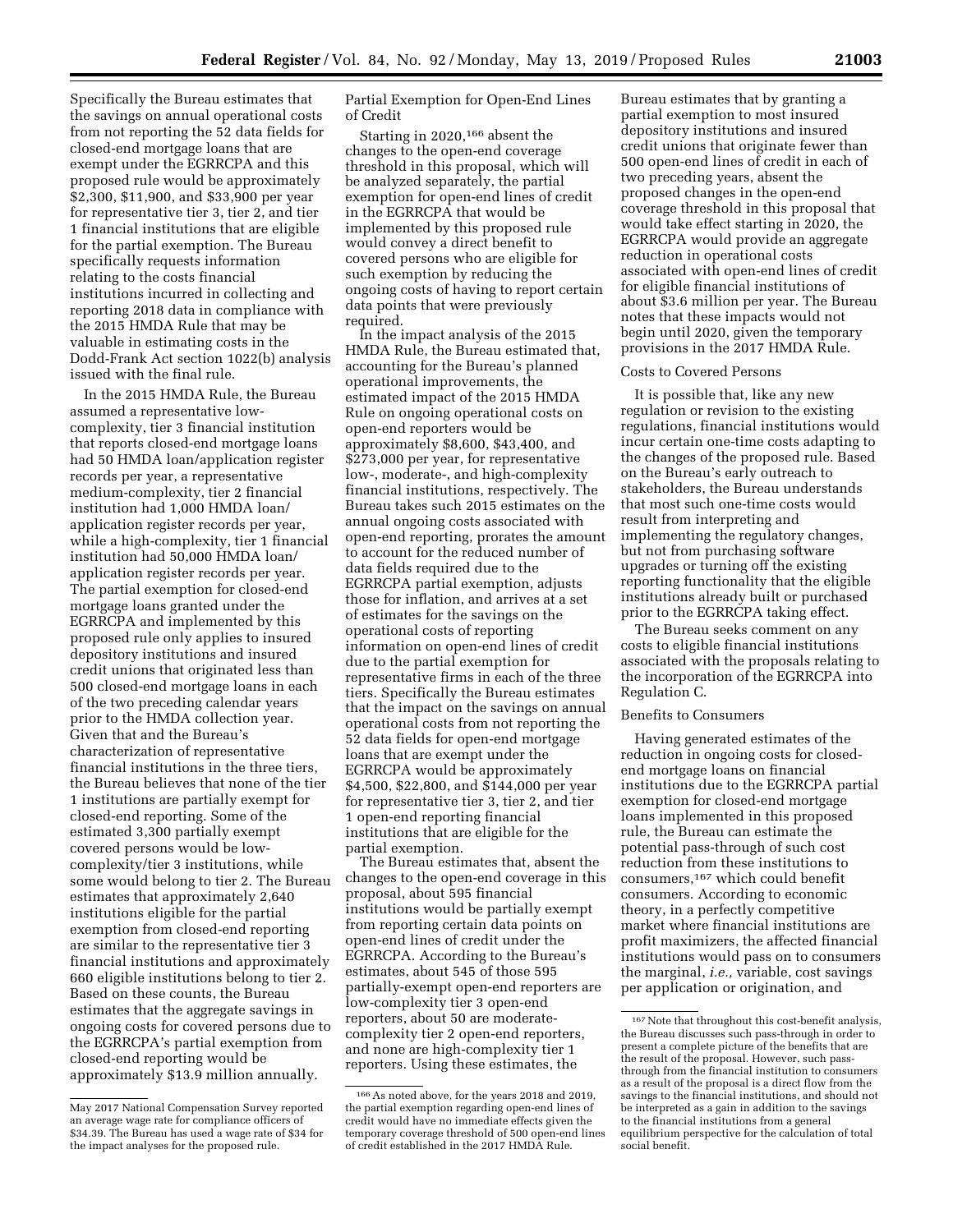absorb the one-time and increased fixed costs of complying with the rule.

The Bureau estimated in the 2015 HMDA Rule that the 50 data fields of the new data points required under the 2015 HMDA Rule would add variable costs per application for closed-end mortgage loans of approximately \$22 for a representative tier 3 financial institution, \$0.62 for a representative tier 2 financial institution, and \$0.05 for a representative tier 1 financial institution.168 As explained above, the partial exemption in the EGRRCPA and this proposed rule will reduce the number of data fields that have to be reported by 52 and almost all those partially exempt data fields correspond to data fields for new data points added by the 2015 HMDA Rule. Adjusting these figures to account for the difference in the number of the data fields that are partially exempt under the EGRRCPA and the number of data fields of new data points added by the 2015 HMDA Rule, and adjusting for inflation, the Bureau estimates that the partial exemption under the EGRRCPA and this proposed rule would reduce the variable cost per closed-end mortgage loan application for a representative tier 3 financial institution by about \$24 and for a representative tier 2 financial institution by about \$0.68. This potential reduction in the expense facing consumers when applying for a closed-end mortgage will be amortized over the life of the loan and represents a very small decrease in the cost of a mortgage loan. Therefore, the Bureau does not anticipate any material effect on credit access in the long or short term if financial institutions pass on these cost savings to consumers.

Similarly, having generated estimates of the reduction in ongoing costs for open-end mortgage loans on financial institutions due to the EGRRCPA partial exemption for open-end lines of credit implemented in this proposed rule, the Bureau can estimate the potential passthrough of such cost reduction from these institutions to consumers, which could benefit consumers.

The Bureau estimated in the 2015 HMDA Rule that the rule would increase variable costs by \$41.50 per open-end line of credit application for representative low-complexity institutions and \$6.20 per open-end line of credit application for representative moderate-complexity institutions. Accounting for the difference in the number of the data fields that are partially exempt under the EGRRCPA and the total number of data fields that

comprise all data points under the 2015 HMDA Rule, and adjusting for inflation, the Bureau estimates that the partial exemption under the EGRRCPA and this proposed rule would reduce the variable cost per open-end line of credit application for a representative tier 3 financial institution by about \$22 and for a representative tier 2 financial institution by about \$3. These savings on the variable costs by the partiallyexempt open-end reporters could potentially be passed through to consumers, under the assumption of a perfectly competitive market with profit maximizing firms. These expenses will be amortized over the life of a loan and represent a very small amount relative to the cost of a mortgage loan. The Bureau notes that the market structure in the consumer mortgage lending market may differ from that of a perfectly competitive market in which case the pass-through to the consumers would most likely be smaller than the pass-through under the perfect competition assumption. Therefore, the Bureau does not anticipate any material effect on credit access in the long or short term even if financial institutions pass on these reduced costs to consumers.

### Costs to Consumers

The partial exemptions under the EGRRCPA and further implemented through this proposed rule remove the reporting requirements for 26 data points for certain transactions of eligible insured depository institutions and insured credit unions. As a result, regulators, public officials, and members of the public will lose some insights into the credit offered by these partially exempt institutions and overall credit in the communities they serve. The decreased insight into partially exempt financial institutions may lead to adverse outcomes for some consumers. For instance, some of the exempt data points could have helped the regulators and public officials better understand the type of funds that are flowing from lenders to consumers and the needs of consumers for mortgage credit. Additionally, some exempt data points could improve the processes used to identify possible discriminatory lending patterns and enforce antidiscrimination statutes. In addition, without the exempt data regarding, for example, underwriting and pricing, some lenders with low fair lending risk may be initially misidentified as high risk, potentially increasing their associated compliance burden. Finally, to the extent that some covered persons may use the information reported by other financial institutions for market

research purposes, the partial exemptions may potentially lead to less vigorous competition from these institutions.

3. Provisions To Increase the Closed-End Coverage Threshold

### Scope of the Provisions

This proposal would increase the thresholds for reporting data about closed-end mortgage loans so that financial institutions originating fewer than either 50 closed-end mortgage loans, or alternatively 100 closed-end mortgage loans, in either of the two preceding calendar years would be excluded from HMDA's requirements for closed-end mortgage loans starting in 2020.

The 2015 HMDA Rule requires institutions that originated at least 25 closed-end mortgage loans in each of the two preceding calendar years and meet all other reporting criteria to report their closed-end mortgage applications and loans. The EGRRCPA provides a partial exemption for insured depository institutions and insured credit unions that originated fewer than 500 closedend mortgage loans in each of the two preceding years. This proposed rule contains provisions that incorporate the 2018 HMDA Rule into Regulation C and further implement the EGRRCPA. The previous section in this impact analysis specifically addresses the partial exemptions under the EGRRCPA. This section considers increasing the closedend loan coverage threshold to either 50 or 100 so that only financial institutions that originated at least 50 or 100 closedend mortgage loans in each of the two preceding years must report data on their closed-end mortgage applications and loans under HMDA.

Using data from various sources, including past HMDA submissions, Call Reports, Credit Union Call Reports, Summary of Deposits, and the National Information Center (NIC), the Bureau applied all current HMDA reporting requirements, including Regulation C's existing complete regulatory exclusion for institutions that originated fewer than 25 closed-end mortgage loans in either of the two preceding calendar years, and estimates that currently there are about 4,960 financial institutions required to report their closed-end mortgage loans and applications under HMDA. Together, these financial institutions originated about 7.0 million closed-end mortgage loans in calendar year 2017. The Bureau observes that the total number of financial institutions that were engaged in closed-mortgage lending in 2017, regardless of whether they met all HMDA reporting criteria, is

<sup>168</sup> 80 FR 66128, 66291 (Oct. 28, 2015).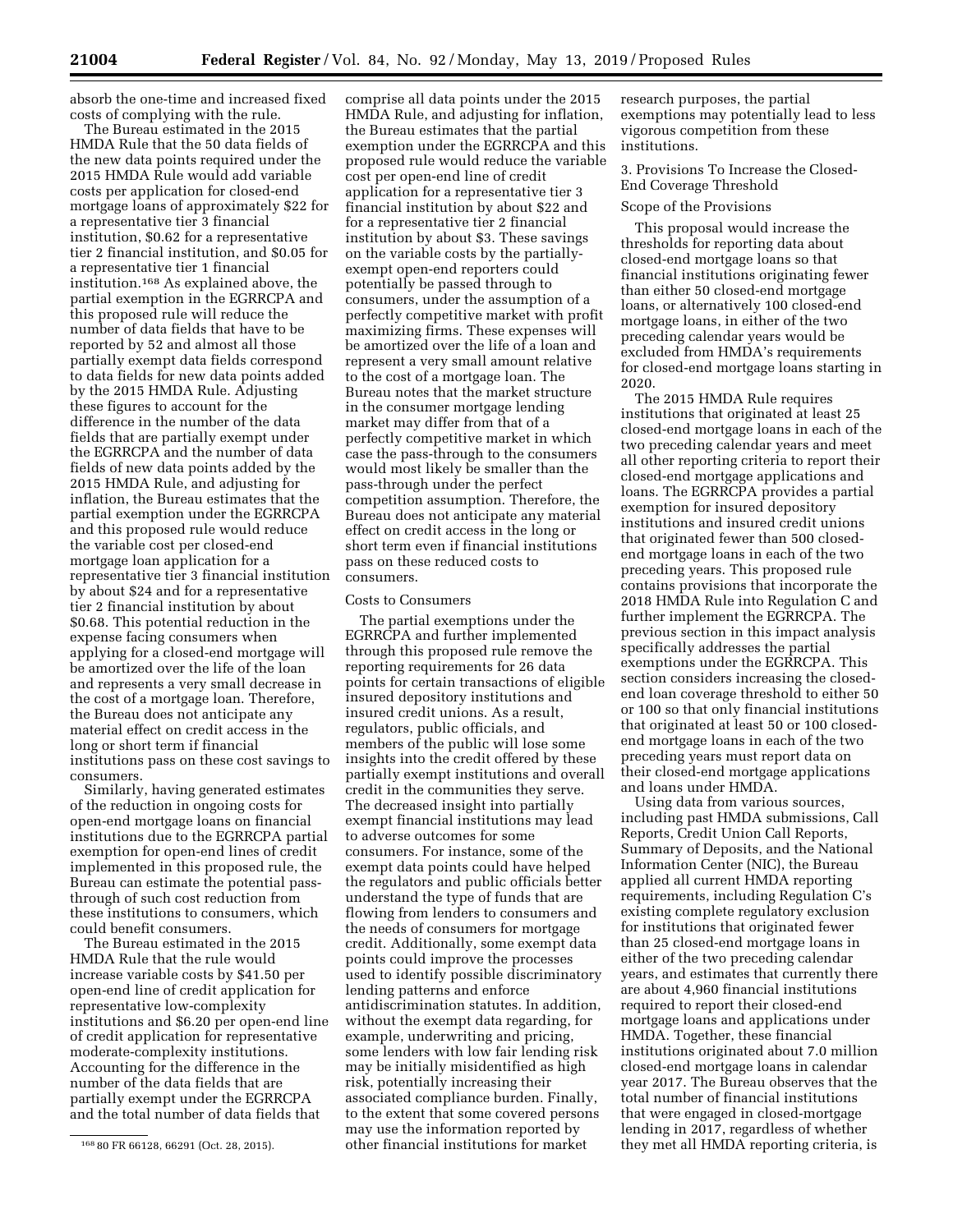about 12,700, and the total number of closed-end mortgage originations in 2017 was about 8.2 million. In other words, under the current 25 closed-end loan coverage threshold, about 39 percent of all mortgage lenders are required to report HMDA data, and they account for about 85.6 percent of all closed-end mortgage originations in the country. The Bureau estimates that among those 4,960 financial institutions that are currently required to report closed-end mortgage loans under HMDA, about 3,300 insured depository institutions and insured credit unions are partially exempt for closed-end mortgage loans under the EGRRCPA and the 2018 HMDA Rule, and thus are not required to report a subset of the data points currently required by Regulation C for these transactions.

### Alternative 1: 50 Closed-End Coverage Threshold

The Bureau estimates that if the closed-end loan coverage threshold were increased to 50, under one of the two options proposed in this proposed rule, the total number of financial institutions that would be required to report closed-end mortgages would drop

to about 4,200, a decrease of about 760 financial institutions compared to the current level. These 760 newly excluded institutions originated about 37,000 closed-end mortgage loans in 2017. There would be about 6.98 million closed-end mortgage originations reported under the 50 closed-end loan coverage threshold, which would account for about 85.1 percent of all closed-end mortgage loan originations in the entire mortgage market.

The Bureau further estimates that all but about 20 169 of the 760 newly excluded closed-end mortgage reporters under the proposed 50 closed-end loan coverage threshold would be eligible for a partial exemption for closed-end mortgage loans as provided by the EGRRCPA and the 2018 HMDA Rule.

Alternative 2: 100 Closed-End Coverage Threshold

The Bureau estimates that if the closed-end loan coverage threshold were increased to 100, as another of the two options proposed in this proposed rule, the total number of financial institutions that would be required to report closed-end mortgages would drop to about 3,240, a decrease of about 1,720 financial institutions compared to the

current level. These 1,720 newly excluded institutions originated about 147,000 closed-end mortgage loans in 2017. There would be about 6.87 million closed-end mortgage loan originations reported under the 100 closed-end loan coverage threshold, which would account for about 83.7 percent of all closed-end mortgage originations in the entire mortgage market.

The Bureau further estimates that all but about 50 of the 1,720 newly excluded closed-end mortgage loan reporters that would be excluded under the proposed 100 closed-end coverage threshold would be eligible for a partial exemption for closed-end mortgage loans as provided by the EGRRCPA and the 2018 HMDA Rule.

Table 3 below shows the Bureau's estimates of the number of closed-end reporters that would be required to report under various potential thresholds, and the number of closedend originations reported by these financial institutions, both in total and broken down by the type of financial institution and HMDA submission agency as was done in the 2015 HMDA Rule.170

TABLE 3

|                                                                 | <b>Closed-End Reporting Threshold</b> |        |         |
|-----------------------------------------------------------------|---------------------------------------|--------|---------|
| Agency                                                          | $>=25$                                | $>=50$ | $>=100$ |
| Number of Reporting Financial Institutions by Submission Agency |                                       |        |         |
|                                                                 | 4.960                                 | 4.201  | 3.242   |
| <b>CFPB</b>                                                     | 107                                   | 105    | 101     |
| <b>FDIC</b>                                                     | 1.769                                 | 1.442  | 1,039   |
| FRS.                                                            | 441                                   | 378    | 298     |
|                                                                 | I.329                                 | 1,073  | 764     |
| OCC.                                                            | 617                                   | 520    | 379     |
| HUD                                                             | 697                                   | 683    | 661     |
| Number of Reported Loans (in 1000's) by Submission Agency       |                                       |        |         |
| Total                                                           | 7.019                                 | 6,982  | 6,872   |
| <b>CFPB</b>                                                     | 1,693                                 | 1,693  | l,669   |
|                                                                 | 763                                   | 748    | 713     |

FRS .............................................................................................................................................. 260 258 250

OCC ............................................................................................................................................. 300 295 283

NCUA ........................................................................................................................................... 562 548 519

HUD ............................................................................................................................................. 3,440 3,439 3,437

institution to submit data to the appropriate Federal agency for the financial institution. *See* 12 CFR 1003.1(c); 1003.5(a). (Nondepository institutions generally designate HUD as their appropriate Federal agency, while depository institutions and their subsidiaries designate one of the other federal regulators as their appropriate Federal agency.) For more information about determining the appropriate Federal agency for a financial institution, *see* § 1003.5(a)(4). The numbers in

tables 3 and 4 reflect the estimated number of institutions that would designate each agency as their appropriate Federal agency for data submission under Regulation C (*see*  § 1003.5(a)(3)(iv)). These tables are limited to that narrow purpose and do not attempt to determine whether any of these institutions may otherwise be subject to the rulemaking, supervisory, or enforcement authorities of multiple regulators.

<sup>169</sup>Those financial institutions either had a closed-end loan origination volume of 500 or more in at least one of the preceding two calendar years or are not insured depository institutions or insured credit unions, and therefore are not eligible for a partial exemption for closed-end mortgage loans as provided by the EGRRCPA and the 2018 HMDA<br>Rule.

<sup>&</sup>lt;sup>170</sup> Regulation C applies to financial institutions as defined in  $\S 1003.2(g)$  and requires a financial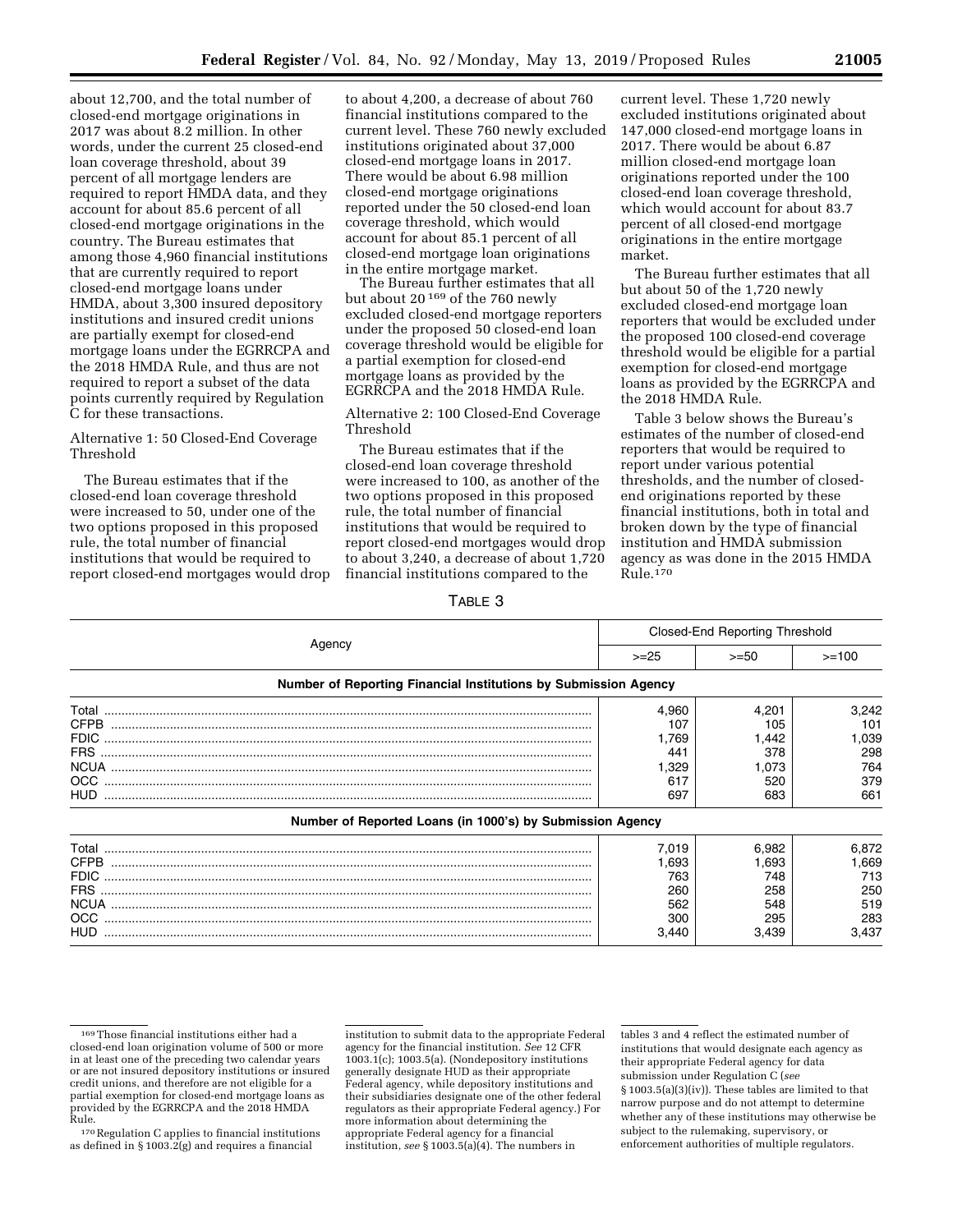### Benefits to Covered Persons

The complete exclusion from closedend mortgage reporting for institutions that originated fewer than 50 or 100 closed-end mortgage loans in either of the two preceding calendar years, as proposed in this proposed rule, would convey a direct benefit to the covered persons who are eligible for such exclusion by reducing the ongoing costs of having to report closed-end mortgage loans and applications that were previously required.

In the impact analysis of the 2015 HMDA Rule, prior to the adoption of the changes in the 2015 HMDA Rule and implementation of the Bureau's operational improvements, the Bureau estimated that the annual operational costs for financial institutions of reporting under HMDA were approximately \$2,500 for a representative low-complexity financial institution with a loan/application register size of 50 records; \$35,600 for a representative moderate-complexity financial institution with a loan/ application register size of 1,000 records; and \$313,000 for a representative high-complexity financial institution with a loan/application register size of 50,000 records. The Bureau estimated that accounting for the operational improvements, the net impact of the 2015 HMDA Rule on ongoing operational costs for closed-end reporters would be approximately \$1,900, \$7,800, and \$20,000 171 per year, for representative low-, moderate-, and high-complexity financial institutions, respectively. This means that with all components of the 2015 HMDA Rule implemented and accounting for the Bureau's operational improvements, the estimated annual operational costs for closed-end mortgage reporting would be approximately \$4,400 for a representative tier 3 reporter, \$43,400 for a representative tier 2 reporter, and \$333,000 for a representative tier 1 reporter. Updating these numbers with inflation, the Bureau estimates that if a financial institution is required to report under the 2015 HMDA Rule and is not partially exempt under the EGRRCPA, *i.e.,* it must report all data points specified in Regulation C for its closedend mortgage loans, the savings on the annual operational costs from not reporting any closed-end mortgage data if it were completely excluded under one of two proposed loan thresholds,

would be approximately \$4,500 for a representative low-complexity tier 3 institution, \$44,700 for a representative moderate-complexity tier 2 institution, and \$343,000 for a representative highcomplexity tier 1 institution. On the other hand, as explained in the previous section, the Bureau estimates that had a financial institution been eligible for a partial exemption on its closed-end mortgage loans under the EGRRCPA and 2018 HMDA Rule, the annual savings in the ongoing costs from the partial exemption alone would be approximately \$2,300 for a representative tier 3 institution, \$11,900 for a representative tier 2 institution and \$33,900 for a representative tier 1 institution. Therefore, the Bureau estimates that if a financial institution is required to report under the 2015 HMDA Rule, but is partially exempt under the EGRRCPA, *i.e.,* it only needs to report a subset of all Regulation C data points for its closed-end mortgage loans, the savings in the annual operational costs from not reporting any closed-end mortgage data, if it is completely excluded, would be approximately \$2,200 for a representative low-complexity tier 3 institution, \$32,800 for a representative moderate-complexity tier 2 institution, and \$309,000 for a representative highcomplexity tier 1 institution. These estimates have already been adjusted for inflation.

Alternative 1: 50 Closed-End Coverage Threshold

Using the methodology discussed above in part VI.D.1, the Bureau estimates that with the proposed 50 closed-end coverage threshold, about 760 institutions would be completely excluded from reporting closed-end mortgage data compared to the current level. All but about 20 of these 760 institutions would be eligible for a partial exemption under the EGRRCPA and the 2018 HMDA Rule.

The Bureau estimates that, of the approximately 740 financial institutions that are (1) required to report closed-end mortgages under the 2015 HMDA Rule, (2) partially exempt under the EGRRCPA, and (3) completely excluded under the proposed 50 loan threshold, about 727 are similar to the representative low-complexity tier 3 institution and about 13 are similar to the representative moderate-complexity tier 2 institution. Of the approximately 20 remaining financial institutions that are required to report closed-end mortgages under the 2015 HMDA Rule and are not partially exempt under the EGRRCPA but would be completely excluded under the proposed 50 closed-

end coverage threshold, about 19 are similar to the representative lowcomplexity tier 3 institution and only one is similar to the representative moderate-complexity tier 2 institution.

Based on the estimates of the savings of annual ongoing costs for closed-end reporting per representative institution, grouped by whether or not it is partially exempt for closed-end reporting under the EGRRCPA, and the estimated tier distribution of these institutions that would be excluded under the proposed 50 closed-end loan coverage threshold, the Bureau estimates that, the total savings in annual ongoing costs from HMDA reporting by fully excluded institutions that are already partially exempt under the EGRRCPA would be about \$2 million, and the total savings in the annual ongoing costs from HMDA reporting by fully excluded firms that previously were not eligible for a partial exemption under the EGRRCPA would be about \$140,000. Together the annual savings in the operational costs of firms excluded under the proposed 50 closedend loan coverage threshold would be about \$2.2 million.

Alternative 2: 100 Closed-End Coverage Threshold

Using methodology discussed above in part VI.D.1, the Bureau estimates that with the proposed 100 closed-end coverage threshold, about 1,720 institutions would be completely excluded from reporting closed-end mortgage data compared to the current level. All but about 50 of the 1,720 would be eligible for the partial exemption for closed-end mortgage loans under the EGRRCPA and the 2018 HMDA Rule.

The Bureau estimates that, of the approximately 1,670 institutions that are (1) required to report closed-end mortgage loans under the 2015 HMDA Rule, (2) partially exempt under the EGRRCPA, and (3) completely excluded under the proposed 100 closed-end coverage threshold, about 1,540 are similar to the representative lowcomplexity tier 3 institution and about 130 are similar to the representative moderate-complexity tier 2 institution. Of the approximately 50 remaining institutions that are required to report closed-end mortgage data under the 2015 HMDA Rule and are not partially exempt under the EGRRCPA but would be completely excluded under the proposed 100 closed-end coverage threshold, about 45 are similar to the representative low-complexity tier 3 institution and only five are similar to the representative moderate-complexity tier 2 institution.

<sup>171</sup>This does not include the costs of quarterly reporting for financial institutions that have annual origination volume greater than 60,000. Those quarterly reporters are all high-complexity tier 1 institutions, and the Bureau estimates none of the quarterly reporters would be excluded under this proposal.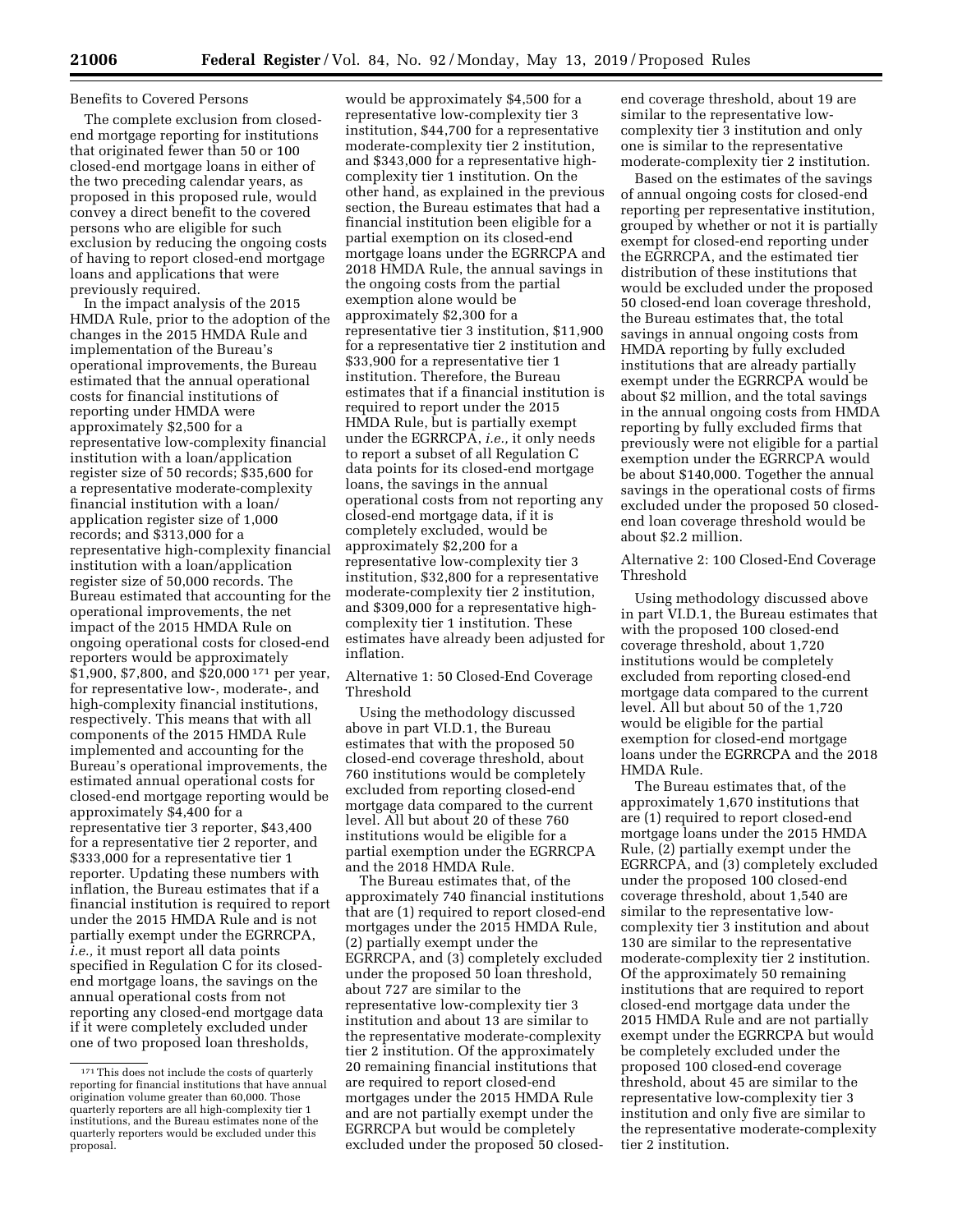Based on the estimates of the savings of annual ongoing costs for closed-end reporting per representative institution, grouped by whether or not it is partially exempt under the EGRRCPA, and the estimated tier distribution of these financial institutions that would be excluded under the proposed 100 closed-end loan coverage threshold, the Bureau estimates that, the total savings in the annual ongoing costs from HMDA reporting by excluded firms that are already partially exempt for closed-end mortgage loans under the EGRRCPA would be about \$7.7 million, and the total savings in the annual ongoing costs from HMDA reporting by fully excluded firms that are not eligible for a partial exemption under the EGRRCPA would be about \$400,000. Together the annual savings in the operational costs of firms newly excluded under the proposed 100 closed-end coverage threshold would be about \$8.1 million.

### Costs to Covered Persons

It is possible that, like any new regulation or revision to an existing regulation, financial institutions would incur certain one-time costs adapting to the changes to the regulation. Based on the Bureau's early outreach to stakeholders, the Bureau understands that most of these one-time costs consists of interpreting and implementing the regulatory changes and not from purchasing software upgrades or turning off the existing reporting functionality that the newly excluded institutions already built or purchased prior to the new changes taking effect.

The Bureau seeks comments on any costs to institutions that would be newly excluded under either of the alternative proposed increases to the closed-end coverage threshold.

### Benefits to Consumers

Having generated estimates of the reduction in ongoing costs on covered financial institutions due to the proposed increase in the closed-end loan coverage threshold, the Bureau then attempts to estimate the potential pass-through of such cost reduction from these institutions to consumers, which could benefit consumers. According to economic theory, in a perfectly competitive market where financial institutions are profit maximizers, the affected financial institutions would pass on to consumers the marginal, *i.e.,* variable, cost savings per application or origination, and absorb the one-time and increased fixed costs of complying with the rule.

The Bureau estimated in the 2015 HMDA Rule that the final rule would

increase variable costs by \$23 per closed-end mortgage application for representative low-complexity institutions and \$0.20 per closed-end mortgage application for representative moderate-complexity institutions. The Bureau estimated that prior to the 2015 HMDA Rule, the variable costs of HMDA reporting were about \$18 per closed-end mortgage application for representative low-complexity institutions, \$6 per closed-end mortgage application for representative moderatecomplexity institutions, and \$3 per closed-end mortgage application for representative high-complexity institutions. Adjusting for inflation, the Bureau estimates the savings on the variable cost per closed-end application for a representative tier 3 financial institution that is not partially exempt under the EGRRCPA but excluded from closed-end reporting under this proposal would be about \$42 per application; the savings on the variable cost per application for a representative tier 2 financial institution that is not partially exempt under the EGRRCPA but excluded from closed-end reporting under this proposal would be about \$6.40 per application.

The Bureau estimates that the partial exemption for closed-end mortgage loans under the EGRRCPA for eligible insured depository institutions and insured credit unions would reduce the variable costs of HMDA reporting by approximately \$24 per closed-end mortgage application for representative low-complexity institutions, \$0.68 per closed-end mortgage application for representative moderate-complexity institutions, and \$0.05 per closed-end mortgage application for representative high-complexity institutions. The savings on the variable cost per application for a representative tier 3 financial institution that is partially exempt under the EGRRCPA and fully excluded from closed-end reporting under this proposal would be about \$18.30 per application. The savings on the variable cost per application for a representative tier 2 financial institution that is partially exempt under the EGRRCPA and fully excluded from closed-end reporting under this proposal would be about \$5.70 per application. These are the cost reductions that excluded institutions under this proposed rule might pass through to their consumers and assuming the market is perfectly competitive. This potential reduction in the expense consumers face when applying for a mortgage would be amortized over the life of the loan and would represent a very small amount

relative to the cost of a mortgage loan. The Bureau notes that the market structure in the consumer mortgage lending market may differ from that of a perfectly competitive market in which case the pass-through to the consumers would most likely be smaller than the pass-through under the perfect competition assumption. Therefore, the Bureau does not anticipate any material effect on credit access in the long or short term if financial institutions pass on these cost savings to consumers.

#### Costs to Consumers

The proposed increase to the closedend coverage threshold would relieve eligible financial institutions from the reporting requirements for all closedend mortgage loans and applications. As a result, HMDA data on these institutions' closed-end mortgage loans and applications would no longer be available to regulators, public officials, and members of the public. The decreased insight into excluded institutions may lead to adverse outcomes for some consumers. For instance, HMDA data, if reported, could help regulators and public officials better understand the type of funds that are flowing from lenders to consumers and consumers' needs for mortgage credit. The data may also help improve the processes used to identify possible discriminatory lending patterns and enforce antidiscrimination statutes.

The Bureau recognizes that the costs to consumers would be higher if the closed-end coverage threshold were increased to 100 loans rather than if it were increased to 50 loans, but currently lacks sufficient data to quantify such loss other than the estimated numbers of covered loans and covered institutions under the two alternative proposed thresholds, as reported in Table 3. The Bureau seeks comment on the costs to consumers associated with the proposed alternative increases to the closed-end coverage threshold.

4. Provisions To Increase the Open-End Coverage Threshold

### Scope of the Provisions

The proposed rule would extend the temporary open-end coverage threshold of 500 open-end lines of credit for two additional years (2020 and 2021), and permanently set the threshold for reporting data about open-end lines of credit at 200 open-end lines of credit in each of the preceding two calendar years starting in 2022.

The 2015 HMDA Rule generally requires financial institutions that originated at least 100 open-end lines of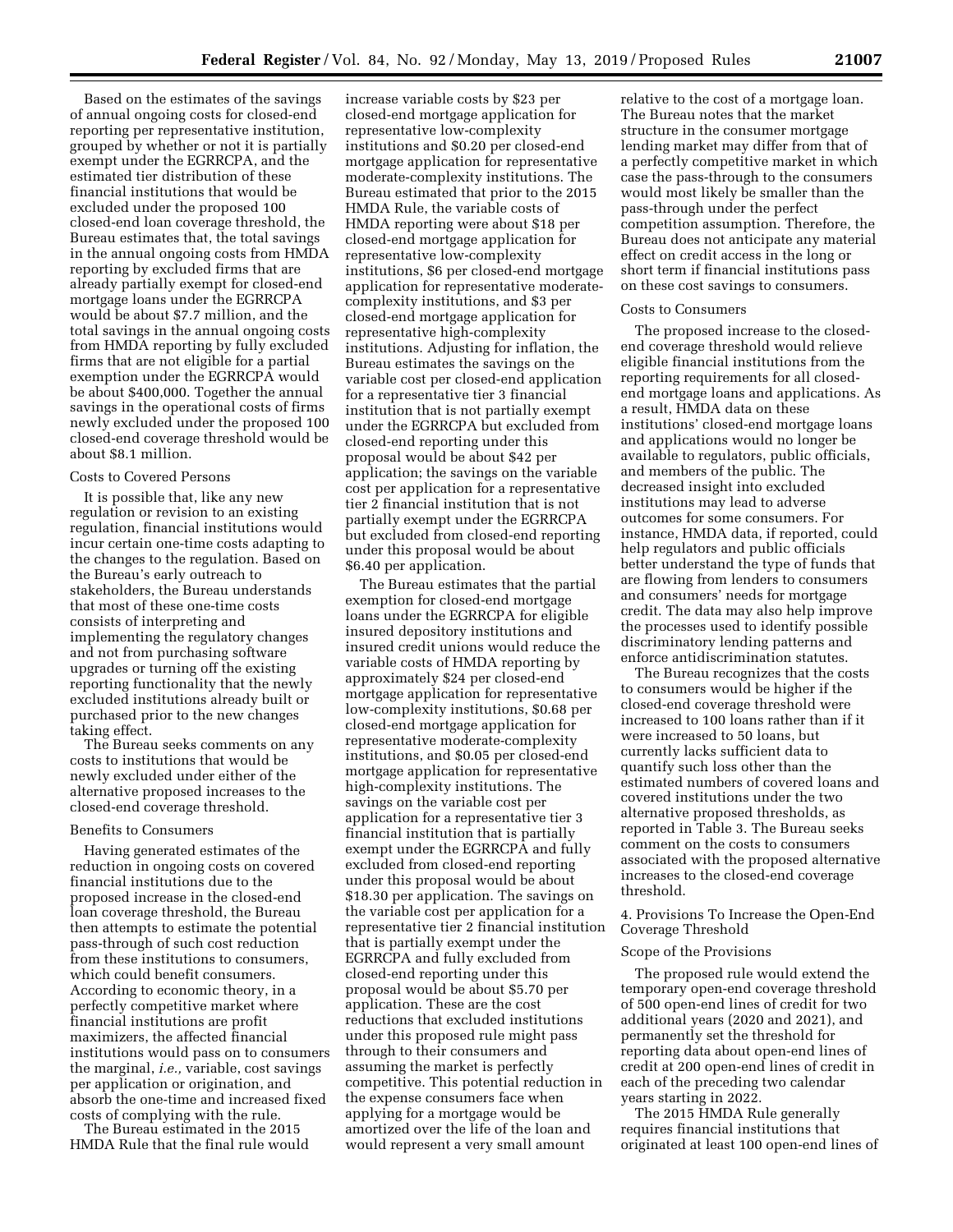credit in each of the two preceding years to report data about their open-end lines of credit and applications. The 2017 HMDA Rule temporarily increased the open-end coverage threshold to 500 for two years, meaning only financial institutions that originated at least 500 open-end lines of credit in each of the two preceding years are subject to HMDA's requirements for their openend lines of credit for 2018 and 2019. The EGRRCPA generally provides a partial exemption for insured depository institutions and insured credit unions that originated less than 500 open-end lines of credit in each of the two preceding years. However, for 2018 and 2019, all insured depository institutions and insured credit unions that are granted a partial exemption for openend lines of credit by the EGRRCPA are fully excluded from HMDA's requirements for their open-end lines of credit by the 2017 HMDA Rule. Absent any further changes via a rulemaking process, according to the 2015 HMDA Rule and the 2017 HMDA Rule, starting in 2020 the open-end coverage threshold will adjust to 100, and institutions that exceed the coverage threshold of 100 open-end lines of credit will be able to use the

EGRRCPA's open-end partial exemption if they originated less than 500 openend lines of credit in each of the two preceding years. Thus, the appropriate baseline for the consideration of benefits and costs of the proposed changes to the open-end coverage threshold, including the two-year extension of the temporary threshold of 500 open-end lines of credit and then setting the permanent threshold at 200 starting in 2022, is a situation starting in 2020 in which the open-end coverage threshold is set at 100 for each of two preceding years and the partial exemption with a threshold of 500 open-end lines of credit applies.

Because collection of data on openend lines of credit only became mandatory starting in 2018 under the 2015 HMDA Rule and 2017 HMDA Rule, no single data source exists as of the time of this proposal that can accurately report the number of originations of open-end lines of credit in the entire market and by lender.172

The Bureau therefore has used multiple data sources, including credit union Call Reports, Call Reports for banks and thrifts, HMDA data, and Consumer Credit Panel data, to develop estimates about open-end originations for lenders that offer open-end lines of credit and assess the impact of various thresholds on the numbers of reporters and market coverage under various scenarios.173 The Table below provides estimates of coverage among all lenders that are active in the open-end line of credit market at various open-end coverage thresholds broken down by submission agency as was done in the 2015 HMDA  $\widetilde{\mathrm{Rule}}$ .  $174$ 

<sup>172</sup>As discussed *supra* note 155, the most recent year of HMDA data the Bureau has used for these analyses is the 2017 HMDA data. The Bureau intends to review the 2018 HMDA data more closely in connection with this rulemaking once the 2018 submissions are more complete. The 2018 HMDA data is the first year where open-end lines

of credit were required to be reported, unlike in previous years when open-end lines of credit were reported only voluntarily. Even so, the Bureau does not expect large differences from these estimates had the 2018 HMDA data been used for this costbenefit analysis, because the Bureau has taken into account other market data in its estimates.

<sup>173</sup> In general, credit union Call Reports provide the number of originations of open-end lines of credit secured by real estate but exclude lines of credit in the first-lien status. Call Reports for banks and thrifts report only the balance of the homeequity lines of credit at the end of the reporting period but not the number of originations in the period.

<sup>174</sup>*See supra* note 170.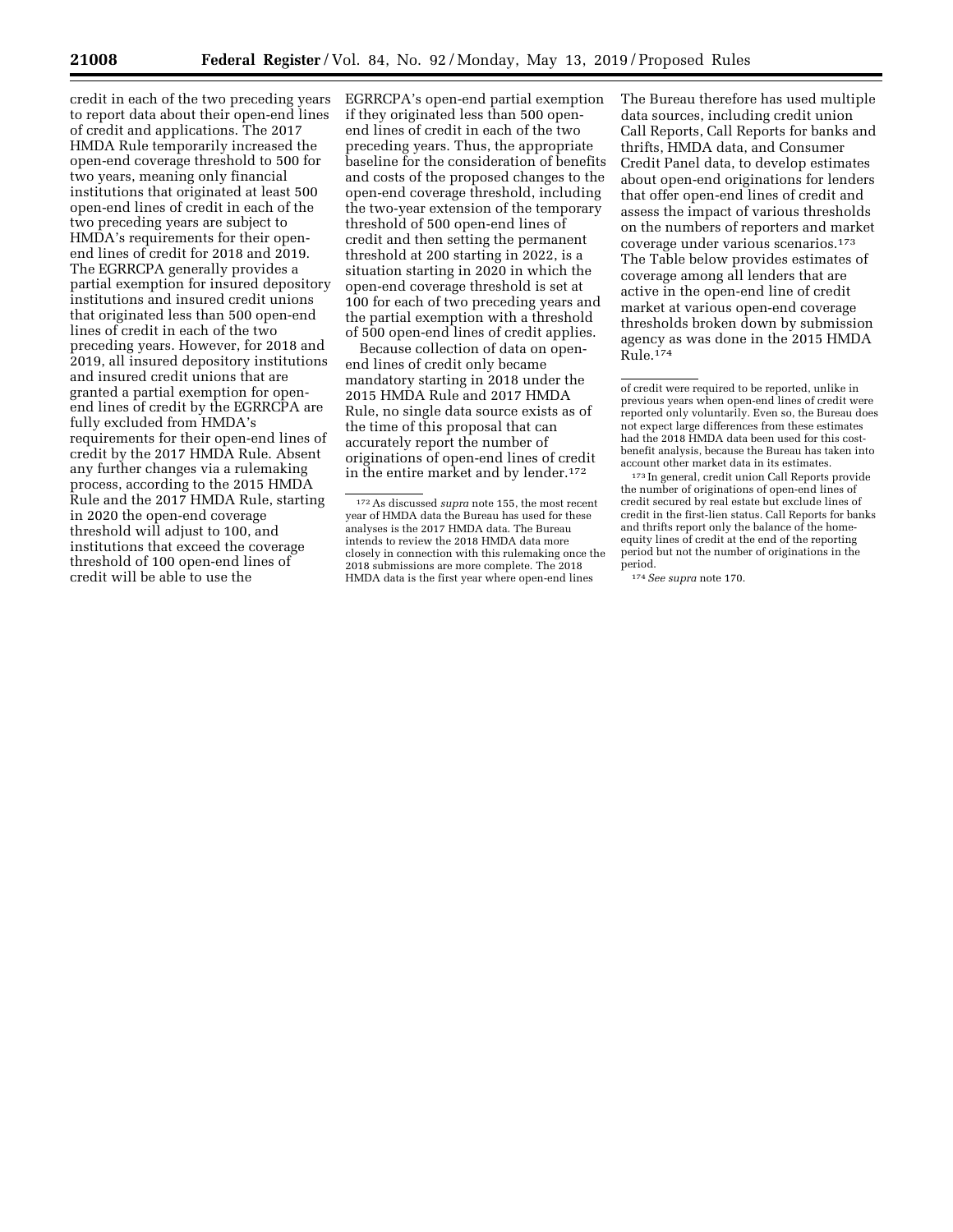| <b>Open-end Lines of Credit</b> | <b>Universe</b> | <b>Reporting Threshold</b> |       |       |  |
|---------------------------------|-----------------|----------------------------|-------|-------|--|
|                                 |                 | 100                        | 200   | 500   |  |
| # of Loans (in 1000's)          |                 |                            |       |       |  |
| All                             | 1,590           | 1,410                      | 1,341 | 1,233 |  |
| Market Coverage                 |                 | 88.7%                      | 84.4% | 77.6% |  |
| Type                            |                 |                            |       |       |  |
| <b>Banks &amp; Thrifts</b>      | 880             | 814                        | 787   | 753   |  |
| <b>Credit Unions</b>            | 653             | 545                        | 506   | 437   |  |
| Non-Dis                         | 57              | 51                         | 48    | 44    |  |
| Agency                          |                 |                            |       |       |  |
| <b>OCC</b>                      | 34              | 22                         | 18    | 10    |  |
| Fed                             | 34              | 24                         | 17    | 9     |  |
| <b>FDIC</b>                     | 96              | 59                         | 43    | 29    |  |
| <b>NCUA</b>                     | 563             | 484                        | 446   | 378   |  |
| <b>HUD</b>                      | 57              | 51                         | 48    | 44    |  |
| <b>CFPB</b>                     | 766             | 766                        | 765   | 761   |  |
| # of Institutions               |                 |                            |       |       |  |
| All                             | 6,615           | 1,014                      | 613   | 333   |  |
| Type                            |                 |                            |       |       |  |
| <b>Banks &amp; Thrifts</b>      | 3,819           | 391                        | 212   | 113   |  |
| <b>Credit Unions</b>            | 2,578           | 581                        | 376   | 205   |  |
| Non-DIs                         | 218             | 42                         | 25    | 15    |  |
| Agency                          |                 |                            |       |       |  |
| <b>OCC</b>                      | 624             | 65                         | 37    | 12    |  |
| Fed                             | 433             | 72                         | 32    | 9     |  |
| <b>FDIC</b><br>1,842            |                 | 173                        | 68    | 29    |  |
| <b>NCUA</b>                     | 1,650           | 561                        | 365   | 197   |  |
| <b>HUD</b>                      | 218             | 42                         | 25    | 15    |  |
| <b>CFPB</b>                     | 99              | 86                         | 80    | 68    |  |

### Table 4

The Bureau estimates that there were about 1.59 million open-end lines of credit originated in 2017 by about 6,615 lenders. Under the temporary 500 openend line of credit coverage threshold set in the 2017 HMDA Rule, there would be about 1.23 million open-end lines of credit reported by about 333 financial institutions. This would represent about 77.4 percent of all originations and 5 percent of all lenders in the open-end line of credit market. In comparison, if the open-end coverage threshold were set at 100, the Bureau estimates that the number of reporters would be about 1,014, who in total originate about 1.41

million open-end lines of credit, representing about 88.7 percent of all originations and 15.3 percent of all lenders in the market. In other words, if the coverage threshold is increased to 500 for another two years (in 2020 and 2021) as proposed by this proposed rule, in comparison to the default baseline where the threshold is set at 100 in 2020, the Bureau estimates that the number of institutions affected would be about 681, who in total originated about 177,000 open-end lines of credit. Among those 681 open-end lines of credit lenders, the Bureau estimates that about 618 already qualify for a partial

exemption for their open-end lines of credit under the EGRRCPA and in total they originate about 136,000 open-end lines of credit.

If the permanent open-end line of credit coverage threshold is set at 200, for 2022 and beyond, as proposed, the Bureau estimates there would be about 1.34 million open-end lines of credit reported by about 613 reporters. In terms of market coverage, this would represent about 84.2 percent of all originations and 9.2 percent of all lenders in the open-end line of credit market. In other words, if the coverage threshold is increased to 200 for year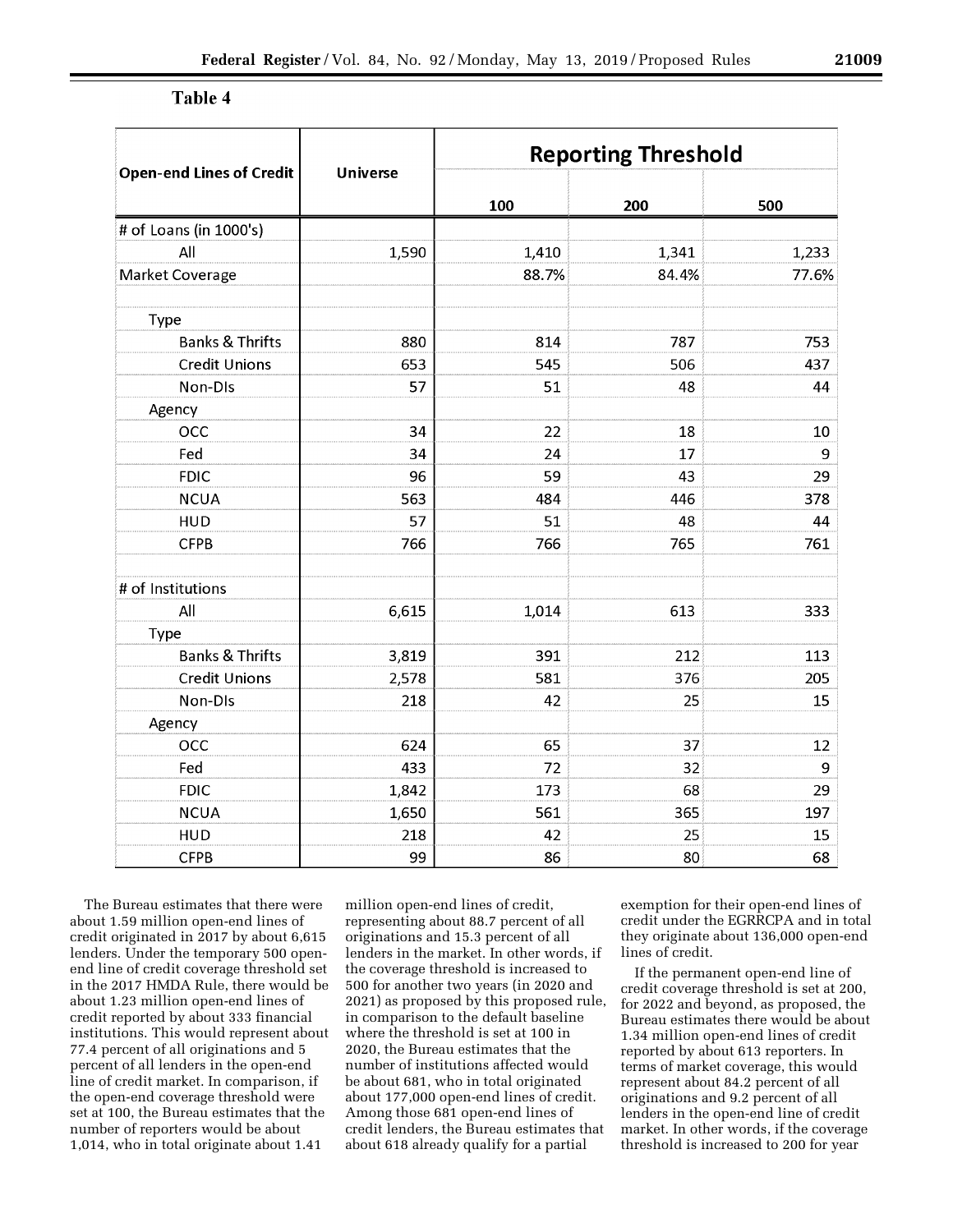2022 and beyond as proposed, in comparison to a baseline threshold set at 100, the Bureau estimates that 401 reporters, who in total originated about 69,000 open-end lines of credit, would be affected. Among the 401 institutions that the 200 loan threshold would completely exclude, the Bureau estimates that about 378 already qualify for a partial exemption for their openend lines of credit under the EGRRCPA and in total they originate about 61,000 open-end lines of credit.

### Benefits to Covered Persons

The proposed extension of the temporary open-end coverage threshold of 500 for two additional years, as compared to having the threshold adjust to 100, conveys a direct benefit to covered persons that originated fewer than 500 open-end lines of credit in either of the two preceding years but originated no less than 100 open-end lines of credit in each of the two preceding years in reducing the ongoing costs associated with open-end lines of credit during 2020 and 2021.

In the impact analysis of the 2015 HMDA Rule, the Bureau estimated that, accounting for Bureau's planned operational improvements, the ongoing operational costs on open-end reporters for all data points required under the 2015 HMDA Rule would be approximately \$8,600, \$43,400, and \$273,000 per year, for representative low-, moderate-, and high-complexity financial institutions, respectively. Adjusting for inflation, this is equivalent to approximately \$8,800, \$44,700, and \$281,100 per year currently. On the other hand, accounting for the reduced number of required data points and inflation, the Bureau now estimates that the ongoing costs of open-end reporting would be about \$4,300, \$21,900, and \$138,000 per year, for representative low-, moderate- , and high-complexity financial institutions, respectively that are eligible for a partial exemption for openend lines of credit under the EGRRCPA.

The Bureau estimates that, with the proposed coverage threshold increased to 500 as compared to reverting to 100 for 2020 and 2021, about 681 financial institutions would be excluded from reporting open-end lines of credit during the two years. About 618 of those 681 financial institutions would be eligible for the partial exemption for open-end lines of credit under the EGRRCPA and further implemented by the 2018 HMDA Rule and this proposed rule if adopted, and about 63 of them would not have been eligible for the partial exemption for open-end lines of credit because in one of the preceding

two years their open-end origination volume exceeded 500. Of the 618 institutions that are already eligible for a partial exemption under the EGRRCPA but would be fully excluded for two additional years from open-end reporting by this proposed rule, the Bureau estimates that about 567 are lowcomplexity tier 3 open-end reporters, about 51 are moderate-complexity tier 2 open-end reporters, and none are highcomplexity tier 1 reporters. In addition, of the 63 institutions that are not eligible for the partial exemption under the EGRRCPA but would be fully excluded for two additional years from open-end reporting by this proposed rule, the Bureau estimates that about 26 are low-complexity tier 3 open-end reporters, about 37 are moderatecomplexity tier 2 open-end reporters, and none are high-complexity tier 1 reporters. Using the estimates of savings on ongoing costs for open-end lines of credit for representative financial institutions, grouped by whether the lender is already eligible for the partial exemption under the EGRRCPA, as described above, the Bureau estimates that by extending the temporary 500 open-end coverage threshold for two years, the eligible financial institutions that are already partially exempt under the EGRRCPA would receive an aggregate reduction in operational cost associated with open-end lines of credit of about \$3.5 million per year in the years 2020 and 2021, while the eligible financial institutions that are not already partially exempt under the EGRRCPA would receive an aggregate reduction in operational cost associated with open-end lines of credit of about \$2.1 million per year in the years 2020 and 2021. In total extending the 500 loan threshold for two additional years would result in operational cost savings of about \$5.6 million per year in the years 2020 and 2021.

The proposed increase of the permanent open-end coverage threshold to 200 open-end lines of credit in each of the two preceding calendar years starting in 2022, as compared to having the threshold adjust to 100, conveys a direct benefit to covered persons that originated fewer than 200 open-end lines of credit in either of the two preceding years but originated no less than 100 open-end lines of credit in each of the two preceding years in reducing the ongoing costs of having to report their open-end lines of credit.

The Bureau estimates that, with the proposed coverage threshold increased to 200 as compared to reverting to 100 starting in 2022, about 401 financial institutions would be excluded from reporting open-end lines of credit

starting in 2022. About 378 of those 401 financial institutions are eligible for the partial exemption for open-end lines of credit under the EGRRCPA, and about 23 of them are not eligible for the partial exemption for open-end lines of credit because in one of the preceding two years its open-end origination volume exceeded 500. Of the 378 institutions that are already partially exempt under the EGRRCPA but would be fully excluded from open-end reporting starting in 2022 under the proposal, the Bureau estimates that about 373 are lowcomplexity tier 3 open-end reporters, about five are moderate-complexity tier 2 open-end reporters, and none are high-complexity tier 1 reporters. In addition, of the 23 institutions that are not eligible for the partial exemption under the EGRRCPA but would be fully excluded from open-end reporting starting in 2022 by this proposed rule, the Bureau estimates that about 18 are low-complexity tier 3 open-end reporters, about five are moderatecomplexity tier 2 open-end reporters, and none are high-complexity tier 1 reporters. Using the estimates of savings on ongoing costs for open-end lines of credit for representative financial institutions, grouped by whether the lender is already eligible for the partial exemption under the EGRRCPA, as described above, the Bureau estimates that by raising the open-end coverage threshold to 200 open-end lines of credit starting in 2022, the eligible financial institutions that are already partially exempt under the EGRRCPA would receive an aggregate reduction in operational cost associated with openend lines of credit of about \$1.7 million per year starting in 2022, while the eligible financial institutions that are not already partially exempt under the EGRRCPA would receive an aggregate reduction in operational cost associated with open-end lines of credit of about \$38,000 per year starting in 2022. In total, increasing the open-end threshold from 100 to 200 would result in savings on the operational costs associated with open-end lines of credit of about \$2.1 million per year starting in 2022.

The proposed increase of the openend coverage threshold to 200 starting in calendar year 2022, as compared to having the threshold adjust to 100, would also convey a direct benefit to covered persons that originated fewer than 200 open-end lines of credit in either of the two preceding years but originated no less than 100 open-end lines of credit in each of the two preceding years in removing the onetime costs of having to report their open-end lines of credit, had the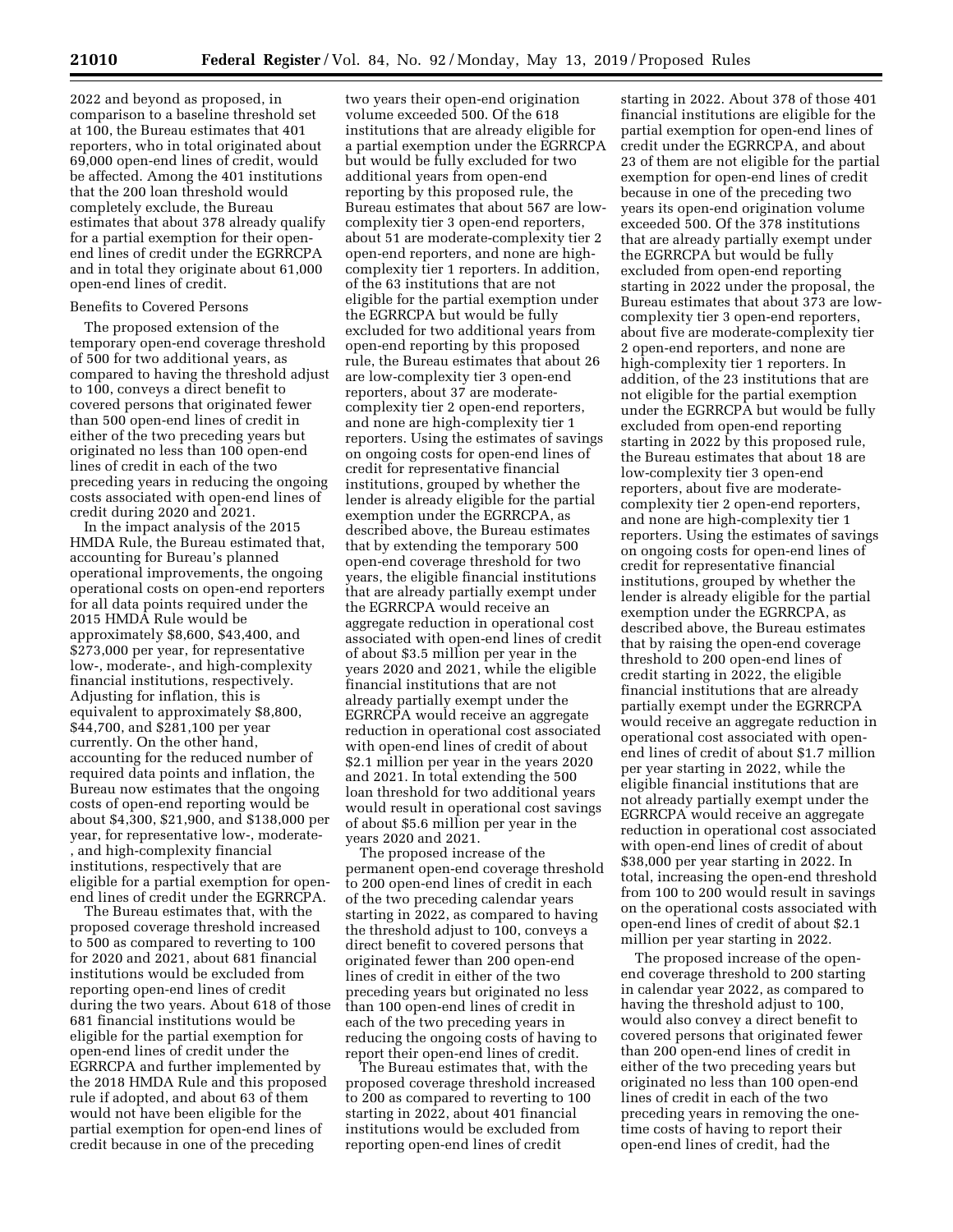reporting threshold adjusted to 100 according to the 2017 HMDA Rule.

It is the Bureau's understanding that most of the financial institutions that were temporarily excluded for 2018 and 2019 under the 2017 HMDA rule have not fully prepared for open-end reporting because they are waiting for the Bureau to decide on the open-end reporting threshold that would apply after the temporary threshold of 500 loans expires in 2020. Under the baseline in this impact analysis, absent this proposed rule, those financial institutions would have to start reporting their open-end lines of credit starting in 2020, and hence incur onetime costs to create processes and systems for open-end lines of credit. The proposed extension of the 500 open-end coverage threshold for 2020 and 2021 in this proposal would delay incurrence of such one-time costs for two more years. If the second proposal to increase the open-end threshold to 200 starting in 2022 is not finalized, financial institutions that originated fewer than 200 open-end lines of credit in either of the two preceding years but originated no less than 100 open-end lines of credit in each of the two preceding years would eventually incur one-time costs of having to report their open-end lines of credit, once the reporting threshold reverted to the permanent threshold of 100.

As noted in the 2015 HMDA Rule, the Bureau recognizes that many financial institutions, especially larger and more complex institutions, process applications for open-end lines of credit in their consumer lending departments using procedures, policies, and data systems separate from those used for closed-end loans.

In the 2015 HMDA Rule, the Bureau assumed that the one-time costs for reporting information on open-end lines of credit required under the Rule would be roughly equal to 50 percent of the one-time costs of reporting information on closed-end mortgages. This translates to one-time costs of about \$400,000 and \$125,000 for open-end reporting for representative high- and moderatecomplexity financial institutions, respectively, that will be required to report open-end lines of credit while also reporting closed-end mortgage loans. This assumption accounted for the fact that reporting open-end lines of credit will require some new systems, extra start-up training, and new compliance procedures and manuals, while recognizing that some fixed, onetime costs would need to be incurred anyway in making systemic changes to bring institutions into compliance with Regulation C and could be shared with

closed-end lines of business. The assumption was consistent with the Bureau's estimate that an overwhelming majority of open-end reporters would also be reporting simultaneously closedend mortgage loans and applications. In the 2015 HMDA Rule, the Bureau also assumed that the additional one-time costs of open-end reporting would be relatively low for low-complexity financial institutions because they are less reliant on information technology systems for HMDA reporting and may process open-end lines of credit on the same system and in the same business unit as closed-end mortgage loans. Therefore, for low-complexity financial institutions, the Bureau had assumed that the additional one-time cost created by open-end reporting is minimal and is derived mostly from new training and procedures adopted for the overall changes in the 2015 HMDA Rule.

In the proposal leading to the 2015 HMDA Rule, the Bureau had asked for public comments and specific data regarding the one-time cost of reporting open-end lines of credit. Although some commenters provided generic feedback on the additional burden of reporting data on these products, very few provided specific estimates of the potential one-time costs of reporting open-end lines of credit. Since issuing the 2015 HMDA Rule, the Bureau has heard anecdotal reports that one-time costs to begin reporting information on open-end lines of credit could be higher than the Bureau's estimates in the 2015 HMDA Rule. The Bureau has reviewed the 2015 estimates and believes that the one-time cost estimates for open-end lines of credit provided in 2015, if applied to this proposed rule, would most likely be underestimates, for two reasons.

First, in developing the one-time cost estimates for open-end lines of credit in the 2015 HMDA Rule, the Bureau had envisioned that there would be cost sharing between the line of business that conducts open-end lending and the line of business that conducts closedend lending at the corporate level, as the implementation of open-end reporting that became mandatory under the 2015 HMDA Rule would coincide with the implementation of the changes to closed-end reporting under the 2015 HMDA Rule. For instance, the resources of the corporate compliance department and information technology department could be shared and utilized simultaneously across different lines of business within the same lender in its efforts to set up processes and systems adapting to the 2015 HMDA Rule. Therefore the Bureau assumed the onetime cost due to open-end reporting

would be about one-half of the one-time costs due to closed-end reporting, in order to both reasonably count for the costs for open-end lines of credit and avoid double counting. However, the circumstances have somewhat changed due to the 2017 HMDA Rule and would be changed further under this proposed rule. The 2017 HMDA Rule temporarily increased the open-end lines of credit threshold from 100 to 500 for two years. This proposal would further extend the temporary threshold of 500 for two additional years. Thus, there would be a considerable lag between the implementation of closed-end reporting changes under the 2015 HMDA Rule and the implementation of mandatory open-end reporting for those open-end lenders that have been temporarily excluded under the 2017 HMDA Rule and would be excluded for two more years under the proposal, but would be required to comply with HMDA's requirements for their open-end lines of credit starting in 2022 with the proposed 200 origination threshold taking effect. As a result, the efficiency gain from one-time cost sharing between the closed-end and open-end reporting that was envisioned in the cost-benefit analysis of the 2015 HMDA Rule likely would not be applicable, if some of the temporarily excluded open-end reporters under the 2017 HMDA Rule and the proposal were to start preparing for open-end reporting several years after the implementation of closed-end changes. Therefore the Bureau now believes the one-time costs of starting reporting information on open-end lines of credit, if the financial institution is to start reporting open-end lines of credit in 2022 and beyond, would be higher than the Bureau's initial estimates of one-time costs of open-end reporting provided in the HMDA 2015 Rule. For this impact analysis, hence the Bureau assumes for a representative tier 2 openend reporters, the one-time costs of starting open-end reporting in 2022 would be approximately equal to the one-time cost estimate for closed-end reporting that Bureau estimated in the 2015 HMDA Rule, instead of being about one half of the one-time cost estimate for closed-end reporting. This translates to about \$250,000 per representative tier 2 open-end reporter, instead of \$125,000 as the Bureau estimated in the 2015 HMDA Rule regarding the one-time costs of openend reporting. This is the case regardless whether the open-end reporters also report closed-end mortgage loans under HMDA. The Bureau notes that the tier 2 financial institutions that would be permanently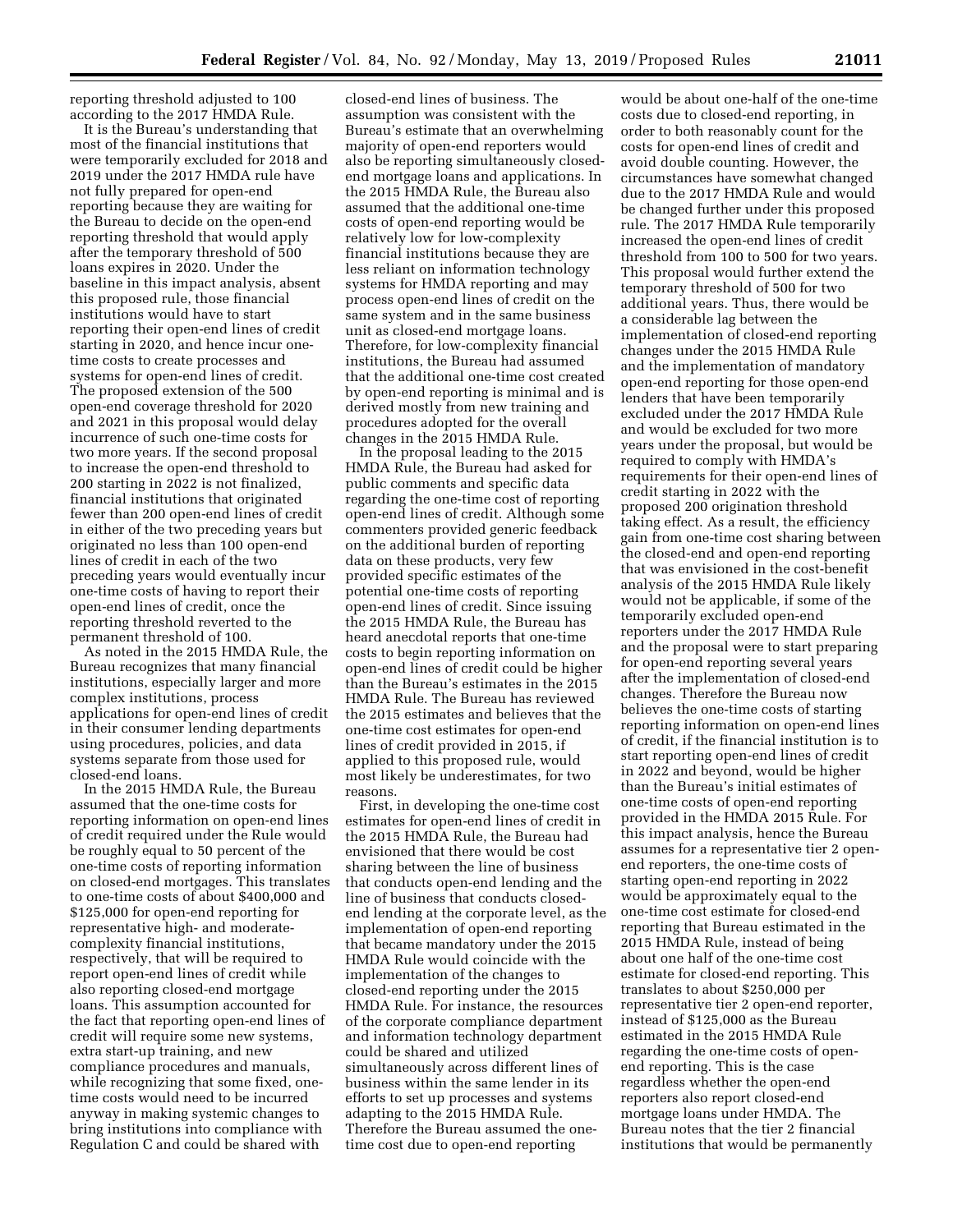excluded from open-end reporting under this proposal would no longer have to incur such one-time costs, if it is adopted.

Secondly, the delay in open-end reporting for those tier 3 financial institutions that originated between 100 and 499 open-end lines of credit in either of the two preceding years as the result of the 2017 HMDA Rule would mean that, those institution would have to restart the training process for staff directly responsible for open-end data collection reporting and update compliance procedures and manuals, if the open-end threshold is set to 100 starting in 2020, and incur a one-time cost. In the 2015 HMDA Rule, the Bureau estimated the total one-time cost estimate for low-complexity financial institutions would be approximately \$3,000 regardless of whether the financial institution reports open-end lines of credit. Under this proposal, the Bureau assumes that the low-complexity financial institutions that would be completely excluded from open-end reporting hence would be able to avoid incurring a one-time cost of about \$3,000.

The Bureau estimates that, with the proposed coverage threshold increased to 200 starting in 2022 as compared to reverting to 100, about 401 more institutions would be excluded from reporting open-end lines of credit starting in 2022. About 391 of those 401 institutions are low-complexity tier 3 open-end reporters, about 10 are moderate-complexity tier 2 open-end reporters, and none are high-complexity tier 1 reporters. Using the estimates of savings on one-time costs for open-end lines of credit for representative financial institutions discussed above, the Bureau estimates that with the proposed increase in the open-end coverage threshold to 200 starting in 2022, the eligible institutions would receive an aggregate savings in avoided one-time cost associated with open-end lines of credit of about \$3.8 million.

### Costs To Covered Persons

It is possible that, like any new regulation or revision to the existing regulations, financial institutions may incur certain one-time costs adapting to the changes to the regulation. Based on the Bureau's early outreach to stakeholders, the Bureau understands that most of such one-time costs would result from interpreting and implementing the regulatory changes, but not from purchasing software upgrades or turning off the existing reporting functionality that the eligible institutions already built or purchased

prior to the new changes taking its effect.

The Bureau seeks comment on the costs and benefits to institutions that would be excluded pursuant to the proposed increases to the open-end coverage threshold.

### Benefits to Consumers

Having generated estimates of the reduction in ongoing costs on covered financial institutions due to the proposed temporary increase in the open-end coverage threshold, the Bureau then attempts to estimate the potential pass-through of such cost reduction from the lenders to consumers, which could benefit consumers. According to economic theory, in a perfectly competitive market where financial institutions are profit maximizers, the affected financial institutions would pass on to consumers the marginal, *i.e.* variable, cost savings per application or origination, and absorb the one-time and increased fixed costs of complying with the rule.

The Bureau estimated in the 2015 HMDA Rule that the rule would increase variable costs by \$41.50 per open-end line of credit application for representative low-complexity institutions and \$6.20 per open-end line of credit application for representative moderate-complexity institutions. These savings on variable costs by the excluded open-end reporters could potentially be passed through to the consumers, if the market is perfectly competitive. These expenses will be amortized over the life of a loan and represent a negligible reduction in the cost of a mortgage loan. The Bureau notes that the market structure in the consumer mortgage lending market may differ from that of a perfectly competitive market in which case the pass-through to the consumers would most likely be smaller than the passthrough under the perfect competition assumption. Therefore, the Bureau does not anticipate any material effect on credit access in the long or short term even if financial institutions pass on these reduced costs to consumers.

#### Costs to Consumers

The proposed extension of the temporary coverage threshold of 500 for open-end lines of credit for 2020 and 2021 and setting the proposed permanent open-end threshold at 200 starting in 2022 would reduce the openend data submitted under HMDA. As a result, HMDA data on these institutions' open-end loans and applications would no longer be available to regulators, public officials, and members of the public. The decreased oversight over

affected financial institutions may lead to adverse outcomes for some consumers. For instance, reporting data on open-end line of credit applications and originations and on certain demographic characteristics of applicants and borrowers could help the regulators and public officials better understand the type of funds that are flowing from lenders to consumers and consumers' need for mortgage credit. Open-end line of credit data that may be relevant to underwriting decisions may also help improve the processes used to identify possible discriminatory lending patterns and enforce antidiscrimination statutes.

### *F. Potential Specific Impacts of the Proposed Rule*

1. Depository Institutions and Credit Unions With \$10 Billion or Less in Total Assets, as Described in Section 1026

As discussed above, the proposed rule would incorporate the interpretations and procedures from the 2018 HMDA Rule into Regulation C and further implement section 104(a) of the EGRRCPA, which grants eligible financial institutions partial exemptions from HMDA's requirements for certain transactions; increase the threshold for reporting data about closed-end mortgage loans from 25 to either 50 or 100 originations in both of the preceding two calendar years; and extend for a period of two years the current temporary threshold for reporting data about open-end lines of credit of 500 open-end lines of credit and increase the permanent threshold for reporting data about open-end lines of credit from 100 to 200 open-end lines of credit in both of the preceding two calendar years starting in 2022.

All three sets of proposed provisions focus on burden reduction for smaller institutions. Therefore, the Bureau believes that the benefits of this proposed rule to depository institutions and credit unions with \$10 billion or less in total assets will be similar to the benefit to creditors as a whole, as discussed above.

Specifically the Bureau estimates that the reduction in annual operational costs from the partial exemption for closed-end reporting under the EGRRCPA and further implemented by the 2018 HMDA Rule and this proposed rule if adopted would be approximately \$2,300, \$11,900, and \$33,900 per year for representative tier 3, tier 2, and tier 1 depository institutions and credit unions with \$10 billion or less in total assets that are eligible for the partial exemptions of closed-end reporting. The Bureau estimates that all but about eight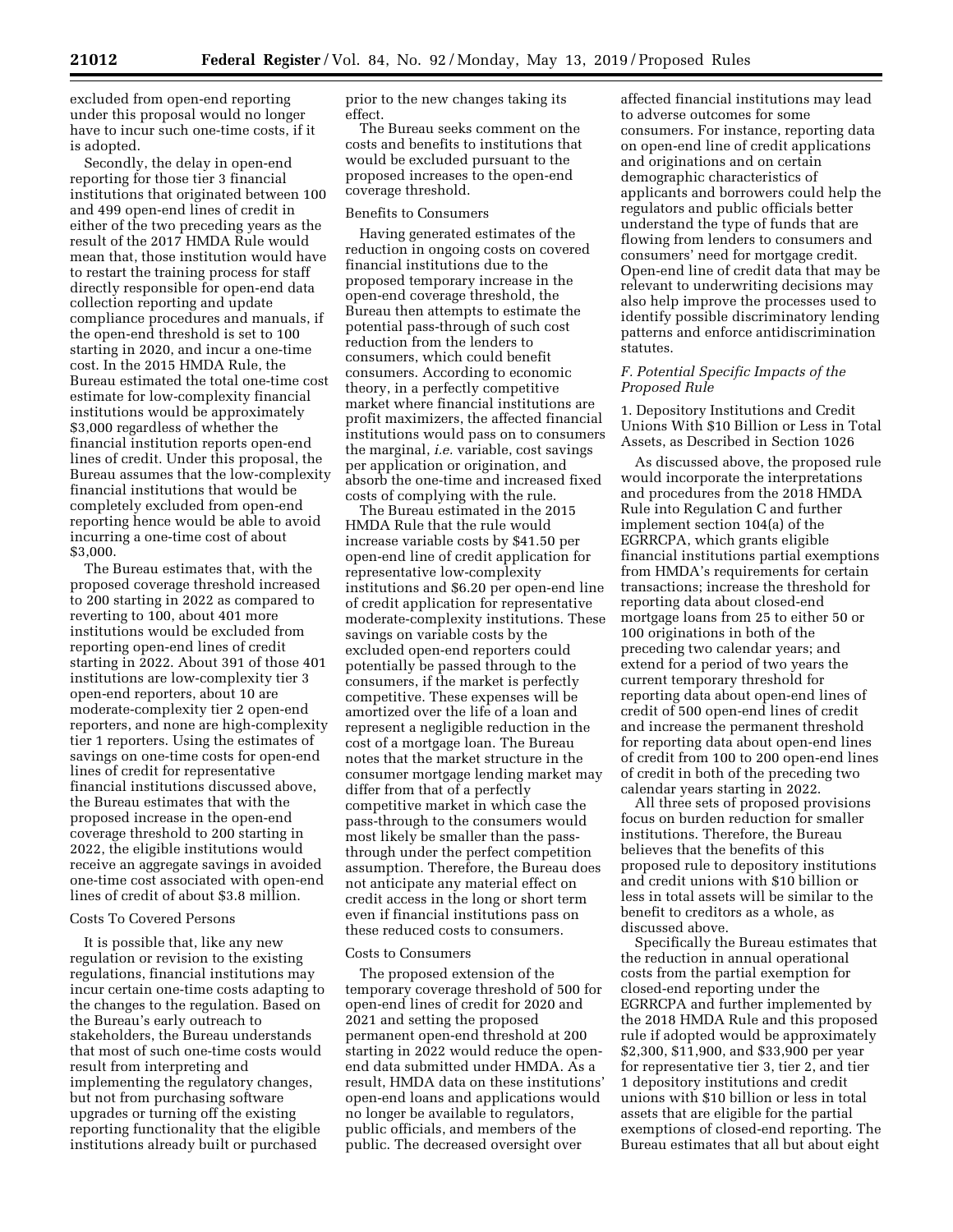of the approximately 3,300 institutions that are eligible for the partial exemption from closed-end reporting are small depository institutions or credit unions with assets at or below \$10 billion. About 2,672 of the partiallyexempt closed-end reporting small depository institutions or credit unions are low-complexity tier 3 closed-end reporters, with the rest being moderatecomplexity tier 2 closed-end reporters, and none are high-complexity tier 1 reporters. Based on these calculations, the Bureau estimates that the aggregate savings on ongoing costs for these institutions would be approximately \$13.5 million annually.

The Bureau estimates that the reduction in annual operational costs starting in calendar year 2020 from the partial exemption from open-end reporting under the EGRRCPA, absent the proposed open-end threshold changes, would be approximately \$4,500, \$22,800, and \$144,000 per year for representative tier 3, tier 2, and tier 1 depository institutions and credit unions with \$10 billion or less in total assets that are eligible for the partial exemptions of open-end reporting. The Bureau estimates that about 578 out of the 595 financial institutions that would be partially exempt from reporting certain data points on open-end lines of credit under the EGRRCPA are small depository institutions or credit unions with assets at or below \$10 billion. According to the Bureau's estimates, about 531 of those 578 partially-exempt small depository institutions or credit union are low-complexity tier 3 openend reporters, about 47 are moderatecomplexity tier 2 open-end reporters, and none are high-complexity tier 1 reporters. Based on these counts, the Bureau estimates that the aggregate savings on ongoing costs for these small depository institutions or credit unions due to the partial exemption from openend reporting would be approximately \$3.5 million annually, starting in calendar year 2020.

For the closed-end coverage threshold proposed provision, the Bureau estimates that for depository institutions and credit unions with \$10 billion in assets or less that would have been required to report under the 2015 HMDA Rule, and are not partially exempt under the EGRRCPA, the savings on the annual operational costs from being excluded from closed-end reporting under the proposal would be approximately \$4,500 for a representative low-complexity tier 3 institution, \$44,700 for a representative moderate-complexity tier 2 institution, and \$343,000 for a representative highcomplexity tier 1 institution that fall

below the proposed coverage threshold of either 50 or 100, whichever is adopted in the final rule. For depository institutions and credit unions with \$10 billion in assets or less that would have been required to report under the 2015 HMDA Rule, but are partially exempt under the EGRRCPA, the savings on the annual operational costs from not reporting any closed-end mortgage data under the proposal, would be approximately \$2,200 for a representative low-complexity tier 3 institution, \$32,800 for a representative moderate-complexity tier 2 institution, and \$309,000 for a representative highcomplexity tier 1 institution. The Bureau estimates that about 738 of the approximately 760 institutions that would be excluded from the proposed 50 loan closed-end reporting threshold are small depository institutions or credit unions with assets at or below \$10 billion, and all but one of them are already partially exempt under the EGRRCPA and 2018 HMDA Rule. About 724 of them are similar to representative low-complexity tier 3 institution, with the rest being moderate-complexity tier 2 institutions. Combined, the annual saving on operational costs for depository institutions and credit unions with \$10 billion or less in assets newly excluded under the proposed 50 closed-end threshold would be about \$1.9 million. Similarly, the Bureau estimates that about 1,666 of the approximately 1,720 institutions that would be excluded from the proposed alternative 100 loan closed-end reporting threshold are small depository institutions or credit unions with assets at or below \$10 billion, and all but two of them are already partially exempt under the EGRRCPA and 2018 HMDA Rule. About 1,573 of them are similar to representative low-complexity tier 3 institution, with the rest being moderate-complexity tier 2 institutions. Combined, the annual saving on operational costs for depository institutions and credit unions with \$10 billion or less in assets newly excluded under the proposed 100 closed-end threshold would be about \$4.8 million.

For the proposed open-end coverage threshold provision, the Bureau estimates that for depository institutions and credit unions with \$10 billion in assets or less that would not have to report open-end lines of credit under the proposal, the reduction in annual ongoing operational costs for the excluded institutions not eligible for the partial exemption for open-end lines of credit under the EGRRCPA would be approximately \$8,800, \$44,700, and \$28,100 per year, for representative low-

, moderate-, and high-complexity financial institutions, respectively, and the reduction in annual ongoing operational costs for excluded institutions already partially exempt for open-end lines of credit under the EGRRCPA would be approximately \$4,300, \$21,900, and \$138,000 annually, for representative low-, moderate-, and high-complexity financial institutions, respectively. The Bureau estimates that about 633 of the approximately 681 institutions that would be temporarily excluded from open-end reporting in 2020 and 2021 under this proposed rule are small depository institutions or credit unions with assets at or below \$10 billion, and about 578 of them are already partially exempt under the EGRRCPA. Combined, the Bureau estimates that the annual saving on operational costs for depository institutions and credit unions with \$10 billion or less in assets receiving the temporary exclusion for open-end reporting for two additional years under the proposed rule would be about \$5 million per year in the years 2020 and 2021. Similarly, the Bureau estimates that about 378 of the approximately 400 institutions that would be excluded from open-end reporting starting in 2022 under the proposal are small depository institutions or credit unions with assets at or below \$10 billion, and about 372 of them are already partially exempt under the EGRRCPA. Combined, the Bureau estimates that the annual saving on operational costs for depository institutions and credit unions with \$10 billion or less in assets receiving the temporary exclusion for open-end reporting for two additional years under this proposed rule would be about \$1.9 million per year starting in 2022. Using the estimates of savings on one-time costs for open-end lines of credit for representative financial institutions discussed above, the Bureau further estimates that by increasing the open-end coverage threshold to 200 starting in 2022, the eligible depository institutions and credit unions with \$10 billion or less in assets would receive an aggregate savings in avoided one-time cost associated with open-end lines of credit of about \$3.8 million.

2. Impact of the Proposed Provisions on Consumers in Rural Areas

The proposed provisions will not directly impact consumers in rural areas. However, as with all consumers, consumers in rural areas may be impacted indirectly. This would occur if financial institutions serving rural areas are HMDA reporters (in which case the proposal will lead to decreased information in rural areas) and if these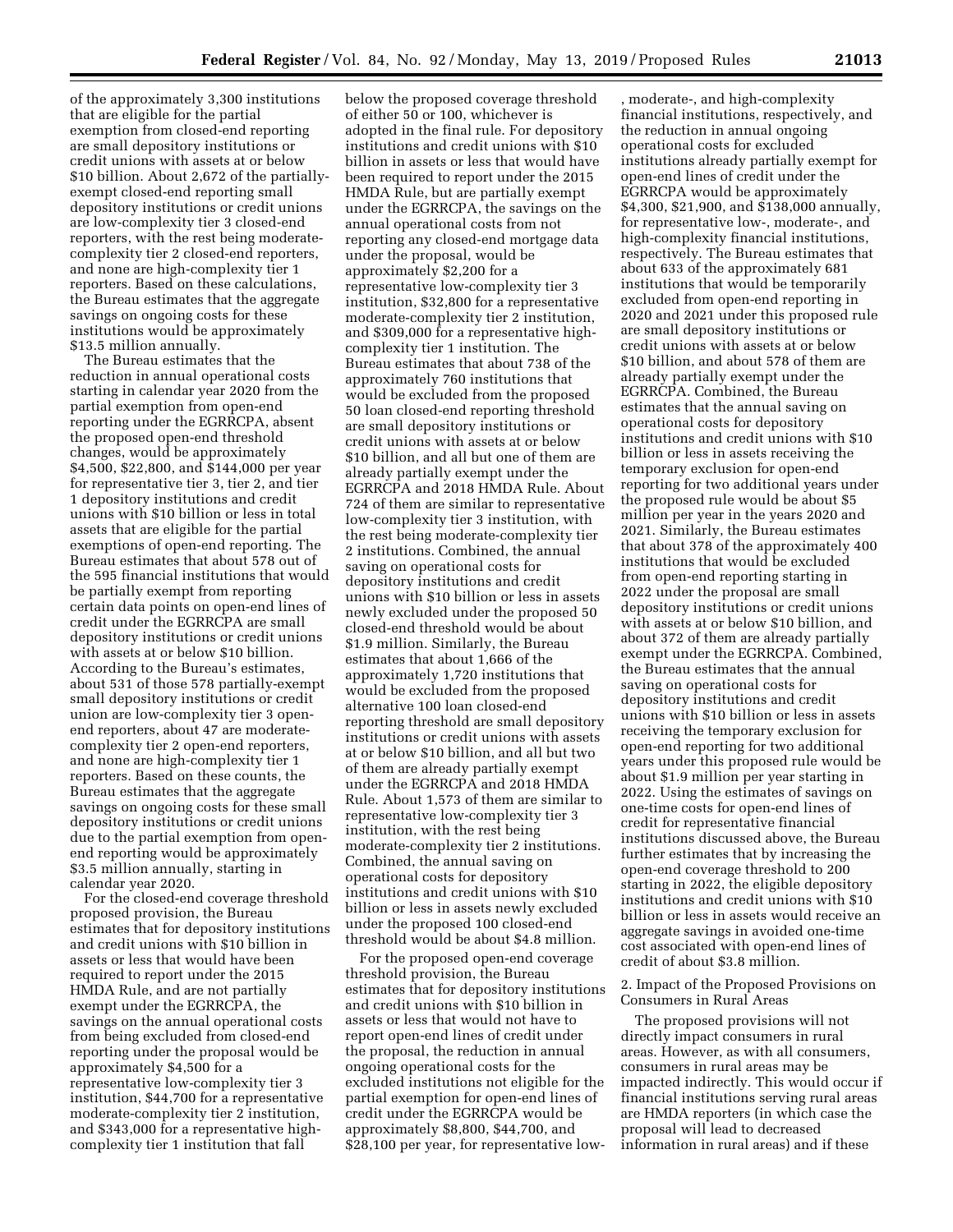institutions pass on some or all of the cost reduction to consumers (in which case, some consumers could benefit).

Recent research suggests that financial institutions that primarily serve rural areas are generally not HMDA reporters.175 The Housing Assistance Council (HAC) suggests that the current asset and geographic coverage criteria already in place disproportionately exempt small lenders operating in rural communities. For example, HAC uses 2009 Call Report data to show that approximately 700 FDIC-insured lending institutions had assets totaling less than the HMDA institutional coverage threshold and were headquartered in rural communities. These institutions, which would not be HMDA reporters, may represent one of the few sources of credit for many rural areas. Research by economists at the Board also suggests that HMDA's coverage of rural areas is limited, especially areas further from MSAs.176 If a large portion of the rural housing market is serviced by financial institutions that are already not HMDA reporters, any indirect impact of the proposed changes on consumers in rural areas would be limited, as the proposed changes directly involve none of those financial institutions.

However, although some research suggests that HMDA currently does not cover a significant number of financial institutions serving the rural housing market, HMDA data do contain information for some covered loans involving properties in rural areas. These data can be used to estimate the number of HMDA reporters servicing rural areas, and the number of consumers in rural areas that might potentially be affected by the proposed changes to Regulation C. For this analysis, the Bureau uses non-MSA areas as a proxy for rural areas, with the understanding that portions of MSAs and non-MSAs may contain urban and rural territory and populations. In 2017, 5,207 HMDA reporters reported applications or purchased loans for property located in geographic areas outside of an MSA. In total, these 5,207 financial institutions reported 1,794,248 applications or purchased loans for properties in non-MSA areas. This

number provides an upper-bound estimate of the number of consumers in rural areas that could be impacted indirectly by the proposed changes. In general, individual financial institutions report small numbers of covered loans from non-MSAs, as approximately 72 percent reported fewer than 100 covered loans from non-MSAs.

Following microeconomic principles, the Bureau believes that financial institutions will pass on reduced variable costs to future mortgage applicants, but absorb one-time costs and increased fixed costs if financial institutions are profit maximizers and the market is perfectly competitive.177 The Bureau defines variable costs as costs that depend on the number of applications received. Based on initial outreach efforts, the following five operational steps affect variable costs: Transcribing data, resolving reportability questions, transferring data to an HMS, geocoding, and researching questions. The primary impact of the proposed rule on these operational steps is a reduction in time spent per task. Overall, the Bureau estimates that the impact of the proposed rule on variable costs per application is to reduce variable costs by no more than \$42 for a representative tier 3 financial institution, \$6 for a representative tier 2 financial institution, and \$3 for a representative tier 1 financial institution.178 The 5,507 financial institutions that serviced rural areas could attempt to pass these reduced variable costs on to all future mortgage customers, including the estimated 1.8 million consumers from rural areas. Amortized over the life of the loan, this expense would represent a negligible reduction in the cost of a mortgage loan. The Bureau notes that the market structure in the consumer mortgage lending market may differ from that of a perfectly competitive market in which case the pass-through to the consumers would most likely be smaller than the pass-through under the perfect competition assumption. Therefore, the Bureau does not anticipate any material adverse effect on credit access in the long or short term even if these financial institutions pass on these reduced costs to consumers.

Given the differences between rural and non-rural markets in structure, demand, supply, and competition level, consumers in rural areas may experience benefits and costs from the proposed rule that are different than those experienced by consumers in general. To the extent that the impacts of the proposal on creditors differ by type of creditor, this may affect the costs and benefits of the proposal on consumers in rural areas. The Bureau will further consider the impact of the proposed rule on consumers in rural areas. The Bureau therefore asks interested parties to provide data, research results, and other factual information on the impact of the proposed rule on consumers in rural areas. For example, this would include any evidence and supporting information indicating that access to credit would increase or the cost of credit would fall.

### *G. Additional Analysis Being Considered and Request for Information*

The Bureau will further consider the benefits, costs and impacts of the proposed provisions and additional alternatives before finalizing the proposed rule. As noted above, there are a number of areas where additional information would allow the Bureau to better estimate the benefits, costs, and impacts of this proposed rule and more fully inform the rulemaking. The Bureau asks interested parties to provide comment or data on various aspects of the proposed rule, as detailed in the section-by-section analysis.

### **VII. Regulatory Flexibility Act Analysis**

The Regulatory Flexibility Act 179 as amended by the Small Business Regulatory Enforcement Fairness Act of 1996 180 (RFA) requires each agency to consider the potential impact of its regulations on small entities, including small businesses, small governmental units, and small not-for-profit organizations.181 The RFA defines a ''small business'' as a business that meets the size standard developed by

<sup>175</sup>*See, e.g.,* Keith Wiley, ''What Are We Missing? HMDA Asset-Excluded Filers,'' Hous. Assistance Council (2011), *[http://ruralhome.org/storage/](http://ruralhome.org/storage/documents/smallbanklending.pdf) [documents/smallbanklending.pdf](http://ruralhome.org/storage/documents/smallbanklending.pdf)*; Lance George & Keith Wiley, ''Improving HMDA: A Need to Better Understand Rural Mortgage Markets,'' Hous. Assistance Council (2010), *[http://](http://www.ruralhome.org/storage/documents/notehmdasm.pdf) [www.ruralhome.org/storage/documents/](http://www.ruralhome.org/storage/documents/notehmdasm.pdf) [notehmdasm.pdf.](http://www.ruralhome.org/storage/documents/notehmdasm.pdf)* 

<sup>176</sup>*See* Robert B. Avery et al., ''Opportunities and Issues in Using HMDA Data,'' 29 J. of Real Est. Res. 352 (2007).

<sup>177</sup> If markets are not perfectly competitive or financial institutions are not profit maximizers then what financial institutions pass on may differ. For example, they may attempt to pass on one-time costs and increases in fixed costs, or they may not be able to pass on variable costs.

<sup>178</sup>These cost estimates represent the highest estimates among the estimates presented in previous sections and form the upper bound of possible savings.

<sup>179</sup>Public Law 96–354, 94 Stat. 1164 (1980). 180Public Law 104–21, section 241, 110 Stat. 847, 864–65 (1996).

<sup>181</sup> 5 U.S.C. 601–612. The term '' 'small organization' means any not-for-profit enterprise which is independently owned and operated and is not dominant in its field, unless an agency establishes [an alternative definition under notice and comment].'' 5 U.S.C. 601(4). The term '' 'small governmental jurisdiction' means governments of cities, counties, towns, townships, villages, school districts, or special districts, with a population of less than fifty thousand, unless an agency establishes [an alternative definition after notice and comment].'' 5 U.S.C. 601(5).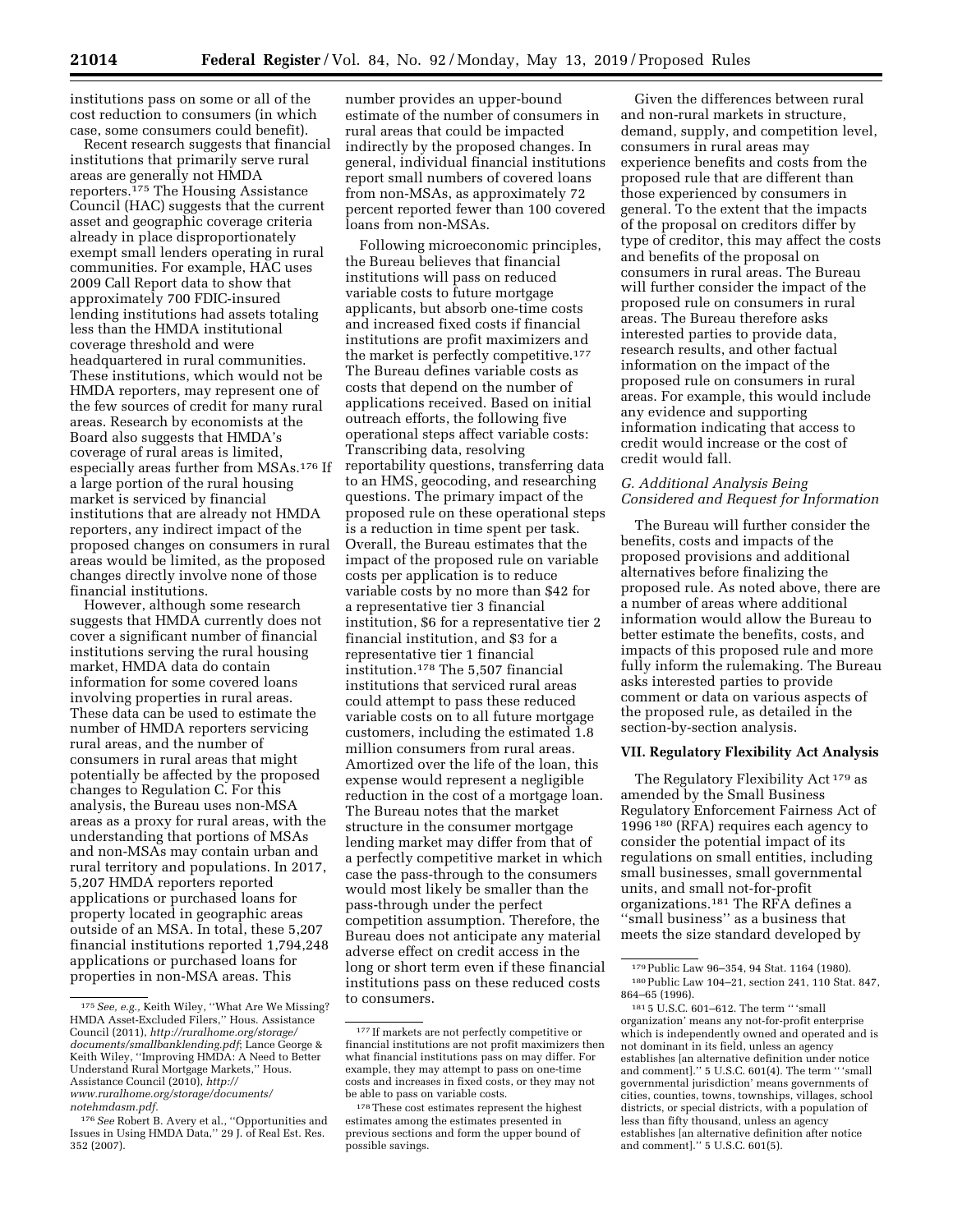the Small Business Administration pursuant to the Small Business Act.182

The RFA generally requires an agency to conduct an initial regulatory flexibility analysis (IRFA) and a final regulatory flexibility analysis (FRFA) of any rule subject to notice-and-comment rulemaking requirements, unless the agency certifies that the rule will not have a significant economic impact on a substantial number of small entities.183 The Bureau also is subject to certain additional procedures under the RFA involving the convening of a panel to consult with small business representatives prior to proposing a rule for which an IRFA is required.184

As discussed above, this proposal would incorporate the interpretations and procedures from the 2018 HMDA Rule into Regulation C and further implement section 104(a) of the EGRRCPA, which grants eligible financial institutions partial exemptions from HMDA's requirements for certain transactions; it would increase the threshold for reporting data about closed-end mortgage loans from 25 to 50 or 100 originations in each of the two preceding calendar years; and it would extend the temporary threshold of 500 open-end lines of credit for reporting data about open-end lines of credit for two years and then would set the permanent open-end threshold at 200 when the proposed temporary threshold expires. The section 1022(b)(2) analysis above describes how, if adopted, this proposal would reduce the costs and burdens on covered persons, including small entities. Additionally, as described in the analysis above, a small entity that is in compliance with the law at such time when this proposal might be adopted would not need to take any additional action to remain in compliance other than choosing to switch off all or parts of reporting systems and functions. Based on these considerations, the proposed rule would not have a significant economic impact on any small entities.

Accordingly, the undersigned hereby certifies that this proposed rule, if adopted, would not have a significant economic impact on a substantial number of small entities. Thus, neither an IRFA nor a small business review panel is required for this proposal. The Bureau requests comments on this analysis and any relevant data.

184 5 U.S.C. 609.

### **VIII. Paperwork Reduction Act**

Under the Paperwork Reduction Act of 1995 (PRA), 44 U.S.C. 3501 *et seq.,*  Federal agencies are generally required to seek approval from the Office of Management and Budget (OMB) for information collection requirements prior to implementation. Under the PRA, the Bureau may not conduct or sponsor, and, notwithstanding any other provision of law, a person is not required to respond to, an information collection unless the information collection displays a valid control number assigned by OMB.

The proposed rule would amend 12 CFR part 1003 (Regulation C), which implements HMDA. The Bureau's OMB control number for Regulation C is 3170–0008. This proposed rule would revise the information collection requirements contained in Regulation C that are currently approved by OMB under that OMB control number as follows: (1) The proposed rule would adjust Regulation C's institutional and transactional coverage thresholds, and (2) implement the new, separate EGRRCPA partial exemptions that apply to some HMDA reporting requirements.

The proposed rule contains revised information collection requirements regarding:

### *12 CFR 1003.4 et seq. Reporting, Recordkeeping, and Disclosure Requirements*

The collections of information contained in this proposed rule, and identified as such, have been submitted to OMB for review under section 3507(d) of the PRA. A complete description of the information collection requirements, including the burden estimate methods, is provided in the information collection request (ICR) that the Bureau has submitted to OMB under the requirements of the PRA. Please send your comments to the Office of Information and Regulatory Affairs, OMB, Attention: Desk Officer for the Bureau of Consumer Financial Protection. Send these comments by email to *oira*\_*[submission@omb.eop.gov](mailto:oira_submission@omb.eop.gov)*  or by fax to 202–395–6974. If you wish to share your comments with the Bureau, please send a copy of these comments to the Bureau at *[PRA](mailto:PRA_Comments@cfpb.gov)*\_ *[Comments@cfpb.gov.](mailto:PRA_Comments@cfpb.gov)* The ICR submitted to OMB requesting approval under the PRA for the information collection requirements contained herein is available at *[www.regulations.gov](http://www.regulations.gov)* as well as OMB's public-facing docket at *[www.reginfo.gov.](http://www.reginfo.gov)* 

*Title of Collection:* Home Mortgage Disclosure Act (Regulation C). *OMB Control Number:* 3170–0008.

*Type of Review:* Revision of a currently approved information collection.

*Affected Public:* Private Sector. *Estimated Number of Respondents:*  105.

### *Estimated Total Annual Burden Hours:* 1,290,000.

*Comments are invited on:* (a) Whether the collection of information is necessary for the proper performance of the functions of the Bureau, including whether the information will have practical utility; (b) the accuracy of the Bureau's estimate of the burden of the collection of information, including the validity of the methods and the assumptions used; (c) ways to enhance the quality, utility, and clarity of the information to be collected; and (d) ways to minimize the burden of the collection of information on respondents, including through the use of automated collection techniques or other forms of information technology. Comments submitted in response to this document will be summarized and/or included in the request for OMB approval. All comments will become a matter of public record. If applicable, the notice of final rulemaking will display the control number assigned by OMB to any information collection requirements proposed herein and adopted in the final rule.

### **List of Subjects in 12 CFR Part 1003**

Banks, Banking, Credit unions, Mortgages, National banks, Reporting and recordkeeping requirements, Savings associations.

### **Authority and Issuance**

For the reasons set forth above, the Bureau proposes to amend Regulation C, 12 CFR part 1003, as set forth below:

### **PART 1003—HOME MORTGAGE DISCLOSURE (REGULATION C)**

■ 1. The authority citation for part 1003 continues to read as follows:

**Authority:** 12 U.S.C. 2803, 2804, 2805, 5512, 5581.

[The following amendments would be effective January 1, 2020, further amending the part as amended at September 13, 2017, at 82 FR 43088, effective January 1, 2020.]

■ 2. Section 1003.2 is amended by revising paragraphs  $(g)(1)(v)$  and (g)(2)(ii) to read as follows:

### **§ 1003.2 Definitions.**

- \* \* \* \* \*
	- $(g) * * * *$
	- $(1) * * * *$

<sup>182</sup> 5 U.S.C. 601(3). The Bureau may establish an alternative definition after consulting with the Small Business Administration and providing an opportunity for public comment. *Id.* 

<sup>183</sup> 5 U.S.C. 601–612.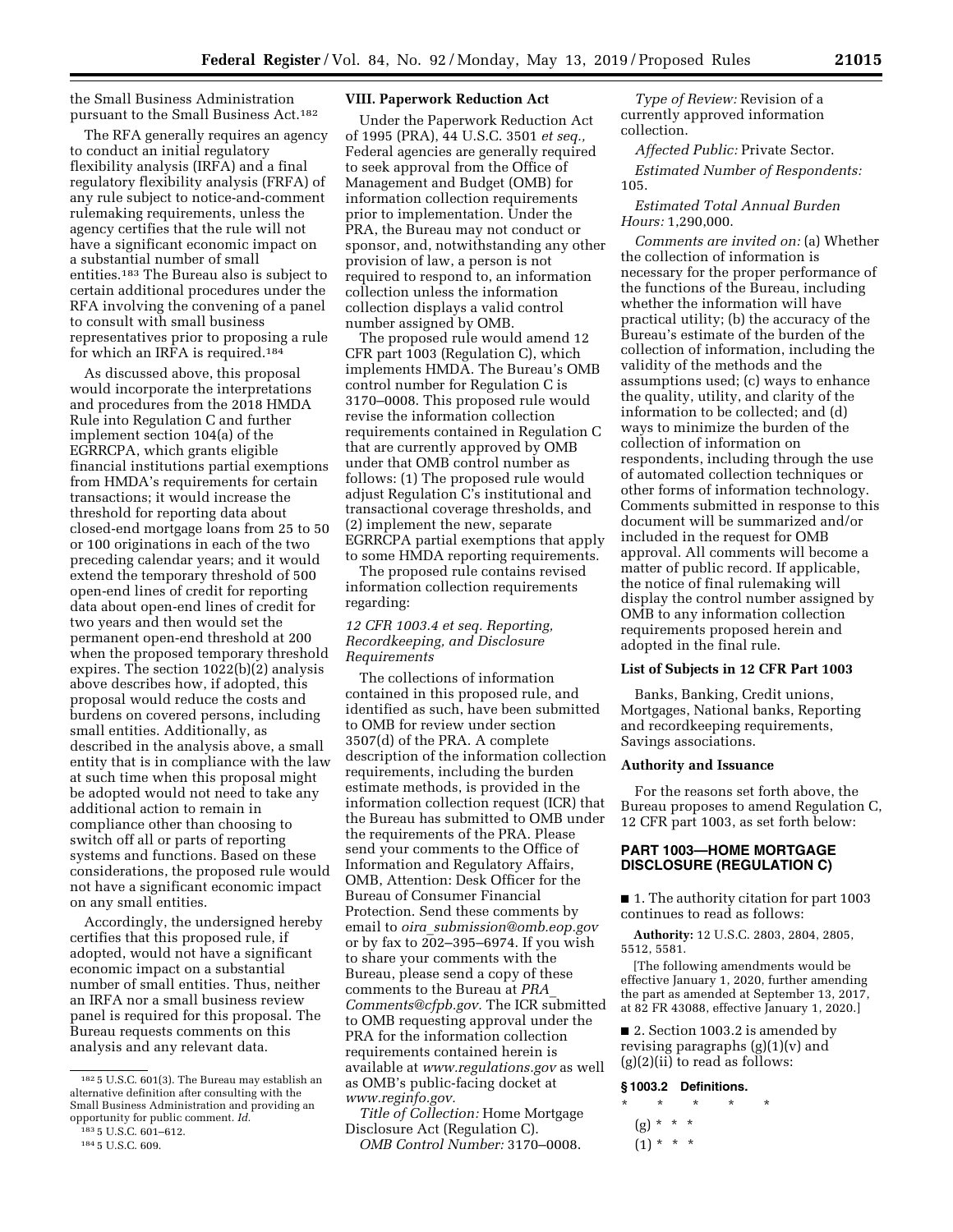## **Alternative 1—Paragraphs (g)(1)(v) and (g)(2)(ii)**

(v) Meets at least one of the following criteria:

(A) In each of the two preceding calendar years, originated at least 50 closed-end mortgage loans that are not excluded from this part pursuant to § 1003.3(c)(1) through (10) or (c)(13); or

(B) In each of the two preceding calendar years, originated at least 500 open-end lines of credit that are not excluded from this part pursuant to § 1003.3(c)(1) through (10); and

 $(2) *$ 

(ii) Meets at least one of the following criteria:

(A) In each of the two preceding calendar years, originated at least 50 closed-end mortgage loans that are not excluded from this part pursuant to § 1003.3(c)(1) through (10) or (c)(13); or

(B) In each of the two preceding calendar years, originated at least 500 open-end lines of credit that are not excluded from this part pursuant to § 1003.3(c)(1) through (10).

### **Alternative 2—Paragraphs (g)(1)(v) and (g)(2)(ii)**

(v) Meets at least one of the following criteria:

(A) In each of the two preceding calendar years, originated at least 100 closed-end mortgage loans that are not excluded from this part pursuant to § 1003.3(c)(1) through (10) or (c)(13); or

(B) In each of the two preceding calendar years, originated at least 500 open-end lines of credit that are not excluded from this part pursuant to § 1003.3(c)(1) through (10); and

 $(2) *$ 

(ii) Meets at least one of the following criteria:

(A) In each of the two preceding calendar years, originated at least 100 closed-end mortgage loans that are not excluded from this part pursuant to § 1003.3(c)(1) through (10) or (c)(13); or

(B) In each of the two preceding calendar years, originated at least 500 open-end lines of credit that are not excluded from this part pursuant to § 1003.3(c)(1) through (10).

\* \* \* \* \*

■ 3. Section 1003.3 is amended by revising the section heading and paragraphs (c)(11) and (12) and adding paragraph (d) to read as follows:

### **§ 1003.3 Exempt institutions and excluded and partially exempt transactions.**

\* \* \* \* \* (c) \* \* \*

### **Alternative 1—Paragraph (c)(11)**

(11) A closed-end mortgage loan, if the financial institution originated fewer than 50 closed-end mortgage loans in either of the two preceding calendar years; a financial institution may collect, record, report, and disclose information, as described in §§ 1003.4 and 1003.5, for such an excluded closed-end mortgage loan as though it were a covered loan, provided that the financial institution complies with such requirements for all applications for closed-end mortgage loans that it receives, closed-end mortgage loans that it originates, and closed-end mortgage loans that it purchases that otherwise would have been covered loans during the calendar year during which final action is taken on the excluded closedend mortgage loan;

### **Alternative 2—Paragraph (c)(11)**

(11) A closed-end mortgage loan, if the financial institution originated fewer than 100 closed-end mortgage loans in either of the two preceding calendar years; a financial institution may collect, record, report, and disclose information, as described in §§ 1003.4 and 1003.5, for such an excluded closed-end mortgage loan as though it were a covered loan, provided that the financial institution complies with such requirements for all applications for closed-end mortgage loans that it receives, closed-end mortgage loans that it originates, and closed-end mortgage loans that it purchases that otherwise would have been covered loans during the calendar year during which final action is taken on the excluded closedend mortgage loan;

(12) An open-end line of credit, if the financial institution originated fewer than 500 open-end lines of credit in either of the two preceding calendar years; a financial institution may collect, record, report, and disclose information, as described in §§ 1003.4 and 1003.5, for such an excluded openend line of credit as though it were a covered loan, provided that the financial institution complies with such requirements for all applications for open-end lines of credit that it receives, open-end lines of credit that it originates, and open-end lines of credit that it purchases that otherwise would have been covered loans during the calendar year during which final action is taken on the excluded open-end line of credit; or

\* \* \* \* \* (d) *Partially exempt transactions.* (1) For purposes of this paragraph (d), the following definitions apply:

(i) *Insured credit union* means an insured credit union as defined in section 101 of the Federal Credit Union Act (12 U.S.C. 1752).

(ii) *Insured depository institution*  means an insured depository institution as defined in section 3 of the Federal Deposit Insurance Act (12 U.S.C. 1813).

(iii) *Optional data* means the data identified in § 1003.4(a)(1)(i), (a)(9)(i), and (a)(12), (15) through (30), and (32) through (38).

(iv) *Partially exempt transaction*  means a covered loan or application that is partially exempt under paragraph  $(d)(2)$  or  $(3)$  of this section.

(2) Except as provided in paragraph (d)(6) of this section, an insured depository institution or insured credit union that, in each of the two preceding calendar years, originated fewer than 500 closed-end mortgage loans that are not excluded from this part pursuant to paragraphs (c)(1) through (10) or paragraph (c)(13) of this section is not required to collect, record, or report optional data as defined in paragraph (d)(1)(iii) of this section for applications for closed-end mortgage loans that it receives, closed-end mortgage loans that it originates, and closed-end mortgage loans that it purchases.

(3) Except as provided in paragraph (d)(6) of this section, an insured depository institution or insured credit union that, in each of the two preceding calendar years, originated fewer than 500 open-end lines of credit that are not excluded from this part pursuant to paragraphs (c)(1) through (10) of this section is not required to collect, record, or report optional data as defined in paragraph (d)(1)(iii) of this section for applications for open-end lines of credit that it receives, open-end lines of credit that it originates, and open-end lines of credit that it purchases.

(4) A financial institution eligible for a partial exemption under paragraph (d)(2) or (3) of this section may collect, record, and report optional data as defined in paragraph (d)(1)(iii) of this section for a partially exempt transaction as though the institution were required to do so, provided that:

(i) If the institution reports the street address, city name, or Zip Code for the property securing a covered loan, or in the case of an application, proposed to secure a covered loan pursuant to § 1003.4(a)(9)(i), it reports all data that would be required by § 1003.4(a)(9)(i) if the transaction were not partially exempt;

(ii) If the institution reports any data for the transaction pursuant to § 1003.4(a)(15), (16), (17), (27), (33), or (35), it reports all data that would be required by § 1003.4(a)(15), (16), (17), (27), (33), or (35), respectively, if the transaction were not partially exempt.

(5) If, pursuant to paragraph (d)(2) or (3) of this section, a financial institution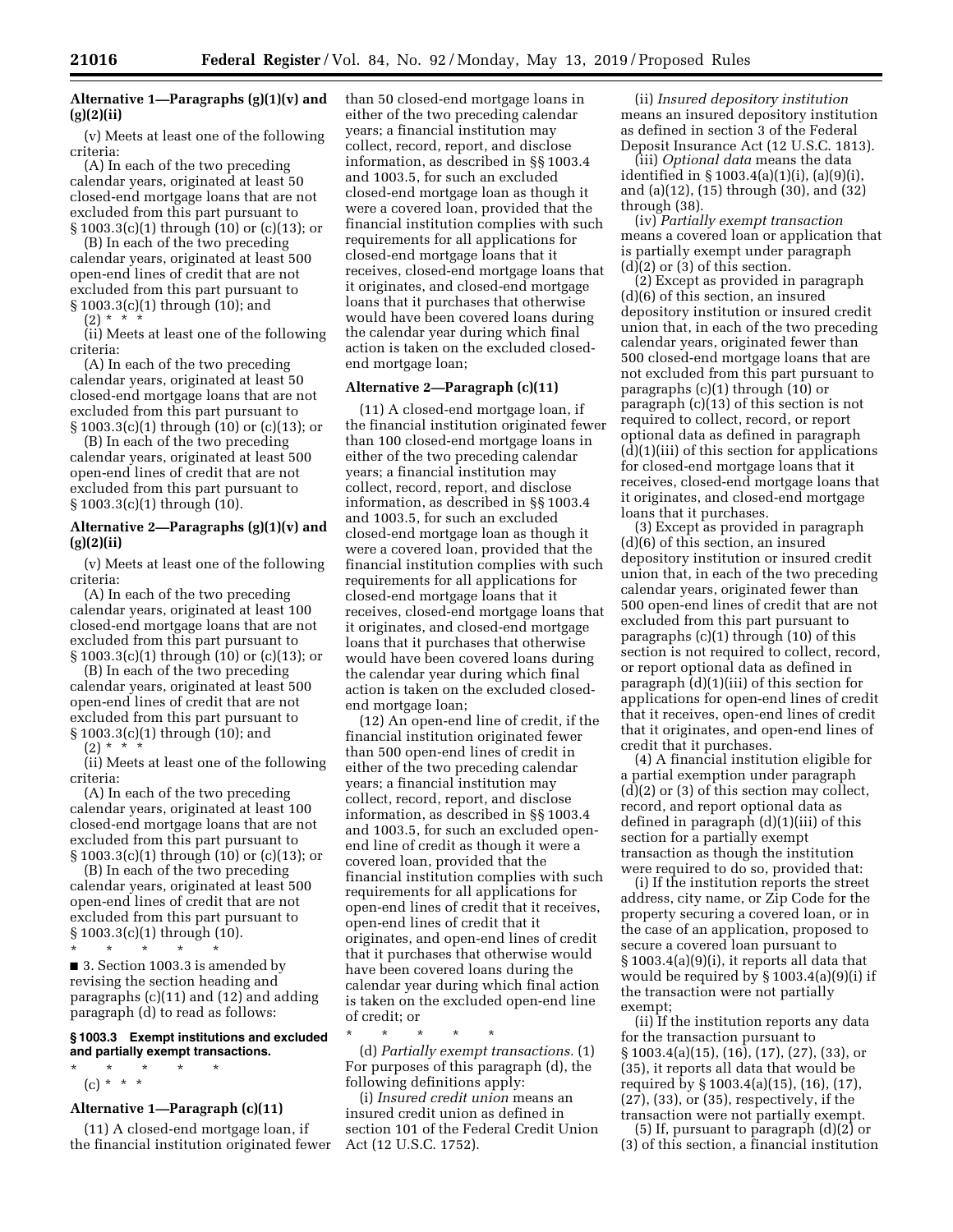does not report a universal loan identifier (ULI) pursuant to § 1003.4(a)(1)(i) for an application for a covered loan that it receives, a covered loan that it originates, or a covered loan that it purchases, the financial institution shall assign and report a nonuniversal loan identifier (NULI). The NULI must be composed of up to 22 characters to identify the covered loan or application, which:

(i) May be letters, numerals, or a combination of letters and numerals;

(ii) Must be unique within the annual loan/application register in which the covered loan or application is included; and

(iii) Must not include any information that could be used to directly identify the applicant or borrower.

 $(6)$  Paragraphs  $(d)(2)$  and  $(3)$  of this section do not apply to an insured depository institution that, as of the preceding December 31, had received a rating of ''needs to improve record of meeting community credit needs'' during each of its two most recent examinations or a rating of ''substantial noncompliance in meeting community credit needs'' on its most recent examination under section 807(b)(2) of the Community Reinvestment Act of 1977 (12 U.S.C. 2906(b)(2)). ■ 4. Section 1003.4 is amended by revising paragraphs (a) introductory text, (a)(1)(i) introductory text, and (e) to read as follows:

### **§ 1003.4 Compilation of reportable data.**

(a) *Data format and itemization.* A financial institution shall collect data regarding applications for covered loans that it receives, covered loans that it originates, and covered loans that it purchases for each calendar year. A financial institution shall collect data regarding requests under a preapproval program, as defined in § 1003.2(b)(2), only if the preapproval request is denied, is approved by the financial institution but not accepted by the applicant, or results in the origination of a home purchase loan. Except as provided in § 1003.3(d), the data collected shall include the following items:

(1)(i) A universal loan identifier (ULI) or, for a partially exempt transaction under § 1003.3(d), either a ULI or a nonuniversal loan identifier (NULI) as described in § 1003.3(d)(5) for the covered loan or application that can be used to identify and retrieve the covered loan or application file. Except for a purchased covered loan or application described in paragraphs (a)(1)(i)(D) and (E) of this section or a partially exempt transaction for which a NULI is assigned and reported under § 1003.3(d), the

financial institution shall assign and report a ULI that:

\* \* \* \* \* (e) *Data reporting for banks and savings associations that are required to report data on small business, small farm, and community development lending under CRA.* Banks and savings associations that are required to report data on small business, small farm, and community development lending under regulations that implement the Community Reinvestment Act of 1977 (12 U.S.C. 2901 *et seq.*) shall also collect the information required by paragraph (a)(9)(ii) of this section for property located outside MSAs and MDs in which the institution has a home or branch office, or outside any MSA.

\* \* \* \* \* ■ 5. In supplement I to part 1003:

■ a. Under *Section 1003.2—Definitions,*  revise *2(g) Financial Institution.* 

■ b. Revise the heading to *Section 1003.3.*  ■ c. Under *Section 1003.3:* 

■ i. Revise *Paragraph 3(c)(11)* and *Paragraph 3(c)(12).* 

■ iii. Add *3(d) Partially exempt transactions* after *Paragraph 3(c)(13).*  ■ d. Under *Section 1003.4—* 

*Compilation of Reportable Data,* revise *4(a) Data Format and Itemization.* 

The revisions and addition read as follows:

### **Supplement I to Part 1003—Official Interpretations**

\* \* \* \* \*

*Section 1003.2—Definitions* 

\* \* \* \* \* 2(g) Financial Institution

# **Alternative 1—Paragraph 2(g)–1**

1. *Preceding calendar year and preceding December 31.* The definition of financial institution refers both to the preceding calendar year and the preceding December 31. These terms refer to the calendar year and the December 31 preceding the current calendar year. For example, in 2020, the preceding calendar year is 2019 and the preceding December 31 is December 31, 2019. Accordingly, in 2020, Financial Institution A satisfies the asset-size threshold described in  $\S 1003.2(g)(1)(i)$  if its assets exceeded the threshold specified in comment 2(g)–2 on December 31, 2019. Likewise, in 2020, Financial Institution A does not meet the loan-volume test described in § 1003.2(g)(1)(v)(A) if it originated fewer than 50 closed-end mortgage loans during either 2018 or 2019.

#### **Alternative 2—Paragraph 2(g)–1**

1. *Preceding calendar year and preceding December 31.* The definition of financial institution refers both to the preceding calendar year and the preceding December 31. These terms refer to the calendar year and the December 31 preceding the current

calendar year. For example, in 2020, the preceding calendar year is 2019 and the preceding December 31 is December 31, 2019. Accordingly, in 2020, Financial Institution A satisfies the asset-size threshold described in  $\S 1003.2(g)(1)(i)$  if its assets exceeded the threshold specified in comment 2(g)–2 on December 31, 2019. Likewise, in 2020, Financial Institution A does not meet the loan-volume test described in § 1003.2(g)(1)(v)(A) if it originated fewer than 100 closed-end mortgage loans during either 2018 or 2019.

2. [Reserved]

3. *Merger or acquisition—coverage of surviving or newly formed institution.* After a merger or acquisition, the surviving or newly formed institution is a financial institution under § 1003.2(g) if it, considering the combined assets, location, and lending activity of the surviving or newly formed institution and the merged or acquired institutions or acquired branches, satisfies the criteria included in § 1003.2(g). For example, A and B merge. The surviving or newly formed institution meets the loan threshold described in  $\S 1003.2(g)(1)(v)(B)$  if the surviving or newly formed institution, A, and B originated a combined total of at least 500 open-end lines of credit in each of the two preceding calendar years. Likewise, the surviving or newly formed institution meets the asset-size threshold in  $\S 1003.2(g)(1)(i)$  if its assets and the combined assets of A and B on December 31 of the preceding calendar year exceeded the threshold described in § 1003.2(g)(1)(i). Comment 2(g)–4 discusses a financial institution's responsibilities during the calendar year of a merger.

4. *Merger or acquisition—coverage for calendar year of merger or acquisition.* The scenarios described below illustrate a financial institution's responsibilities for the calendar year of a merger or acquisition. For purposes of these illustrations, a ''covered institution'' means a financial institution, as defined in § 1003.2(g), that is not exempt from reporting under § 1003.3(a), and ''an institution that is not covered'' means either an institution that is not a financial institution, as defined in § 1003.2(g), or an institution that is exempt from reporting under § 1003.3(a).

i. Two institutions that are not covered merge. The surviving or newly formed institution meets all of the requirements necessary to be a covered institution. No data collection is required for the calendar year of the merger (even though the merger creates an institution that meets all of the requirements necessary to be a covered institution). When a branch office of an institution that is not covered is acquired by another institution that is not covered, and the acquisition results in a covered institution, no data collection is required for the calendar year of the acquisition.

ii. A covered institution and an institution that is not covered merge. The covered institution is the surviving institution, or a new covered institution is formed. For the calendar year of the merger, data collection is required for covered loans and applications handled in the offices of the merged institution that was previously covered and is optional for covered loans and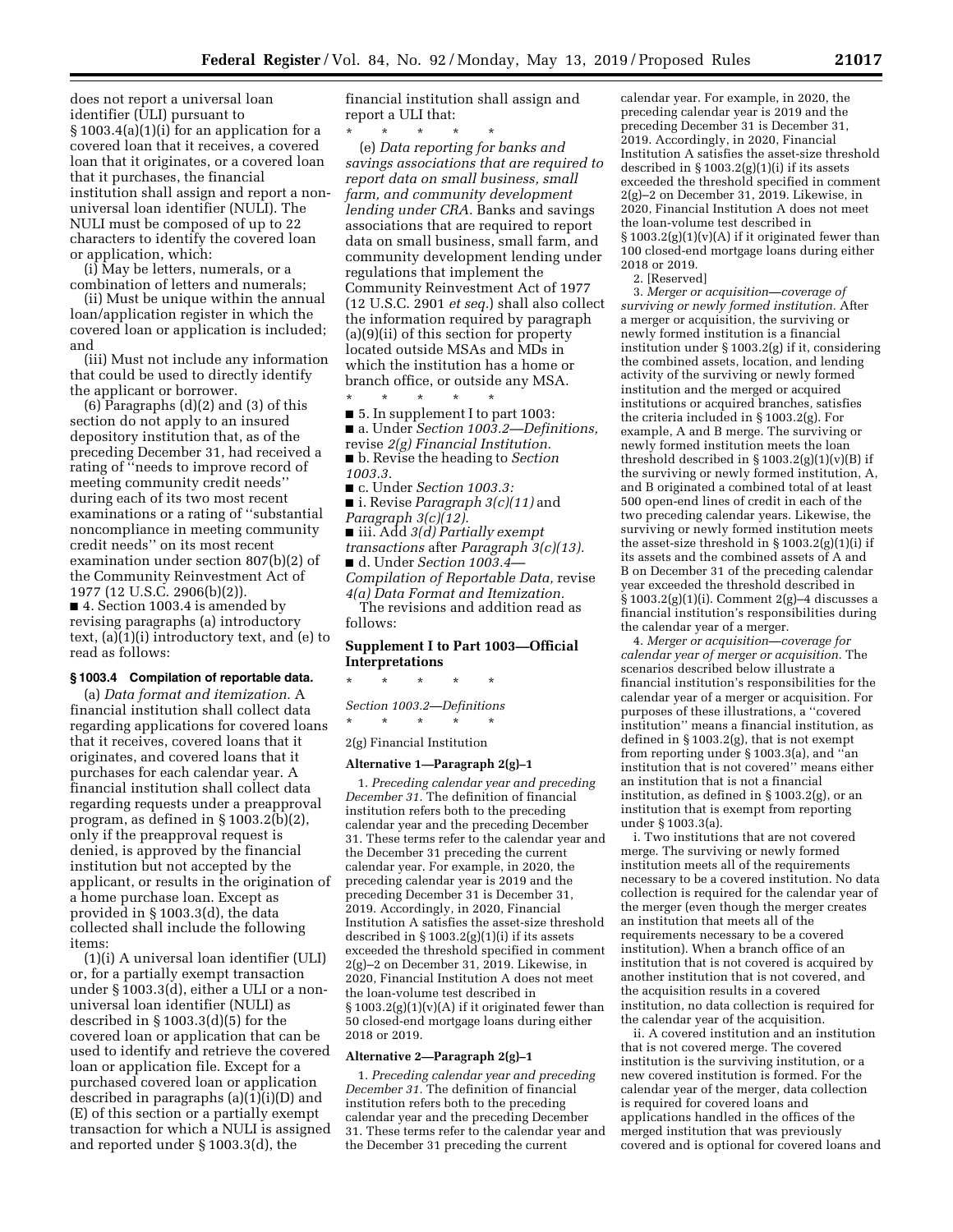applications handled in offices of the merged institution that was previously not covered. When a covered institution acquires a branch office of an institution that is not covered, data collection is optional for covered loans and applications handled by the acquired branch office for the calendar year of the acquisition.

iii. A covered institution and an institution that is not covered merge. The institution that is not covered is the surviving institution, or a new institution that is not covered is formed. For the calendar year of the merger, data collection is required for covered loans and applications handled in offices of the previously covered institution that took place prior to the merger. After the merger date, data collection is optional for covered loans and applications handled in the offices of the institution that was previously covered. When an institution remains not covered after acquiring a branch office of a covered institution, data collection is required for transactions of the acquired branch office that take place prior to the acquisition. Data collection by the acquired branch office is optional for transactions taking place in the remainder of the calendar year after the acquisition.

iv. Two covered institutions merge. The surviving or newly formed institution is a covered institution. Data collection is required for the entire calendar year of the merger. The surviving or newly formed institution files either a consolidated submission or separate submissions for that calendar year. When a covered institution acquires a branch office of a covered institution, data collection is required for the entire calendar year of the merger. Data for the acquired branch office may be submitted by either institution.

### **Alternative 1—Paragraph 2(g)–5**

5. *Originations.* Whether an institution is a financial institution depends in part on whether the institution originated at least 50 closed-end mortgage loans in each of the two preceding calendar years or at least 500 openend lines of credit in each of the two preceding calendar years. Comments 4(a)–2 through –4 discuss whether activities with respect to a particular closed-end mortgage loan or open-end line of credit constitute an origination for purposes of § 1003.2(g).

#### **Alternative 2—Paragraph 2(g)–5**

5. *Originations.* Whether an institution is a financial institution depends in part on whether the institution originated at least 100 closed-end mortgage loans in each of the two preceding calendar years or at least 500 openend lines of credit in each of the two preceding calendar years. Comments 4(a)–2 through –4 discuss whether activities with respect to a particular closed-end mortgage loan or open-end line of credit constitute an origination for purposes of § 1003.2(g).

6. *Branches of foreign banks—treated as banks.* A Federal branch or a State-licensed or insured branch of a foreign bank that meets the definition of a ''bank'' under section 3(a)(1) of the Federal Deposit Insurance Act  $(12 \text{ U.S.C. } 1813(a))$  is a bank for the purposes of § 1003.2(g).

7. *Branches and offices of foreign banks and other entities—treated as nondepository* 

*financial institutions.* A Federal agency, State-licensed agency, State-licensed uninsured branch of a foreign bank, commercial lending company owned or controlled by a foreign bank, or entity operating under section 25 or 25A of the Federal Reserve Act, 12 U.S.C. 601 and 611 (Edge Act and agreement corporations) may not meet the definition of ''bank'' under the Federal Deposit Insurance Act and may thereby fail to satisfy the definition of a depository financial institution under § 1003.2(g)(1). An entity is nonetheless a financial institution if it meets the definition of nondepository financial institution under § 1003.2(g)(2).

\* \* \* \* \*

*Section 1003.3—Exempt Institutions and Excluded and Partially Exempt Transactions*  \* \* \* \* \*

3(c) Excluded Transactions

\* \* \* \* \*

### Paragraph 3(c)(11)

#### **Alternative 1—Paragraph 3(c)(11)–1**

1. *General.* Section 1003.3(c)(11) provides that a closed-end mortgage loan is an excluded transaction if a financial institution originated fewer than 50 closed-end mortgage loans in either of the two preceding calendar years. For example, assume that a bank is a financial institution in 2020 under § 1003.2(g) because it originated 600 openend lines of credit in 2018, 650 open-end lines of credit in 2019, and met all of the other requirements under § 1003.2(g)(1). Also assume that the bank originated 30 and 45 closed-end mortgage loans in 2018 and 2019, respectively. The open-end lines of credit that the bank originated or purchased, or for which it received applications, during 2020 are covered loans and must be reported, unless they otherwise are excluded transactions under § 1003.3(c). However, the closed-end mortgage loans that the bank originated or purchased, or for which it received applications, during 2020 are excluded transactions under § 1003.3(c)(11) and need not be reported. See comments 4(a)–2 through –4 for guidance about the activities that constitute an origination.

### **Alternative 2—Paragraph 3(c)(11)–1**

1. *General.* Section 1003.3(c)(11) provides that a closed-end mortgage loan is an excluded transaction if a financial institution originated fewer than 100 closed-end mortgage loans in either of the two preceding calendar years. For example, assume that a bank is a financial institution in 2020 under § 1003.2(g) because it originated 600 openend lines of credit in 2018, 650 open-end lines of credit in 2019, and met all of the other requirements under § 1003.2(g)(1). Also assume that the bank originated 75 and 90 closed-end mortgage loans in 2018 and 2019, respectively. The open-end lines of credit that the bank originated or purchased, or for which it received applications, during 2020 are covered loans and must be reported, unless they otherwise are excluded transactions under § 1003.3(c). However, the closed-end mortgage loans that the bank originated or purchased, or for which it

received applications, during 2020 are excluded transactions under § 1003.3(c)(11) and need not be reported. See comments 4(a)–2 through –4 for guidance about the activities that constitute an origination.

### **Alternative 1—Paragraph 3(c)(11)–2**

2. *Optional reporting.* A financial institution may report applications for, originations of, or purchases of closed-end mortgage loans that are excluded transactions because the financial institution originated fewer than 50 closed-end mortgage loans in either of the two preceding calendar years. However, a financial institution that chooses to report such excluded applications for, originations of, or purchases of closed-end mortgage loans must report all such applications for closed-end mortgage loans that it receives, closed-end mortgage loans that it originates, and closed-end mortgage loans that it purchases that otherwise would be covered loans for a given calendar year. Note that applications which remain pending at the end of a calendar year are not reported, as described in comment 4(a)(8)(i)–14.

#### **Alternative 2—Paragraph 3(c)(11)–2**

2. *Optional reporting.* A financial institution may report applications for, originations of, or purchases of closed-end mortgage loans that are excluded transactions because the financial institution originated fewer than 100 closed-end mortgage loans in either of the two preceding calendar years. However, a financial institution that chooses to report such excluded applications for, originations of, or purchases of closed-end mortgage loans must report all such applications for closed-end mortgage loans that it receives, closed-end mortgage loans that it originates, and closed-end mortgage loans that it purchases that otherwise would be covered loans for a given calendar year. Note that applications which remain pending at the end of a calendar year are not reported, as described in comment 4(a)(8)(i)–14.

### Paragraph 3(c)(12)

1. *General.* Section 1003.3(c)(12) provides that an open-end line of credit is an excluded transaction if a financial institution originated fewer than 500 open-end lines of credit in either of the two preceding calendar years. For example, assume that a bank is a financial institution in 2020 under § 1003.2(g) because it originated 100 closedend mortgage loans in 2018, 175 closed-end mortgage loans in 2019, and met all of the other requirements under § 1003.2(g)(1). Also assume that the bank originated 75 and 85 open-end lines of credit in 2018 and 2019, respectively. The closed-end mortgage loans that the bank originated or purchased, or for which it received applications, during 2020 are covered loans and must be reported, unless they otherwise are excluded transactions under § 1003.3(c). However, the open-end lines of credit that the bank originated or purchased, or for which it received applications, during 2020 are excluded transactions under § 1003.3(c)(12) and need not be reported. See comments 4(a)–2 through –4 for guidance about the activities that constitute an origination.

2. *Optional reporting.* A financial institution may report applications for,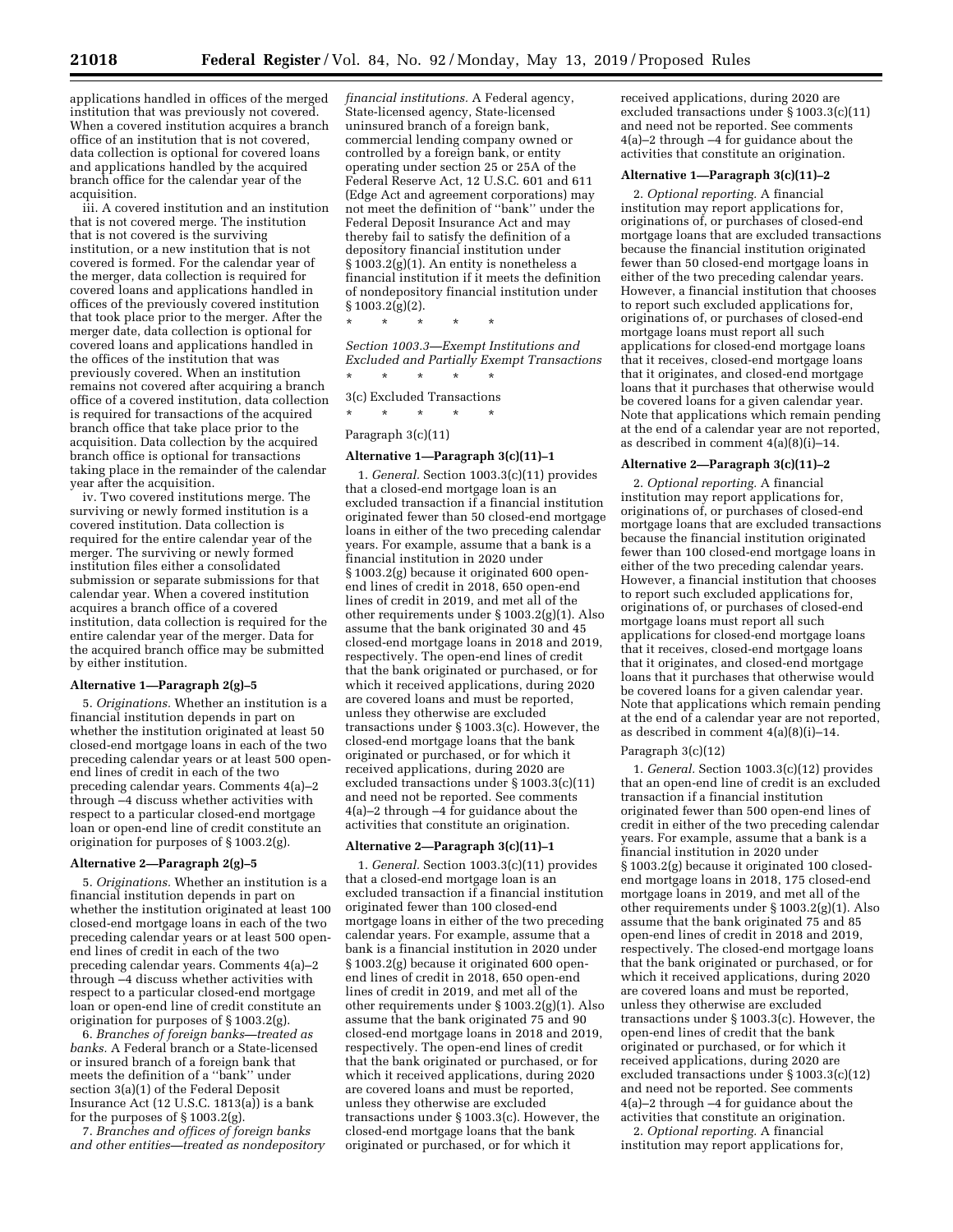originations of, or purchases of open-end lines of credit that are excluded transactions because the financial institution originated fewer than 500 open-end lines of credit in either of the two preceding calendar years. However, a financial institution that chooses to report such excluded applications for, originations of, or purchases of open-end lines of credit must report all such applications for open-end lines of credit which it receives, open-end lines of credit that it originates, and open-end lines of credit that it purchases that otherwise would be covered loans for a given calendar year. Note that applications which remain pending at the end of a calendar year are not reported, as described in comment 4(a)(8)(i)–14.

### \* \* \* \* \* 3(d) Partially Exempt Transactions

1. *Merger or acquisition—application of partial exemption thresholds to surviving or newly formed institution.* After a merger or acquisition, the surviving or newly formed institution falls below the loan threshold described in § 1003.3(d)(2) or (3) if it, considering the combined lending activity of the surviving or newly formed institution and the merged or acquired institutions or acquired branches, falls below the loan threshold described in  $\S 1003.3(d)(2)$  or (3). For example, A and B merge. The surviving or newly formed institution falls below the loan threshold described in § 1003.3(d)(2) if the surviving or newly formed institution, A, and B originated a combined total of fewer than 500 closed-end mortgage loans that are not excluded from this part pursuant to § 1003.3(c)(1) through (10) or (13) in each of the two preceding calendar years. Comment 3(d)–3 discusses eligibility for partial exemptions during the calendar year of a merger.

2. *Merger or acquisition—Community Reinvestment Act examination history.* After a merger or acquisition, the surviving or newly formed institution is deemed to be ineligible for the partial exemptions pursuant to  $\S$  1003.3(d)(6) if either it or any of the merged or acquired institutions received a rating of ''needs to improve record of meeting community credit needs'' during each of its two most recent examinations or a rating of ''substantial noncompliance in meeting community credit needs'' on its most recent examination under section 807(b)(2) of the Community Reinvestment Act of 1977 (12 U.S.C. 2906(b)(2)). Comment 3(d)–3.iii discusses eligibility for partial exemptions during the calendar year of a merger when an institution that is eligible for a partial exemption merges with an institution that is ineligible for the partial exemption (including, for example, an institution that is ineligible for the partial exemptions pursuant to § 1003.3(d)(6)) and the surviving or newly formed institution is ineligible for the partial exemption.

3. *Merger or acquisition—applicability of partial exemptions during calendar year of merger or acquisition.* The scenarios described below illustrate the applicability of partial exemptions under § 1003.3(d) during the calendar year of a merger or acquisition. For purposes of these illustrations, ''institution'' means a financial institution, as

defined in § 1003.2(g), that is not exempt from reporting under § 1003.3(a). Although the scenarios below refer to the partial exemption for closed-end mortgage loans under § 1003.3(d)(2), the same principles apply with respect to the partial exemption for open-end lines of credit under § 1003.3(d)(3).

i. Assume two institutions that are eligible for the partial exemption for closed-end mortgage loans merge and the surviving or newly formed institution meets all of the requirements for the partial exemption. The partial exemption for closed-end mortgage loans applies for the calendar year of the merger.

ii. Assume two institutions that are eligible for the partial exemption for closed-end mortgage loans merge and the surviving or newly formed institution does not meet the requirements for the partial exemption. Collection of optional data for closed-end mortgage loans is permitted but not required for the calendar year of the merger (even though the merger creates an institution that does not meet the requirements for the partial exemption for closed-end mortgage loans). When a branch office of an institution that is eligible for the partial exemption is acquired by another institution that is eligible for the partial exemption, and the acquisition results in an institution that is not eligible for the partial exemption, data collection for closed-end mortgage loans is permitted but not required for the calendar year of the acquisition.

iii. Assume an institution that is eligible for the partial exemption for closed-end mortgage loans merges with an institution that is ineligible for the partial exemption and the surviving or newly formed institution is ineligible for the partial exemption. For the calendar year of the merger, collection of optional data as defined in § 1003.3(d)(1)(iii) for closed-end mortgage loans is required for covered loans and applications handled in the offices of the merged institution that was previously ineligible for the partial exemption. For the calendar year of the merger, collection of optional data for closed-end mortgage loans is permitted but not required for covered loans and applications handled in the offices of the merged institution that was previously eligible for the partial exemption. When an institution that is ineligible for the partial exemption for closed-end mortgage loans acquires a branch office of an institution that is eligible for the partial exemption, collection of optional data for closed-end mortgage loans is permitted but not required for covered loans and applications handled by the acquired branch office for the calendar year of the acquisition.

iv. Assume an institution that is eligible for the partial exemption for closed-end mortgage loans merges with an institution that is ineligible for the partial exemption and the surviving or newly formed institution is eligible for the partial exemption. For the calendar year of the merger, collection of optional data for closedend mortgage loans is required for covered loans and applications handled in the offices of the previously ineligible institution that took place prior to the merger. After the

merger date, collection of optional data for closed-end mortgage loans is permitted but not required for covered loans and applications handled in the offices of the institution that was previously ineligible for the partial exemption. When an institution remains eligible for the partial exemption for closed-end mortgage loans after acquiring a branch office of an institution that is ineligible for the partial exemption, collection of optional data for closed-end mortgage loans is required for transactions of the acquired branch office that take place prior to the acquisition. Collection of optional data for closed-end mortgage loans by the acquired branch office is permitted but not required for transactions taking place in the remainder of the calendar year after the acquisition.

4. *Originations.* Whether applications for covered loans that an insured depository institution or insured credit union receives, covered loans that it originates, or covered loans that it purchases are partially exempt transactions under § 1003.3(d) depends, in part, on whether the institution originated fewer than 500 closed-end mortgage loans that are not excluded from this part pursuant to  $\S 1003.3(c)(1)$  through  $(10)$  or  $(c)(13)$  in each of the two preceding calendar years or fewer than 500 open-end lines of credit that are not excluded from this part pursuant to § 1003.3(c)(1) through (10) in each of the two preceding calendar years. See comments 4(a)–2 through –4 for guidance about the activities that constitute an origination for purposes of § 1003.3(d).

5. *Affiliates.* A financial institution that is not itself an insured credit union or an insured depository institution as defined in § 1003.3(d)(1)(i) and (ii) is not eligible for the partial exemptions under § 1003.3(d)(1) through (3), even if it is owned by or affiliated with an insured credit union or an insured depository institution. For example, an institution that is a subsidiary of an insured credit union or insured depository institution may not claim a partial exemption under § 1003.3(d) for its closed-end mortgage loans unless the subsidiary institution itself:

i. Is an insured credit union or insured depository institution,

ii. In each of the two preceding calendar years originated fewer than 500 closed-end mortgage loans that are not excluded from this part pursuant to § 1003.3(c)(1) through  $(10)$  or  $(c)(13)$ , and

iii. If the subsidiary is an insured depository institution, had not received as of the preceding December 31 a rating of ''needs to improve record of meeting community credit needs'' during each of its two most recent examinations or a rating of ''substantial noncompliance in meeting community credit needs'' on its most recent examination under section 807(b)(2) of the Community Reinvestment Act of 1977 (12 U.S.C. 2906(b)(2)).

#### Paragraph 3(d)(1)(iii)

1. *Optional data.* The definition of optional data in § 1003.3(d)(1)(iii) identifies the data that are covered by the partial exemptions for certain transactions of insured depository institutions and insured credit unions under § 1003.3(d). If a transaction is not partially exempt under § 1003.3(d)(2) or (3), a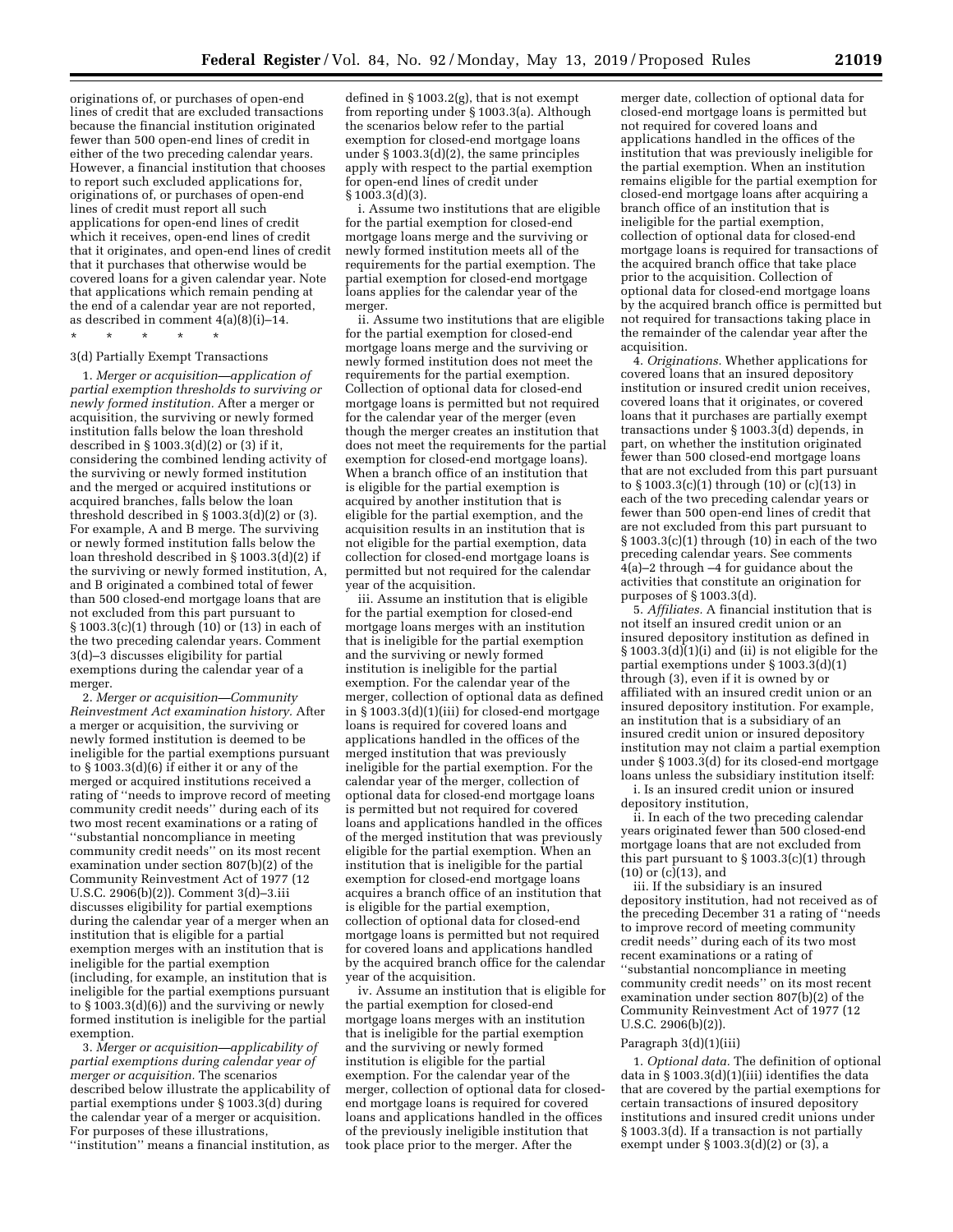financial institution must collect, record, and report optional data as otherwise required under this part.

### Paragraph 3(d)(2)

1. *General.* Section 1003.3(d)(2) provides that, except as provided in  $\S 1003.\overline{3}$ (d)(6), an insured depository institution or insured credit union that, in each of the two preceding calendar years, originated fewer than 500 closed-end mortgage loans that are not excluded from this part pursuant to  $\S 1003.3(c)(1)$  through  $(10)$  or  $(c)(13)$  is not required to collect, record, or report optional data as defined in § 1003.3(d)(1)(iii) for applications for closed-end mortgage loans that it receives, closed-end mortgage loans that it originates, and closed-end mortgage loans that it purchases. For example, assume that an insured credit union is a financial institution in 2020 under § 1003.2(g) and originated, in 2018 and 2019 respectively, 100 and 200 closed-end mortgage loans that are not excluded from this part pursuant to  $§ 1003.3(c)(1)$  through (10) or (c)(13). The closed-end mortgage loans that the insured credit union originated or purchased, or for which it received applications, during 2020 are not excluded transactions under § 1003.3(c)(11). However, due to the partial exemption in § 1003.3(d)(2), the insured credit union is not required to collect, record, or report optional data as defined in § 1003.3(d)(1)(iii) for the closed-end mortgage loans that it originated or purchased, or for which it received applications, for which final action is taken during 2020. See comments 4(a)–2 through –4 for guidance about the activities that constitute an origination.

#### Paragraph 3(d)(3)

1. *General.* Section 1003.3(d)(3) provides that, except as provided in § 1003.3(d)(6), an insured depository institution or insured credit union that, in each of the two preceding calendar years, originated fewer than 500 open-end lines of credit that are not excluded from this part pursuant to  $§ 1003.3(c)(1)$  through (10) is not required to collect, record, or report optional data as defined in § 1003.3(d)(1)(iii) for applications for open-end lines of credit that it receives, open-end lines of credit that it originates, and open-end lines of credit that it purchases. See § 1003.3(c)(12) and comments 3(c)(12)–1 and –2, which provide an exclusion for certain open-end lines of credit from this part and permit voluntary reporting of such transactions under certain circumstances. See also comments 4(a)–2 through –4 for guidance about the activities that constitute an origination.

### Paragraph 3(d)(4)

1. *General.* Section 1003.3(d)(4) provides that an insured depository institution or insured credit union may collect, record, and report optional data as defined in  $\frac{1}{2}$  1003.3(d)(1)(iii) for a partially exempt transaction as though the institution were required to do so, provided that, if an institution voluntarily reports any data pursuant to any of the seven paragraphs identified in § 1003.3(d)(4)(i) and (ii) (§ 1003.4(a)(9)(i) and (a)(15), (16), (17), (27), (33), and (35)), it also must report all other

data for the covered loan or application that would be required by that applicable paragraph if the transaction were not partially exempt. For example, an insured depository institution or insured credit union may voluntarily report the existence of a balloon payment for a partially exempt transaction pursuant to § 1003.4(a)(27), but, if it does so, it must also report all other data for the transaction that would be required by § 1003.4(a)(27) if the transaction were not partially exempt (*i.e.,* whether the transaction has interest-only payments, negative amortization, or other non-amortizing features).

2. *Partially exempt transactions within the same loan/application register.* A financial institution may collect, record, and report optional data for some partially exempt transactions under § 1003.3(d) in the manner specified in § 1003.3(d)(4), even if it does not collect, record, and report optional data for other partially exempt transactions under § 1003.3(d).

3. *Exempt or not applicable.* i. If a financial institution would otherwise report that a transaction is partially exempt pursuant to § 1003.3(d) and a particular requirement to report optional data is not applicable to the transaction, the insured depository institution or insured credit union complies with the particular requirement by reporting either that the transaction is exempt from the requirement or that the requirement is not applicable. For example, assume that an insured depository institution or insured credit union originates a partially exempt reverse mortgage. The requirement to report lender credits is not applicable to reverse mortgages, as comment 4(a)(20)–1 explains. Accordingly, the institution could report either exempt or not applicable for lender credits for the reverse mortgage transaction.

ii. An institution is considered as reporting data in a data field for purposes of § 1003.3(d)(4)(i) and (ii) when it reports not applicable for that data field for a partially exempt transaction. For example, assume an insured depository institution or insured credit union originates a covered loan that is eligible for a partial exemption and is made primarily for business or commercial purposes. The requirement to report total loan costs or total points and fees is not applicable to loans made primarily for business or commercial purposes, as comments  $4(a)(17)(i)-1$  and  $(ii)-1$  explain. The institution can report not applicable for both total loan costs and total points and fees, or it can report exempt for both total loan costs and total points and fees for the loan. Pursuant to § 1003.3(d)(4)(ii), the institution is not permitted to report not applicable for total loan costs and report exempt for total points and fees for the business or commercial purpose loan.

### Paragraph 3(d)(4)(i)

1. *State.* Section 1003.3(d)(4)(i) provides that if an institution eligible for a partial exemption under § 1003.3(d)(2) or (3) reports the street address, city name, or Zip Code for a partially exempt transaction pursuant to § 1003.4(a)(9)(i), it reports all data that would be required by  $\S 1003.4(a)(9)(i)$  if the transaction were not partially exempt, including the State. An insured depository

institution or insured credit union that reports the State pursuant to § 1003.4(a)(9)(ii) or comment  $4(a)(9)(ii)-1$  for a partially exempt transaction without reporting any other data required by  $\S 1003.\overline{4(a)(9)(i)}$  is not required to report the street address, city name, or Zip Code pursuant to  $§ 1003.4(a)(9)(i).$ 

#### Paragraph 3(d)(5)

1. *NULI—uniqueness.* For a partially exempt transaction under § 1003.3(d), a financial institution may report a ULI or a NULI. Section  $1003.3(d)(5)(ii)$  requires an insured depository institution or insured credit union that assigns a NULI to a covered loan or application to ensure that the character sequence it assigns is unique within the institution's annual loan/ application register in which it appears. A financial institution should assign only one NULI to any particular covered loan or application within each annual loan/ application register, and each NULI should correspond to a single application and ensuing loan within the annual loan/ application register in which the NULI appears in the case that the application is approved and a loan is originated. A financial institution may use a NULI more than once within an annual loan/application register only if the NULI refers to the same loan or application or a loan that ensues from an application referred to elsewhere in the annual loan/application register. Refinancings or applications for refinancing that are included in same annual loan/ application register as the loan that is being refinanced should be assigned a different NULI than the loan that is being refinanced. An insured depository institution or insured credit union with multiple branches must ensure that its branches do not use the same NULI to refer to multiple covered loans or applications within the institution's same annual loan/application register.

2. *NULI—privacy.* Section 1003.3(d)(5)(iii) prohibits an insured depository institution or insured credit union from including information in the NULI that could be used to directly identify the applicant or borrower. Information that could be used to directly identify the applicant or borrower includes, but is not limited to, the applicant's or borrower's name, date of birth, Social Security number, official government-issued driver's license or identification number, alien registration number, government passport number, or employer or taxpayer identification number.

#### Paragraph 3(d)(6)

1. *Preceding calendar year.* Section 1003.3(d)(6) refers to the preceding December 31, which means the December 31 preceding the current calendar year. For example, in 2020, the preceding December 31 is December 31, 2019. Assume that, as of December 31, 2019, an insured depository institution received ratings of ''needs to improve record of meeting community credit needs'' during its two most recent examinations under section 807(b)(2) of the Community Reinvestment Act (12 U.S.C. 2906(b)(2)) in 2018 and 2014. Accordingly, in 2020, the insured depository institution's transactions are not partially exempt pursuant to  $\S 1003.3(d)$ .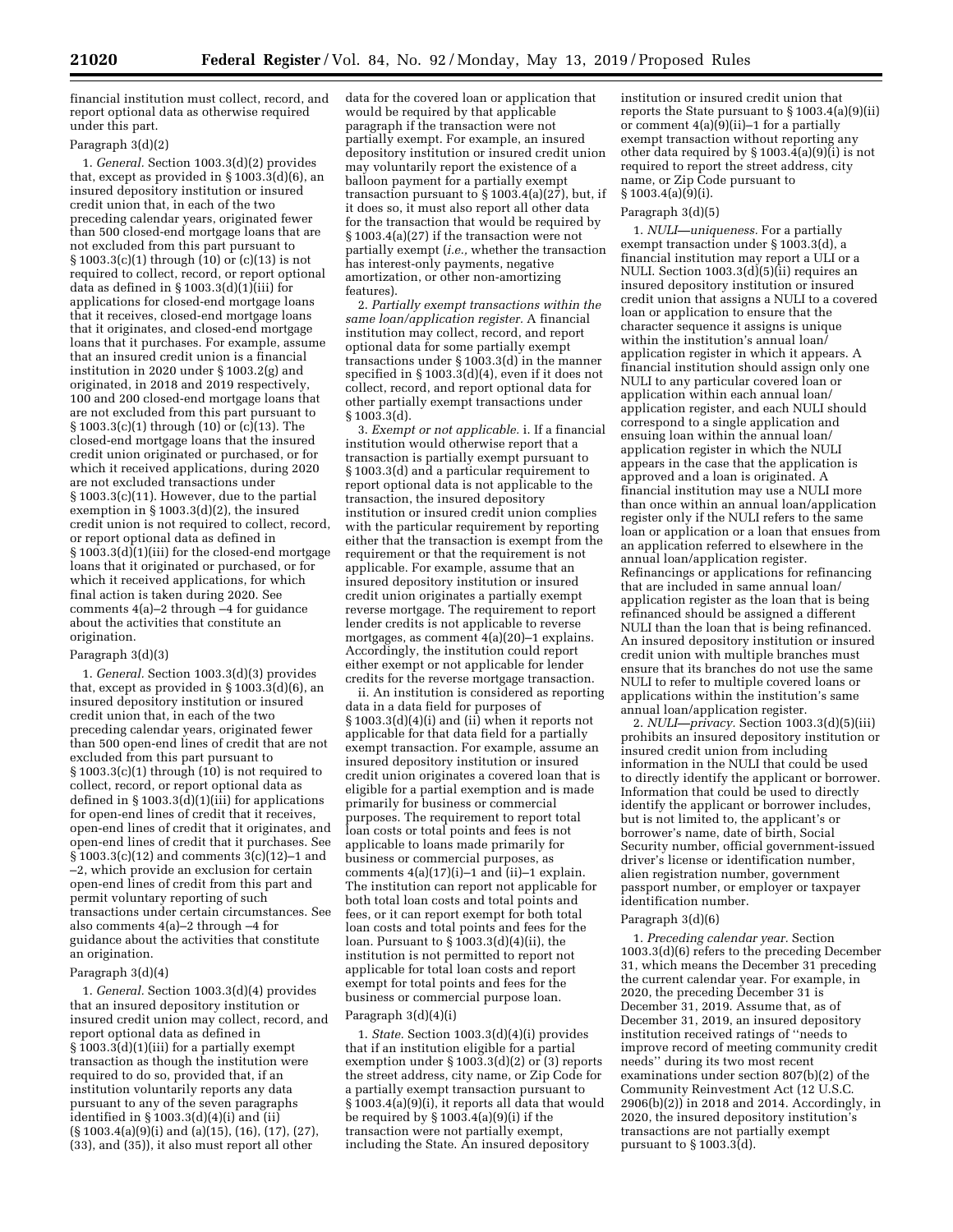### *Section 1003.4—Compilation of Reportable Data*

4(a) Data Format and Itemization

1. *General.* Except as otherwise provided in § 1003.3, § 1003.4(a) describes a financial institution's obligation to collect data on applications it received, on covered loans that it originated, and on covered loans that it purchased during the calendar year covered by the loan/application register.

i. A financial institution reports these data even if the covered loans were subsequently sold by the institution.

ii. A financial institution reports data for applications that did not result in an origination but on which actions were taken– for example, an application that the institution denied, that it approved but that was not accepted, that it closed for incompleteness, or that the applicant withdrew during the calendar year covered by the loan/application register. A financial institution is required to report data regarding requests under a preapproval program (as defined in  $\S 1003.2(b)(2)$ ) only if the preapproval request is denied, results in the origination of a home purchase loan, or was approved but not accepted.

iii. If a financial institution acquires covered loans in bulk from another institution (for example, from the receiver for a failed institution), but no merger or acquisition of an institution, or acquisition of a branch office, is involved, the acquiring financial institution reports the covered loans as purchased loans.

iv. A financial institution reports the data for an application on the loan/application register for the calendar year during which the application was acted upon even if the institution received the application in a previous calendar year.

2. *Originations and applications involving more than one institution.* Section 1003.4(a) requires a financial institution to collect certain information regarding applications for covered loans that it receives and regarding covered loans that it originates. The following provides guidance on how to report originations and applications involving more than one institution. The discussion below assumes that all of the parties are financial institutions as defined by § 1003.2(g). The same principles apply if any of the parties is not a financial institution. Comment 4(a)–3 provides examples of transactions involving more than one institution, and comment 4(a)–4 discusses how to report actions taken by agents.

i. Only one financial institution reports each originated covered loan as an origination. If more than one institution was involved in the origination of a covered loan, the financial institution that made the credit decision approving the application before closing or account opening reports the loan as an origination. It is not relevant whether the loan closed or, in the case of an application, would have closed in the institution's name. If more than one institution approved an application prior to closing or account opening and one of those institutions purchased the loan after closing, the institution that purchased the loan after closing reports the loan as an origination. If

a financial institution reports a transaction as an origination, it reports all of the information required for originations, even if the covered loan was not initially payable to the financial institution that is reporting the covered loan as an origination.

ii. In the case of an application for a covered loan that did not result in an origination, a financial institution reports the action it took on that application if it made a credit decision on the application or was reviewing the application when the application was withdrawn or closed for incompleteness. It is not relevant whether the financial institution received the application from the applicant or from another institution, such as a broker, or whether another financial institution also reviewed and reported an action taken on the same application.

3. *Examples—originations and applications involving more than one institution.* The following scenarios illustrate how an institution reports a particular application or covered loan. The illustrations assume that all of the parties are financial institutions as defined by § 1003.2(g). However, the same principles apply if any of the parties is not a financial institution.

i. Financial Institution A received an application for a covered loan from an applicant and forwarded that application to Financial Institution B. Financial Institution B reviewed the application and approved the loan prior to closing. The loan closed in Financial Institution A's name. Financial Institution B purchased the loan from Financial Institution A after closing. Financial Institution B was not acting as Financial Institution A's agent. Since Financial Institution B made the credit decision prior to closing, Financial Institution B reports the transaction as an origination, not as a purchase. Financial Institution A does not report the transaction.

ii. Financial Institution A received an application for a covered loan from an applicant and forwarded that application to Financial Institution B. Financial Institution B reviewed the application before the loan would have closed, but the application did not result in an origination because Financial Institution B denied the application. Financial Institution B was not acting as Financial Institution A's agent. Since Financial Institution B made the credit decision, Financial Institution B reports the application as a denial. Financial Institution  $\hat{A}$  does not report the application. If, under the same facts, the application was withdrawn before Financial Institution B made a credit decision, Financial Institution B would report the application as withdrawn and Financial Institution A would not report the application.

iii. Financial Institution A received an application for a covered loan from an applicant and approved the application before closing the loan in its name. Financial Institution A was not acting as Financial Institution B's agent. Financial Institution B purchased the covered loan from Financial Institution A. Financial Institution B did not review the application before closing. Financial Institution A reports the loan as an origination. Financial Institution B reports the loan as a purchase.

iv. Financial Institution A received an application for a covered loan from an applicant. If approved, the loan would have closed in Financial Institution B's name. Financial Institution A denied the application without sending it to Financial Institution B for approval. Financial Institution A was not acting as Financial Institution B's agent. Since Financial Institution A made the credit decision before the loan would have closed, Financial Institution A reports the application. Financial Institution B does not report the application.

v. Financial Institution A reviewed an application and made the credit decision to approve a covered loan using the underwriting criteria provided by a third party (*e.g.,* another financial institution, Fannie Mae, or Freddie Mac). The third party did not review the application and did not make a credit decision prior to closing. Financial Institution A was not acting as the third party's agent. Financial Institution A reports the application or origination. If the third party purchased the loan and is subject to Regulation C, the third party reports the loan as a purchase whether or not the third party reviewed the loan after closing. Assume the same facts, except that Financial Institution A approved the application, and the applicant chose not to accept the loan from Financial Institution A. Financial Institution A reports the application as approved but not accepted and the third party, assuming the third party is subject to Regulation C, does not report the application.

vi. Financial Institution A reviewed and made the credit decision on an application based on the criteria of a third-party insurer or guarantor (for example, a government or private insurer or guarantor). Financial Institution A reports the action taken on the application.

vii. Financial Institution A received an application for a covered loan and forwarded it to Financial Institutions B and C. Financial Institution A made a credit decision, acting as Financial Institution D's agent, and approved the application. The applicant did not accept the loan from Financial Institution D. Financial Institution D reports the application as approved but not accepted. Financial Institution A does not report the application. Financial Institution  $\tilde{B}$  made a credit decision, approving the application, the applicant accepted the offer of credit from Financial Institution B, and credit was extended. Financial Institution B reports the origination. Financial Institution C made a credit decision and denied the application. Financial Institution C reports the application as denied.

4. *Agents.* If a financial institution made the credit decision on a covered loan or application through the actions of an agent, the institution reports the application or origination. State law determines whether one party is the agent of another. For example, acting as Financial Institution A's agent, Financial Institution B approved an application prior to closing and a covered loan was originated. Financial Institution A reports the loan as an origination.

5. *Purchased loans.* i. A financial institution is required to collect data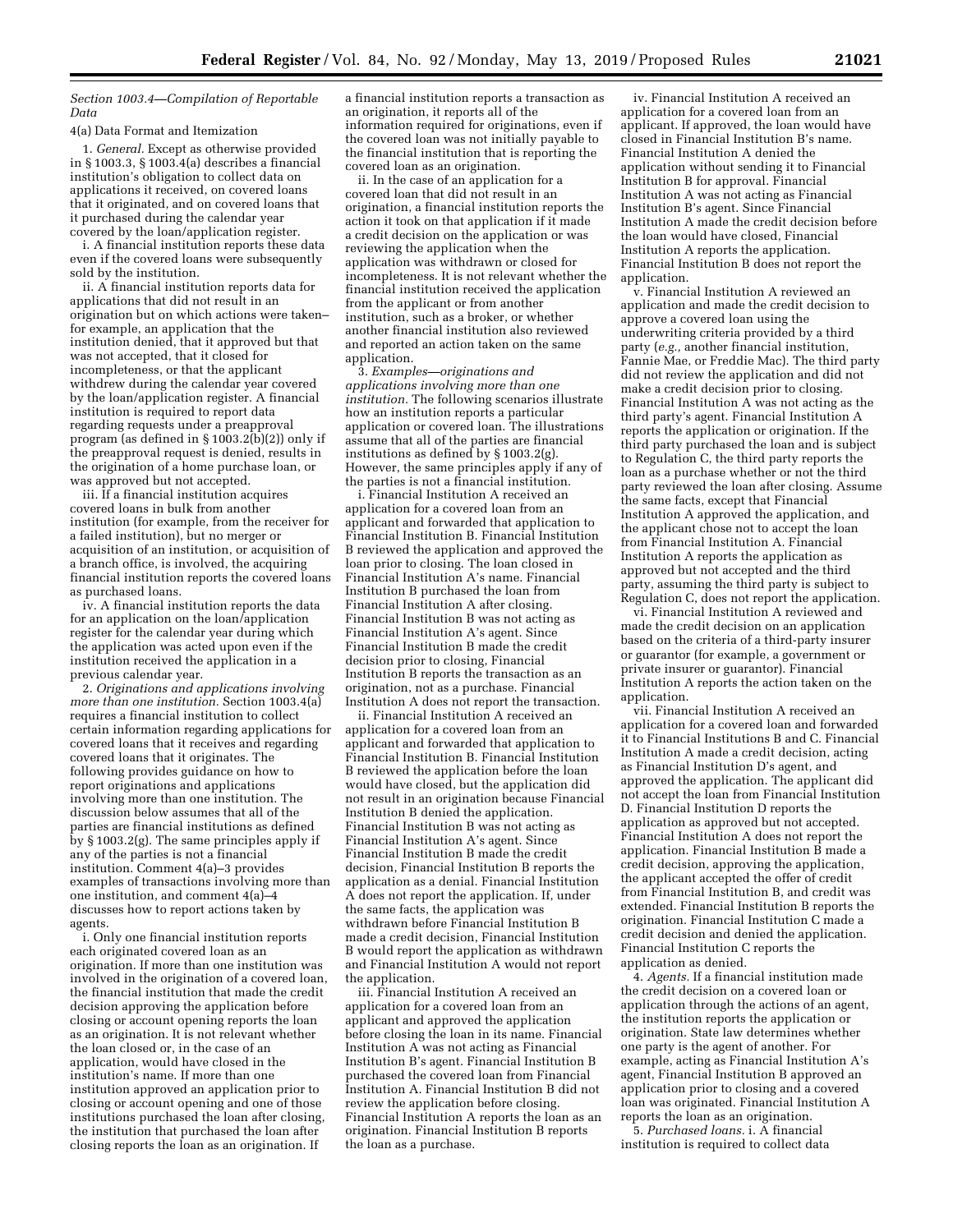regarding covered loans it purchases. For purposes of § 1003.4(a), a purchase includes a repurchase of a covered loan, regardless of whether the institution chose to repurchase the covered loan or was required to repurchase the covered loan because of a contractual obligation and regardless of whether the repurchase occurs within the same calendar year that the covered loan was originated or in a different calendar year. For example, assume that Financial Institution A originates or purchases a covered loan and then sells it to Financial Institution B, who later requires Financial Institution A to repurchase the covered loan pursuant to the relevant contractual obligations. Financial Institution B reports the purchase from Financial Institution A, assuming it is a financial institution as defined under § 1003.2(g). Financial Institution A reports the repurchase from Financial Institution B as a purchase.

ii. In contrast, for purposes of § 1003.4(a), a purchase does not include a temporary transfer of a covered loan to an interim funder or warehouse creditor as part of an interim funding agreement under which the originating financial institution is obligated to repurchase the covered loan for sale to a subsequent investor. Such agreements, often referred to as ''repurchase agreements,'' are sometimes employed as functional equivalents of warehouse lines of credit. Under these agreements, the interim funder or warehouse creditor acquires legal title to the covered loan, subject to an obligation of the originating institution to repurchase at a future date, rather than taking a security interest in the covered loan as under the terms of a more conventional warehouse line of credit. To illustrate, assume Financial Institution A has an interim funding agreement with Financial Institution B to enable Financial Institution B to originate loans. Assume further that Financial Institution B originates a covered loan and that, pursuant to this agreement, Financial Institution A takes a temporary transfer of the covered loan until Financial Institution B arranges for the sale of the covered loan to a subsequent investor and that Financial Institution B repurchases the covered loan to enable it to complete the sale to the subsequent investor (alternatively, Financial Institution A may transfer the covered loan directly to the subsequent investor at Financial Institution B's direction, pursuant to the interim funding agreement). The subsequent investor could be, for example, a financial institution or other entity that intends to hold the loan in portfolio, a GSE or other securitizer, or a financial institution or other entity that intends to package and sell multiple loans to a GSE or other securitizer. In this example, the temporary transfer of the covered loan from Financial Institution B to Financial Institution A is not a purchase, and any subsequent transfer back to Financial Institution B for delivery to the subsequent investor is not a purchase, for purposes of § 1003.4(a). Financial Institution B reports the origination of the covered loan as well as its sale to the subsequent investor. If the subsequent investor is a financial institution under § 1003.2(g), it reports a purchase of the covered loan pursuant to

§ 1003.4(a), regardless of whether it acquired the covered loan from Financial Institution B or directly from Financial Institution A.

### Paragraph 4(a)(1)(i)

1. *ULI—uniqueness.* Section  $1003.4(a)(1)(i)\overline{(B)}(2)$  requires a financial institution that assigns a universal loan identifier (ULI) to each covered loan or application (except as provided in  $\widehat{\S}$ 1003.4(a)(1)(i)(D) and (E)) to ensure that the character sequence it assigns is unique within the institution and used only for the covered loan or application. A financial institution should assign only one ULI to any particular covered loan or application, and each ULI should correspond to a single application and ensuing loan in the case that the application is approved and a loan is originated. A financial institution may use a ULI that was reported previously to refer only to the same loan or application for which the ULI was used previously or a loan that ensues from an application for which the ULI was used previously. A financial institution may not report an application for a covered loan in 2030 using the same ULI that was reported for a covered loan that was originated in 2020. Similarly, refinancings or applications for refinancing should be assigned a different ULI than the loan that is being refinanced. A financial institution with multiple branches must ensure that its branches do not use the same ULI to refer to multiple covered loans or applications.

2. *ULI—privacy.* Section  $1003.4(a)(1)(i)(B)(3)$  prohibits a financial institution from including information that could be used to directly identify the applicant or borrower in the identifier that it assigns for the application or covered loan of the applicant or borrower. Information that could be used to directly identify the applicant or borrower includes, but is not limited to, the applicant's or borrower's name, date of birth, Social Security number, official government-issued driver's license or identification number, alien registration number, government passport number, or employer or taxpayer identification number.

3. *ULI—purchased covered loan.* If a financial institution has previously assigned a covered loan with a ULI or reported a covered loan with a ULI under this part, a financial institution that purchases that covered loan must report the same ULI that was previously assigned or reported unless the purchase of the covered loan is a partially exempt transaction under § 1003.3(d). For example, if a financial institution that submits an annual loan/application register pursuant to § 1003.5(a)(1)(i) originates a covered loan that is purchased by a financial institution that also submits an annual loan/ application register pursuant to § 1003.5(a)(1)(i), the financial institution that purchases the covered loan must report the purchase of the covered loan using the same ULI that was reported by the originating financial institution if the purchase is not a partially exempt transaction. If a financial institution that originates a covered loan has previously assigned the covered loan with a ULI under this part but has not yet reported the covered loan, a financial institution that purchases that covered loan must report the same ULI that was previously assigned if the

purchase is not a partially exempt transaction. For example, if a financial institution that submits an annual loan/ application register pursuant to § 1003.5(a)(1)(i) (Institution A) originates a covered loan that is purchased by a financial institution that submits a quarterly loan/ application register pursuant to § 1003.5(a)(1)(ii) (Institution B) and Institution A assigned a ULI to the loan, then unless the purchase is a partially exempt transaction Institution B must report the ULI that was assigned by Institution A on Institution B's quarterly loan/application register pursuant to  $\S 1003.5(a)\overline{(1)}$ (ii), even though Institution A has not yet submitted its annual loan/application register pursuant to  $\S 1003.5(a)(1)(i)$ . A financial institution that purchases a covered loan and is ineligible for a partial exemption with respect to the purchased covered loan must assign it a ULI pursuant to § 1003.4(a)(1)(i) and report it pursuant to § 1003.5(a)(1)(i) or (ii), whichever is applicable, if the covered loan was not assigned a ULI by the financial institution that originated the loan because, for example, the loan was originated prior to January 1, 2018, the loan was originated by an institution not required to report under this part, or the loan was assigned a nonuniversal loan identifier (NULI) under § 1003.3(d)(5) rather than a ULI by the loan originator.

4. *ULI—reinstated or reconsidered application.* A financial institution may, at its option, report a ULI previously reported under this part if, during the same calendar year, an applicant asks the institution to reinstate a counteroffer that the applicant previously did not accept or asks the financial institution to reconsider an application that was previously denied, withdrawn, or closed for incompleteness. For example, if a financial institution reports a denied application in its second-quarter 2020 data submission, pursuant to § 1003.5(a)(1)(ii), but then reconsiders the application, resulting in an origination in the third quarter of 2020, the financial institution may report the origination in its third-quarter 2020 data submission using the same ULI that was reported for the denied application in its second-quarter 2020 data submission, so long as the financial institution treats the origination as the same transaction for reporting. However, a financial institution may not use a ULI previously reported if it reinstates or reconsiders an application that was reported in a prior calendar year. For example, if a financial institution reports a denied application that is not partially exempt in its fourth-quarter 2020 data submission, pursuant to § 1003.5(a)(1)(ii), but then reconsiders the application, resulting in an origination that is not partially exempt in the first quarter of 2021, the financial institution reports a denied application under the original ULI in its fourth-quarter 2020 data submission and an origination with a different ULI in its first-quarter 2021 data submission, pursuant to § 1003.5(a)(1)(ii).

5. *ULI—check digit.* Section  $1003.4(a)(1)(i)(C)$  requires that the two rightmost characters in the ULI represent the check digit. Appendix C prescribes the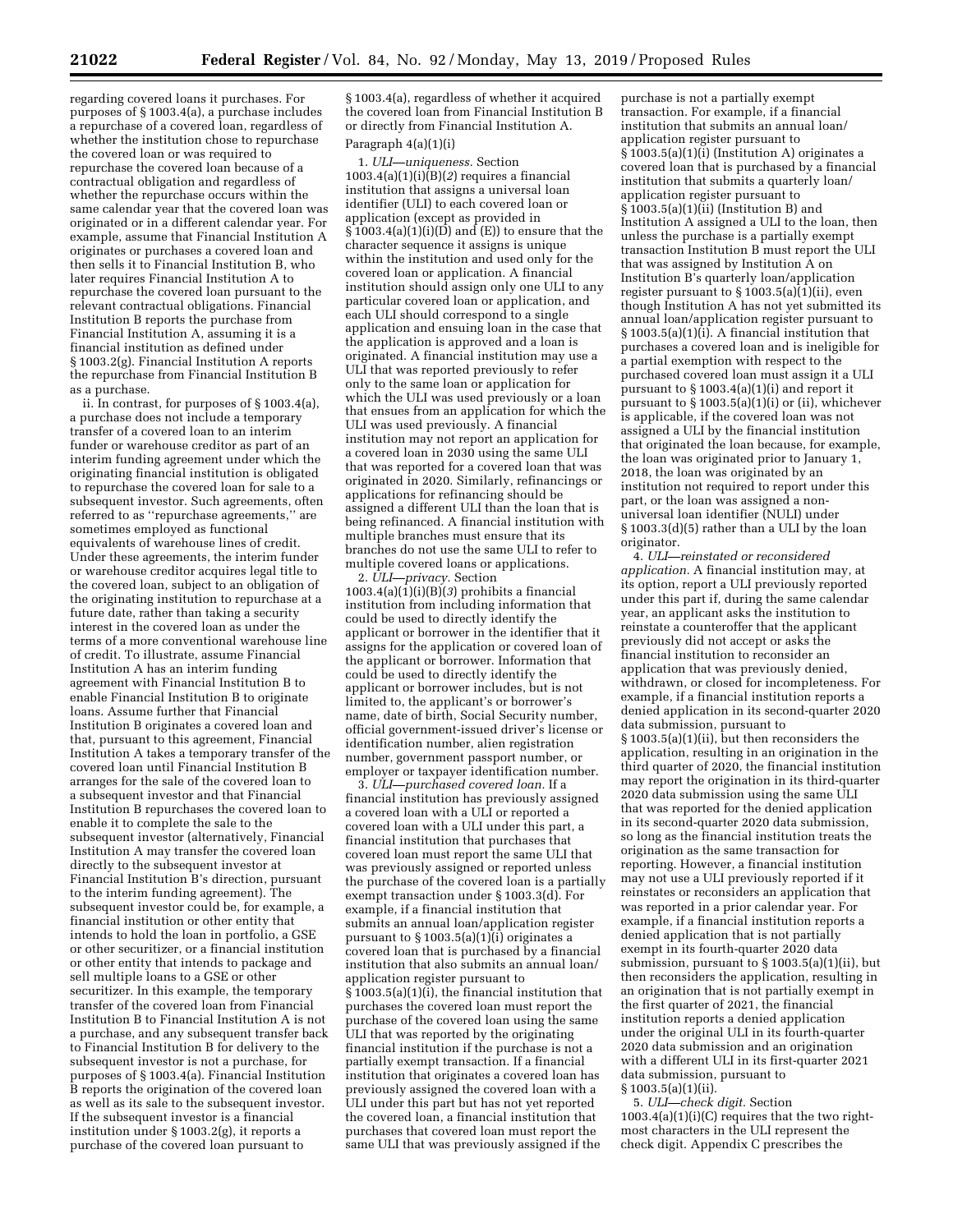requirements for generating a check digit and validating a ULI.

6. *NULI.* For a partially exempt transaction under § 1003.3(d), a financial institution may report a ULI or a NULI. See § 1003.3(d)(5) and comments 3(d)(5)–1 and –2 for guidance on the NULI.

### Paragraph 4(a)(1)(ii)

1. *Application date—consistency.* Section 1003.4(a)(1)(ii) requires that, in reporting the date of application, a financial institution report the date it received the application, as defined under § 1003.2(b), or the date shown on the application form. Although a financial institution need not choose the same approach for its entire HMDA submission, it should be generally consistent (such as by routinely using one approach within a particular division of the institution or for a category of loans). If the financial institution chooses to report the date shown on the application form and the institution retains multiple versions of the application form, the institution reports the date shown on the first application form satisfying the application definition provided under § 1003.2(b).

2. *Application date—indirect application.*  For an application that was not submitted directly to the financial institution, the institution may report the date the application was received by the party that initially received the application, the date the application was received by the institution, or the date shown on the application form. Although an institution need not choose the same approach for its entire HMDA submission, it should be generally consistent (such as by routinely using one approach within a particular division of the institution or for a category of loans).

3. *Application date—reinstated application.* If, within the same calendar year, an applicant asks a financial institution to reinstate a counteroffer that the applicant previously did not accept (or asks the institution to reconsider an application that was denied, withdrawn, or closed for incompleteness), the institution may treat that request as the continuation of the earlier transaction using the same ULI or NULI or as a new transaction with a new ULI or NULI. If the institution treats the request for reinstatement or reconsideration as a new transaction, it reports the date of the request as the application date. If the institution does not treat the request for reinstatement or reconsideration as a new transaction, it reports the original application date.

#### Paragraph 4(a)(2)

1. *Loan type—general.* If a covered loan is not, or in the case of an application would not have been, insured by the Federal Housing Administration, guaranteed by the Department of Veterans Affairs, or guaranteed by the Rural Housing Service or the Farm Service Agency, an institution complies with § 1003.4(a)(2) by reporting the covered loan as not insured or guaranteed by the Federal Housing Administration, Department of Veterans Affairs, Rural Housing Service, or Farm Service Agency.

### Paragraph 4(a)(3)

1. *Purpose—statement of applicant.* A financial institution may rely on the oral or written statement of an applicant regarding the proposed use of covered loan proceeds. For example, a lender could use a check-box or a purpose line on a loan application to determine whether the applicant intends to use covered loan proceeds for home improvement purposes. If an applicant provides no statement as to the proposed use of covered loan proceeds and the covered loan is not a home purchase loan, cash-out refinancing, or refinancing, a financial institution reports the covered loan as for a purpose other than home purchase, home improvement, refinancing, or cash-out refinancing for purposes of § 1003.4(a)(3).

2. *Purpose—refinancing and cash-out refinancing.* Section 1003.4(a)(3) requires a financial institution to report whether a covered loan is, or an application is for, a refinancing or a cash-out refinancing. A financial institution reports a covered loan or an application as a cash-out refinancing if it is a refinancing as defined by § 1003.2(p) and the institution considered it to be a cash-out refinancing in processing the application or setting the terms (such as the interest rate or origination charges) under its guidelines or an investor's guidelines. For example:

i. Assume a financial institution considers an application for a loan product to be a cash-out refinancing under an investor's guidelines because of the amount of cash received by the borrower at closing or account opening. Assume also that under the investor's guidelines, the applicant qualifies for the loan product and the financial institution approves the application, originates the covered loan, and sets the terms of the covered loan consistent with the loan product. In this example, the financial institution would report the covered loan as a cash-out refinancing for purposes of § 1003.4(a)(3).

ii. Assume a financial institution does not consider an application for a covered loan to be a cash-out refinancing under its own guidelines because the amount of cash received by the borrower does not exceed a certain threshold. Assume also that the institution approves the application, originates the covered loan, and sets the terms of the covered loan consistent with its own guidelines applicable to refinancings other than cash-out refinancings. In this example, the financial institution would report the covered loan as a refinancing for purposes of § 1003.4(a)(3).

iii. Assume a financial institution does not distinguish between a cash-out refinancing and a refinancing under its own guidelines, and sets the terms of all refinancings without regard to the amount of cash received by the borrower at closing or account opening, and does not offer loan products under investor guidelines. In this example, the financial institution reports all covered loans and applications for covered loans that are defined by § 1003.2(p) as refinancings for purposes of § 1003.4(a)(3).

3. *Purpose—multiple-purpose loan.*  Section 1003.4(a)(3) requires a financial institution to report the purpose of a covered loan or application. If a covered loan is a home purchase loan as well as a home improvement loan, a refinancing, or a cashout refinancing, an institution complies with

§ 1003.4(a)(3) by reporting the loan as a home purchase loan. If a covered loan is a home improvement loan as well as a refinancing or cash-out refinancing, but the covered loan is not a home purchase loan, an institution complies with § 1003.4(a)(3) by reporting the covered loan as a refinancing or a cash-out refinancing, as appropriate. If a covered loan is a refinancing or cash-out refinancing as well as for another purpose, such as for the purpose of paying educational expenses, but the covered loan is not a home purchase loan, an institution complies with § 1003.4(a)(3) by reporting the covered loan as a refinancing or a cash-out refinancing, as appropriate. *See* comment 4(a)(3)–2. If a covered loan is a home improvement loan as well as for another purpose, but the covered loan is not a home purchase loan, a refinancing, or cash-out refinancing, an institution complies with § 1003.4(a)(3) by reporting the covered loan as a home improvement loan. *See* comment 2(i)–1.

4. *Purpose—other.* If a covered loan is not, or an application is not for, a home purchase loan, a home improvement loan, a refinancing, or a cash-out refinancing, a financial institution complies with § 1003.4(a)(3) by reporting the covered loan or application as for a purpose other than home purchase, home improvement, refinancing, or cash-out refinancing. For example, if a covered loan is for the purpose of paying educational expenses, the financial institution complies with § 1003.4(a)(3) by reporting the covered loan as for a purpose other than home purchase, home improvement, refinancing, or cash-out refinancing. Section 1003.4(a)(3) also requires an institution to report a covered loan or application as for a purpose other than home purchase, home improvement, refinancing, or cash-out refinancing if it is a refinancing but, under the terms of the agreement, the financial institution was unconditionally obligated to refinance the obligation subject to conditions within the borrower's control.

5. *Purpose—business or commercial purpose loans.* If a covered loan primarily is for a business or commercial purpose as described in § 1003.3(c)(10) and comment 3(c)(10)–2 and is a home purchase loan, home improvement loan, or a refinancing, § 1003.4(a)(3) requires the financial institution to report the applicable loan purpose. If a loan primarily is for a business or commercial purpose but is not a home purchase loan, home improvement loan, or a refinancing, the loan is an excluded transaction under § 1003.3(c)(10).

6. *Purpose—purchased loans.* For purchased covered loans where origination took place prior to January 1, 2018, a financial institution complies with § 1003.4(a)(3) by reporting that the requirement is not applicable.

### Paragraph 4(a)(4)

1. *Request under a preapproval program.*  Section 1003.4(a)(4) requires a financial institution to report whether an application or covered loan involved a request for a preapproval of a home purchase loan under a preapproval program as defined by § 1003.2(b)(2). If an application or covered loan did not involve a request for a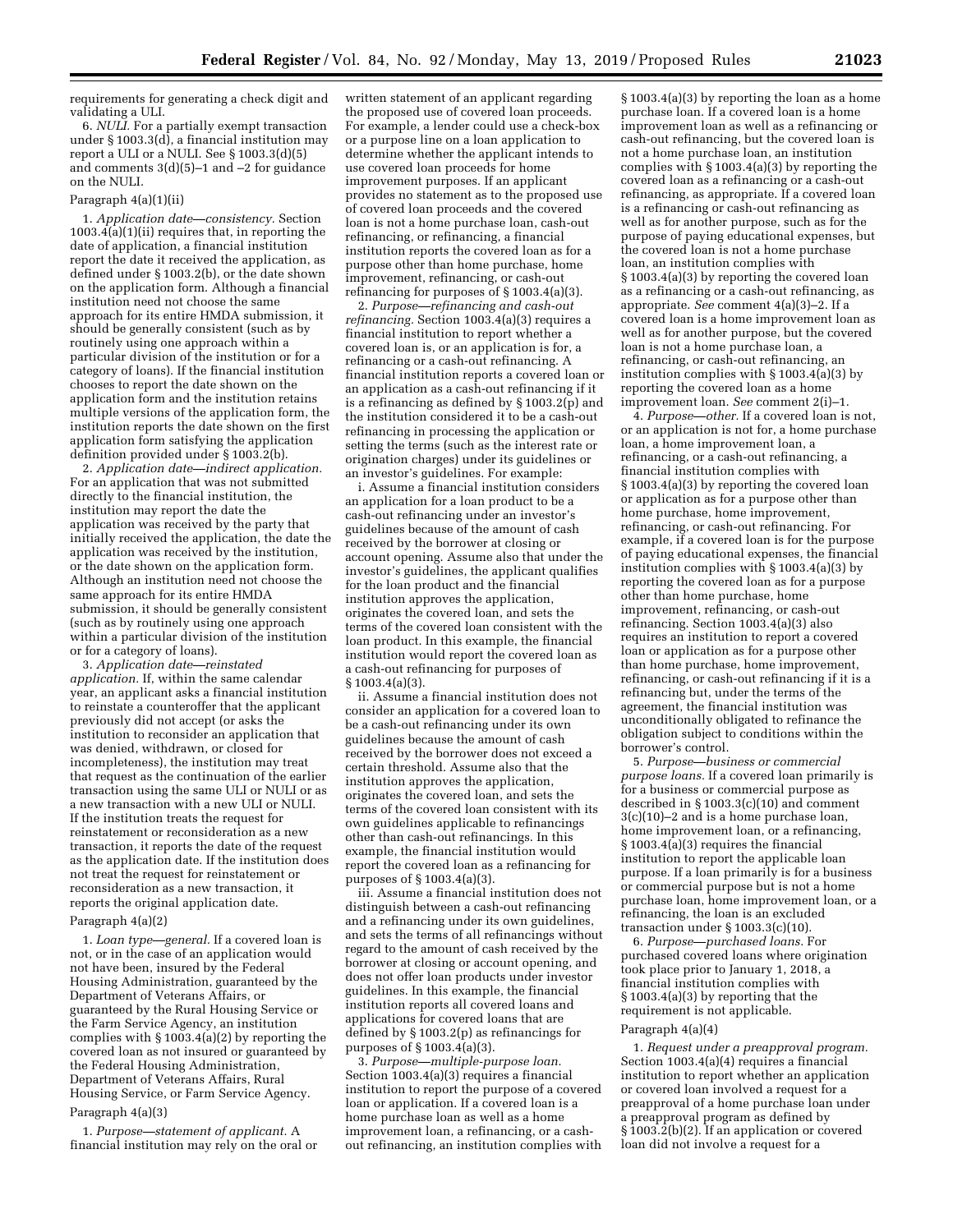preapproval of a home purchase loan under a preapproval program as defined by § 1003.2(b)(2), a financial institution complies with § 1003.4(a)(4) by reporting that the application or covered loan did not involve such a request, regardless of whether the institution has such a program and the applicant did not apply through that program or the institution does not have a preapproval program as defined by § 1003.2(b)(2).

2. *Scope of requirement.* A financial institution reports that the application or covered loan did not involve a preapproval request for a purchased covered loan; an application or covered loan for any purpose other than a home purchase loan; an application for a home purchase loan or a covered loan that is a home purchase loan secured by a multifamily dwelling; an application or covered loan that is an openend line of credit or a reverse mortgage; or an application that is denied, withdrawn by the applicant, or closed for incompleteness.

### Paragraph 4(a)(5)

1. *Modular homes and prefabricated components.* Covered loans or applications related to modular homes should be reported with a construction method of site-built, regardless of whether they are on-frame or off-frame modular homes. Modular homes comply with local or other recognized buildings codes rather than standards established by the National Manufactured Housing Construction and Safety Standards Act, 42 U.S.C. 5401 *et seq.* Modular homes are not required to have HUD Certification Labels under 24 CFR 3280.11 or data plates under 24 CFR 3280.5. Modular homes may have a certification from a State licensing agency that documents compliance with State or other applicable building codes. Onframe modular homes are constructed on permanent metal chassis similar to those used in manufactured homes. The chassis are not removed on site and are secured to the foundation. Off-frame modular homes typically have floor construction similar to the construction of other site-built homes, and the construction typically includes wooden floor joists and does not include permanent metal chassis. Dwellings built using prefabricated components assembled at the dwelling's permanent site should also be reported with a construction method of sitebuilt.

2. *Multifamily dwelling.* For a covered loan or an application for a covered loan related to a multifamily dwelling, the financial institution should report the construction method as site-built unless the multifamily dwelling is a manufactured home community, in which case the financial institution should report the construction method as manufactured home.

3. *Multiple properties.* See comment 4(a)(9)–2 regarding transactions involving multiple properties with more than one property taken as security.

### Paragraph 4(a)(6)

1. *Multiple properties.* See comment 4(a)(9)–2 regarding transactions involving multiple properties with more than one property taken as security.

2. *Principal residence.* Section 1003.4(a)(6) requires a financial institution to identify

whether the property to which the covered loan or application relates is or will be used as a residence that the applicant or borrower physically occupies and uses, or will occupy and use, as his or her principal residence. For purposes of § 1003.4(a)(6), an applicant or borrower can have only one principal residence at a time. Thus, a vacation or other second home would not be a principal residence. However, if an applicant or borrower buys or builds a new dwelling that will become the applicant's or borrower's principal residence within a year or upon the completion of construction, the new dwelling is considered the principal residence for purposes of applying this definition to a particular transaction.

3. *Second residences.* Section 1003.4(a)(6) requires a financial institution to identify whether the property to which the loan or application relates is or will be used as a second residence. For purposes of § 1003.4(a)(6), a property is a second residence of an applicant or borrower if the property is or will be occupied by the applicant or borrower for a portion of the year and is not the applicant's or borrower's principal residence. For example, if a person purchases a property, occupies the property for a portion of the year, and rents the property for the remainder of the year, the property is a second residence for purposes of § 1003.4(a)(6). Similarly, if a couple occupies a property near their place of employment on weekdays, but the couple returns to their principal residence on weekends, the property near the couple's place of employment is a second residence for purposes of § 1003.4(a)(6).

4. *Investment properties.* Section 1003.4(a)(6) requires a financial institution to identify whether the property to which the covered loan or application relates is or will be used as an investment property. For purposes of  $\S 1003.4(a)(6)$ , a property is an investment property if the borrower does not, or the applicant will not, occupy the property. For example, if a person purchases a property, does not occupy the property, and generates income by renting the property, the property is an investment property for purposes of § 1003.4(a)(6). Similarly, if a person purchases a property, does not occupy the property, and does not generate income by renting the property, but intends to generate income by selling the property, the property is an investment property for purposes of § 1003.4(a)(6). Section 1003.4(a)(6) requires a financial institution to identify a property as an investment property if the borrower or applicant does not or will not occupy the property, even if the borrower or applicant does not consider the property as owned for investment purposes. For example, if a corporation purchases a property that is a dwelling under § 1003.2(f), that it does not occupy, but that is for the long-term residential use of its employees, the property is an investment property for purposes of § 1003.4(a)(6), even if the corporation considers the property as owned for business purposes rather than investment purposes, does not generate income by renting the property, and does not intend to generate income by selling the property at some point in time. If the property is for

transitory use by employees, the property would not be considered a dwelling under § 1003.2(f). *See* comment 2(f)–3.

5. *Purchased covered loans.* For purchased covered loans, a financial institution may report principal residence unless the loan documents or application indicate that the property will not be occupied as a principal residence.

### Paragraph 4(a)(7)

1. *Covered loan amount—counteroffer.* If an applicant accepts a counteroffer for an amount different from the amount for which the applicant applied, the financial institution reports the covered loan amount granted. If an applicant does not accept a counteroffer or fails to respond, the institution reports the amount initially requested.

2. *Covered loan amount—application approved but not accepted or preapproval request approved but not accepted.* A financial institution reports the covered loan amount that was approved.

3. *Covered loan amount—preapproval request denied, application denied, closed for incompleteness or withdrawn.* For a preapproval request that was denied, and for an application that was denied, closed for incompleteness, or withdrawn, a financial institution reports the amount for which the applicant applied.

4. *Covered loan amount—multiple-purpose loan.* A financial institution reports the entire amount of the covered loan, even if only a part of the proceeds is intended for home purchase, home improvement, or refinancing.

5. *Covered loan amount—closed-end mortgage loan.* For a closed-end mortgage loan, other than a purchased loan, an assumption, or a reverse mortgage, a financial institution reports the amount to be repaid as disclosed on the legal obligation. For a purchased closed-end mortgage loan or an assumption of a closed-end mortgage loan, a financial institution reports the unpaid principal balance at the time of purchase or assumption.

6. *Covered loan amount—open-end line of credit.* For an open-end line of credit, a financial institution reports the entire amount of credit available to the borrower under the terms of the open-end plan, including a purchased open-end line of credit and an assumption of an open-end line of credit, but not for a reverse mortgage openend line of credit.

7. *Covered loan amount—refinancing.* For a refinancing, a financial institution reports the amount of credit extended under the terms of the new debt obligation.

8. *Covered loan amount—home improvement loan.* A financial institution reports the entire amount of a home improvement loan, even if only a part of the proceeds is intended for home improvement.

9. *Covered loan amount—non-federally insured reverse mortgage.* A financial institution reports the initial principal limit of a non-federally insured reverse mortgage as set forth in § 1003.4(a)(7)(iii).

### Paragraph 4(a)(8)(i)

1. *Action taken—covered loan originated.*  A financial institution reports that the covered loan was originated if the financial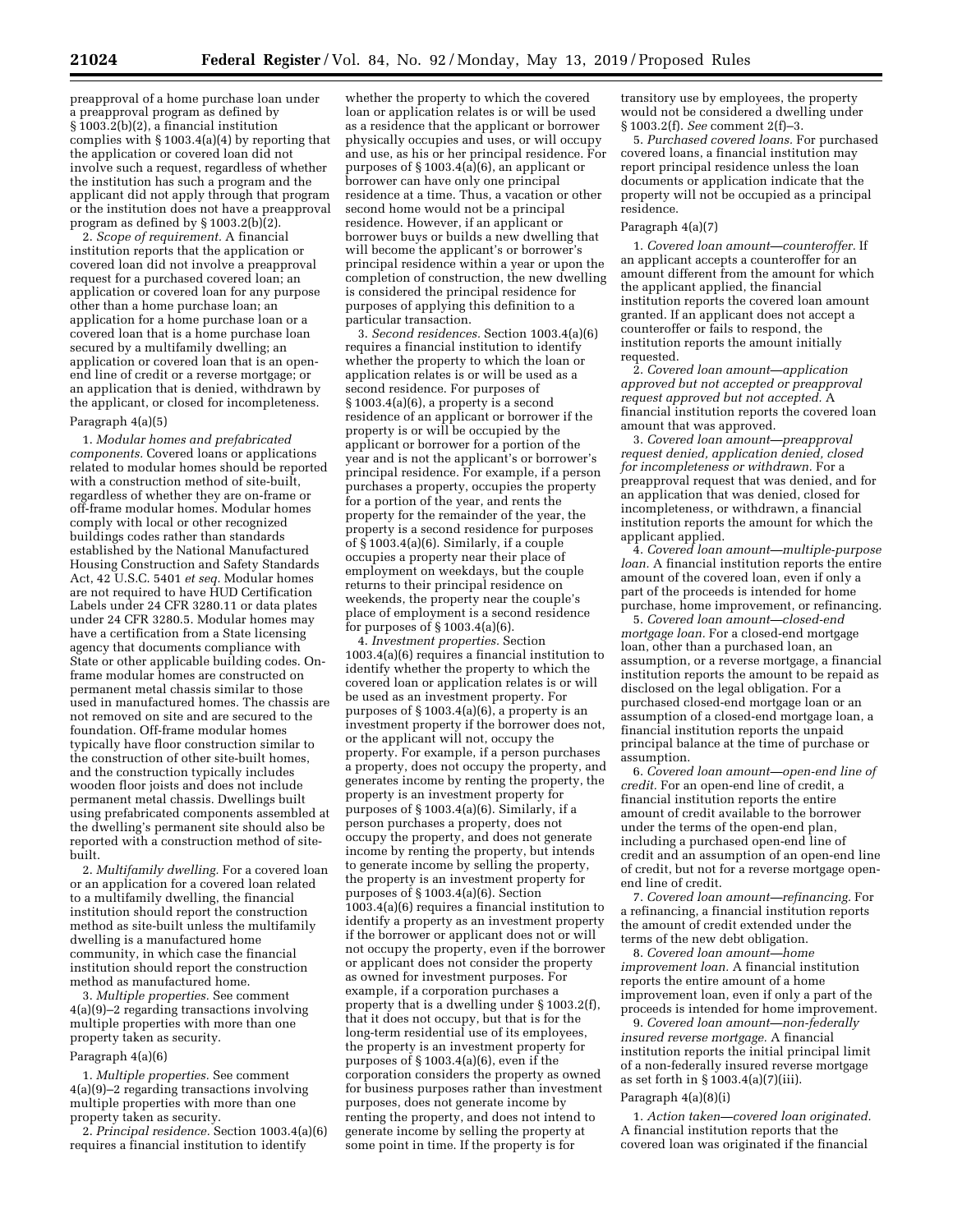institution made a credit decision approving the application before closing or account opening and that credit decision results in an extension of credit. The same is true for an application that began as a request for a preapproval that subsequently results in a covered loan being originated. *See* comments 4(a)–2 through –4 for guidance on transactions in which more than one institution is involved.

2. *Action taken—covered loan purchased.*  A financial institution reports that the covered loan was purchased if the covered loan was purchased by the financial institution after closing or account opening and the financial institution did not make a credit decision on the application prior to closing or account opening, or if the financial institution did make a credit decision on the application prior to closing or account opening, but is repurchasing the loan from another entity that the loan was sold to. *See*  comment 4(a)–5. *See* comments 4(a)–2 through –4 for guidance on transactions in which more than one financial institution is involved.

3. *Action taken—application approved but not accepted.* A financial institution reports application approved but not accepted if the financial institution made a credit decision approving the application before closing or account opening, subject solely to outstanding conditions that are customary commitment or closing conditions, but the applicant or the party that initially received the application fails to respond to the financial institution's approval within the specified time, or the closed-end mortgage loan was not otherwise consummated or the account was not otherwise opened. *See*  comment 4(a)(8)(i)–13.

4. *Action taken—application denied.* A financial institution reports that the application was denied if it made a credit decision denying the application before an applicant withdraws the application or the file is closed for incompleteness. *See*  comments 4(a)–2 through –4 for guidance on transactions in which more than one institution is involved.

5. *Action taken—application withdrawn.* A financial institution reports that the application was withdrawn when the application is expressly withdrawn by the applicant before the financial institution makes a credit decision denying the application, before the financial institution makes a credit decision approving the application, or before the file is closed for incompleteness. A financial institution also reports application withdrawn if the financial institution provides a conditional approval specifying underwriting or creditworthiness conditions, pursuant to comment 4(a)(8)(i)–13, and the application is expressly withdrawn by the applicant before the applicant satisfies all specified underwriting or creditworthiness conditions. A preapproval request that is withdrawn is not reportable under HMDA. *See* § 1003.4(a).

6. *Action taken—file closed for incompleteness.* A financial institution reports that the file was closed for incompleteness if the financial institution sent a written notice of incompleteness under Regulation B, 12 CFR 1002.9 $(c)(2)$ , and the

applicant did not respond to the request for additional information within the period of time specified in the notice before the applicant satisfies all underwriting or creditworthiness conditions. *See* comment 4(a)(8)(i)–13. If a financial institution then provides a notification of adverse action on the basis of incompleteness under Regulation B, 12 CFR 1002.9 $(c)(1)(i)$ , the financial institution may report the action taken as either file closed for incompleteness or application denied. A preapproval request that is closed for incompleteness is not reportable under HMDA. *See* § 1003.4(a) and comment 4(a)–1.ii.

7. *Action taken—preapproval request denied.* A financial institution reports that the preapproval request was denied if the application was a request for a preapproval under a preapproval program as defined in § 1003.2(b)(2) and the institution made a credit decision denying the preapproval request.

8. *Action taken—preapproval request approved but not accepted.* A financial institution reports that the preapproval request was approved but not accepted if the application was a request for a preapproval under a preapproval program as defined in § 1003.2(b)(2) and the institution made a credit decision approving the preapproval request but the application did not result in a covered loan originated by the financial institution.

9. *Action taken—counteroffers.* If a financial institution makes a counteroffer to lend on terms different from the applicant's initial request (for example, for a shorter loan maturity, with a different interest rate, or in a different amount) and the applicant declines to proceed with the counteroffer or fails to respond, the institution reports the action taken as a denial on the original terms requested by the applicant. If the applicant agrees to proceed with consideration of the financial institution's counteroffer, the financial institution reports the action taken as the disposition of the application based on the terms of the counteroffer. For example, assume a financial institution makes a counteroffer, the applicant agrees to proceed with the terms of the counteroffer, and the financial institution then makes a credit decision approving the application conditional on satisfying underwriting or creditworthiness conditions, and the applicant expressly withdraws before satisfying all underwriting or creditworthiness conditions and before the institution denies the application or closes the file for incompleteness. The financial institution reports that the action taken as application withdrawn in accordance with comment 4(a)(8)(i)–13.i. Similarly, assume a financial institution makes a counteroffer, the applicant agrees to proceed with consideration of the counteroffer, and the financial institution provides a conditional approval stating the conditions to be met to originate the counteroffer. The financial institution reports the action taken on the application in accordance with comment 4(a)(8)(i)–13 regarding conditional approvals.

10. *Action taken—rescinded transactions.*  If a borrower rescinds a transaction after closing and before a financial institution is

required to submit its loan/application register containing the information for the transaction under § 1003.5(a), the institution reports the transaction as an application that was approved but not accepted.

11. *Action taken—purchased covered loans.* An institution reports the covered loans that it purchased during the calendar year. An institution does not report the covered loans that it declined to purchase, unless, as discussed in comments 4(a)–2 through –4, the institution reviewed the application prior to closing, in which case it reports the application or covered loan according to comments 4(a)–2 through –4.

12. *Action taken—repurchased covered loans.* See comment 4(a)–5 regarding reporting requirements when a covered loan is repurchased by the originating financial institution.

13. *Action taken—conditional approvals.* If an institution issues an approval other than a commitment pursuant to a preapproval program as defined under § 1003.2(b)(2), and that approval is subject to the applicant meeting certain conditions, the institution reports the action taken as provided below dependent on whether the conditions are solely customary commitment or closing conditions or if the conditions include any underwriting or creditworthiness conditions.

i. *Action taken examples.* If the approval is conditioned on satisfying underwriting or creditworthiness conditions and they are not met, the institution reports the action taken as a denial. If, however, the conditions involve submitting additional information about underwriting or creditworthiness that the institution needs to make the credit decision, and the institution has sent a written notice of incompleteness under Regulation B, 12 CFR  $1002.9(c)(2)$ , and the applicant did not respond within the period of time specified in the notice, the institution reports the action taken as file closed for incompleteness. *See* comment 4(a)(8)(i)–6. If the conditions are solely customary commitment or closing conditions and the conditions are not met, the institution reports the action taken as approved but not accepted. If all the conditions (underwriting, creditworthiness, or customary commitment or closing conditions) are satisfied and the institution agrees to extend credit but the covered loan is not originated, the institution reports the action taken as application approved but not accepted. If the applicant expressly withdraws before satisfying all underwriting or creditworthiness conditions and before the institution denies the application or closes the file for incompleteness, the institution reports the action taken as application withdrawn. If all underwriting and creditworthiness conditions have been met, and the outstanding conditions are solely customary commitment or closing conditions and the applicant expressly withdraws before the covered loan is originated, the institution reports the action taken as application approved but not accepted.

ii. *Customary commitment or closing conditions.* Customary commitment or closing conditions include, for example: a clear-title requirement, an acceptable property survey, acceptable title insurance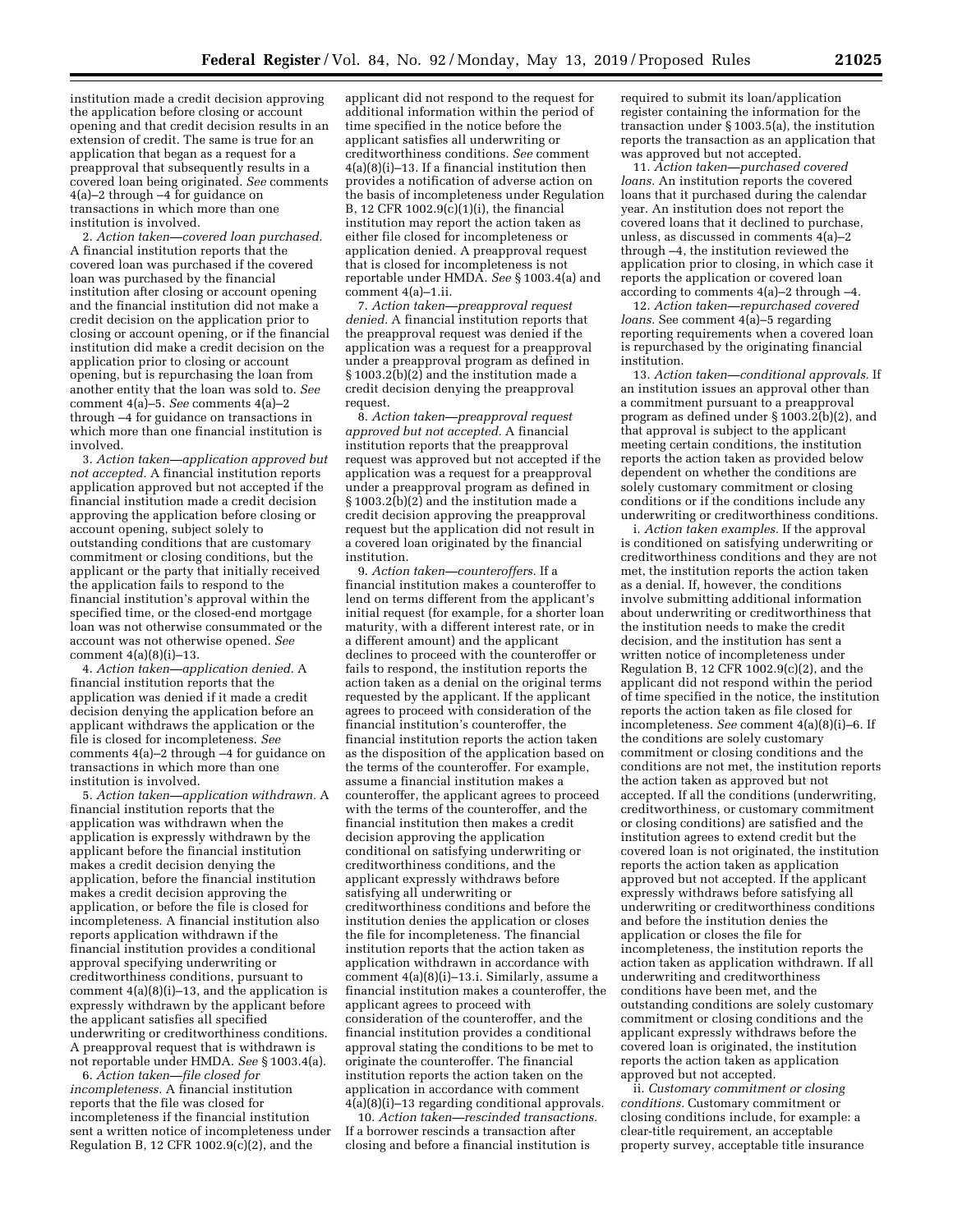binder, clear termite inspection, a subordination agreement from another lienholder, and, where the applicant plans to use the proceeds from the sale of one home to purchase another, a settlement statement showing adequate proceeds from the sale.

iii. *Underwriting or creditworthiness conditions.* Underwriting or creditworthiness conditions include, for example: conditions that constitute a counter-offer, such as a demand for a higher down-payment; satisfactory debt-to-income or loan-to-value ratios, a determination of need for private mortgage insurance, or a satisfactory appraisal requirement; or verification or confirmation, in whatever form the institution requires, that the applicant meets underwriting conditions concerning applicant creditworthiness, including documentation or verification of income or assets.

14. *Action taken—pending applications.*  An institution does not report any covered loan application still pending at the end of the calendar year; it reports that application on its loan/application register for the year in which final action is taken.

### Paragraph 4(a)(8)(ii)

1. *Action taken date—general.* A financial institution reports the date of the action taken.

2. *Action taken date—applications denied and files closed for incompleteness.* For applications, including requests for a preapproval, that are denied or for files closed for incompleteness, the financial institution reports either the date the action was taken or the date the notice was sent to the applicant.

3. *Action taken date—application withdrawn.* For applications withdrawn, the financial institution may report the date the express withdrawal was received or the date shown on the notification form in the case of a written withdrawal.

4. *Action taken date—approved but not accepted.* For a covered loan approved by an institution but not accepted by the applicant, the institution reports any reasonable date, such as the approval date, the deadline for accepting the offer, or the date the file was closed. Although an institution need not choose the same approach for its entire HMDA submission, it should be generally consistent (such as by routinely using one approach within a particular division of the institution or for a category of covered loans).

5. *Action taken date—originations.* For covered loan originations, including a preapproval request that leads to an origination by the financial institution, an institution generally reports the closing or account opening date. For covered loan originations that an institution acquires from a party that initially received the application, the institution reports either the closing or account opening date, or the date the institution acquired the covered loan from the party that initially received the application. If the disbursement of funds takes place on a date later than the closing or account opening date, the institution may use the date of initial disbursement. For a construction/permanent covered loan, the institution reports either the closing or account opening date, or the date the covered

loan converts to the permanent financing. Although an institution need not choose the same approach for its entire HMDA submission, it should be generally consistent (such as by routinely using one approach within a particular division of the institution or for a category of covered loans). Notwithstanding this flexibility regarding the use of the closing or account opening date in connection with reporting the date action was taken, the institution must report the origination as occurring in the year in which the origination goes to closing or the account is opened.

6. *Action taken date—loan purchased.* For covered loans purchased, a financial institution reports the date of purchase. Paragraph 4(a)(9)

1. *Multiple properties with one property taken as security.* If a covered loan is related to more than one property, but only one property is taken as security (or, in the case of an application, proposed to be taken as security), a financial institution reports the information required by § 1003.4(a)(9) for the property taken as or proposed to be taken as security. A financial institution does not report the information required by § 1003.4(a)(9) for the property or properties related to the loan that are not taken as or proposed to be taken as security. For example, if a covered loan is secured by property A, and the proceeds are used to purchase or rehabilitate (or to refinance home purchase or home improvement loans related to) property B, the institution reports the information required by  $\S 1003.\overline{4}$ (a)(9) for property A and does not report the information required by § 1003.4(a)(9) for property B.

2. *Multiple properties with more than one property taken as security.* If more than one property is taken or, in the case of an application, proposed to be taken as security for a single covered loan, a financial institution reports the covered loan or application in a single entry on its loan/ application register and provides the information required by § 1003.4(a)(9) for one of the properties taken as security that contains a dwelling. A financial institution does not report information about the other properties taken as security. If an institution is required to report specific information about the property identified in § 1003.4(a)(9), the institution reports the information that relates to the property identified in  $\S 1003.4(a)(9)$  (or, if the transaction is partially exempt under § 1003.3(d) and no data are reported pursuant to § 1003.4(a)(9), the property that the institution would have identified in § 1003.4(a)(9) if the transaction were not partially exempt). For example, Financial Institution A originated a covered loan that is secured by both property A and property B, each of which contains a dwelling. Financial Institution A reports the loan as one entry on its loan/application register, reporting the information required by § 1003.4(a)(9) for either property A or property B. If Financial Institution A elects to report the information required by § 1003.4(a)(9) about property A, Financial Institution A also reports the information required by  $\S 1003.4(a)(5)$ ,  $(6)$ ,  $(14)$ ,  $(29)$ , and

(30) related to property A. For aspects of the entries that do not refer to the property identified in § 1003.4(a)(9) (*i.e.,* § 1003.4(a)(1) through (4), (7), (8), (10) through (13), (15) through (28), and (31) through (38)), Financial Institution A reports the information applicable to the covered loan or application and not information that relates only to the property identified in § 1003.4(a)(9).

3. *Multifamily dwellings.* A single multifamily dwelling may have more than one postal address. For example, three apartment buildings, each with a different street address, comprise a single multifamily dwelling that secures a covered loan. For the purposes of § 1003.4(a)(9), a financial institution reports the information required by § 1003.4(a)(9) in the same manner described in comment 4(a)(9)–2.

4. *Loans purchased from another institution.* The requirement to report the property location information required by  $\hat{\S}$  1003.4(a)(9) applies not only to applications and originations but also to purchased covered loans.

5. *Manufactured home.* If the site of a manufactured home has not been identified, a financial institution complies by reporting that the information required by § 1003.4(a)(9) is not applicable.

### Paragraph 4(a)(9)(i)

1. *General.* Except for partially exempt transactions under § 1003.3(d), § 1003.4(a)(9)(i) requires a financial institution to report the property address of the location of the property securing a covered loan or, in the case of an application, proposed to secure a covered loan. The address should correspond to the property identified on the legal obligation related to the covered loan. For applications that did not result in an origination, the address should correspond to the location of the property proposed to secure the loan as identified by the applicant. For example, assume a loan is secured by a property located at 123 Main Street, and the applicant's or borrower's mailing address is a post office box. The financial institution should not report the post office box, and should report 123 Main Street.

2. *Property address—format.* A financial institution complies with the requirements in § 1003.4(a)(9)(i) by reporting the following information about the physical location of the property securing the loan.

i. *Street address.* When reporting the street address of the property, a financial institution complies by including, as applicable, the primary address number, the predirectional, the street name, street prefixes and/or suffixes, the postdirectional, the secondary address identifier, and the secondary address, as applicable. For example, 100 N Main ST Apt 1.

ii. *City name.* A financial institution complies by reporting the name of the city in which the property is located.

iii. *State name.* A financial institution complies by reporting the two letter State code for the State in which the property is located, using the U.S. Postal Service official State abbreviations.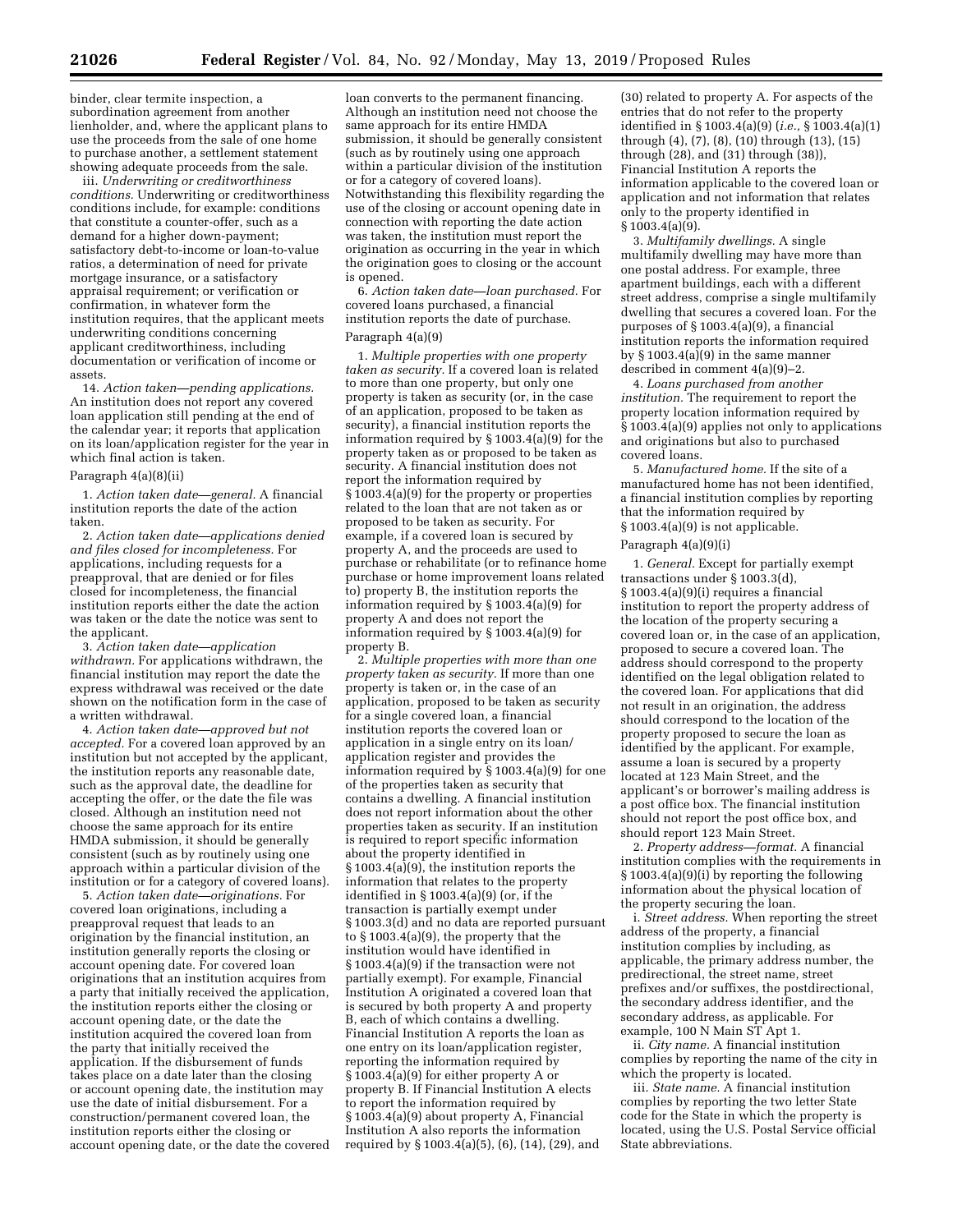iv. *Zip Code.* A financial institution complies by reporting the five or nine digit Zip Code in which the property is located.

3. *Property address—not applicable.* A financial institution complies with § 1003.4(a)(9)(i) by reporting that the requirement is not applicable if the property address of the property securing the covered loan is not known. For example, if the property did not have a property address at closing or if the applicant did not provide the property address of the property to the financial institution before the application was denied, withdrawn, or closed for incompleteness, the financial institution complies with § 1003.4(a)(9)(i) by reporting that the requirement is not applicable. Paragraph 4(a)(9)(ii)

1. *Optional reporting.* Section 1003.4(a)(9)(ii) requires a financial institution to report the State, county, and census tract of the property securing the covered loan or, in the case of an application, proposed to secure the covered loan if the property is located in an MSA or MD in which the financial institution has a home or branch office or if the institution is subject to § 1003.4(e). Section 1003.4(a)(9)(ii)(C) further limits the requirement to report census tract to covered loans secured by or applications proposed to be secured by properties located in counties with a population of more than 30,000 according to the most recent decennial census conducted by the U.S. Census Bureau. For transactions for which State, county, or census tract reporting is not required under  $\S 1003.4(a)(9)(ii)$  or  $(e)$ , financial institutions may report that the requirement is not applicable, or they may voluntarily report the State, county, or census tract information.

#### Paragraph  $4(a)(9)(ii)(A)$

1. *Applications—State not provided.* When reporting an application, a financial institution complies with  $\S 1003.4(a)(9)(ii)(A)$ by reporting that the requirement is not applicable if the State in which the property is located was not known before the application was denied, withdrawn, or closed for incompleteness.

#### Paragraph 4(a)(9)(ii)(B)

1. *General.* A financial institution complies by reporting the five-digit Federal Information Processing Standards (FIPS) numerical county code.

2. *Applications—county not provided.*  When reporting an application, a financial institution complies with § 1003.4(a)(9)(ii)(B) by reporting that the requirement is not applicable if the county in which the property is located was not known before the application was denied, withdrawn, or closed for incompleteness.

### Paragraph 4(a)(9)(ii)(C)

1. *General.* Census tract numbers are defined by the U.S. Census Bureau. A financial institution complies with § 1003.4(a)(9)(ii)(C) if it uses the boundaries and codes in effect on January 1 of the calendar year covered by the loan/ application register that it is reporting.

2. *Applications—census tract not provided.*  When reporting an application, a financial institution complies with § 1003.4(a)(9)(ii)(C)

by reporting that the requirement is not applicable if the census tract in which the property is located was not known before the application was denied, withdrawn, or closed for incompleteness.

#### Paragraph 4(a)(10)(i)

1. *Applicant data—general.* Refer to appendix B to this part for instructions on collection of an applicant's ethnicity, race, and sex.

2. *Transition rule for applicant data collected prior to January 1, 2018.* If a financial institution receives an application prior to January 1, 2018, but final action is taken on or after January 1, 2018, the financial institution complies with  $§ 1003.4(a)(10)(i)$  and (b) if it collects the information in accordance with the requirements in effect at the time the information was collected. For example, if a financial institution receives an application on November 15, 2017, collects the applicant's ethnicity, race, and sex in accordance with the instructions in effect on that date, and takes final action on the application on January 5, 2018, the financial institution has complied with the requirements of  $\S 1003.4(a)(10)(i)$  and (b), even though those instructions changed after the information was collected but before the date of final action. However, if, in this example, the financial institution collected the applicant's ethnicity, race, and sex on or after January 1, 2018, § 1003.4(a)(10)(i) and (b) requires the financial institution to collect the information in accordance with the amended instructions.

### Paragraph 4(a)(10)(ii)

1. *Applicant data—completion by financial institution.* A financial institution complies with  $\S 1003.4(a)(10)(ii)$  by reporting the applicant's age, as of the application date under  $§ 1003.4(a)(1)(ii)$ , as the number of whole years derived from the date of birth as shown on the application form. For example, if an applicant provides a date of birth of 01/ 15/1970 on the application form that the financial institution receives on 01/14/2015, the institution reports 44 as the applicant's age.

2. *Applicant data—co-applicant.* If there are no co-applicants, the financial institution reports that there is no co-applicant. If there is more than one co-applicant, the financial institution reports the age only for the first co-applicant listed on the application form. A co-applicant may provide an absent coapplicant's age on behalf of the absent coapplicant.

3. *Applicant data—purchased loan.* A financial institution complies with § 1003.4(a)(10)(ii) by reporting that the requirement is not applicable when reporting a purchased loan for which the institution chooses not to report the age.

4. *Applicant data—non-natural person.* A financial institution complies with § 1003.4(a)(10)(ii) by reporting that the requirement is not applicable if the applicant or co-applicant is not a natural person (for example, a corporation, partnership, or trust). For example, for a transaction involving a trust, a financial institution reports that the requirement to report the applicant's age is not applicable if the trust is the applicant. On

the other hand, if the applicant is a natural person, and is the beneficiary of a trust, a financial institution reports the applicant's age.

5. *Applicant data—guarantor.* For purposes of § 1003.4(a)(10)(ii), if a covered loan or application includes a guarantor, a financial institution does not report the guarantor's age.

### Paragraph 4(a)(10)(iii)

1. *Income data—income relied on.* When a financial institution evaluates income as part of a credit decision, it reports the gross annual income relied on in making the credit decision. For example, if an institution relies on an applicant's salary to compute a debtto-income ratio but also relies on the applicant's annual bonus to evaluate creditworthiness, the institution reports the salary and the bonus to the extent relied upon. If an institution relies on only a portion of an applicant's income in its determination, it does not report that portion of income not relied on. For example, if an institution, pursuant to lender and investor guidelines, does not rely on an applicant's commission income because it has been earned for less than 12 months, the institution does not include the applicant's commission income in the income reported. Likewise, if an institution relies on the verified gross income of the applicant in making the credit decision, then the institution reports the verified gross income. Similarly, if an institution relies on the income of a cosigner to evaluate creditworthiness, the institution includes the cosigner's income to the extent relied upon. An institution, however, does not include the income of a guarantor who is only secondarily liable.

2. *Income data—co-applicant.* If two persons jointly apply for a covered loan and both list income on the application, but the financial institution relies on the income of only one applicant in evaluating creditworthiness, the institution reports only the income relied on.

3. *Income data—loan to employee.* A financial institution complies with § 1003.4(a)(10)(iii) by reporting that the requirement is not applicable for a covered loan to, or an application from, its employee to protect the employee's privacy, even though the institution relied on the employee's income in making the credit decision.

4. *Income data—assets.* A financial institution does not include as income amounts considered in making a credit decision based on factors that an institution relies on in addition to income, such as amounts derived from underwriting calculations of the potential annuitization or depletion of an applicant's remaining assets. Actual distributions from retirement accounts or other assets that are relied on by the financial institution as income should be reported as income. The interpretation of income in this paragraph does not affect § 1003.4(a)(23), which requires, except for purchased covered loans, the collection of the ratio of the applicant's or borrower's total monthly debt to the total monthly income relied on in making the credit decision.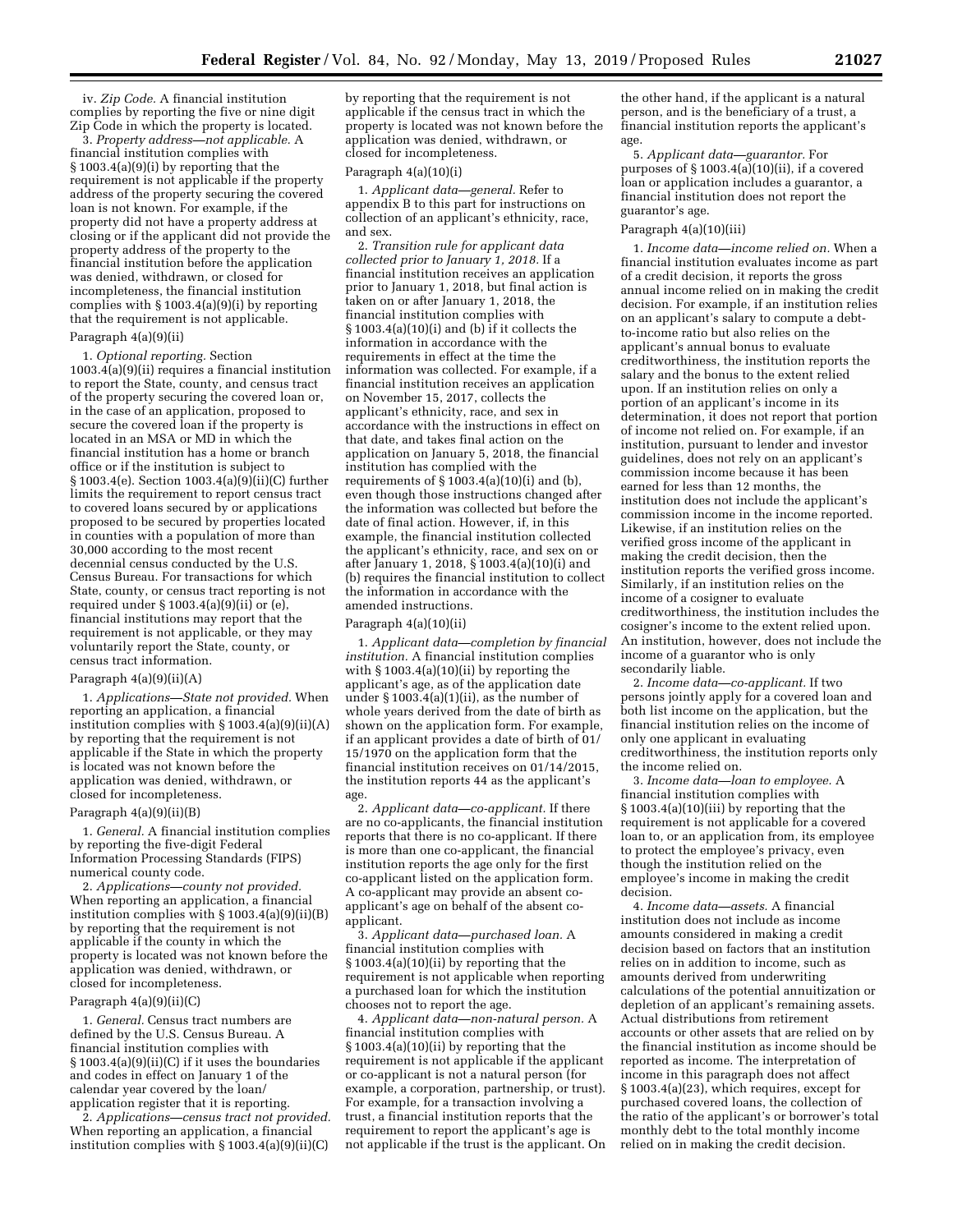5. *Income data—credit decision not made.*  Section 1003.4(a)(10)(iii) requires a financial institution to report the gross annual income relied on in processing the application if a credit decision was not made. For example, assume an institution received an application that included an applicant's self-reported income, but the application was withdrawn before a credit decision that would have considered income was made. The financial institution reports the income information relied on in processing the application at the time that the application was withdrawn or the file was closed for incompleteness.

6. *Income data—credit decision not requiring consideration of income.* A financial institution complies with § 1003.4(a)(10)(iii) by reporting that the requirement is not applicable if the application did not or would not have required a credit decision that considered income under the financial institution's policies and procedures. For example, if the financial institution's policies and procedures do not consider income for a streamlined refinance program, the institution reports that the requirement is not applicable, even if the institution received income information from the applicant.

7. *Income data—non-natural person.* A financial institution reports that the requirement is not applicable when the applicant or co-applicant is not a natural person (*e.g.,* a corporation, partnership, or trust). For example, for a transaction involving a trust, a financial institution reports that the requirement to report income data is not applicable if the trust is the applicant. On the other hand, if the applicant is a natural person, and is the beneficiary of a trust, a financial institution is required to report the information described in § 1003.4(a)(10)(iii).

8. *Income data—multifamily properties.* A financial institution complies with § 1003.4(a)(10)(iii) by reporting that the requirement is not applicable when the covered loan is secured by, or application is proposed to be secured by, a multifamily dwelling.

9. *Income data—purchased loans.* A financial institution complies with § 1003.4(a)(10)(iii) by reporting that the requirement is not applicable when reporting a purchased covered loan for which the institution chooses not to report the income.

10. *Income data—rounding.* A financial institution complies by reporting the dollar amount of the income in thousands, rounded to the nearest thousand (\$500 rounds up to the next \$1,000). For example, \$35,500 is reported as 36.

#### Paragraph 4(a)(11)

1. *Type of purchaser—loan-participation interests sold to more than one entity.* A financial institution that originates a covered loan, and then sells it to more than one entity, reports the ''type of purchaser'' based on the entity purchasing the greatest interest, if any. For purposes of § 1003.4(a)(11), if a financial institution sells some interest or interests in a covered loan but retains a majority interest in that loan, it does not report the sale.

2. *Type of purchaser—swapped covered loans.* Covered loans ''swapped'' for

mortgage-backed securities are to be treated as sales; the purchaser is the entity receiving the covered loans that are swapped.

3. *Type of purchaser—affiliate institution.*  For purposes of complying with § 1003.4(a)(11), the term ''affiliate'' means any company that controls, is controlled by, or is under common control with, another company, as set forth in the Bank Holding Company Act of 1956 (12 U.S.C. 1841 *et seq.*).

4. *Type of purchaser—private securitizations.* A financial institution that knows or reasonably believes that the covered loan it is selling will be securitized by the entity purchasing the covered loan, other than by one of the governmentsponsored enterprises, reports the purchasing entity type as a private securitizer regardless of the type or affiliation of the purchasing entity. Knowledge or reasonable belief could, for example, be based on the purchase agreement or other related documents, the financial institution's previous transactions with the purchaser, or the purchaser's role as a securitizer (such as an investment bank). If a financial institution selling a covered loan does not know or reasonably believe that the purchaser will securitize the loan, and the seller knows that the purchaser frequently holds or disposes of loans by means other than securitization, then the financial institution should report the covered loan as purchased by, as appropriate, a commercial bank, savings bank, savings association, life insurance company, credit union, mortgage company, finance company, affiliate institution, or other type of purchaser.

5. *Type of purchaser—mortgage company.*  For purposes of complying with § 1003.4(a)(11), a mortgage company means a nondepository institution that purchases covered loans and typically originates such loans. A mortgage company might be an affiliate or a subsidiary of a bank holding company or thrift holding company, or it might be an independent mortgage company. Regardless, a financial institution reports the purchasing entity type as a mortgage company, unless the mortgage company is an affiliate of the seller institution, in which case the seller institution should report the loan as purchased by an affiliate institution.

6. *Purchases by subsidiaries.* A financial institution that sells a covered loan to its subsidiary that is a commercial bank, savings bank, or savings association, should report the covered loan as purchased by a commercial bank, savings bank, or savings association. A financial institution that sells a covered loan to its subsidiary that is a life insurance company, should report the covered loan as purchased by a life insurance company. A financial institution that sells a covered loan to its subsidiary that is a credit union, mortgage company, or finance company, should report the covered loan as purchased by a credit union, mortgage company, or finance company. If the subsidiary that purchases the covered loan is not a commercial bank, savings bank, savings association, life insurance company, credit union, mortgage company, or finance company, the seller institution should report the loan as purchased by other type of purchaser. The financial institution should

report the covered loan as purchased by an affiliate institution when the subsidiary is an affiliate of the seller institution.

7. *Type of purchaser—bank holding company or thrift holding company.* When a financial institution sells a covered loan to a bank holding company or thrift holding company (rather than to one of its subsidiaries), it should report the loan as purchased by other type of purchaser, unless the bank holding company or thrift holding company is an affiliate of the seller institution, in which case the seller institution should report the loan as purchased by an affiliate institution.

8. *Repurchased covered loans.* See comment 4(a)–5 regarding reporting requirements when a covered loan is repurchased by the originating financial institution.

9. *Type of purchaser—quarterly recording.*  For purposes of recording the type of purchaser within 30 calendar days after the end of the calendar quarter pursuant to § 1003.4(f), a financial institution records that the requirement is not applicable if the institution originated or purchased a covered loan and did not sell it during the calendar quarter for which the institution is recording the data. If the financial institution sells the covered loan in a subsequent quarter of the same calendar year, the financial institution records the type of purchaser on its loan/ application register for the quarter in which the covered loan was sold. If a financial institution sells the covered loan in a succeeding year, the financial institution should not record the sale.

10. *Type of purchaser—not applicable.* A financial institution reports that the requirement is not applicable for applications that were denied, withdrawn, closed for incompleteness or approved but not accepted by the applicant; and for preapproval requests that were denied or approved but not accepted by the applicant. A financial institution also reports that the requirement is not applicable if the institution originated or purchased a covered loan and did not sell it during that same calendar year.

### Paragraph 4(a)(12)

1. *Average prime offer rate.* Average prime offer rates are annual percentage rates derived from average interest rates and other loan pricing terms offered to borrowers by a set of creditors for mortgage loans that have low-risk pricing characteristics. Other loan pricing terms may include commonly used indices, margins, and initial fixed-rate periods for variable-rate transactions. Relevant pricing characteristics may include a consumer's credit history and transaction characteristics such as the loan-to-value ratio, owner-occupant status, and purpose of the transaction. To obtain average prime offer rates, the Bureau uses creditor data by transaction type.

2. *Bureau tables.* The Bureau publishes tables of current and historic average prime offer rates by transaction type on the FFIEC's website (*<http://www.ffiec.gov/hmda>*) and the Bureau's website (*[https://](https://www.consumerfinance.gov) [www.consumerfinance.gov](https://www.consumerfinance.gov)*). The Bureau calculates an annual percentage rate, consistent with Regulation Z (*see* 12 CFR 1026.22 and 12 CFR part 1026, appendix J),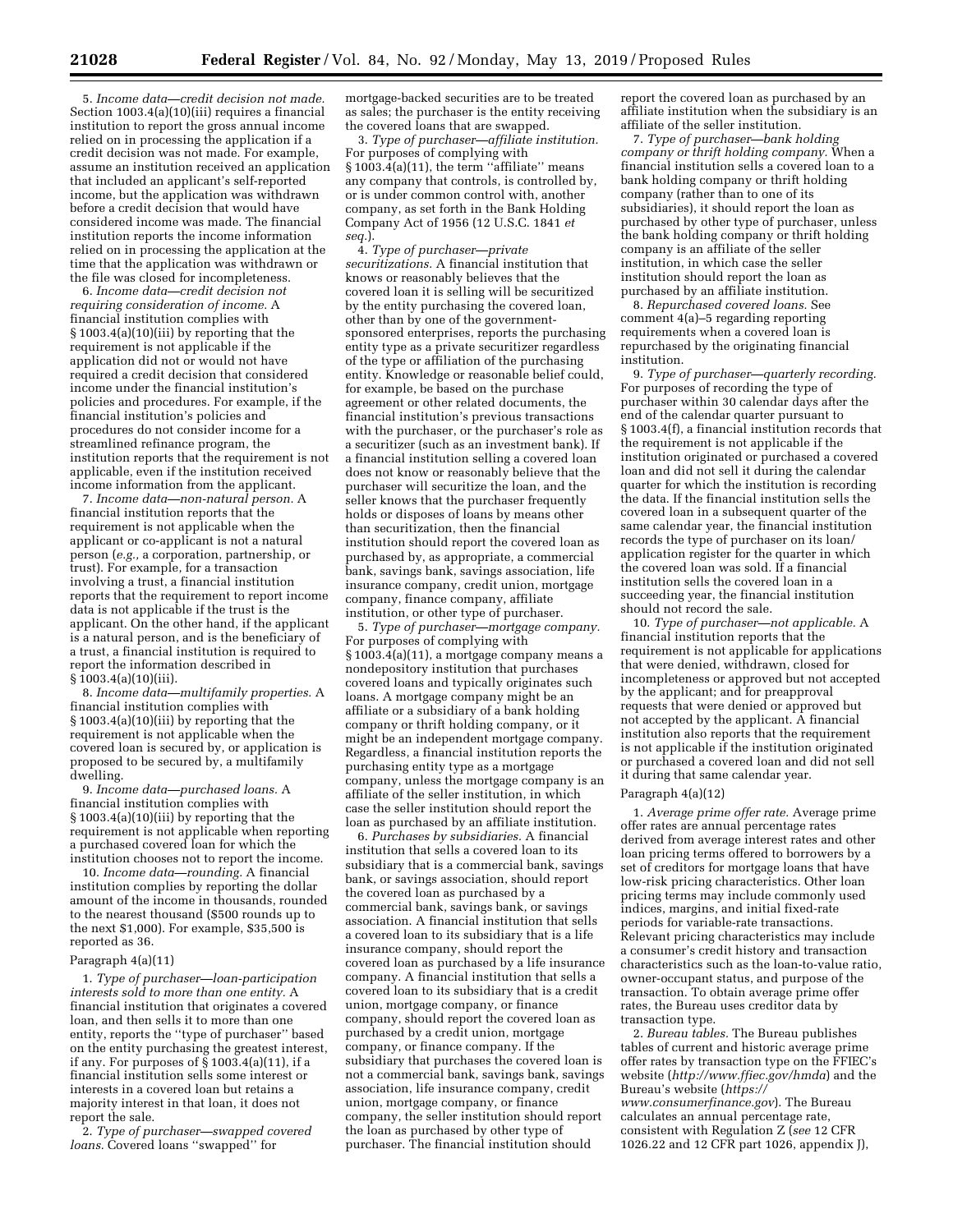for each transaction type for which pricing terms are available from the creditor data described in comment 4(a)(12)–1. The Bureau uses loan pricing terms available in the creditor data and other information to estimate annual percentage rates for other types of transactions for which the creditor data are limited or not available. The Bureau publishes on the FFIEC's website and the Bureau's website the methodology it uses to arrive at these estimates. A financial institution may either use the average prime offer rates published by the Bureau or determine average prime offer rates itself by employing the methodology published on the FFIEC's website and the Bureau's website. A financial institution that determines average prime offer rates itself, however, is responsible for correctly determining the rates in accordance with the published methodology.

3. *Rate spread calculation—annual percentage rate.* The requirements of § 1003.4(a)(12)(i) refer to the covered loan's annual percentage rate. For closed-end mortgage loans, a financial institution complies with § 1003.4(a)(12)(i) by relying on the annual percentage rate for the covered loan, as calculated and disclosed pursuant to Regulation Z, 12 CFR 1026.18 or 1026.38. For open-end lines of credit, a financial institution complies with § 1003.4(a)(12)(i) by relying on the annual percentage rate for the covered loan, as calculated and disclosed pursuant to Regulation Z, 12 CFR 1026.6. If multiple annual percentage rates are calculated and disclosed pursuant to Regulation Z, 12 CFR 1026.6, a financial institution relies on the annual percentage rate in effect at the time of account opening. If an open-end line of credit has a variablerate feature and a fixed-rate and -term payment option during the draw period, a financial institution relies on the annual percentage rate in effect at the time of account opening under the variable-rate feature, which would be a discounted initial rate if one is offered under the variable-rate feature. See comment 4(a)(12)–8 for guidance regarding the annual percentage rate a financial institution relies on in the case of an application or preapproval request that was approved but not accepted.

4. *Rate spread calculation—comparable transaction.* The rate spread calculation in § 1003.4(a)(12)(i) is defined by reference to a comparable transaction, which is determined according to the covered loan's amortization type (*i.e.,* fixed- or variable-rate) and loan term. For covered loans that are open-end lines of credit, § 1003.4(a)(12)(i) requires a financial institution to identify the most closely comparable closed-end transaction. The tables of average prime offer rates published by the Bureau (see comment 4(a)(12)–2) provide additional detail about how to identify the comparable transaction.

i. *Fixed-rate transactions.* For fixed-rate covered loans, the term for identifying the comparable transaction is the transaction's maturity (*i.e.,* the period until the last payment will be due under the closed-end mortgage loan contract or open-end line of credit agreement). If an open-end credit plan has a fixed rate but no definite plan length, a financial institution complies with

 $\S 1003.4(a)(12)(i)$  by using a 30-year fixed-rate loan as the most closely comparable closedend transaction. Financial institutions may refer to the table on the FFIEC website entitled ''Average Prime Offer Rates-Fixed'' when identifying a comparable fixed-rate transaction.

ii. *Variable-rate transactions.* For variablerate covered loans, the term for identifying the comparable transaction is the initial, fixed-rate period (*i.e.,* the period until the first scheduled rate adjustment). For example, five years is the relevant term for a variable-rate transaction with a five-year, fixed-rate introductory period that is amortized over thirty years. Financial institutions may refer to the table on the FFIEC website entitled ''Average Prime Offer Rates-Variable'' when identifying a comparable variable-rate transaction. If an open-end line of credit has a variable rate and an optional, fixed-rate feature, a financial institution uses the rate table for variable-rate transactions.

iii. *Term not in whole years.* When a covered loan's term to maturity (or, for a variable-rate transaction, the initial fixed-rate period) is not in whole years, the financial institution uses the number of whole years closest to the actual loan term or, if the actual loan term is exactly halfway between two whole years, by using the shorter loan term. For example, for a loan term of ten years and three months, the relevant term is ten years; for a loan term of ten years and nine months, the relevant term is 11 years; for a loan term of ten years and six months, the relevant term is ten years. If a loan term includes an odd number of days, in addition to an odd number of months, the financial institution rounds to the nearest whole month, or rounds down if the number of odd days is exactly halfway between two months. The financial institution rounds to one year any covered loan with a term shorter than six months, including variable-rate covered loans with no initial, fixed-rate periods. For example, if an open-end covered loan has a rate that varies according to an index plus a margin, with no introductory, fixed-rate period, the transaction term is one year.

iv. *Amortization period longer than loan term.* If the amortization period of a covered loan is longer than the term of the transaction to maturity,  $\S 1003.4(a)(12)(i)$  requires a financial institution to use the loan term to determine the applicable average prime offer rate. For example, assume a financial institution originates a closed-end, fixed-rate loan that has a term to maturity of five years and a thirty-year amortization period that results in a balloon payment. The financial institution complies with § 1003.4(a)(12)(i) by using the five-year loan term.

5. *Rate-set date.* The relevant date to use to determine the average prime offer rate for a comparable transaction is the date on which the interest rate was set by the financial institution for the final time before final action is taken (*i.e.,* the application was approved but not accepted or the covered loan was originated).

i. *Rate-lock agreement.* If an interest rate is set pursuant to a ''lock-in'' agreement between the financial institution and the borrower, then the date on which the

agreement fixes the interest rate is the date the rate was set. Except as provided in comment  $4(a)(12)-5.ii$ , if a rate is reset after a lock-in agreement is executed (for example, because the borrower exercises a float-down option or the agreement expires), then the relevant date is the date the financial institution exercises discretion in setting the rate for the final time before final action is taken. The same rule applies when a ratelock agreement is extended and the rate is reset at the same rate, regardless of whether market rates have increased, decreased, or remained the same since the initial rate was set. If no lock-in agreement is executed, then the relevant date is the date on which the institution sets the rate for the final time before final action is taken.

ii. *Change in loan program.* If a financial institution issues a rate-lock commitment under one loan program, the borrower subsequently changes to another program that is subject to different pricing terms, and the financial institution changes the rate promised to the borrower under the rate-lock commitment accordingly, the rate-set date is the date of the program change. However, if the financial institution changes the promised rate to the rate that would have been available to the borrower under the new program on the date of the original rate-lock commitment, then that is the date the rate is set, provided the financial institution consistently follows that practice in all such cases or the original rate-lock agreement so provided. For example, assume that a borrower locks a rate of 2.5 percent on June 1 for a 30-year, variable-rate loan with a fiveyear, fixed-rate introductory period. On June 15, the borrower decides to switch to a 30 year, fixed-rate loan, and the rate available to the borrower for that product on June 15 is 4.0 percent. On June 1, the 30-year, fixed-rate loan would have been available to the borrower at a rate of 3.5 percent. If the financial institution offers the borrower the 3.5 percent rate (*i.e.,* the rate that would have been available to the borrower for the fixedrate product on June 1, the date of the original rate-lock) because the original agreement so provided or because the financial institution consistently follows that practice for borrowers who change loan programs, then the financial institution should use June 1 as the rate-set date. In all other cases, the financial institution should use June 15 as the rate-set date.

iii. *Brokered loans.* When a financial institution has reporting responsibility for an application for a covered loan that it received from a broker, as discussed in comment 4(a)– 2 (*e.g.,* because the financial institution makes a credit decision prior to closing or account opening), the rate-set date is the last date the financial institution set the rate with the broker, not the date the broker set the borrower's rate.

6. *Compare the annual percentage rate to the average prime offer rate.* Section 1003.4(a)(12)(i) requires a financial institution to compare the covered loan's annual percentage rate to the most recently available average prime offer rate that was in effect for the comparable transaction as of the rate-set date. For purposes of § 1003.4(a)(12)(i), the most recently available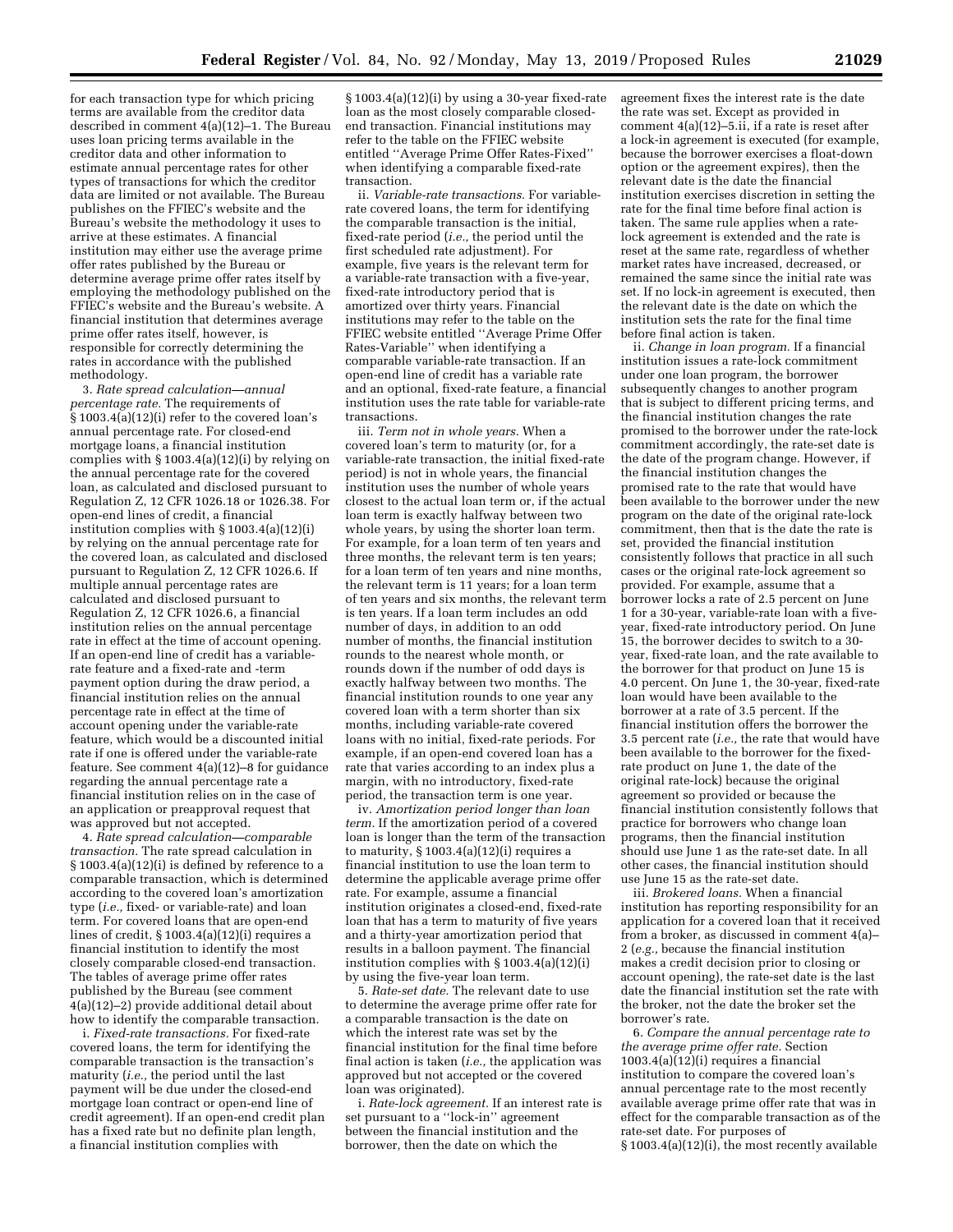rate means the average prime offer rate set forth in the applicable table with the most recent effective date as of the date the interest rate was set. However, § 1003.4(a)(12)(i) does not permit a financial institution to use an average prime offer rate before its effective date.

7. *Rate spread—scope of requirement.* If the covered loan is an assumption, reverse mortgage, a purchased loan, or is not subject to Regulation Z, 12 CFR part 1026, a financial institution complies with § 1003.4(a)(12) by reporting that the requirement is not applicable. If the application did not result in an origination for a reason other than the application was approved but not accepted by the applicant, a financial institution complies with § 1003.4(a)(12) by reporting that the requirement is not applicable. For partially exempt transactions under § 1003.3(d), an insured depository institution or insured credit union is not required to report the rate spread. See § 1003.3(d) and related commentary.

8. *Application or preapproval request approved but not accepted.* In the case of an application or preapproval request that was approved but not accepted, § 1003.4(a)(12) requires a financial institution to report the applicable rate spread. In such cases, the financial institution would provide early disclosures under Regulation Z, 12 CFR 1026.18 or 1026.37 (for closed-end mortgage loans), or 1026.40 (for open-end lines of credit), but might never provide any subsequent disclosures. In such cases where no subsequent disclosures are provided, a financial institution complies with § 1003.4(a)(12)(i) by relying on the annual percentage rate for the application or preapproval request, as calculated and disclosed pursuant to Regulation Z, 12 CFR 1026.18 or 1026.37 (for closed-end mortgage loans), or 1026.40 (for open-end lines of credit), as applicable. For transactions subject to Regulation C for which no disclosures under Regulation Z are required, a financial institution complies with  $\S 1003.4(a)(12)(i)$ by reporting that the requirement is not applicable.

9. *Corrected disclosures.* In the case of a covered loan or an application that was approved but not accepted, if the annual percentage rate changes because a financial institution provides a corrected version of the disclosures required under Regulation Z, 12 CFR 1026.19 $(a)$ , pursuant to 12 CFR 1026.19(a)(2), under 12 CFR 1026.19(f), pursuant to 12 CFR 1026.19(f)(2), or under 12 CFR 1026.6(a), the financial institution complies with  $\S 1003.4(a)(12)(i)$  by comparing the corrected and disclosed annual percentage rate to the most recently available average prime offer rate that was in effect for a comparable transaction as of the rate-set date, provided that the corrected disclosure was provided to the borrower prior to the end of the reporting period in which final action is taken. For purposes of § 1003.4(a)(12), the date the corrected disclosure was provided to the borrower is the date the disclosure was mailed or delivered to the borrower in person; the financial institution's method of delivery does not affect the date provided. For example, where a financial institution

provides a corrected version of the disclosures required under 12 CFR 1026.19(f), pursuant to 12 CFR 1026.19(f)(2), the date provided is the date disclosed pursuant to Regulation Z, 12 CFR 1026.38(a)(3)(i). The provision of a corrected disclosure does not affect how a financial institution determines the rate-set date. *See*  comment 4(a)(12)–5. For example:

i. In the case of a financial institution's annual loan/application register submission made pursuant to  $\S 1003.5(a)(1)(i)$ , if the financial institution provides a corrected disclosure pursuant to Regulation Z, 12 CFR  $1026.19(f)(2)(v)$ , that reflects a corrected annual percentage rate, the financial institution reports the difference between the corrected annual percentage rate and the most recently available average prime offer rate that was in effect for a comparable transaction as of the rate-set date only if the corrected disclosure was provided to the borrower prior to the end of the calendar year in which final action is taken.

ii. In the case of a financial institution's quarterly submission made pursuant to  $\S$  1003.5(a)(1)(ii), if the financial institution provides a corrected disclosure pursuant to Regulation Z, 12 CFR 1026.19 $(f)(z)(v)$ , that reflects a corrected annual percentage rate, the financial institution reports the difference between the corrected annual percentage rate and the most recently available average prime offer rate that was in effect for a comparable transaction as of the rate-set date only if the corrected disclosure was provided to the borrower prior to the end of the quarter in which final action is taken. The financial institution does not report the difference between the corrected annual percentage rate and the most recently available average prime offer rate that was in effect for a comparable transaction as of the rate-set date if the corrected disclosure was provided to the borrower after the end of the quarter in which final action is taken, even if the corrected disclosure was provided to the borrower prior to the deadline for timely submission of the financial institution's quarterly data. However, the financial institution reports the difference between the corrected annual percentage rate and the most recently available average prime offer rate that was in effect for a comparable transaction as of the rate-set date on its annual loan/application register, provided that the corrected disclosure was provided to the borrower prior to the end of the calendar year in which final action is taken.

#### Paragraph 4(a)(13)

1. *HOEPA status—not applicable.* If the covered loan is not subject to the Home Ownership and Equity Protection Act of 1994, as implemented in Regulation Z, 12 CFR 1026.32, a financial institution complies with § 1003.4(a)(13) by reporting that the requirement is not applicable. If an application did not result in an origination, a financial institution complies with § 1003.4(a)(13) by reporting that the requirement is not applicable. Paragraph 4(a)(14)

1. *Determining lien status for applications and covered loans originated and purchased.*  i. Financial institutions are required to report

lien status for covered loans they originate and purchase and applications that do not result in originations (preapproval requests that are approved but not accepted, preapproval requests that are denied, applications that are approved but not accepted, denied, withdrawn, or closed for incompleteness). For covered loans purchased by a financial institution, lien status is determined by reference to the best information readily available to the financial institution at the time of purchase. For covered loans that a financial institution originates and applications that do not result in originations, lien status is determined by reference to the best information readily available to the financial institution at the time final action is taken and to the financial institution's own procedures. Thus, financial institutions may rely on the title search they routinely perform as part of their underwriting procedures—for example, for home purchase loans. Regulation C does not require financial institutions to perform title searches solely to comply with HMDA reporting requirements. Financial institutions may rely on other information that is readily available to them at the time final action is taken and that they reasonably believe is accurate, such as the applicant's statement on the application or the applicant's credit report. For example, where the applicant indicates on the application that there is a mortgage on the property or where the applicant's credit report shows that the applicant has a mortgage—and that mortgage will not be paid off as part of the transaction—the financial institution may assume that the loan it originates is secured by a subordinate lien. If the same application did not result in an origination—for example, because the application was denied or withdrawn—the financial institution would report the application as an application for a subordinate-lien loan.

ii. Financial institutions may also consider their established procedures when determining lien status for applications that do not result in originations. For example, assume an applicant applies to a financial institution to refinance a \$100,000 first mortgage; the applicant also has an open-end line of credit for \$20,000. If the financial institution's practice in such a case is to ensure that it will have first-lien position through a subordination agreement with the holder of the lien securing the open-end line of credit—then the financial institution should report the application as an application for a first-lien covered loan.

2. *Multiple properties.* See comment 4(a)(9)–2 regarding transactions involving multiple properties with more than one property taken as security.

### Paragraph 4(a)(15)

1. *Credit score—relied on.* Except for purchased covered loans and partially exempt transactions under § 1003.3(d), § 1003.4(a)(15) requires a financial institution to report the credit score or scores relied on in making the credit decision and information about the scoring model used to generate each score. A financial institution relies on a credit score in making the credit decision if the credit score was a factor in the credit decision even if it was not a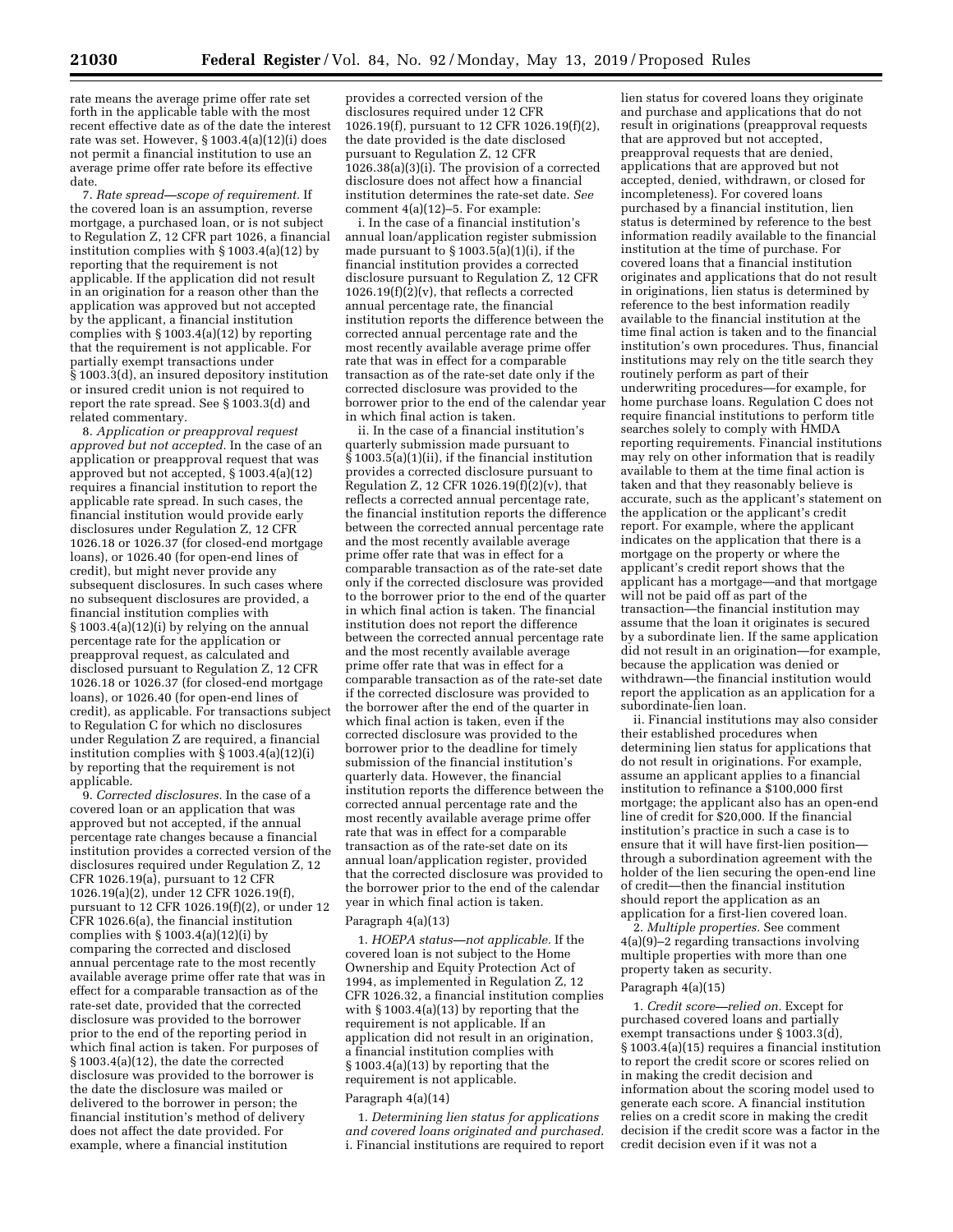dispositive factor. For example, if a credit score is one of multiple factors in a financial institution's credit decision, the financial institution has relied on the credit score even if the financial institution denies the application because one or more underwriting requirements other than the credit score are not satisfied.

2. *Credit score—multiple credit scores.*  When a financial institution obtains or creates two or more credit scores for a single applicant or borrower but relies on only one score in making the credit decision (for example, by relying on the lowest, highest, most recent, or average of all of the scores), the financial institution complies with § 1003.4(a)(15) by reporting that credit score and information about the scoring model used. When a financial institution uses more than one credit scoring model and combines the scores into a composite credit score that it relies on, the financial institution reports that score and reports that more than one credit scoring model was used. When a financial institution obtains or creates two or more credit scores for an applicant or borrower and relies on multiple scores for the applicant or borrower in making the credit decision (for example, by relying on a scoring grid that considers each of the scores obtained or created for the applicant or borrower without combining the scores into a composite score), § 1003.4(a)(15) requires the financial institution to report one of the credit scores for the applicant or borrower that was relied on in making the credit decision. In choosing which credit score to report in this circumstance, a financial institution need not use the same approach for its entire HMDA submission, but it should be generally consistent (such as by routinely using one approach within a particular division of the institution or for a category of covered loans). In instances such as these, the financial institution should report the name and version of the credit scoring model for the score reported.

3. *Credit score—multiple applicants or borrowers.* In a transaction involving two or more applicants or borrowers for whom the financial institution obtains or creates a single credit score and relies on that credit score in making the credit decision for the transaction, the institution complies with § 1003.4(a)(15) by reporting that credit score for the applicant and reporting that the requirement is not applicable for the first coapplicant or, at the financial institution's discretion, by reporting that credit score for the first co-applicant and reporting that the requirement is not applicable for the applicant. Otherwise, a financial institution complies with § 1003.4(a)(15) by reporting a credit score for the applicant that it relied on in making the credit decision, if any, and a credit score for the first co-applicant that it relied on in making the credit decision, if any. To illustrate, assume a transaction involves one applicant and one co-applicant and that the financial institution obtains or creates two credit scores for the applicant and two credit scores for the co-applicant. Assume further that the financial institution relies on a single credit score that is the lowest, highest, most recent, or average of all of the credit scores obtained or created to

make the credit decision for the transaction. The financial institution complies with § 1003.4(a)(15) by reporting that credit score and information about the scoring model used for the applicant and reporting that the requirement is not applicable for the first coapplicant or, at the financial institution's discretion, by reporting the data for the first co-applicant and reporting that the requirement is not applicable for the applicant. Alternatively, assume a transaction involves one applicant and one co-applicant and that the financial institution obtains or creates three credit scores for the applicant and three credit scores for the coapplicant. Assume further that the financial institution relies on the middle credit score for the applicant and the middle credit score for the co-applicant to make the credit decision for the transaction. The financial institution complies with § 1003.4(a)(15) by reporting both the middle score for the applicant and the middle score for the coapplicant.

4. *Transactions for which no credit decision was made.* If a file was closed for incompleteness or the application was withdrawn before a credit decision was made, the financial institution complies with § 1003.4(a)(15) by reporting that the requirement is not applicable, even if the financial institution had obtained or created a credit score for the applicant or coapplicant. For example, if a file is closed for incompleteness and is so reported in accordance with  $\S 1003.4(a)(8)$ , the financial institution complies with § 1003.4(a)(15) by reporting that the requirement is not applicable, even if the financial institution had obtained or created a credit score for the applicant or co-applicant. Similarly, if an application was withdrawn by the applicant before a credit decision was made and is so reported in accordance with § 1003.4(a)(8), the financial institution complies with § 1003.4(a)(15) by reporting that the requirement is not applicable, even if the financial institution had obtained or created a credit score for the applicant or coapplicant.

5. *Transactions for which no credit score was relied on.* If a financial institution makes a credit decision without relying on a credit score for the applicant or borrower, the financial institution complies with § 1003.4(a)(15) by reporting that the requirement is not applicable.

6. *Purchased covered loan.* A financial institution complies with § 1003.4(a)(15) by reporting that the requirement is not applicable when the covered loan is a purchased covered loan.

7. *Non-natural person.* When the applicant and co-applicant, if applicable, are not natural persons, a financial institution complies with § 1003.4(a)(15) by reporting that the requirement is not applicable. Paragraph 4(a)(16)

1. *Reason for denial—general.* A financial institution complies with § 1003.4(a)(16) by reporting the principal reason or reasons it denied the application, indicating up to four reasons. The financial institution should report only the principal reason or reasons it denied the application, even if there are fewer than four reasons. For example, if a

financial institution denies the application because of the applicant's credit history and debt-to-income ratio, the financial institution need only report these two principal reasons. The reasons reported must be specific and accurately describe the principal reason or reasons the financial institution denied the application.

2. *Reason for denial—preapproval request denied.* Section 1003.4(a)(16) requires a financial institution to report the principal reason or reasons it denied the application. A request for a preapproval under a preapproval program as defined by  $\S 1003.2(b)(2)$  is an application. If a financial institution denies a preapproval request, the financial institution complies with § 1003.4(a)(16) by reporting the reason or reasons it denied the preapproval request.

3. *Reason for denial—adverse action model form or similar form.* If a financial institution chooses to provide the applicant the reason or reasons it denied the application using the model form contained in appendix C to Regulation B (Form C–1, Sample Notice of Action Taken and Statement of Reasons) or a similar form, § 1003.4(a)(16) requires the financial institution to report the reason or reasons that were specified on the form by the financial institution, which includes reporting the ''Other'' reason or reasons that were specified on the form by the financial institution, if applicable. If a financial institution chooses to provide a disclosure of the applicant's right to a statement of specific reasons using the model form contained in appendix C to Regulation B (Form C–5, Sample Disclosure of Right to Request Specific Reasons for Credit Denial) or a similar form, or chooses to provide the denial reason or reasons orally under Regulation B, 12 CFR 1002.9(a)(2)(ii), the financial institution complies with § 1003.4(a)(16) by entering the principal reason or reasons it denied the application.

4. *Reason for denial—scope of requirement.* A financial institution complies with § 1003.4(a)(16) by reporting that the requirement is not applicable if the action taken on the application, pursuant to § 1003.4(a)(8), is not a denial. For example, a financial institution complies with § 1003.4(a)(16) by reporting that the requirement is not applicable if the loan is originated or purchased by the financial institution, or the application or preapproval request was approved but not accepted, or the application was withdrawn before a credit decision was made, or the file was closed for incompleteness. For partially exempt transactions under § 1003.3(d), an insured depository institution or insured credit union is not required to report the principal reason or reasons it denied an application. See § 1003.3(d) and related commentary.

#### Paragraph 4(a)(17)(i)

1. *Total loan costs—scope of requirement.*  Section 1003.4(a)(17)(i) does not require financial institutions to report the total loan costs for applications, or for transactions not subject to Regulation Z, 12 CFR 1026.43(c), and 12 CFR 1026.19(f), such as open-end lines of credit, reverse mortgages, or loans or lines of credit made primarily for business or commercial purposes. In these cases, a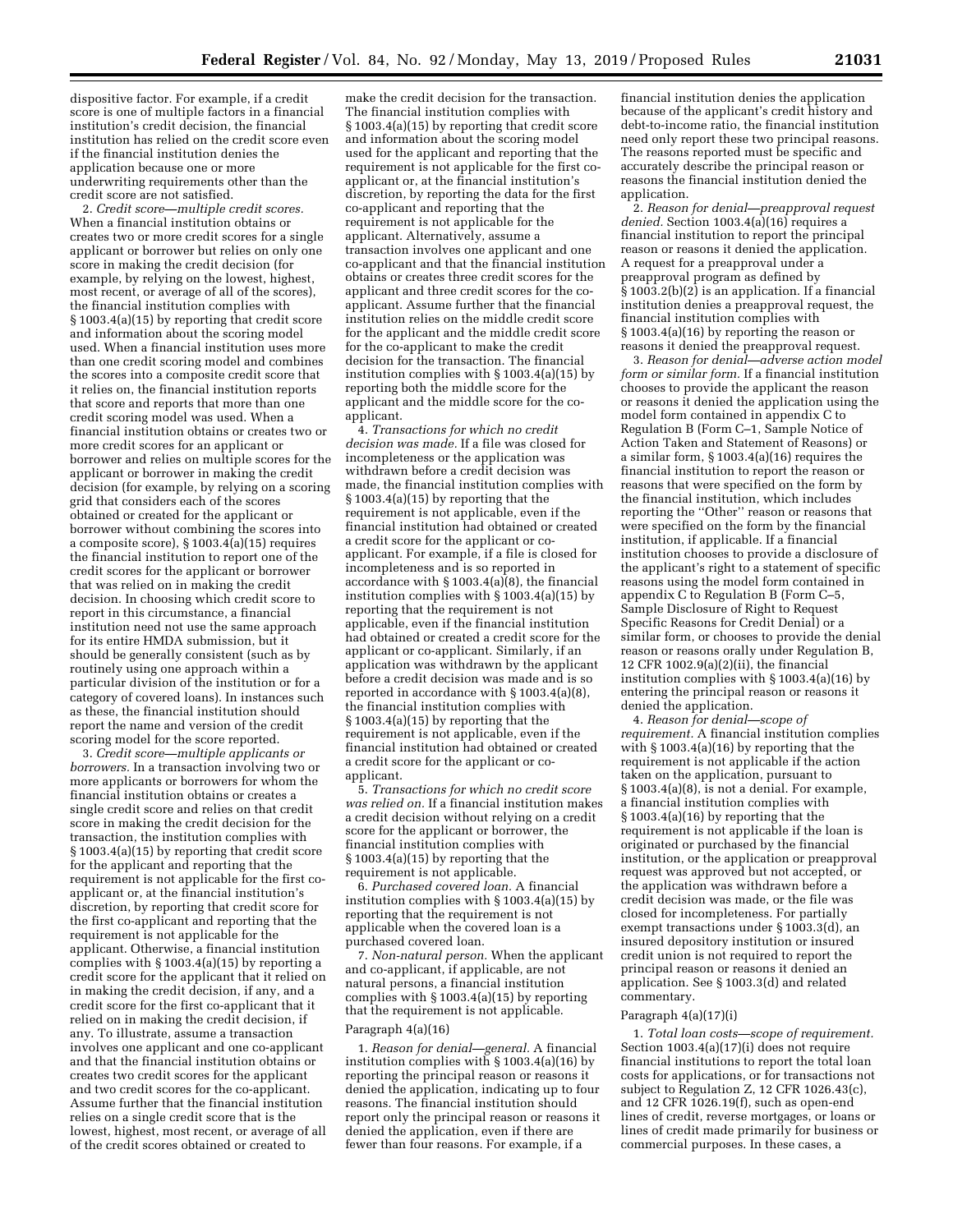financial institution complies with § 1003.4(a)(17)(i) by reporting that the requirement is not applicable to the transaction. For partially exempt transactions under § 1003.3(d), an insured depository institution or insured credit union is not required to report the total loan costs. See § 1003.3(d) and related commentary.

2. *Purchased loans—applications received prior to the integrated disclosure effective date.* For purchased covered loans subject to this reporting requirement for which applications were received by the selling entity prior to the effective date of Regulation Z, 12 CFR 1026.19(f), a financial institution complies with § 1003.4(a)(17)(i) by reporting that the requirement is not applicable to the transaction.

3. *Corrected disclosures.* If the amount of total loan costs changes because a financial institution provides a corrected version of the disclosures required under Regulation Z, 12 CFR 1026.19 $(f)$ , pursuant to 12 CFR 1026.19(f)(2), the financial institution complies with  $\S 1003.4(a)(17)(i)$  by reporting the corrected amount, provided that the corrected disclosure was provided to the borrower prior to the end of the reporting period in which closing occurs. For purposes of § 1003.4(a)(17)(i), the date the corrected disclosure was provided to the borrower is the date disclosed pursuant to Regulation Z, 12 CFR 1026.38(a)(3)(i). For example:

i. In the case of a financial institution's annual loan/application register submission made pursuant to § 1003.5(a)(1)(i), if the financial institution provides a corrected disclosure to the borrower to reflect a refund made pursuant to Regulation Z, 12 CFR  $1026.19(f)(2)(v)$ , the financial institution reports the corrected amount of total loan costs only if the corrected disclosure was provided to the borrower prior to the end of the calendar year in which closing occurs.

ii. In the case of a financial institution's quarterly submission made pursuant to  $\hat{\S}$  1003.5(a)(1)(ii), if the financial institution provides a corrected disclosure to the borrower to reflect a refund made pursuant to Regulation Z, 12 CFR 1026.19(f)(2)(v), the financial institution reports the corrected amount of total loan costs only if the corrected disclosure was provided to the borrower prior to the end of the quarter in which closing occurs. The financial institution does not report the corrected amount of total loan costs in its quarterly submission if the corrected disclosure was provided to the borrower after the end of the quarter in which closing occurs, even if the corrected disclosure was provided to the borrower prior to the deadline for timely submission of the financial institution's quarterly data. However, the financial institution reports the corrected amount of total loan costs on its annual loan/ application register, provided that the corrected disclosure was provided to the borrower prior to the end of the calendar year in which closing occurs.

#### Paragraph 4(a)(17)(ii)

1. *Total points and fees—scope of requirement.* Section 1003.4(a)(17)(ii) does not require financial institutions to report the total points and fees for transactions not subject to Regulation Z, 12 CFR 1026.43(c),

such as open-end lines of credit, reverse mortgages, or loans or lines of credit made primarily for business or commercial purposes, or for applications or purchased covered loans. In these cases, a financial institution complies with § 1003.4(a)(17)(ii) by reporting that the requirement is not applicable to the transaction. For partially exempt transactions under § 1003.3(d), an insured depository institution or insured credit union is not required to report the total points and fees. See § 1003.3(d) and related commentary.

2. *Total points and fees cure mechanism.*  For covered loans subject to this reporting requirement, if a financial institution determines that the transaction's total points and fees exceeded the applicable limit and cures the overage pursuant to Regulation Z, 12 CFR 1026.43 $(e)(3)(iii)$  and  $(iv)$ , a financial institution complies with § 1003.4(a)(17)(ii) by reporting the correct amount of total points and fees, provided that the cure was effected during the same reporting period in which closing occurred. For example, in the case of a financial institution's quarterly submission, the financial institution reports the revised amount of total points and fees only if it cured the overage prior to the end of the quarter in which closing occurred. The financial institution does not report the revised amount of total points and fees in its quarterly submission if it cured the overage after the end of the quarter, even if the cure was effected prior to the deadline for timely submission of the financial institution's quarterly data. However, the financial institution reports the revised amount of total points and fees on its annual loan/ application register.

#### Paragraph 4(a)(18)

1. *Origination charges—scope of requirement.* Section 1003.4(a)(18) does not require financial institutions to report the total borrower-paid origination charges for applications, or for transactions not subject to Regulation Z, 12 CFR 1026.19(f), such as open-end lines of credit, reverse mortgages, or loans or lines of credit made primarily for business or commercial purposes. In these cases, a financial institution complies with  $§ 1003.4(a)(18)$  by reporting that the requirement is not applicable to the transaction. For partially exempt transactions under § 1003.3(d), an insured depository institution or insured credit union is not required to report the total borrower-paid origination charges. See § 1003.3(d) and related commentary.

2. *Purchased loans—applications received prior to the integrated disclosure effective date.* For purchased covered loans subject to this reporting requirement for which applications were received by the selling entity prior to the effective date of Regulation Z, 12 CFR 1026.19(f), a financial institution complies with § 1003.4(a)(18) by reporting that the requirement is not applicable to the transaction.

3. *Corrected disclosures.* If the total amount of borrower-paid origination charges changes because a financial institution provides a corrected version of the disclosures required under Regulation Z, 12 CFR 1026.19(f), pursuant to 12 CFR 1026.19(f)(2), the financial institution complies with

§ 1003.4(a)(18) by reporting the corrected amount, provided that the corrected disclosure was provided to the borrower prior to the end of the reporting period in which closing occurs. For purposes of § 1003.4(a)(18), the date the corrected disclosure was provided to the borrower is the date disclosed pursuant to Regulation Z, 12 CFR 1026.38(a)(3)(i). For example:

i. In the case of a financial institution's annual loan/application register submission made pursuant to  $\S 1003.5(a)(1)(i)$ , if the financial institution provides a corrected disclosure to the borrower to reflect a refund made pursuant to Regulation Z, 12 CFR  $1026.19(f)(2)(v)$ , the financial institution reports the corrected amount of borrowerpaid origination charges only if the corrected disclosure was provided to the borrower prior to the end of the calendar year in which closing occurs.

ii. In the case of a financial institution's quarterly submission made pursuant to § 1003.5(a)(1)(ii), if the financial institution provides a corrected disclosure to the borrower to reflect a refund made pursuant to Regulation Z, 12 CFR 1026.19 $(f)(2)(v)$ , the financial institution reports the corrected amount of borrower-paid origination charges only if the corrected disclosure was provided to the borrower prior to the end of the quarter in which closing occurs. The financial institution does not report the corrected amount of borrower-paid origination charges in its quarterly submission if the corrected disclosure was provided to the borrower after the end of the quarter in which closing occurs, even if the corrected disclosure was provided to the borrower prior to the deadline for timely submission of the financial institution's quarterly data. However, the financial institution reports the corrected amount of borrower-paid origination charges on its annual loan/ application register, provided that the corrected disclosure was provided to the borrower prior to the end of the calendar year in which closing occurs.

#### Paragraph 4(a)(19)

1. *Discount points—scope of requirement.*  Section 1003.4(a)(19) does not require financial institutions to report the discount points for applications, or for transactions not subject to Regulation Z, 12 CFR 1026.19(f), such as open-end lines of credit, reverse mortgages, or loans or lines of credit made primarily for business or commercial purposes. In these cases, a financial institution complies with § 1003.4(a)(19) by reporting that the requirement is not applicable to the transaction. For partially exempt transactions under § 1003.3(d), an insured depository institution or insured credit union is not required to report the discount points. See § 1003.3(d) and related commentary.

2. *Purchased loans—applications received prior to the integrated disclosure effective date.* For purchased covered loans subject to this reporting requirement for which applications were received by the selling entity prior to the effective date of Regulation Z, 12 CFR 1026.19(f), a financial institution complies with § 1003.4(a)(19) by reporting that the requirement is not applicable to the transaction.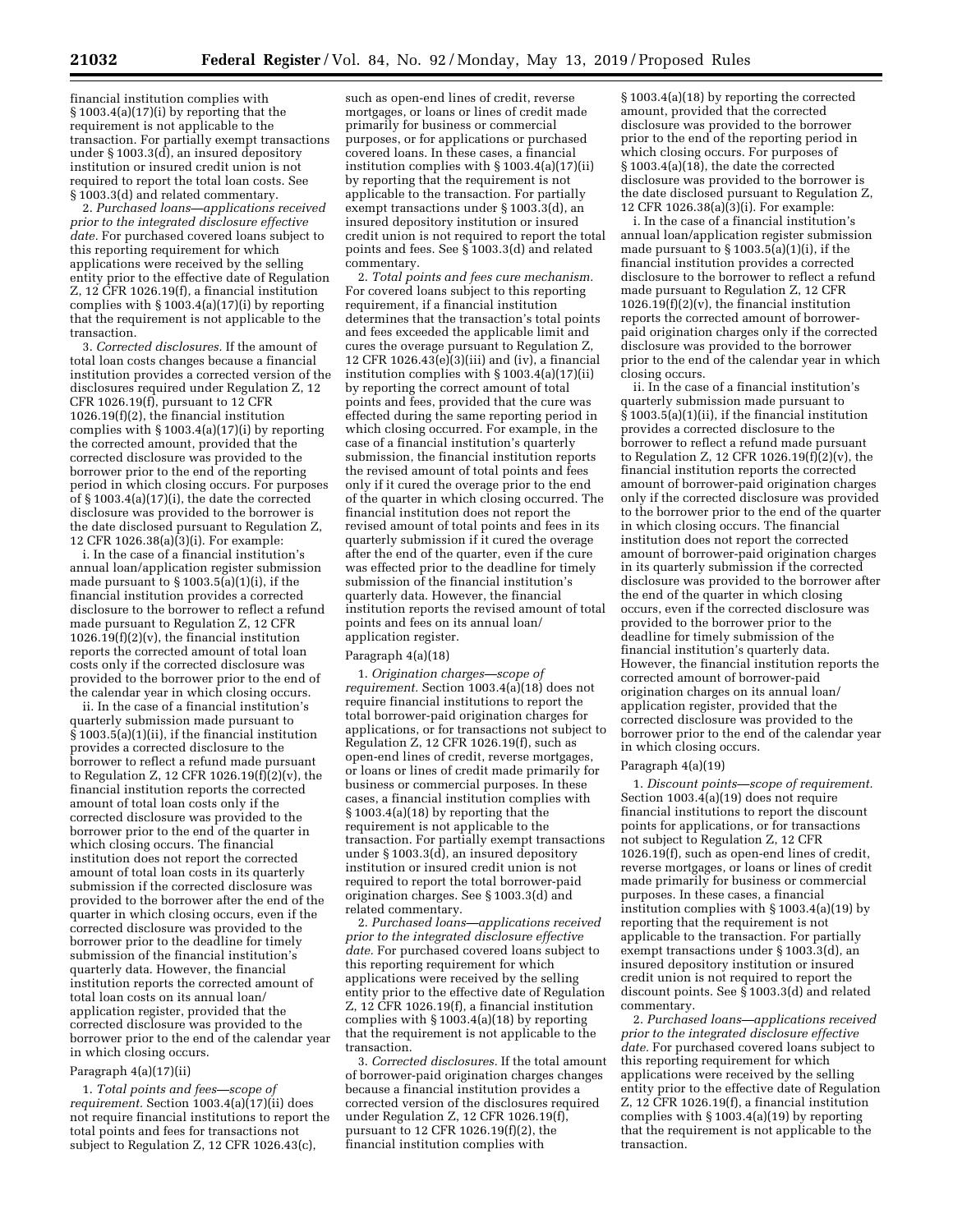3. *Corrected disclosures.* If the amount of discount points changes because a financial institution provides a corrected version of the disclosures required under Regulation Z, 12 CFR 1026.19(f), pursuant to 12 CFR 1026.19(f)(2), the financial institution complies with § 1003.4(a)(19) by reporting the corrected amount, provided that the corrected disclosure was provided to the borrower prior to the end of the reporting period in which closing occurs. For purposes of § 1003.4(a)(19), the date the corrected disclosure was provided to the borrower is the date disclosed pursuant to Regulation Z, 12 CFR 1026.38(a)(3)(i). For example:

i. In the case of a financial institution's annual loan/application register submission made pursuant to  $\S 1003.5(a)(1)(i)$ , if the financial institution provides a corrected disclosure to the borrower to reflect a refund made pursuant to Regulation Z, 12 CFR  $1026.19(f)(2)(v)$ , the financial institution reports the corrected amount of discount points only if the corrected disclosure was provided to the borrower prior to the end of the calendar year in which closing occurred.

ii. In the case of a financial institution's quarterly submission made pursuant to  $\hat{\S}$  1003.5(a)(1)(ii), if the financial institution provides a corrected disclosure to the borrower to reflect a refund made pursuant to Regulation Z, 12 CFR 1026.19(f)(2)(v), the financial institution reports the corrected amount of discount points only if the corrected disclosure was provided to the borrower prior to the end of the quarter in which closing occurred. The financial institution does not report the corrected amount of discount points in its quarterly submission if the corrected disclosure was provided to the borrower after the end of the quarter in which closing occurred, even if the corrected disclosure was provided to the borrower prior to the deadline for timely submission of the financial institution's quarterly data. However, the financial institution reports the corrected amount of discount points on its annual loan/ application register, provided that the corrected disclosure was provided to the borrower prior to the end of the calendar year in which closing occurred.

### Paragraph 4(a)(20)

1. *Lender credits—scope of requirement.*  Section 1003.4(a)(20) does not require financial institutions to report lender credits for applications, or for transactions not subject to Regulation Z, 12 CFR 1026.19(f), such as open-end lines of credit, reverse mortgages, or loans or lines of credit made primarily for business or commercial purposes. In these cases, a financial institution complies with § 1003.4(a)(20) by reporting that the requirement is not applicable to the transaction. For partially exempt transactions under § 1003.3(d), an insured depository institution or insured credit union is not required to report lender credits. See § 1003.3(d) and related commentary.

2. *Purchased loans—applications received prior to the integrated disclosure effective date.* For purchased covered loans subject to this reporting requirement for which applications were received by the selling entity prior to the effective date of Regulation

Z, 12 CFR 1026.19(f), a financial institution complies with § 1003.4(a)(20) by reporting that the requirement is not applicable to the transaction.

3. *Corrected disclosures.* If the amount of lender credits changes because a financial institution provides a corrected version of the disclosures required under Regulation Z, 12 CFR 1026.19(f), pursuant to 12 CFR 1026.19(f)(2), the financial institution complies with § 1003.4(a)(20) by reporting the corrected amount, provided that the corrected disclosure was provided to the borrower prior to the end of the reporting period in which closing occurred. For purposes of  $\S 1003.4(a)(20)$ , the date the corrected disclosure was provided to the borrower is the date disclosed pursuant to Regulation Z, 12 CFR 1026.38(a)(3)(i). For example:

i. In the case of a financial institution's annual loan/application register submission made pursuant to § 1003.5(a)(1)(i), if the financial institution provides a corrected disclosure to the borrower to reflect a refund made pursuant to Regulation Z, 12 CFR  $1026.19(f)(2)(v)$ , the financial institution reports the corrected amount of lender credits only if the corrected disclosure was provided to the borrower prior to the end of the calendar year in which closing occurred.

ii. In the case of a financial institution's quarterly submission made pursuant to  $\hat{\S}$  1003.5(a)(1)(ii), if the financial institution provides a corrected disclosure to the borrower to reflect a refund made pursuant to Regulation Z, 12 CFR 1026.19 $(f)(2)(v)$ , the financial institution reports the corrected amount of lender credits only if the corrected disclosure was provided to the borrower prior to the end of the quarter in which closing occurred. The financial institution does not report the corrected amount of lender credits in its quarterly submission if the corrected disclosure was provided to the borrower after the end of the quarter in which closing occurred, even if the corrected disclosure was provided to the borrower prior to the deadline for timely submission of the financial institution's quarterly data. However, the financial institution reports the corrected amount of lender credits on its annual loan/application register, provided that the corrected disclosure was provided to the borrower prior to the end of the calendar year in which closing occurred.

#### Paragraph 4(a)(21)

1. *Interest rate—disclosures.* Except for partially exempt transactions under  $\S 1003.3(d), \S 1003.4(a)(21)$  requires a financial institution to identify the interest rate applicable to the approved application, or to the covered loan at closing or account opening. For covered loans or applications subject to the integrated mortgage disclosure requirements of Regulation Z, 12 CFR 1026.19(e) and (f), a financial institution complies with § 1003.4(a)(21) by reporting the interest rate disclosed on the applicable disclosure. For covered loans or approved applications for which disclosures were provided pursuant to both the early and the final disclosure requirements in Regulation Z, 12 CFR 1026.19(e) and (f), a financial institution reports the interest rate disclosed pursuant to 12 CFR 1026.19(f). A financial

institution may rely on the definitions and commentary to the sections of Regulation Z relevant to the disclosure of the interest rate pursuant to 12 CFR 1026.19(e) or (f). If a financial institution provides a revised or corrected version of the disclosures required under Regulation Z, 12 CFR 1026.19(e) or (f), pursuant to 12 CFR 1026.19(e)(3)(iv) or (f)(2), as applicable, the financial institution complies with § 1003.4(a)(21) by reporting the interest rate on the revised or corrected disclosure, provided that the revised or corrected disclosure was provided to the borrower prior to the end of the reporting period in which final action is taken. For purposes of § 1003.4(a)(21), the date the revised or corrected disclosure was provided to the borrower is the date disclosed pursuant to Regulation Z, 12 CFR 1026.37(a)(4) or 1026.38(a)(3)(i), as applicable.

2. *Applications.* In the case of an application, § 1003.4(a)(21) requires a financial institution to report the applicable interest rate only if the application has been approved by the financial institution but not accepted by the borrower. In such cases, a financial institution reports the interest rate applicable at the time that the application was approved by the financial institution. A financial institution may report the interest rate appearing on the disclosure provided pursuant to 12 CFR 1026.19(e) or (f) if such disclosure accurately reflects the interest rate at the time the application was approved. For applications that have been denied or withdrawn, or files closed for incompleteness, a financial institution reports that no interest rate was applicable to the application.

3. *Adjustable rate—interest rate unknown.*  Except as provided in comment 4(a)(21)–1, for adjustable-rate covered loans or applications, if the interest rate is unknown at the time that the application was approved, or at closing or account opening, a financial institution reports the fullyindexed rate based on the index applicable to the covered loan or application. For purposes of § 1003.4(a)(21), the fully-indexed rate is the index value and margin at the time that the application was approved, or, for covered loans, at closing or account opening.

#### Paragraph 4(a)(22)

1. *Prepayment penalty term—scope of requirement.* Section 1003.4(a)(22) does not require financial institutions to report the term of any prepayment penalty for transactions not subject to Regulation Z, 12 CFR part 1026, such as loans or lines of credit made primarily for business or commercial purposes, or for reverse mortgages or purchased covered loans. In these cases, a financial institution complies with § 1003.4(a)(22) by reporting that the requirement is not applicable to the transaction. For partially exempt transactions under § 1003.3(d), an insured depository institution or insured credit union is not required to report the term of any prepayment penalty. See § 1003.3(d) and related commentary.

2. *Transactions for which no prepayment penalty exists.* For covered loans or applications that have no prepayment penalty, a financial institution complies with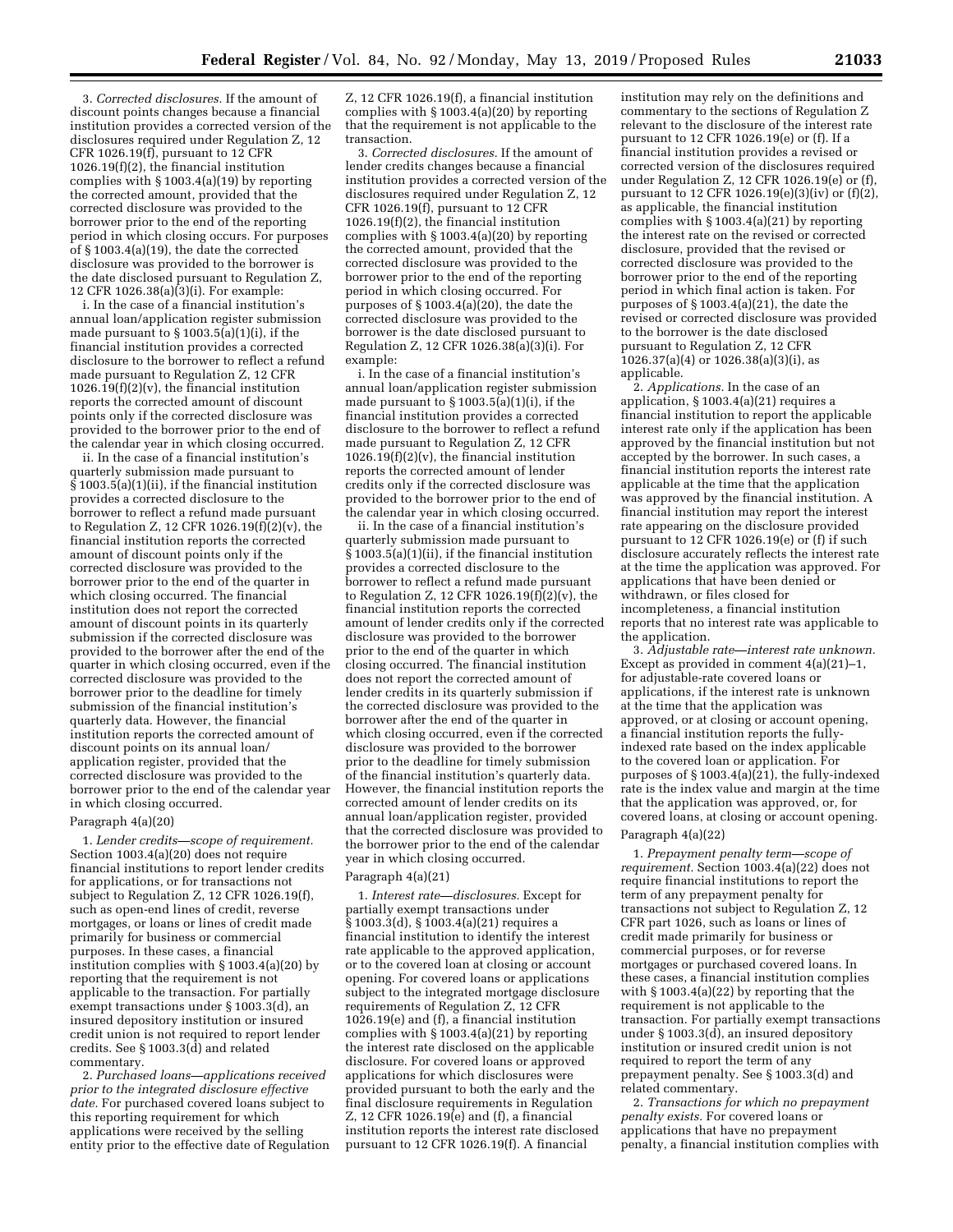§ 1003.4(a)(22) by reporting that the requirement is not applicable to the transaction. A financial institution may rely on the definitions and commentary to Regulation Z, 12 CFR 1026.32(b)(6)(i) or (ii) in determining whether the terms of a transaction contain a prepayment penalty. Paragraph 4(a)(23)

1. *General.* For covered loans that are not purchased covered loans and that are not partially exempt under § 1003.3(d),  $\hat{\S}$  1003.4(a)(23) requires a financial institution to report the ratio of the applicant's or borrower's total monthly debt to total monthly income (debt-to-income ratio) relied on in making the credit decision. For example, if a financial institution calculated the applicant's or borrower's debt-to-income ratio twice—once according to the financial institution's own requirements and once according to the requirements of a secondary market investor—and the financial institution relied on the debt-to-income ratio calculated according to the secondary market investor's requirements in making the credit decision,  $\S 1003.4(a)(23)$  requires the financial institution to report the debt-toincome ratio calculated according to the requirements of the secondary market investor.

2. *Transactions for which a debt-to-income ratio was one of multiple factors.* A financial institution relies on the ratio of the applicant's or borrower's total monthly debt to total monthly income (debt-to-income ratio) in making the credit decision if the debt-to-income ratio was a factor in the credit decision even if it was not a dispositive factor. For example, if the debt-to-income ratio was one of multiple factors in a financial institution's credit decision, the financial institution has relied on the debtto-income ratio and complies with § 1003.4(a)(23) by reporting the debt-toincome ratio, even if the financial institution denied the application because one or more underwriting requirements other than the debt-to-income ratio were not satisfied.

3. *Transactions for which no credit decision was made.* If a file was closed for incompleteness, or if an application was withdrawn before a credit decision was made, a financial institution complies with § 1003.4(a)(23) by reporting that the requirement is not applicable, even if the financial institution had calculated the ratio of the applicant's total monthly debt to total monthly income (debt-to-income ratio). For example, if a file was closed for incompleteness and was so reported in accordance with § 1003.4(a)(8), the financial institution complies with § 1003.4(a)(23) by reporting that the requirement is not applicable, even if the financial institution had calculated the applicant's debt-to-income ratio. Similarly, if an application was withdrawn by the applicant before a credit decision was made, the financial institution complies with § 1003.4(a)(23) by reporting that the requirement is not applicable, even if the financial institution had calculated the applicant's debt-to-income ratio.

4. *Transactions for which no debt-toincome ratio was relied on.* Section 1003.4(a)(23) does not require a financial institution to calculate the ratio of an

applicant's or borrower's total monthly debt to total monthly income (debt-to-income ratio), nor does it require a financial institution to rely on an applicant's or borrower's debt-to-income ratio in making a credit decision. If a financial institution made a credit decision without relying on the applicant's or borrower's debt-to-income ratio, the financial institution complies with § 1003.4(a)(23) by reporting that the requirement is not applicable since no debtto-income ratio was relied on in connection with the credit decision.

5. *Non-natural person.* A financial institution complies with § 1003.4(a)(23) by reporting that the requirement is not applicable when the applicant and coapplicant, if applicable, are not natural persons.

6. *Multifamily dwellings.* A financial institution complies with § 1003.4(a)(23) by reporting that the requirement is not applicable for a covered loan secured by, or an application proposed to be secured by, a multifamily dwelling.

7. *Purchased covered loans.* A financial institution complies with § 1003.4(a)(23) by reporting that the requirement is not applicable when reporting a purchased covered loan.

#### Paragraph 4(a)(24)

1. *General.* Except for purchased covered loans and partially exempt transactions under § 1003.3(d), § 1003.4(a)(24) requires a financial institution to report the ratio of the total amount of debt secured by the property to the value of the property (combined loanto-value ratio) relied on in making the credit decision. For example, if a financial institution calculated a combined loan-tovalue ratio twice—once according to the financial institution's own requirements and once according to the requirements of a secondary market investor—and the financial institution relied on the combined loan-tovalue ratio calculated according to the secondary market investor's requirements in making the credit decision, § 1003.4(a)(24) requires the financial institution to report the combined loan-to-value ratio calculated according to the requirements of the secondary market investor.

2. *Transactions for which a combined loanto-value ratio was one of multiple factors.* A financial institution relies on the ratio of the total amount of debt secured by the property to the value of the property (combined loanto-value ratio) in making the credit decision if the combined loan-to-value ratio was a factor in the credit decision, even if it was not a dispositive factor. For example, if the combined loan-to-value ratio is one of multiple factors in a financial institution's credit decision, the financial institution has relied on the combined loan-to-value ratio and complies with § 1003.4(a)(24) by reporting the combined loan-to-value ratio, even if the financial institution denies the application because one or more underwriting requirements other than the combined loan-to-value ratio are not satisfied.

3. *Transactions for which no credit decision was made.* If a file was closed for incompleteness, or if an application was withdrawn before a credit decision was

made, a financial institution complies with § 1003.4(a)(24) by reporting that the requirement is not applicable, even if the financial institution had calculated the ratio of the total amount of debt secured by the property to the value of the property (combined loan-to-value ratio). For example, if a file is closed for incompleteness and is so reported in accordance with § 1003.4(a)(8), the financial institution complies with § 1003.4(a)(24) by reporting that the requirement is not applicable, even if the financial institution had calculated a combined loan-to-value ratio. Similarly, if an application was withdrawn by the applicant before a credit decision was made and is so reported in accordance with § 1003.4(a)(8), the financial institution complies with § 1003.4(a)(24) by reporting that the requirement is not applicable, even if the financial institution had calculated a combined loan-to-value ratio.

4. *Transactions for which no combined loan-to-value ratio was relied on.* Section 1003.4(a)(24) does not require a financial institution to calculate the ratio of the total amount of debt secured by the property to the value of the property (combined loan-tovalue ratio), nor does it require a financial institution to rely on a combined loan-tovalue ratio in making a credit decision. If a financial institution makes a credit decision without relying on a combined loan-to-value ratio, the financial institution complies with § 1003.4(a)(24) by reporting that the requirement is not applicable since no combined loan-to-value ratio was relied on in making the credit decision.

5. *Purchased covered loan.* A financial institution complies with § 1003.4(a)(24) by reporting that the requirement is not applicable when the covered loan is a purchased covered loan.

6. *Property.* A financial institution reports the combined loan-to-value ratio relied on in making the credit decision, regardless of which property or properties it used in the combined loan-to-value ratio calculation. The property used in the combined loan-to-value ratio calculation does not need to be the property identified in § 1003.4(a)(9) and may include more than one property and non-real property. For example, if a financial institution originated a covered loan for the purchase of a multifamily dwelling, the loan was secured by the multifamily dwelling and by non-real property, such as securities, and the financial institution used the multifamily dwelling and the non-real property to calculate the combined loan-to-value ratio that it relied on in making the credit decision,  $§ 1003.4(a)(24)$  requires the financial institution to report the relied upon ratio. Section 1003.4(a)(24) does not require a financial institution to use a particular combined loan-to-value ratio calculation method but instead requires financial institutions to report the combined loan-tovalue ratio relied on in making the credit decision.

#### Paragraph 4(a)(25)

1. *Amortization and maturity.* For a fully amortizing covered loan, the number of months after which the legal obligation matures is the number of months in the amortization schedule, ending with the final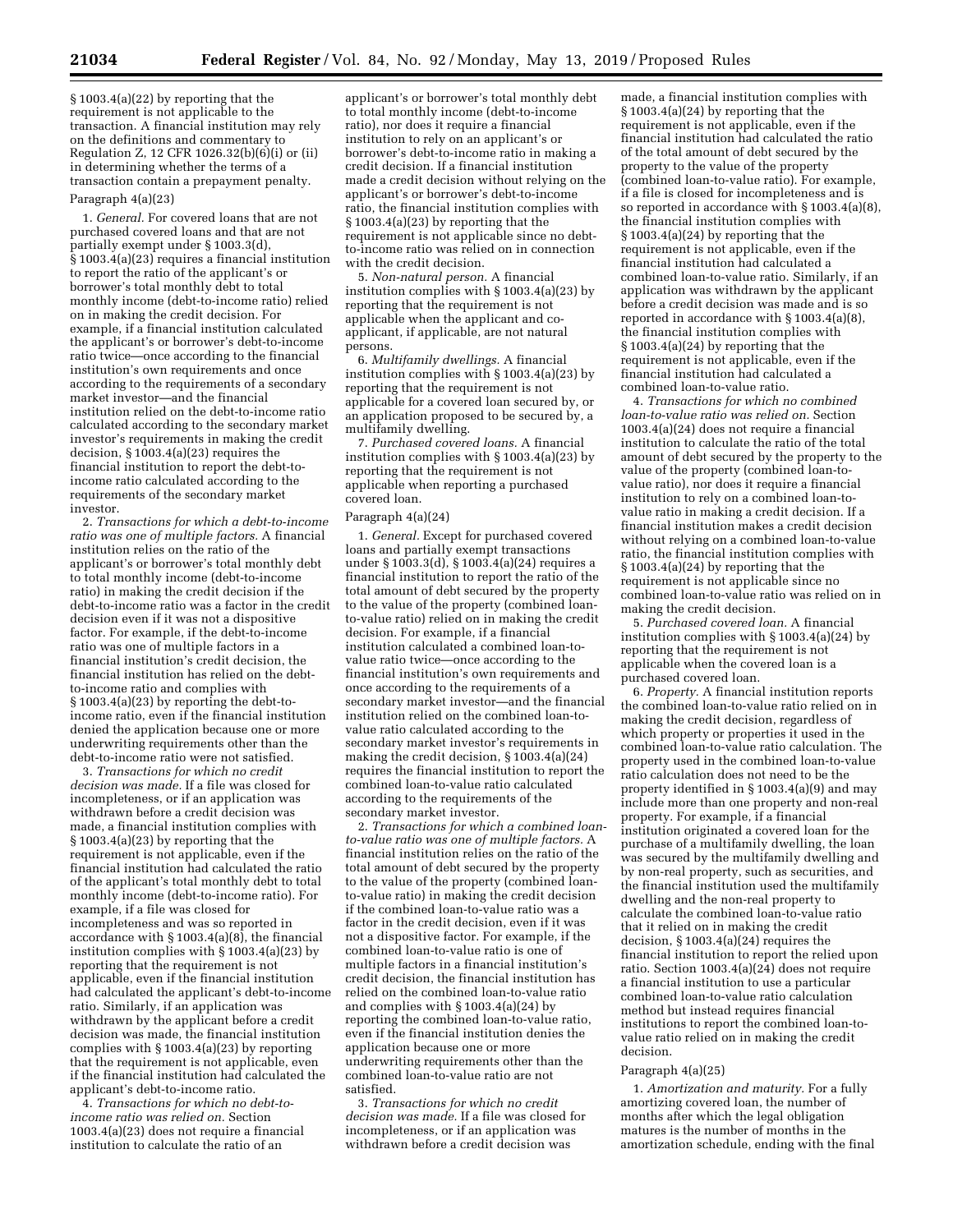payment. Some covered loans do not fully amortize during the maturity term, such as covered loans with a balloon payment; such loans should still be reported using the maturity term rather than the amortization term, even in the case of covered loans that mature before fully amortizing but have reset options. For example, a 30-year fully amortizing covered loan would be reported with a term of "360," while a five year balloon covered loan would be reported with a loan term of ''60.''

2. *Non-monthly repayment periods.* If a covered loan or application includes a schedule with repayment periods measured in a unit of time other than months, the financial institution should report the covered loan or application term using an equivalent number of whole months without regard for any remainder.

3. *Purchased loans.* For a covered loan that was purchased, a financial institution reports the number of months after which the legal obligation matures as measured from the covered loan's origination.

4. *Open-end line of credit.* For an open-end line of credit with a definite term, a financial institution reports the number of months from origination until the account termination date, including both the draw and repayment period.

5. *Loan term—scope of requirement.* For a covered loan or application without a definite term, such as a reverse mortgage, a financial institution complies with § 1003.4(a)(25) by reporting that the requirement is not applicable. For partially exempt transactions under § 1003.3(d), an insured depository institution or insured credit union is not required to report the loan term. See § 1003.3(d) and related commentary.

### Paragraph 4(a)(26)

1. *Types of introductory rates.* Except for partially exempt transactions under § 1003.3(d), § 1003.4(a)(26) requires a financial institution to report the number of months, or proposed number of months in the case of an application, from closing or account opening until the first date the interest rate may change. For example, assume an open-end line of credit contains an introductory or ''teaser'' interest rate for two months after the date of account opening, after which the interest rate may adjust. In this example, the financial institution complies with § 1003.4(a)(26) by reporting the number of months as "2. Section 1003.4(a)(26) requires a financial institution to report the number of months based on when the first interest rate adjustment may occur, even if an interest rate adjustment is not required to occur at that time and even if the rates that will apply, or the periods for which they will apply, are not known at closing or account opening. For example, if a closed-end mortgage loan with a 30-year term has an adjustable-rate product with an introductory interest rate for the first 60 months, after which the interest rate is permitted, but not required to vary, according to the terms of an index rate, the financial institution complies with § 1003.4(a)(26) by reporting the number of months as ''60.'' Similarly, if a closed-end mortgage loan with a 30-year term is a step-rate product with an

introductory interest rate for the first 24 months, after which the interest rate will increase to a different known interest rate for the next 36 months, the financial institution complies with § 1003.4(a)(26) by reporting the number of months as ''24.''

2. *Preferred rates.* Section 1003.4(a)(26) does not require reporting of introductory interest rate periods based on preferred rates unless the terms of the legal obligation provide that the preferred rate will expire at a certain defined date. Preferred rates include terms of the legal obligation that provide that the initial underlying rate is fixed but that it may increase or decrease upon the occurrence of some future event, such as an employee leaving the employ of the financial institution, the borrower closing an existing deposit account with the financial institution, or the borrower revoking an election to make automated payments. In these cases, because it is not known at the time of closing or account opening whether the future event will occur, and if so, when it will occur, § 1003.4(a)(26) does not require reporting of an introductory interest rate period.

3. *Loan or application with a fixed rate.* A financial institution complies with § 1003.4(a)(26) by reporting that the requirement is not applicable for a covered loan with a fixed rate or an application for a covered loan with a fixed rate.

4. *Purchased loan.* A financial institution complies with § 1003.4(a)(26) by reporting that requirement is not applicable when the covered loan is a purchased covered loan with a fixed rate.

5. *Non-monthly introductory periods.* If a covered loan or application includes an introductory interest rate period measured in a unit of time other than months, the financial institution complies with § 1003.4(a)(26) by reporting the introductory interest rate period for the covered loan or application using an equivalent number of whole months without regard for any remainder. For example, assume an open-end line of credit contains an introductory interest rate for 50 days after the date of account opening, after which the interest rate may adjust. In this example, the financial institution complies with § 1003.4(a)(26) by reporting the number of months as ''1.'' The financial institution must report one month for any introductory interest rate period that totals less than one whole month.

#### Paragraph 4(a)(27)

1. *General.* Except for partially exempt transactions under § 1003.3(d), § 1003.4(a)(27) requires reporting of contractual features that would allow payments other than fully amortizing payments. Section 1003.4(a)(27) defines the contractual features by reference to Regulation Z, 12 CFR part 1026, but without regard to whether the covered loan is consumer credit, as defined in § 1026.2(a)(12), is extended by a creditor, as defined in § 1026.2(a)(17), or is extended to a consumer, as defined in § 1026.2(a)(11), and without regard to whether the property is a dwelling as defined in § 1026.2(a)(19). For example, assume that a financial institution originates a business-purpose transaction that is exempt from Regulation Z

pursuant to 12 CFR 1026.3(a)(1), to finance the purchase of a multifamily dwelling, and that there is a balloon payment, as defined by Regulation Z, 12 CFR 1026.18(s)(5)(i), at the end of the loan term. The multifamily dwelling is a dwelling under § 1003.2(f), but not under Regulation Z, 12 CFR 1026.2(a)(19). In this example, the financial institution should report the businesspurpose transaction as having a balloon payment under § 1003.4(a)(27)(i), assuming the other requirements of this part are met. Aside from these distinctions, financial institutions may rely on the definitions and related commentary provided in the appropriate sections of Regulation Z referenced in § 1003.4(a)(27) of this part in determining whether the contractual feature should be reported.

#### Paragraph 4(a)(28)

1. *General.* Except for partially exempt transactions under § 1003.3(d), § 1003.4(a)(28) requires a financial institution to report the property value relied on in making the credit decision. For example, if the institution relies on an appraisal or other valuation for the property in calculating the loan-to-value ratio, it reports that value; if the institution relies on the purchase price of the property in calculating the loan-to-value ratio, it reports that value.

2. *Multiple property values.* When a financial institution obtains two or more valuations of the property securing or proposed to secure the covered loan, the financial institution complies with § 1003.4(a)(28) by reporting the value relied on in making the credit decision. For example, when a financial institution obtains an appraisal, an automated valuation model report, and a broker price opinion with different values for the property, it reports the value relied on in making the credit decision. Section  $\S 1003.4(a)\overline{(28)}$  does not require a financial institution to use a particular property valuation method, but instead requires a financial institution to report the valuation relied on in making the credit decision.

3. *Transactions for which no credit decision was made.* If a file was closed for incompleteness or the application was withdrawn before a credit decision was made, the financial institution complies with § 1003.4(a)(28) by reporting that the requirement is not applicable, even if the financial institution had obtained a property value. For example, if a file is closed for incompleteness and is so reported in accordance with  $\S 1003.4(a)(8)$ , the financial institution complies with § 1003.4(a)(28) by reporting that the requirement is not applicable, even if the financial institution had obtained a property value. Similarly, if an application was withdrawn by the applicant before a credit decision was made and is so reported in accordance with  $\S 1003.4(a)(8)$ , the financial institution complies with  $\S 1003.4(a)(28)$  by reporting that the requirement is not applicable, even if the financial institution had obtained a property value.

4. *Transactions for which no property value was relied on.* Section 1003.4(a)(28) does not require a financial institution to obtain a property valuation, nor does it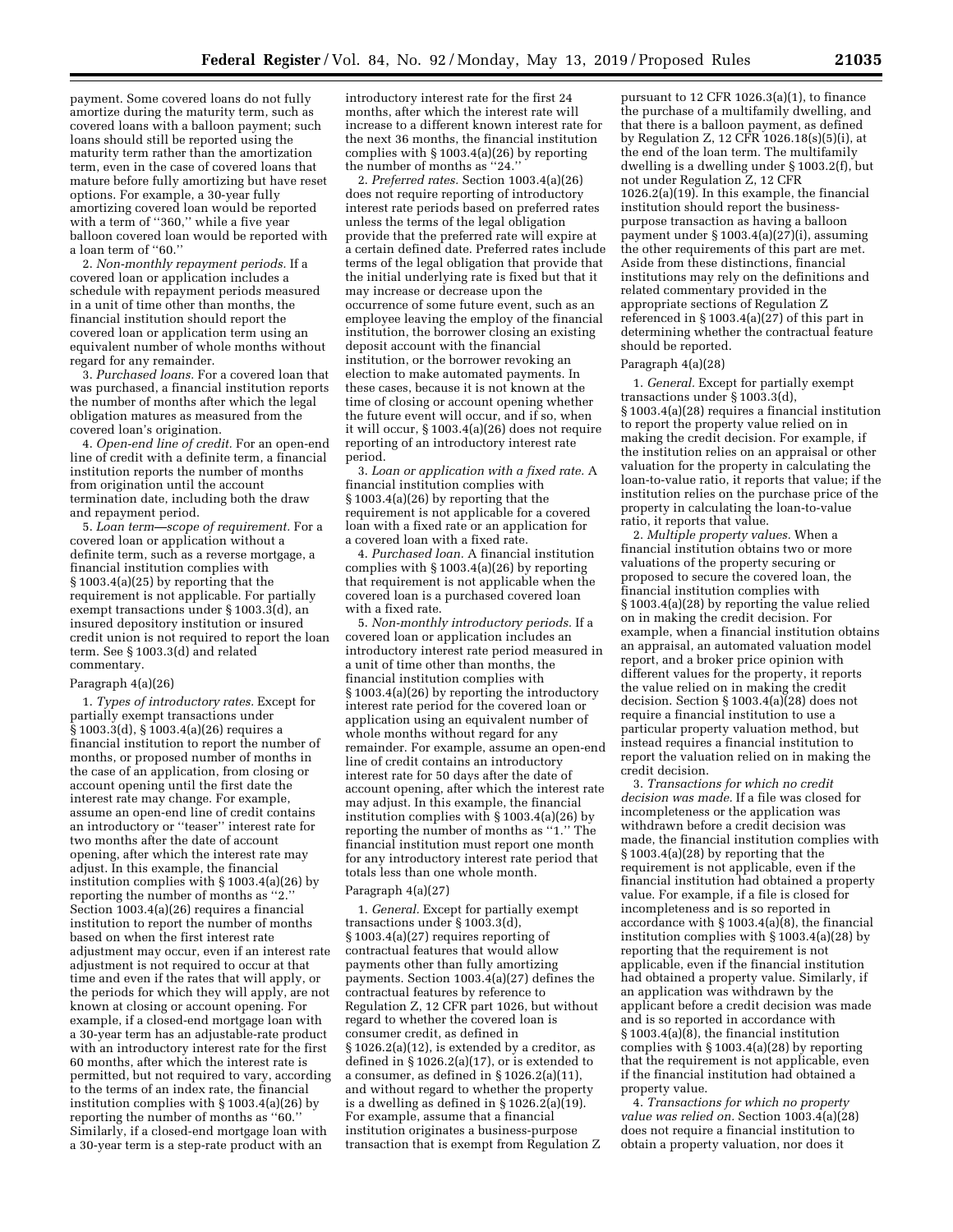require a financial institution to rely on a property value in making a credit decision. If a financial institution makes a credit decision without relying on a property value, the financial institution complies with § 1003.4(a)(28) by reporting that the requirement is not applicable since no property value was relied on in making the credit decision.

### Paragraph 4(a)(29)

1. *Classification under State law.* A financial institution should report a covered loan that is or would have been secured only by a manufactured home but not the land on which it is sited as secured by a manufactured home and not land, even if the manufactured home is considered real property under applicable State law.

2. *Manufactured home community.* A manufactured home community that is a multifamily dwelling is not considered a manufactured home for purposes of § 1003.4(a)(29).

3. *Multiple properties.* See comment 4(a)(9)–2 regarding transactions involving multiple properties with more than one property taken as security.

4. *Scope of requirement.* A financial institution reports that the requirement is not applicable for a covered loan where the dwelling related to the property identified in § 1003.4(a)(9) is not a manufactured home. For partially exempt transactions under § 1003.3(d), an insured depository institution or insured credit union is not required to report the information specified in § 1003.4(a)(29). See § 1003.3(d) and related commentary.

#### Paragraph 4(a)(30)

1. *Indirect land ownership.* Indirect land ownership can occur when the applicant or borrower is or will be a member of a residentowned community structured as a housing cooperative in which the occupants own an entity that holds the underlying land of the manufactured home community. In such communities, the applicant or borrower may still have a lease and pay rent for the lot on which his or her manufactured home is or will be located, but the property interest type for such an arrangement should be reported as indirect ownership if the applicant is or will be a member of the cooperative that owns the underlying land of the manufactured home community. If an applicant resides or will reside in such a community but is not a member, the property interest type should be reported as a paid leasehold.

2. *Leasehold interest.* A leasehold interest could be formalized in a lease with a defined term and specified rent payments, or could arise as a tenancy at will through permission of a land owner without any written, formal arrangement. For example, assume a borrower will locate the manufactured home in a manufactured home community, has a written lease for a lot in that park, and the lease specifies rent payments. In this example, a financial institution complies with  $\hat{\S}$  1003.4(a)(30) by reporting a paid leasehold. However, if instead the borrower will locate the manufactured home on land owned by a family member without a written lease and with no agreement as to rent

payments, a financial institution complies with § 1003.4(a)(30) by reporting an unpaid leasehold.

3. *Multiple properties.* See comment 4(a)(9)–2 regarding transactions involving multiple properties with more than one property taken as security.

4. *Manufactured home community.* A manufactured home community that is a multifamily dwelling is not considered a manufactured home for purposes of § 1003.4(a)(30).

5. *Direct ownership.* An applicant or borrower has a direct ownership interest in the land on which the dwelling is or is to be located when it has a more than possessory real property ownership interest in the land such as fee simple ownership.

6. *Scope of requirement.* A financial institution reports that the requirement is not applicable for a covered loan where the dwelling related to the property identified in § 1003.4(a)(9) is not a manufactured home. For partially exempt transactions under § 1003.3(d), an insured depository institution or insured credit union is not required to report the information specified in § 1003.4(a)(30). See § 1003.3(d) and related commentary.

#### Paragraph 4(a)(31)

1. *Multiple properties.* See comment 4(a)(9)–2 regarding transactions involving multiple properties with more than one property taken as security.

2. *Manufactured home community.* For an application or covered loan secured by a manufactured home community, the financial institution should include in the number of individual dwelling units the total number of manufactured home sites that secure the loan and are available for occupancy, regardless of whether the sites are currently occupied or have manufactured homes currently attached. A financial institution may include in the number of individual dwelling units other units such as recreational vehicle pads, manager apartments, rental apartments, site-built homes or other rentable space that are ancillary to the operation of the secured property if it considers such units under its underwriting guidelines or the guidelines of an investor, or if it tracks the number of such units for its own internal purposes. For a loan secured by a single manufactured home that is or will be located in a manufactured home community, the financial institution should report one individual dwelling unit.

3. *Condominium and cooperative projects.*  For a covered loan secured by a condominium or cooperative property, the financial institution reports the total number of individual dwelling units securing the covered loan or proposed to secure the covered loan in the case of an application. For example:

i. Assume that a loan is secured by the entirety of a cooperative property. The financial institution would report the number of individual dwelling units in the cooperative property.

ii. Assume that a covered loan is secured by 30 individual dwelling units in a condominium property that contains 100 individual dwelling units and that the loan is not exempt from Regulation C under

§ 1003.3(c)(3). The financial institution reports 30 individual dwelling units.

4. *Best information available.* A financial institution may rely on the best information readily available to the financial institution at the time final action is taken and on the financial institution's own procedures in reporting the information required by § 1003.4(a)(31). Information readily available could include, for example, information provided by an applicant that the financial institution reasonably believes, information contained in a property valuation or inspection, or information obtained from public records.

#### Paragraph 4(a)(32)

1. *Affordable housing income restrictions.*  For purposes of § 1003.4(a)(32), affordable housing income-restricted units are individual dwelling units that have restrictions based on the income level of occupants pursuant to restrictive covenants encumbering the property. Such income levels are frequently expressed as a percentage of area median income by household size as established by the U.S. Department of Housing and Urban Development or another agency responsible for implementing the applicable affordable housing program. Such restrictions are frequently part of compliance with programs that provide public funds, special tax treatment, or density bonuses to encourage development or preservation of affordable housing. Such restrictions are frequently evidenced by a use agreement, regulatory agreement, land use restriction agreement, housing assistance payments contract, or similar agreement. Rent control or rent stabilization laws, and the acceptance by the owner or manager of a multifamily dwelling of Housing Choice Vouchers (24 CFR part 982) or other similar forms of portable housing assistance that are tied to an occupant and not an individual dwelling unit, are not affordable housing incomerestricted dwelling units for purposes of § 1003.4(a)(32).

2. *Federal affordable housing sources.*  Examples of Federal programs and funding sources that may result in individual dwelling units that are reportable under § 1003.4(a)(32) include, but are not limited to:

i. Affordable housing programs pursuant to Section 8 of the United States Housing Act of 1937 (42 U.S.C. 1437f);

ii. Public housing (42 U.S.C. 1437a(b)(6)); iii. The HOME Investment Partnerships program (24 CFR part 92);

iv. The Community Development Block Grant program (24 CFR part 570);

v. Multifamily tax subsidy project funding through tax-exempt bonds or tax credits (26 U.S.C. 42; 26 U.S.C. 142(d));

vi. Project-based vouchers (24 CFR part 983);

vii. Federal Home Loan Bank affordable housing program funding (12 CFR part 1291); and

viii. Rural Housing Service multifamily housing loans and grants (7 CFR part 3560).

3. *State and local government affordable housing sources.* Examples of State and local sources that may result in individual dwelling units that are reportable under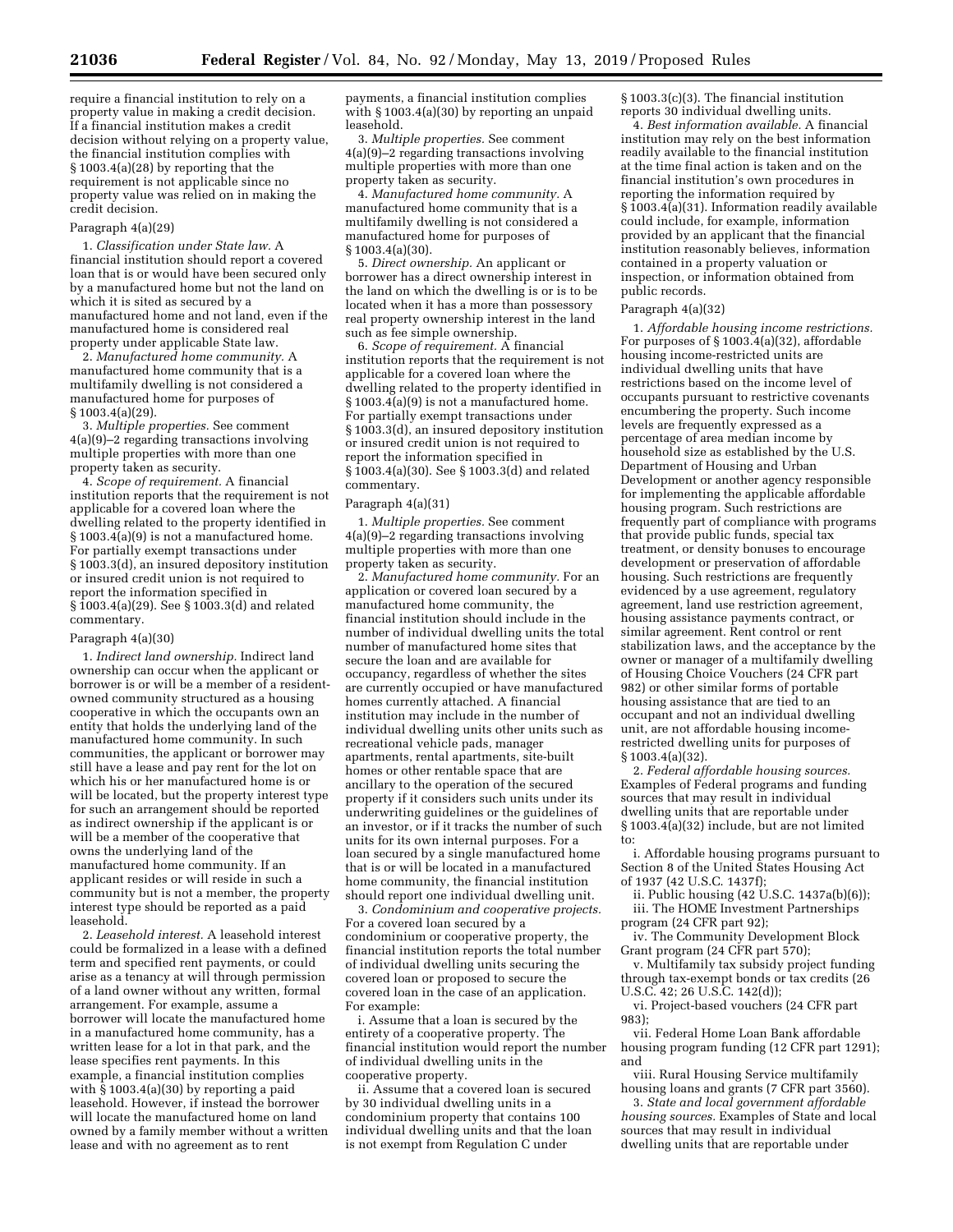§ 1003.4(a)(32) include, but are not limited to: State or local administration of Federal funds or programs; State or local funding programs for affordable housing or rental assistance, including programs operated by independent public authorities; inclusionary zoning laws; and tax abatement or tax increment financing contingent on affordable housing requirements.

4. *Multiple properties.* See comment 4(a)(9)–2 regarding transactions involving multiple properties with more than one property taken as security.

5. *Best information available.* A financial institution may rely on the best information readily available to the financial institution at the time final action is taken and on the financial institution's own procedures in reporting the information required by § 1003.4(a)(32). Information readily available could include, for example, information provided by an applicant that the financial institution reasonably believes, information contained in a property valuation or inspection, or information obtained from public records.

6. *Scope of requirement.* A financial institution reports that the requirement is not applicable if the property securing the covered loan or, in the case of an application, proposed to secure the covered loan is not a multifamily dwelling. For partially exempt transactions under § 1003.3(d), an insured depository institution or insured credit union is not required to report the information specified in § 1003.4(a)(32). See § 1003.3(d) and related commentary.

#### Paragraph 4(a)(33)

1. *Agents.* If a financial institution is reporting actions taken by its agent consistent with comment 4(a)–4, the agent is not considered the financial institution for the purposes of § 1003.4(a)(33). For example, assume that an applicant submitted an application to Financial Institution A, and Financial Institution A made the credit decision acting as Financial Institution B's agent under State law. A covered loan was originated and the obligation arising from a covered loan was initially payable to Financial Institution A. Financial Institution B purchased the loan. Financial Institution B reports the origination and not the purchase, and indicates that the application was not submitted directly to the financial institution and that the transaction was not initially payable to the financial institution.

### Paragraph 4(a)(33)(i)

1. *General.* Except for partially exempt transactions under § 1003.3(d), § 1003.4(a)(33)(i) requires a financial institution to indicate whether the applicant or borrower submitted the application directly to the financial institution that is reporting the covered loan or application. The following scenarios demonstrate whether an application was submitted directly to the financial institution that is reporting the covered loan or application.

i. The application was submitted directly to the financial institution if the mortgage loan originator identified pursuant to § 1003.4(a)(34) was an employee of the reporting financial institution when the originator performed the origination

activities for the covered loan or application that is being reported.

ii. The application was also submitted directly to the financial institution reporting the covered loan or application if the reporting financial institution directed the applicant to a third-party agent (*e.g.,* a credit union service organization) that performed loan origination activities on behalf of the financial institution and did not assist the applicant with applying for covered loans with other institutions.

iii. If an applicant contacted and completed an application with a broker or correspondent that forwarded the application to a financial institution for approval, an application was not submitted to the financial institution.

#### Paragraph 4(a)(33)(ii)

1. *General.* Except for partially exempt transactions under § 1003.3(d), § 1003.4(a)(33)(ii) requires financial institutions to report whether the obligation arising from a covered loan was or, in the case of an application, would have been initially payable to the institution. An obligation is initially payable to the institution if the obligation is initially payable either on the face of the note or contract to the financial institution that is reporting the covered loan or application. For example, if a financial institution reported an origination of a covered loan that it approved prior to closing, that closed in the name of a third-party, such as a correspondent lender, and that the financial institution purchased after closing, the covered loan was not initially payable to the financial institution.

2. *Applications.* A financial institution complies with § 1003.4(a)(33)(ii) by reporting that the requirement is not applicable if the institution had not determined whether the covered loan would have been initially payable to the institution reporting the application when the application was withdrawn, denied, or closed for incompleteness.

### Paragraph 4(a)(34)

1. *NMLSR ID.* Except for partially exempt transactions under § 1003.3(d), § 1003.4(a)(34) requires a financial institution to report the Nationwide Mortgage Licensing System and Registry unique identifier (NMLSR ID) for the mortgage loan originator, as defined in Regulation G, 12 CFR 1007.102, or Regulation H, 12 CFR 1008.23, as applicable. The NMLSR ID is a unique number or other identifier generally assigned to individuals registered or licensed through NMLSR to provide loan originating services. For more information, see the Secure and Fair Enforcement for Mortgage Licensing Act of 2008, title V of the Housing and Economic Recovery Act of 2008 (S.A.F.E. Act), 12 U.S.C. 5101 *et seq.,* and its implementing regulations (12 CFR part 1007 and 12 CFR part 1008).

2. *Mortgage loan originator without NMLSR ID.* An NMLSR ID for the mortgage loan originator is not required by § 1003.4(a)(34) to be reported by a financial institution if the mortgage loan originator is not required to obtain and has not been assigned an NMLSR ID. For example, certain individual mortgage loan originators may not be required to obtain an NMLSR ID for the particular transaction being reported by the financial institution, such as a commercial loan. However, some mortgage loan originators may have obtained an NMLSR ID even if they are not required to obtain one for that particular transaction. If a mortgage loan originator has been assigned an NMLSR ID, a financial institution complies with § 1003.4(a)(34) by reporting the mortgage loan originator's NMLSR ID regardless of whether the mortgage loan originator is required to obtain an NMLSR ID for the particular transaction being reported by the financial institution. In the event that the mortgage loan originator is not required to obtain and has not been assigned an NMLSR ID, a financial institution complies with § 1003.4(a)(34) by reporting that the requirement is not applicable.

3. *Multiple mortgage loan originators.* If more than one individual associated with a covered loan or application meets the definition of a mortgage loan originator, as defined in Regulation G, 12 CFR 1007.102, or Regulation H, 12 CFR 1008.23, a financial institution complies with § 1003.4(a)(34) by reporting the NMLSR ID of the individual mortgage loan originator with primary responsibility for the transaction as of the date of action taken pursuant to § 1003.4(a)(8)(ii). A financial institution that establishes and follows a reasonable, written policy for determining which individual mortgage loan originator has primary responsibility for the reported transaction as of the date of action taken complies with § 1003.4(a)(34).

4. *Purchased loans.* If a financial institution purchases a covered loan that satisfies the coverage criteria of Regulation Z, 12 CFR 1026.36(g), and that was originated prior to January 10, 2014, the financial institution complies with § 1003.4(a)(34) by reporting that the requirement is not applicable. In addition, if a financial institution purchases a covered loan that does not satisfy the coverage criteria of Regulation Z, 12 CFR 1026.36(g), and that was originated prior to January 1, 2018, the financial institution complies with § 1003.4(a)(34) by reporting that the requirement is not applicable. Purchasers of both such types of covered loans may report the NMLSR ID.

#### Paragraph 4(a)(35)

1. *Automated underwriting system data general.* Except for purchased covered loans and partially exempt transactions under § 1003.3(d), § 1003.4(a)(35) requires a financial institution to report the name of the automated underwriting system (AUS) used by the financial institution to evaluate the application and the result generated by that AUS. The following scenarios illustrate when a financial institution reports the name of the AUS used by the financial institution to evaluate the application and the result generated by that AUS.

i. A financial institution that uses an AUS, as defined in § 1003.4(a)(35)(ii), to evaluate an application, must report the name of the AUS used by the financial institution to evaluate the application and the result generated by that system, regardless of whether the AUS was used in its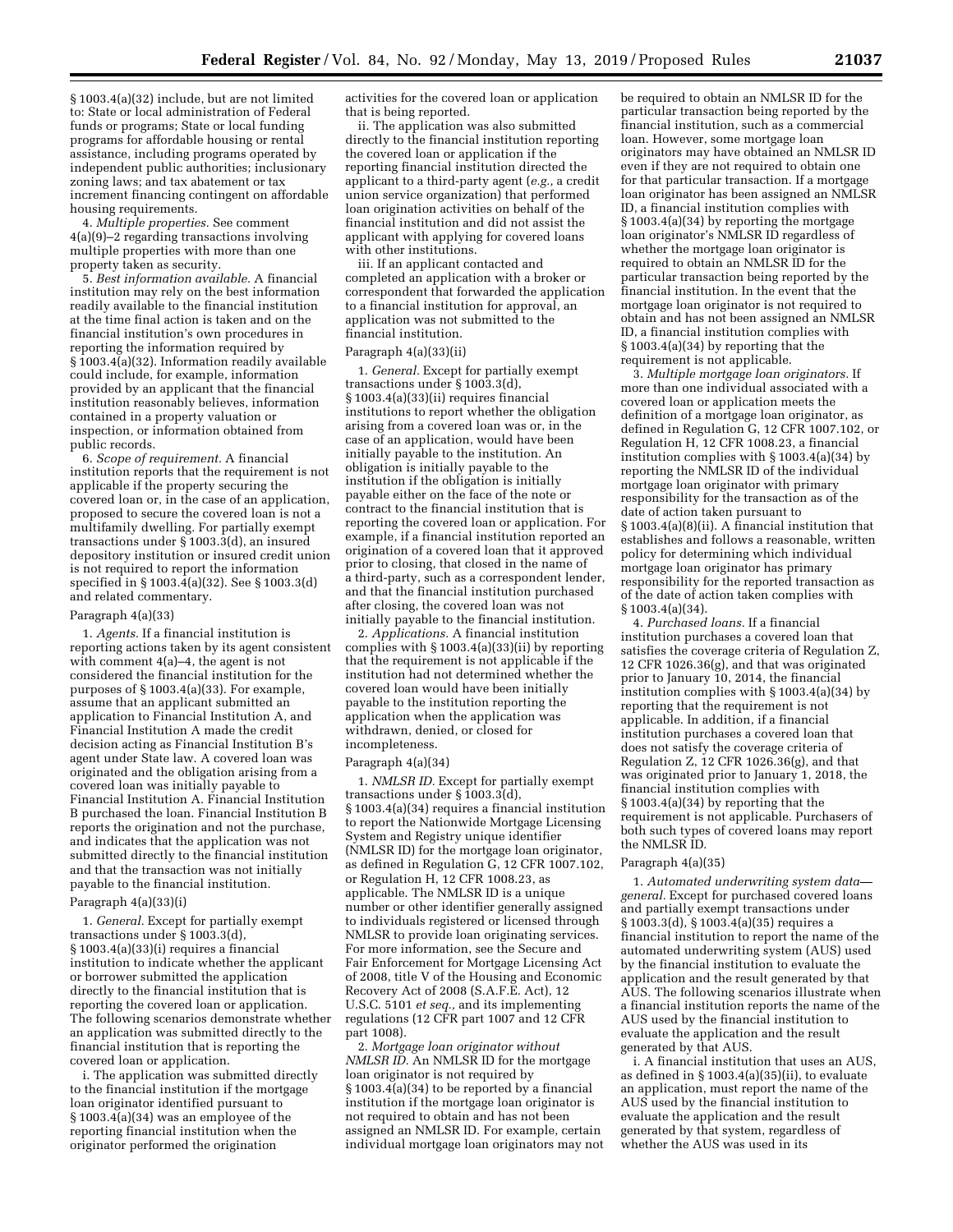underwriting process. For example, if a financial institution uses an AUS to evaluate an application prior to submitting the application through its underwriting process, the financial institution complies with § 1003.4(a)(35) by reporting the name of the AUS it used to evaluate the application and the result generated by that system.

ii. A financial institution that uses an AUS, as defined in § 1003.4(a)(35)(ii), to evaluate an application, must report the name of the AUS it used to evaluate the application and the result generated by that system, regardless of whether the financial institution intends to hold the covered loan in its portfolio or sell the covered loan. For example, if a financial institution uses an AUS developed by a securitizer to evaluate an application and intends to sell the covered loan to that securitizer but ultimately does not sell the covered loan and instead holds the covered loan in its portfolio, the financial institution complies with § 1003.4(a)(35) by reporting the name of the securitizer's AUS that the institution used to evaluate the application and the result generated by that system. Similarly, if a financial institution uses an AUS developed by a securitizer to evaluate an application to determine whether to originate the covered loan but does not intend to sell the covered loan to that securitizer and instead holds the covered loan in its portfolio, the financial institution complies with § 1003.4(a)(35) by reporting the name of the securitizer's AUS that the institution used to evaluate the application and the result generated by that system.

iii. A financial institution that uses an AUS, as defined in § 1003.4(a)(35)(ii), that is developed by a securitizer to evaluate an application, must report the name of the AUS it used to evaluate the application and the result generated by that system, regardless of whether the securitizer intends to hold the covered loan it purchased from the financial institution in its portfolio or securitize the covered loan. For example, if a financial institution uses an AUS developed by a securitizer to evaluate an application and the financial institution sells the covered loan to that securitizer but the securitizer holds the covered loan it purchased in its portfolio, the financial institution complies with § 1003.4(a)(35) by reporting the name of the securitizer's AUS that the institution used to evaluate the application and the result generated by that system.

iv. A financial institution, which is also a securitizer, that uses its own AUS, as defined in § 1003.4(a)(35)(ii), to evaluate an application, must report the name of the AUS it used to evaluate the application and the result generated by that system, regardless of whether the financial institution intends to hold the covered loan it originates in its portfolio, purchase the covered loan, or securitize the covered loan. For example, if a financial institution, which is also a securitizer, has developed its own AUS and uses that AUS to evaluate an application that it intends to originate and hold in its portfolio and not purchase or securitize the covered loan, the financial institution complies with § 1003.4(a)(35) by reporting the name of its AUS that it used to evaluate the application and the result generated by that system.

2. *Definition of automated underwriting system.* A financial institution must report the information required by  $\S 1003.4(a)(35)(i)$ if the financial institution uses an automated underwriting system (AUS), as defined in § 1003.4(a)(35)(ii), to evaluate an application. To be covered by the definition in § 1003.4(a)(35)(ii), a system must be an electronic tool that has been developed by a securitizer, Federal government insurer, or a Federal government guarantor of closed-end mortgage loans or open-end lines of credit. A person is a securitizer, Federal government insurer, or Federal government guarantor of closed-end mortgage loans or open-end lines of credit, respectively, if it has securitized, provided Federal government insurance, or provided a Federal government guarantee for a closed-end mortgage loan or open-end line of credit at any point in time. A person may be a securitizer, Federal government insurer, or Federal government guarantor of closedend mortgage loans or open-end lines of credit, respectively, for purposes of  $\S 1003.4(a)(35)$  even if it is not actively securitizing, insuring, or guaranteeing closedend mortgage loans or open-end lines of credit at the time a financial institution uses the AUS to evaluate an application. Where the person that developed the electronic tool has never been a securitizer, Federal government insurer, or Federal government guarantor of closed-end mortgage loans or open-end lines of credit, respectively, at the time a financial institution uses the tool to evaluate an application, the financial institution complies with § 1003.4(a)(35) by reporting that the requirement is not applicable because an AUS was not used to evaluate the application. If a financial institution has developed its own proprietary system that it uses to evaluate an application and the financial institution is also a securitizer, then the financial institution complies with § 1003.4(a)(35) by reporting the name of that system and the result generated by that system. On the other hand, if a financial institution has developed its own proprietary system that it uses to evaluate an application and the financial institution is not a securitizer, then the financial institution is not required by § 1003.4(a)(35) to report the use of that system and the result generated by that system. In addition, for an AUS to be covered by the definition in § 1003.4(a)(35)(ii), the system must provide a result regarding both the credit risk of the applicant and the eligibility of the covered loan to be originated, purchased, insured, or guaranteed by the securitizer, Federal government insurer, or Federal government guarantor that developed the system being used to evaluate the application. For example, if a system is an electronic tool that provides a determination of the eligibility of the covered loan to be originated, purchased, insured, or guaranteed by the securitizer, Federal government insurer, or Federal government guarantor that developed the system being used by a financial institution to evaluate the application, but the system does not also provide an assessment of the creditworthiness of the applicant—such as an evaluation of the applicant's income, debt, and credit history—then that system does not

qualify as an AUS, as defined in  $\hat{\S}$  1003.4(a)(35)(ii). A financial institution that uses a system that is not an AUS, as defined in § 1003.4(a)(35)(ii), to evaluate an application does not report the information required by § 1003.4(a)(35)(i).

3. *Reporting automated underwriting system data—multiple results.* When a financial institution uses one or more automated underwriting systems (AUS) to evaluate the application and the system or systems generate two or more results, the financial institution complies with § 1003.4(a)(35) by reporting, except for purchased covered loans, the name of the AUS used by the financial institution to evaluate the application and the result generated by that AUS as determined by the following principles. To determine what AUS (or AUSs) and result (or results) to report under § 1003.4(a)(35), a financial institution follows each of the principles that is applicable to the application in question, in the order in which they are set forth below.

i. If a financial institution obtains two or more AUS results and the AUS generating one of those results corresponds to the loan type reported pursuant to § 1003.4(a)(2), the financial institution complies with § 1003.4(a)(35) by reporting that AUS name and result. For example, if a financial institution evaluates an application using the Federal Housing Administration's (FHA) Technology Open to Approved Lenders (TOTAL) Scorecard and subsequently evaluates the application with an AUS used to determine eligibility for a non-FHA loan, but ultimately originates an FHA loan, the financial institution complies with § 1003.4(a)(35) by reporting TOTAL Scorecard and the result generated by that system. If a financial institution obtains two or more AUS results and more than one of those AUS results is generated by a system that corresponds to the loan type reported pursuant to § 1003.4(a)(2), the financial institution identifies which AUS result should be reported by following the principle set forth below in comment 4(a)(35)–3.ii.

ii. If a financial institution obtains two or more AUS results and the AUS generating one of those results corresponds to the purchaser, insurer, or guarantor, if any, the financial institution complies with § 1003.4(a)(35) by reporting that AUS name and result. For example, if a financial institution evaluates an application with the AUS of Securitizer A and subsequently evaluates the application with the AUS of Securitizer B, but the financial institution ultimately originates a covered loan that it sells within the same calendar year to Securitizer A, the financial institution complies with § 1003.4(a)(35) by reporting the name of Securitizer A's AUS and the result generated by that system. If a financial institution obtains two or more AUS results and more than one of those AUS results is generated by a system that corresponds to the purchaser, insurer, or guarantor, if any, the financial institution identifies which AUS result should be reported by following the principle set forth below in comment  $4(a)(35)-3.1i1.$ 

iii. If a financial institution obtains two or more AUS results and none of the systems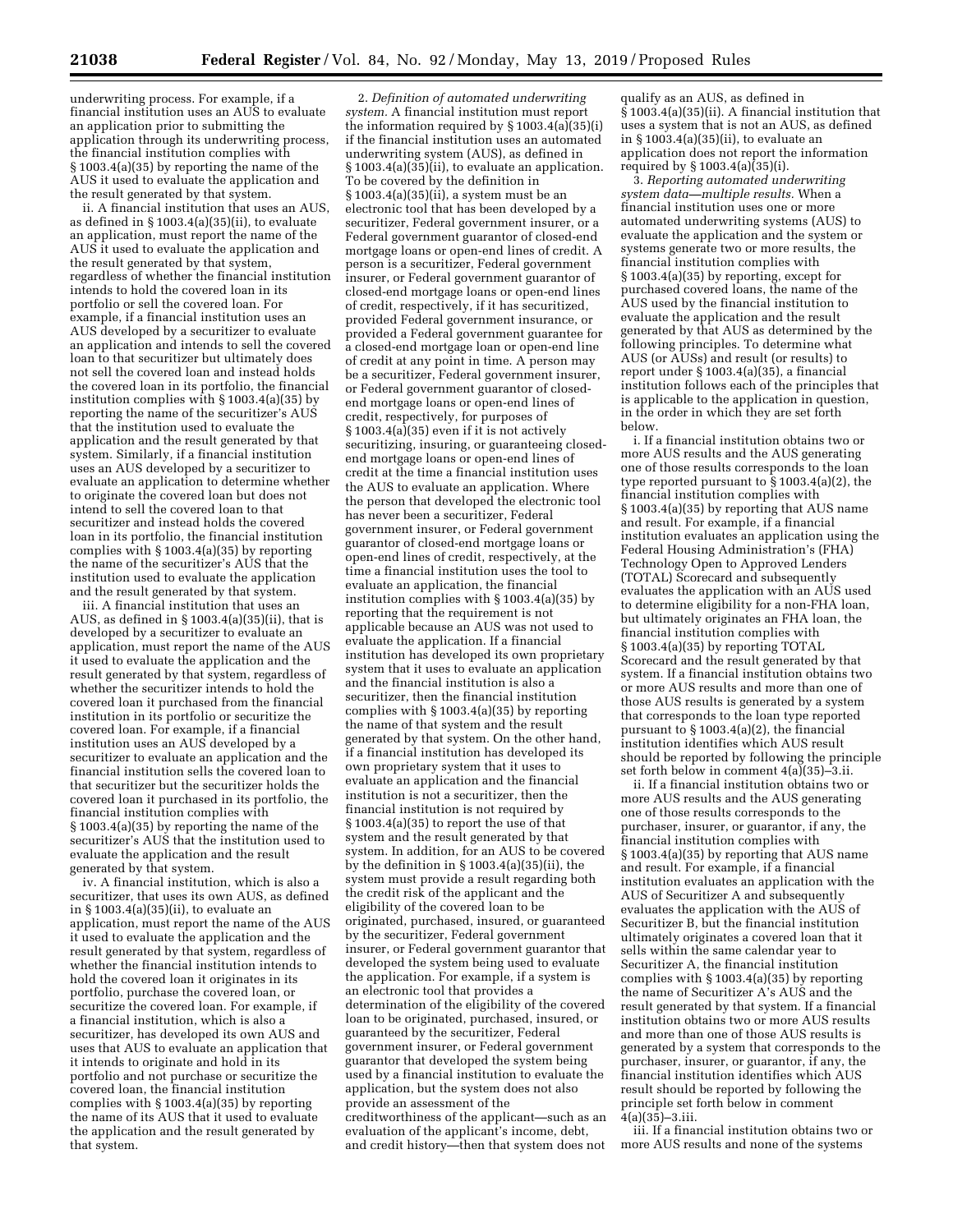generating those results correspond to the purchaser, insurer, or guarantor, if any, or the financial institution is following this principle because more than one AUS result is generated by a system that corresponds to either the loan type or the purchaser, insurer, or guarantor, the financial institution complies with § 1003.4(a)(35) by reporting the AUS result generated closest in time to the credit decision and the name of the AUS that generated that result. For example, if a financial institution evaluates an application with the AUS of Securitizer A, subsequently again evaluates the application with Securitizer A's AUS, the financial institution complies with § 1003.4(a)(35) by reporting the name of Securitizer A's AUS and the second AUS result. Similarly, if a financial institution obtains a result from an AUS that requires the financial institution to underwrite the loan manually, but the financial institution subsequently processes the application through a different AUS that also generates a result, the financial institution complies with § 1003.4(a)(35) by reporting the name of the second AUS that it used to evaluate the application and the AUS result generated by that system.

iv. If a financial institution obtains two or more AUS results at the same time and the principles in comment 4(a)(35)–3.i through .iii do not apply, the financial institution complies with § 1003.4(a)(35) by reporting the name of all of the AUSs used by the financial institution to evaluate the application and the results generated by each of those systems. For example, if a financial institution simultaneously evaluates an application with the AUS of Securitizer A and the AUS of Securitizer B, the financial institution complies with § 1003.4(a)(35) by reporting the name of both Securitizer A's AUS and Securitizer B's AUS and the results generated by each of those systems. In any event, however, the financial institution does not report more than five AUSs and five results. If more than five AUSs and five results meet the criteria in this principle, the financial institution complies with § 1003.4(a)(35) by choosing any five among them to report.

4. *Transactions for which an automated underwriting system was not used to evaluate the application.* Section 1003.4(a)(35) does not require a financial institution to evaluate an application using an automated underwriting system (AUS), as defined in § 1003.4(a)(35)(ii). For example, if a financial institution only manually underwrites an application and does not use an AUS to evaluate the application, the financial institution complies with § 1003.4(a)(35) by reporting that the requirement is not applicable since an AUS was not used to evaluate the application.

5. *Purchased covered loan.* A financial institution complies with § 1003.4(a)(35) by reporting that the requirement is not applicable when the covered loan is a purchased covered loan.

6. *Non-natural person.* When the applicant and co-applicant, if applicable, are not natural persons, a financial institution complies with § 1003.4(a)(35) by reporting that the requirement is not applicable.

7. *Determination of securitizer, Federal government insurer, or Federal government* 

*guarantor.* Section 1003.4(a)(35)(ii) provides that an ''automated underwriting system'' means an electronic tool developed by a securitizer, Federal government insurer, or Federal government guarantor of closed-end mortgage loans or open-end lines of credit that provides a result regarding the credit risk of the applicant and whether the covered loan is eligible to be originated, purchased, insured, or guaranteed by that securitizer, Federal government insurer, or Federal government guarantor. A person is a securitizer, Federal government insurer, or Federal government guarantor of closed-end mortgage loans or open-end lines of credit, respectively, if it has ever securitized, insured, or guaranteed a closed-end mortgage loan or open-end line of credit. If a financial institution knows or reasonably believes that the system it is using to evaluate an application is an electronic tool that has been developed by a securitizer, Federal government insurer, or Federal government guarantor of closed-end mortgage loans or open-end lines of credit, then the financial institution complies with § 1003.4(a)(35) by reporting the name of that system and the result generated by that system. Knowledge or reasonable belief could, for example, be based on a sales agreement or other related documents, the financial institution's previous transactions or relationship with the developer of the electronic tool, or representations made by the developer of the electronic tool demonstrating that the developer of the electronic tool is a securitizer, Federal government insurer, or Federal government guarantor of closed-end mortgage loans or open-end lines of credit. If a financial institution does not know or reasonably believe that the system it is using to evaluate an application is an electronic tool that has been developed by a securitizer, Federal government insurer, or Federal government guarantor of closed-end mortgage loans or open-end lines of credit, the financial institution complies with § 1003.4(a)(35) by reporting that the requirement is not applicable, provided that the financial institution maintains procedures reasonably adapted to determine whether the electronic tool it is using to evaluate an application meets the definition in § 1003.4(a)(35)(ii). Reasonably adapted procedures include attempting to determine with reasonable frequency, such as annually, whether the developer of the electronic tool is a securitizer, Federal government insurer, or Federal government guarantor of closedend mortgage loans or open-end lines of credit. For example:

i. In the course of renewing an annual sales agreement the developer of the electronic tool represents to the financial institution that it has never been a securitizer, Federal government insurer, or Federal government guarantor of closed-end mortgage loans or open-end lines of credit. On this basis, the financial institution does not know or reasonably believe that the system it is using to evaluate an application is an electronic tool that has been developed by a securitizer, Federal government insurer, or Federal government guarantor of closed-end mortgage loans or open-end lines of credit and complies with § 1003.4(a)(35) by reporting that the requirement is not applicable.

ii. Based on their previous transactions a financial institution is aware that the developer of the electronic tool it is using to evaluate an application has securitized a closed-end mortgage loan or open-end line of credit in the past. On this basis, the financial institution knows or reasonably believes that the developer of the electronic tool is a securitizer and complies with § 1003.4(a)(35) by reporting the name of that system and the result generated by that system.

### Paragraph 4(a)(37)

1. *Open-end line of credit.* Except for partially exempt transactions under § 1003.3(d), § 1003.4(a)(37) requires a financial institution to identify whether the covered loan or the application is for an open-end line of credit. See comments 2(o)– 1 and –2 for a discussion of open-end line of credit and extension of credit.

### Paragraph 4(a)(38)

1. *Primary purpose.* Except for partially exempt transactions under § 1003.3(d), § 1003.4(a)(38) requires a financial institution to identify whether the covered loan is, or the application is for a covered loan that will be, made primarily for a business or commercial purpose. See comment 3(c)(10)–2 for a discussion of how to determine the primary purpose of the transaction and the standard applicable to a financial institution's determination of the primary purpose of the transaction. See comments  $3(c)(10)-3$  and  $-4$ for examples of excluded and reportable business- or commercial-purpose transactions.

\* \* \* \* \* [The following amendments would be effective January 1, 2022, further amending the part as proposed to be amended as of January 1, 2020.]

■ 6. Section 1003.2 is amended by revising paragraphs  $(g)(1)(v)(B)$  and  $(g)(2)(ii)(B)$  to read as follows:

### **§ 1003.2 Definitions.**

- \* \* \* \* \*
- (g) \* \* \*
- $(1) * * * *$
- $(v) * * * *$

(B) In each of the two preceding calendar years, originated at least 200 open-end lines of credit that are not excluded from this part pursuant to § 1003.3(c)(1) through (10); and

- $(2) * *$
- (ii) \* \* \*

(B) In each of the two preceding calendar years, originated at least 200 open-end lines of credit that are not excluded from this part pursuant to § 1003.3(c)(1) through (10).

■ 7. Section 1003.3 is amended by revising paragraph (c)(12) to read as follows:

**§ 1003.3 Exempt institutions and excluded and partially exempt transactions.** 

\* \* \* \* \* (c) \* \* \*

\* \* \* \* \*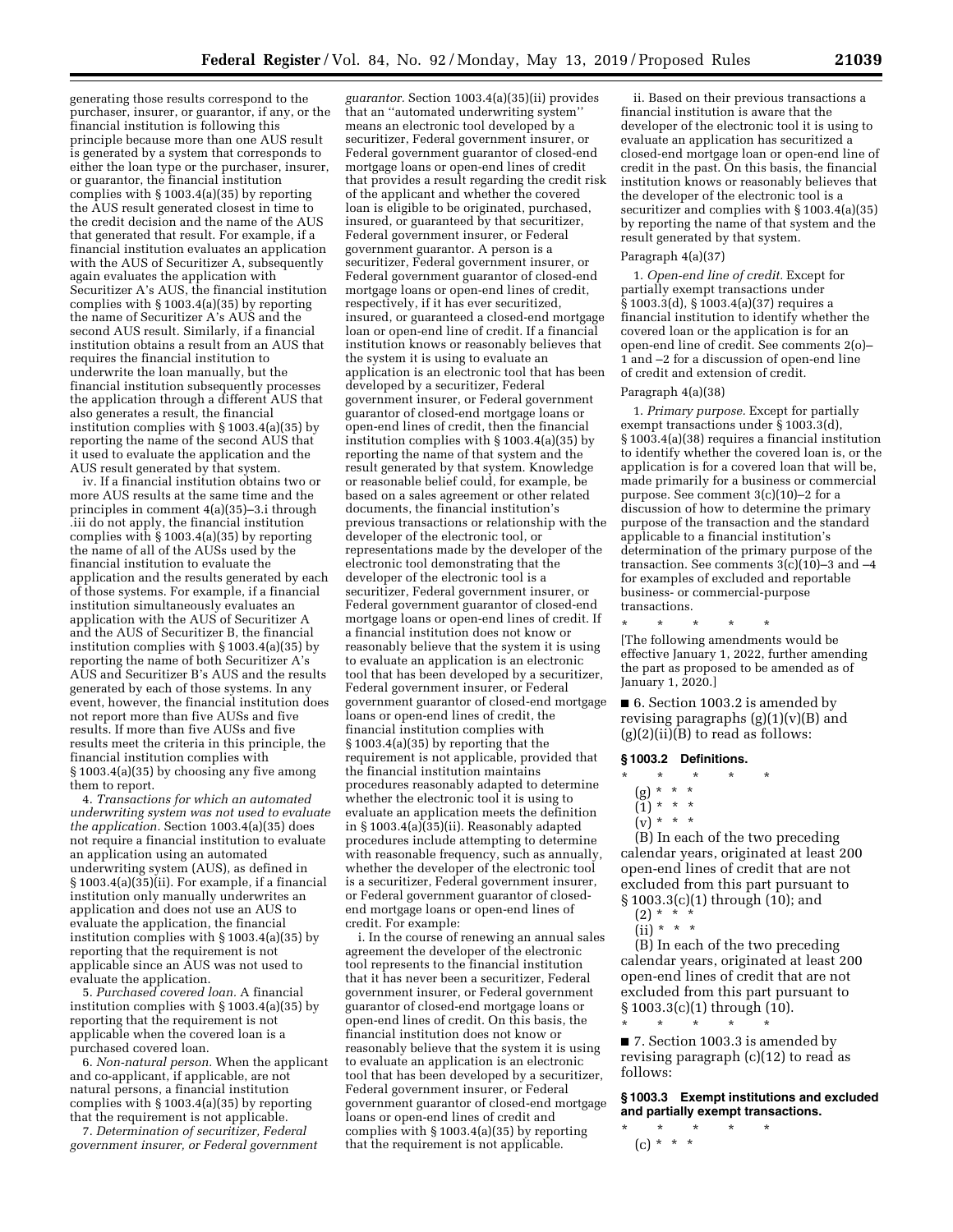(12) An open-end line of credit, if the financial institution originated fewer than 200 open-end lines of credit in either of the two preceding calendar years; a financial institution may collect, record, report, and disclose information, as described in §§ 1003.4 and 1003.5, for such an excluded openend line of credit as though it were a covered loan, provided that the financial institution complies with such requirements for all applications for open-end lines of credit that it receives, open-end lines of credit that it originates, and open-end lines of credit that it purchases that otherwise would have been covered loans during the calendar year during which final action is taken on the excluded open-end line of credit; or

\* \* \* \* \* ■ 8. In supplement I to part 1003: ■ a. Under *Section 1003.2—Definitions,*  revise *2(g) Financial Institution*; and ■ b. Under *Section 1003.3—Exempt Institutions and Excluded and Partially Exempt Transactions,* under *3(c) Excluded Transactions,* revise *Paragraph 3(c)(12)*.

The revisions read as follows:

### **Supplement I to Part 1003—Official Interpretations**

\* \* \* \* \* *Section 1003.2—Definitions*   $\star$   $\star$   $\star$   $\star$ 

### 2(g) Financial Institution

1. *Preceding calendar year and preceding December 31.* The definition of financial institution refers both to the preceding calendar year and the preceding December 31. These terms refer to the calendar year and the December 31 preceding the current calendar year. For example, in 2019, the preceding calendar year is 2018 and the preceding December 31 is December 31, 2018. Accordingly, in 2019, Financial Institution A satisfies the asset-size threshold described in § 1003.2(g)(1)(i) if its assets exceeded the threshold specified in comment 2(g)–2 on December 31, 2018. Likewise, in 2020, Financial Institution A does not meet the loan-volume test described in  $§ 1003.2(g)(1)(v)(A)$  if it originated fewer than 25 closed-end mortgage loans during either 2018 or 2019.

2. [Reserved]

3. *Merger or acquisition—coverage of surviving or newly formed institution.* After a merger or acquisition, the surviving or newly formed institution is a financial institution under § 1003.2(g) if it, considering the combined assets, location, and lending activity of the surviving or newly formed institution and the merged or acquired institutions or acquired branches, satisfies the criteria included in § 1003.2(g). For example, A and B merge. The surviving or newly formed institution meets the loan threshold described in  $\S 1003.2(g)(1)(v)(B)$  if the surviving or newly formed institution, A,

and B originated a combined total of at least 200 open-end lines of credit in each of the two preceding calendar years. Likewise, the surviving or newly formed institution meets the asset-size threshold in  $\S 1003.2(g)(1)(i)$  if its assets and the combined assets of A and B on December 31 of the preceding calendar year exceeded the threshold described in § 1003.2(g)(1)(i). Comment 2(g)–4 discusses a financial institution's responsibilities during the calendar year of a merger.

4. *Merger or acquisition—coverage for calendar year of merger or acquisition.* The scenarios described below illustrate a financial institution's responsibilities for the calendar year of a merger or acquisition. For purposes of these illustrations, a ''covered institution'' means a financial institution, as defined in § 1003.2(g), that is not exempt from reporting under § 1003.3(a), and ''an institution that is not covered'' means either an institution that is not a financial institution, as defined in § 1003.2(g), or an institution that is exempt from reporting under § 1003.3(a).

i. Two institutions that are not covered merge. The surviving or newly formed institution meets all of the requirements necessary to be a covered institution. No data collection is required for the calendar year of the merger (even though the merger creates an institution that meets all of the requirements necessary to be a covered institution). When a branch office of an institution that is not covered is acquired by another institution that is not covered, and the acquisition results in a covered institution, no data collection is required for the calendar year of the acquisition.

ii. A covered institution and an institution that is not covered merge. The covered institution is the surviving institution, or a new covered institution is formed. For the calendar year of the merger, data collection is required for covered loans and applications handled in the offices of the merged institution that was previously covered and is optional for covered loans and applications handled in offices of the merged institution that was previously not covered. When a covered institution acquires a branch office of an institution that is not covered, data collection is optional for covered loans and applications handled by the acquired branch office for the calendar year of the acquisition.

iii. A covered institution and an institution that is not covered merge. The institution that is not covered is the surviving institution, or a new institution that is not covered is formed. For the calendar year of the merger, data collection is required for covered loans and applications handled in offices of the previously covered institution that took place prior to the merger. After the merger date, data collection is optional for covered loans and applications handled in the offices of the institution that was previously covered. When an institution remains not covered after acquiring a branch office of a covered institution, data collection is required for transactions of the acquired branch office that take place prior to the acquisition. Data collection by the acquired branch office is optional for transactions taking place in the remainder of the calendar year after the acquisition.

iv. Two covered institutions merge. The surviving or newly formed institution is a covered institution. Data collection is required for the entire calendar year of the merger. The surviving or newly formed institution files either a consolidated submission or separate submissions for that calendar year. When a covered institution acquires a branch office of a covered institution, data collection is required for the entire calendar year of the merger. Data for the acquired branch office may be submitted by either institution.

#### **Alternative 1—Paragraph 2(g)–5**

5. *Originations.* Whether an institution is a financial institution depends in part on whether the institution originated at least 50 closed-end mortgage loans in each of the two preceding calendar years or at least 200 openend lines of credit in each of the two preceding calendar years. Comments 4(a)–2 through –4 discuss whether activities with respect to a particular closed-end mortgage loan or open-end line of credit constitute an origination for purposes of § 1003.2(g).

#### **Alternative 2—Paragraph 2(g)–5**

5. *Originations.* Whether an institution is a financial institution depends in part on whether the institution originated at least 100 closed-end mortgage loans in each of the two preceding calendar years or at least 200 openend lines of credit in each of the two preceding calendar years. Comments 4(a)–2 through –4 discuss whether activities with respect to a particular closed-end mortgage loan or open-end line of credit constitute an origination for purposes of § 1003.2(g).

6. *Branches of foreign banks—treated as banks.* A Federal branch or a State-licensed or insured branch of a foreign bank that meets the definition of a ''bank'' under section 3(a)(1) of the Federal Deposit Insurance Act  $(12 \text{ U.S.C. } 1813(a))$  is a bank for the purposes of § 1003.2(g).

7. *Branches and offices of foreign banks and other entities—treated as nondepository financial institutions.* A Federal agency, State-licensed agency, State-licensed uninsured branch of a foreign bank, commercial lending company owned or controlled by a foreign bank, or entity operating under section 25 or 25A of the Federal Reserve Act, 12 U.S.C. 601 and 611 (Edge Act and agreement corporations) may not meet the definition of ''bank'' under the Federal Deposit Insurance Act and may thereby fail to satisfy the definition of a depository financial institution under § 1003.2(g)(1). An entity is nonetheless a financial institution if it meets the definition of nondepository financial institution under  $§ 1003.2(g)(2).$ 

\* \* \* \* \*

*Section 1003.3—Exempt Institutions and Excluded and Partially Exempt Transactions*  3(c) Excluded Transactions

\* \* \* \* \*

### Paragraph 3(c)(12)

1. *General.* Section 1003.3(c)(12) provides that an open-end line of credit is an excluded transaction if a financial institution originated fewer than 200 open-end lines of